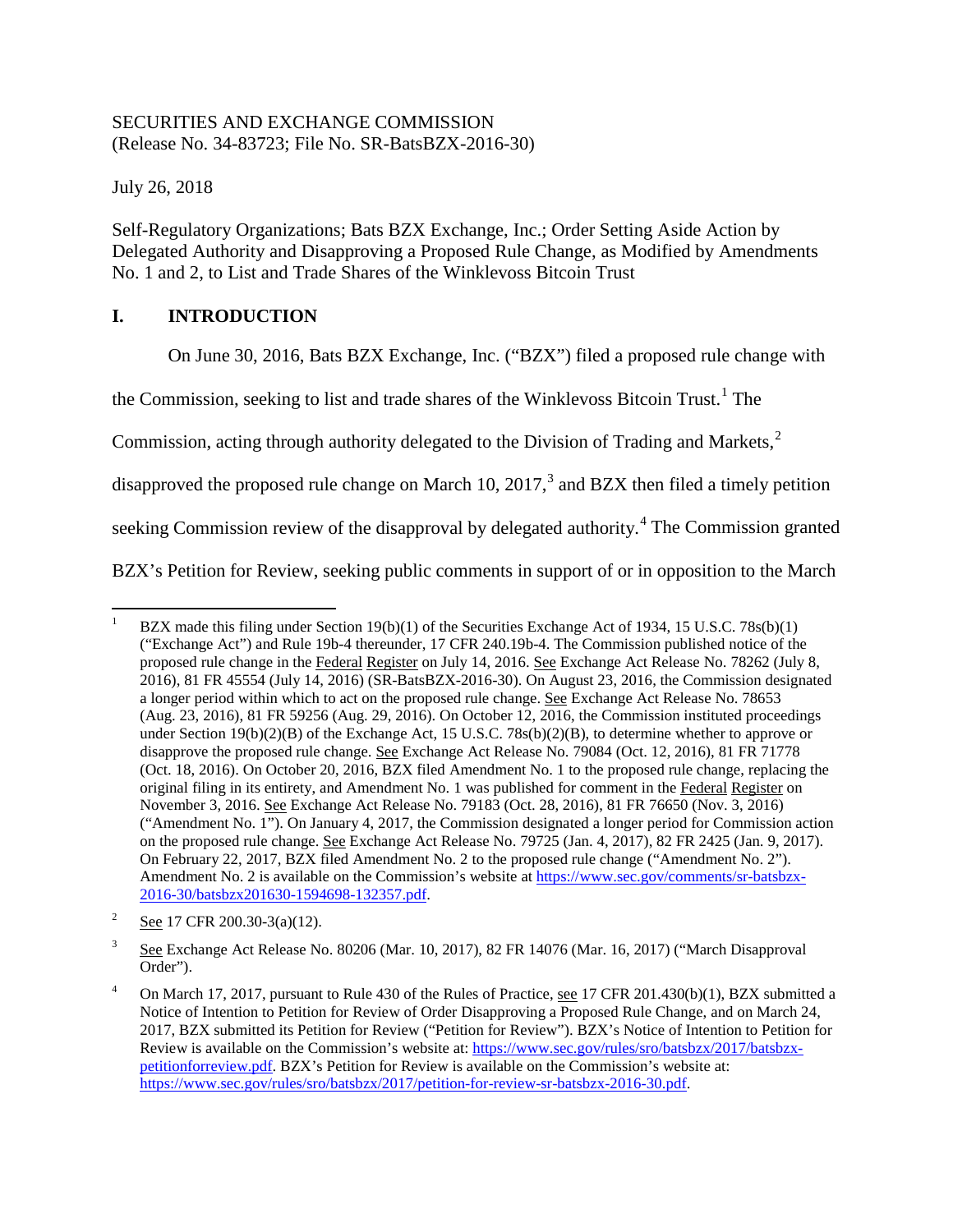Disapproval Order.<sup>[5](#page-1-0)</sup> Today's order sets aside the March Disapproval Order, and, for the reasons discussed below, disapproves BZX's proposed rule change.<sup>[6](#page-1-1)</sup>

In response to BZX's Petition for Review, the Commission has conducted a de novo review of BZX's proposal<sup>[7](#page-1-2)</sup>—giving careful consideration to the entire record, including BZX's amended proposal and Petition for Review and all comments and statements submitted by BZX and other persons—to determine whether the proposal is consistent with the requirements of the Exchange Act and the rules and regulations issued thereunder that are applicable to a national securities exchange.<sup>[8](#page-1-3)</sup> Specifically, the Commission has considered whether the BZX proposal is consistent with Exchange Act Section 6(b)(5), which requires, in relevant part, that the rules of a national securities exchange be designed "to prevent fraudulent and manipulative acts and practices" and "to protect investors and the public interest."[9](#page-1-4)

<span id="page-1-7"></span>Under the Commission's Rules of Practice, the "burden to demonstrate that a proposed rule change is consistent with the Exchange Act and the rules and regulations issued thereunder … is on the self-regulatory organization ['SRO'] that proposed the rule change."[10](#page-1-5) The

<span id="page-1-6"></span><span id="page-1-0"></span><sup>&</sup>lt;sup>5</sup> On April 24, 2017, pursuant to Rule 431 of the Rules of Practice, see 17 CFR 201.431, the Commission issued an order granting the Petition for Review, see Exchange Act Release No. 80511 (Apr. 24, 2017), 82 FR 19770 (Apr. 28, 2017) ("Review Order"), and designated May 15, 2017, as the date by which any party to the action or any other person could file a written statement in support of or in opposition to the March Disapproval Order. See id.

<span id="page-1-1"></span><sup>&</sup>lt;sup>6</sup> Commissioner Peirce dissents from the Commission's disapproval of this proposal, and her written dissent can be found on the Commission's website, [https://www.sec.gov.](https://www.sec.gov/)

<span id="page-1-2"></span><sup>&</sup>lt;sup>7</sup> Pursuant to Rule 431(a) of the Commission's Rules of Practice, the Commission may affirm, reverse, modify, set aside, or remand for further proceedings, in whole or in part, an action made pursuant to delegated authority. 17 CFR 201.431(a).

<span id="page-1-3"></span>Section 19(b)(2)(C) of the Exchange Act directs the Commission to approve a proposed rule change of an SRO, such as a national securities exchange, if the Commission finds that the proposed rule change is consistent with the requirements of the Exchange Act and the rules and regulations thereunder applicable to the SRO and directs the Commission to disapprove the proposed rule change if it is unable to make such a finding. See 15 U.S.C. 78s(b)(2)(C).

<span id="page-1-4"></span> $^{9}$  15 U.S.C. 78f(b)(5).

<span id="page-1-5"></span><sup>&</sup>lt;sup>10</sup> Rule 700(b)(3), Commission Rules of Practice, 17 CFR 201.700(b)(3).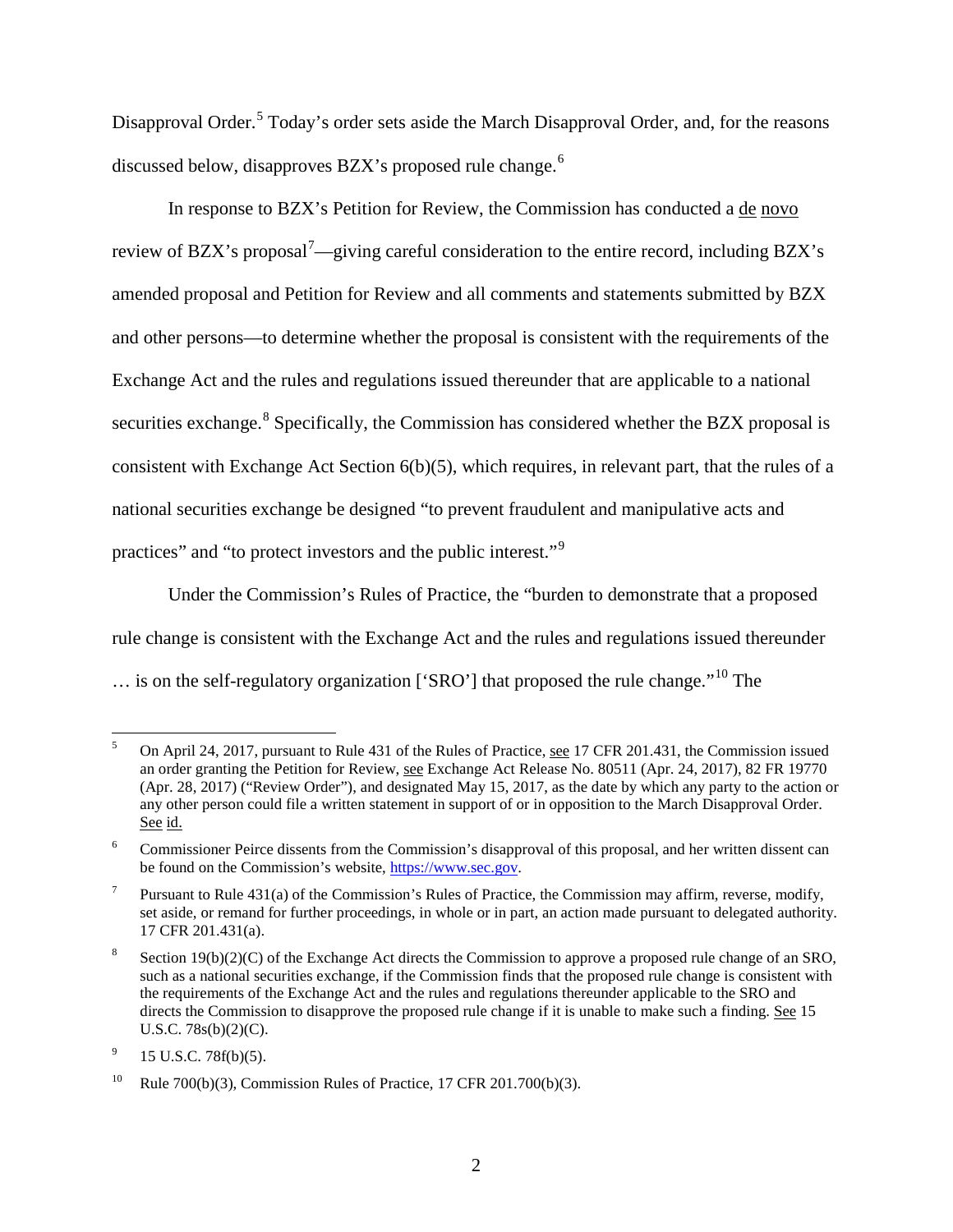description of a proposed rule change, its purpose and operation, its effect, and a legal analysis of its consistency with applicable requirements must all be sufficiently detailed and specific to support an affirmative Commission finding, $^{11}$  $^{11}$  $^{11}$  and any failure of an SRO to provide this information may result in the Commission not having a sufficient basis to make an affirmative finding that a proposed rule change is consistent with the Exchange Act and the applicable rules and regulations. $^{12}$  $^{12}$  $^{12}$ 

<span id="page-2-8"></span><span id="page-2-7"></span>BZX argues, among other things, that its proposal is consistent with Exchange Act Section  $6(b)(5)$  on the grounds that the "geographically diverse and continuous nature of bitcoin trading makes it difficult and prohibitively costly to manipulate the price of bitcoin<sup> $13$ </sup>—and that therefore the bitcoin market "generally is less susceptible to manipulation than the equity, fixed income, and commodity futures markets"<sup>14</sup>—and because "novel systems intrinsic to this new market provide unique additional protections that are unavailable in traditional commodity markets."<sup>[15](#page-2-4)</sup> BZX also asserts that the March Disapproval Order failed to appreciate that the proposal provides "traditional means of identifying and deterring fraud and manipulation,"[16](#page-2-5) and that the proposal meets the criteria that the Commission has utilized in approving other commodity-trust ETPs as it relates to the ability to monitor for, detect, and deter fraud and manipulation and violations of exchange rules and applicable federal securities laws and rules.<sup>[17](#page-2-6)</sup> BZX also claims that the March Disapproval Order overstates the extent to which surveillance

<span id="page-2-5"></span><sup>16</sup> Id.

<span id="page-2-0"></span> $11$  See id.

<span id="page-2-1"></span> $12$  See id.

<span id="page-2-2"></span><sup>&</sup>lt;sup>13</sup> See Letter from Joanne Moffic-Silver, Executive Vice President, General Counsel & Corporate Secretary, BZX, at 12 (May 15, 2017) ("BZX Letter II").

<span id="page-2-3"></span> $^{14}$  Id.

<span id="page-2-4"></span><sup>15</sup> Id. at 26.

<span id="page-2-6"></span> $17$  See id. at 22.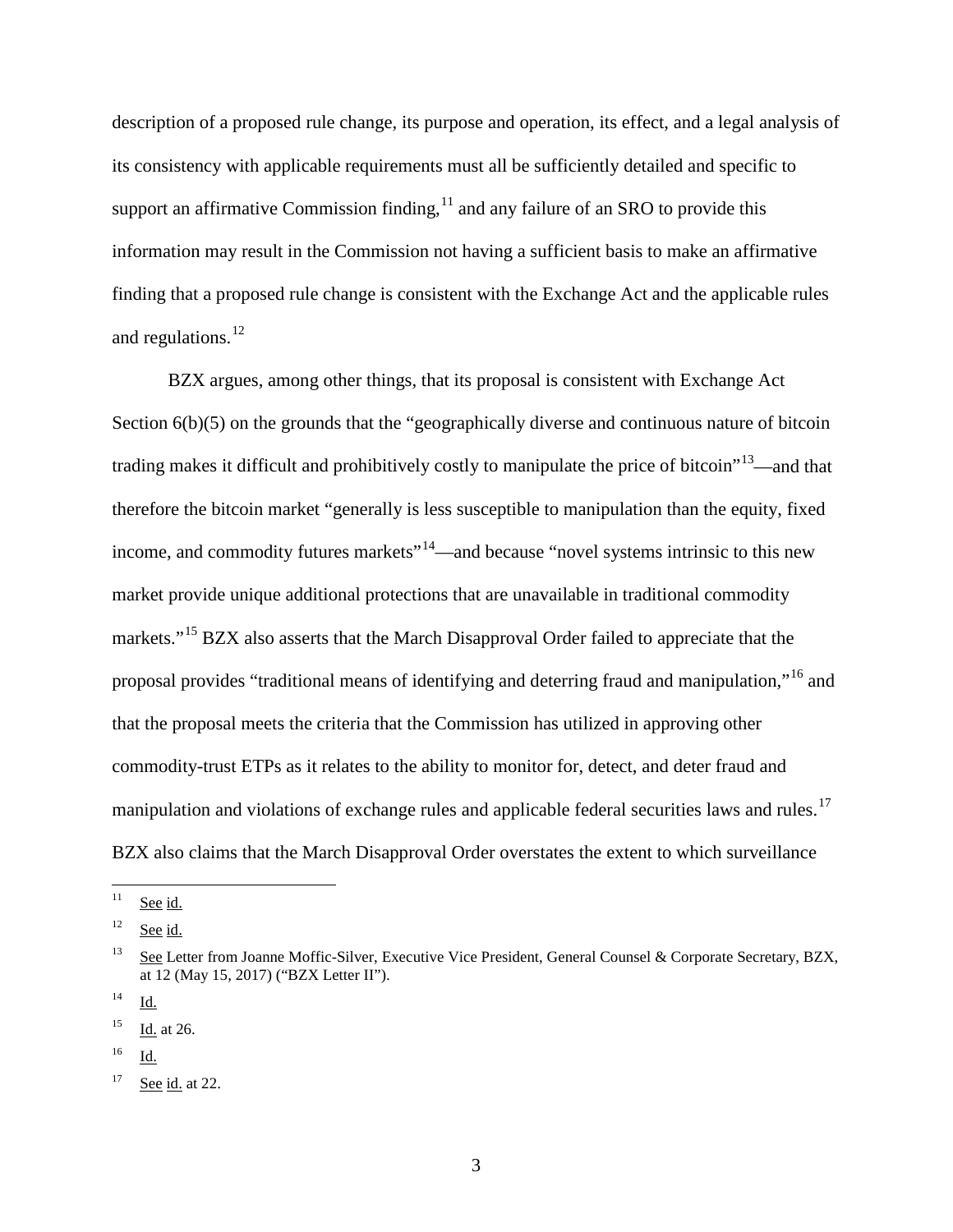and regulation of the underlying market have been present in prior commodity-trust ETP approval orders and the extent to which the Commission has relied on the existence of surveillance-sharing agreements between an ETP listing market and markets related to the underlying assets.<sup>[18](#page-3-0)</sup>

The Commission addresses each of these arguments below. In Section [III.B,](#page-11-0) the Commission addresses BZX's assertion that bitcoin and bitcoin markets, including the Gemini Exchange, are uniquely resistant to manipulation and finds that the record before the Commission does not support such a conclusion. In Section [III.C,](#page-40-0) the Commission addresses whether what BZX describes as "traditional means" of identifying and deterring fraud and manipulation are sufficient to meet the requirements of Exchange Act Section 6(b)(5) and also finds that the record does not support such a conclusion.

Then, in Sections [III.D](#page-44-0) and [III.E,](#page-59-0) respectively, the Commission addresses the use and importance of surveillance-sharing agreements to detect and deter fraud and manipulation, and whether BZX has entered into a comprehensive surveillance-sharing agreement with a regulated market of significant size related to bitcoin.<sup>[19](#page-3-1)</sup> Although surveillance-sharing agreements are not the exclusive means by which an ETP listing exchange can meet its obligations under Exchange Act Section 6(b)(5), such agreements are a widely used means for exchanges that list ETPs to meet their obligations, and the Commission has historically recognized their importance.<sup>[20](#page-3-2)</sup> And where, as here, a listing exchange fails to establish that other means to prevent fraudulent and manipulative acts and practices will be sufficient, the listing exchange must enter into a

<span id="page-3-0"></span> $18$  See id. at 26–27.

<span id="page-3-1"></span><sup>&</sup>lt;sup>19</sup> The Commission considers two markets that are members of the Intermarket Surveillance Group to have a comprehensive surveillance-sharing agreement with one another, even if they do not have a separate bilateral surveillance-sharing agreement.

<span id="page-3-2"></span><sup>&</sup>lt;sup>20</sup> See Section [III.D.2\(a\),](#page-48-0) infra.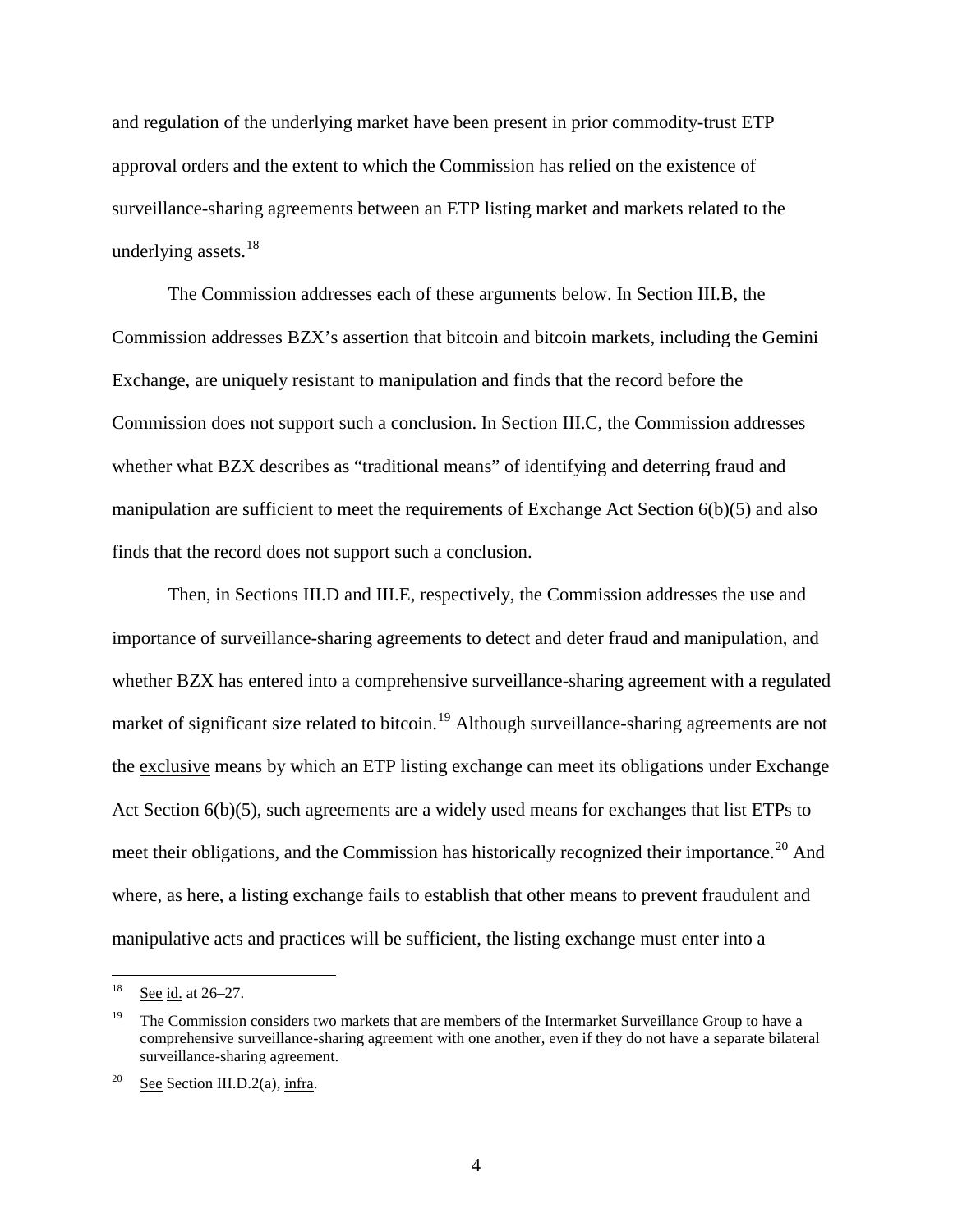surveillance-sharing agreement with a regulated market of significant size because "[s]uch agreements provide a necessary deterrent to manipulation because they facilitate the availability of information needed to fully investigate a manipulation if it were to occur."<sup>[21](#page-4-0)</sup> Based on the record before it, the Commission concludes that—unlike the listing exchanges for previously approved commodity-trust ETPs—BZX has not established that it has entered into, or currently could enter into, a surveillance-sharing agreement with a regulated market of significant size related to bitcoin.

Finally, in Section [III.F,](#page-79-0) the Commission addresses arguments raised regarding the protection of investors and the public interest, and, in Section [III.G,](#page-84-0) the Commission discusses additional factors supporting disapproval of the BZX proposal.

Although the Commission is disapproving this proposed rule change, the Commission emphasizes that its disapproval does not rest on an evaluation of whether bitcoin, or blockchain technology more generally, has utility or value as an innovation or an investment. Rather, the Commission is disapproving this proposed rule change because, as discussed in detail below, BZX has not met its burden under the Exchange Act and the Commission's Rules of Practice to demonstrate that its proposal is consistent with the requirements of the Exchange Act Section  $6(b)(5)$ , in particular the requirement that its rules be designed to prevent fraudulent and manipulative acts and practices.

While the record before the Commission indicates that a substantial majority of bitcoin trading occurs on unregulated venues overseas that are relatively new and that, generally, appear

<span id="page-4-0"></span> <sup>21</sup> Amendment to Rule Filing Requirements for Self-Regulatory Organizations Regarding New Derivative Securities Products, Exchange Act Release No. 40761 (Dec. 8, 1998), 63 FR 70952, 70954, 70959 (Dec. 22, 1998) (File No. S7-13-98) ("NDSP Adopting Release").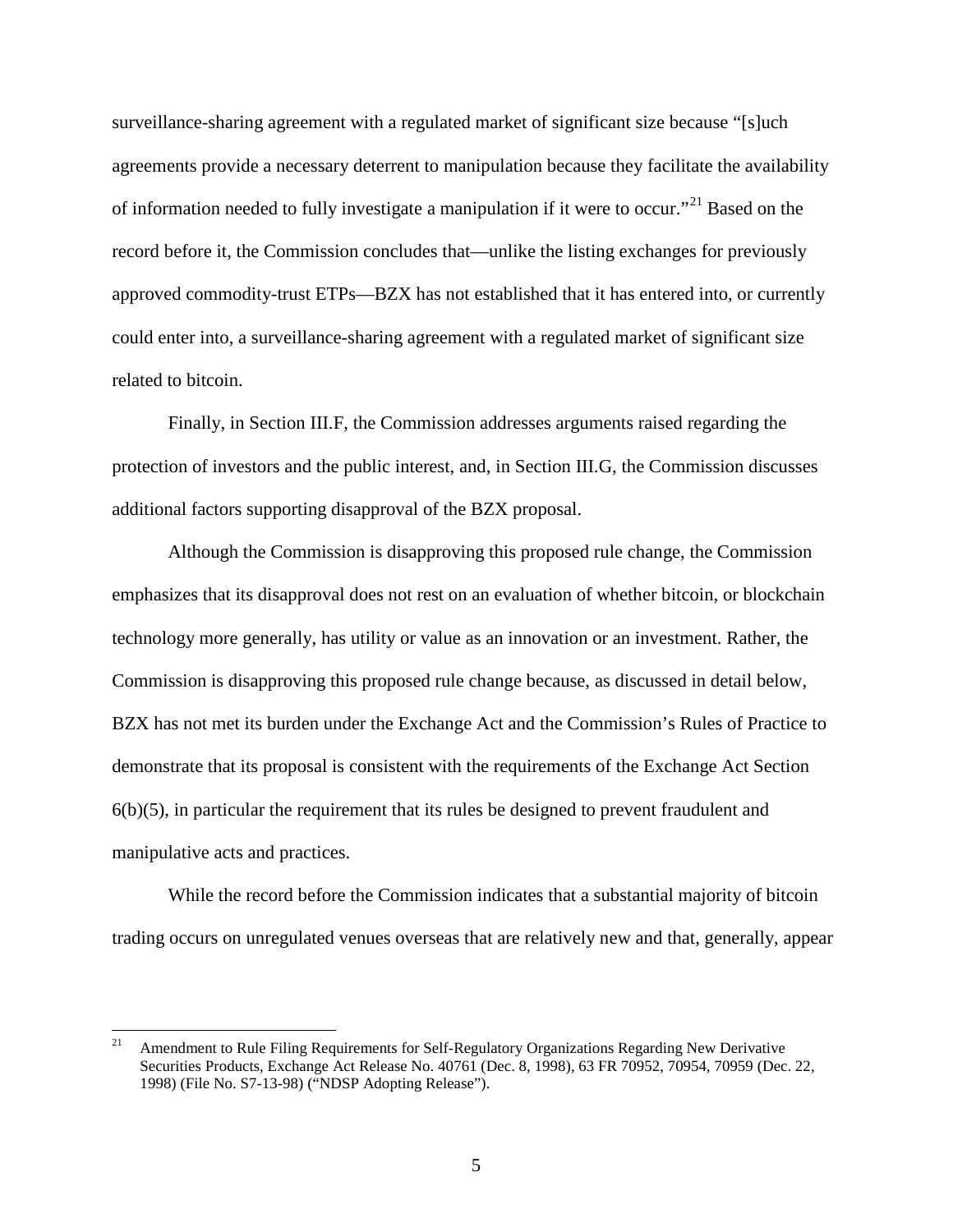<span id="page-5-4"></span>to trade only digital assets, $^{22}$  $^{22}$  $^{22}$  and while the record does not support a conclusion that bitcoin derivatives markets have attained significant size,<sup>[23](#page-5-1)</sup> the Commission notes that regulated bitcoinrelated markets are in the early stages of their development. Over time, regulated bitcoin-related markets may continue to grow and develop. For example, existing or newly created bitcoin futures markets may achieve significant size, and an ETP listing exchange may be able to demonstrate in a proposed rule change that it will be able to address the risk of fraud and manipulation by sharing surveillance information with a regulated market of significant size related to bitcoin, as well as, where appropriate, with the spot markets underlying relevant bitcoin derivatives. Should these circumstances develop, or conditions otherwise change in a manner that affects the Exchange Act analysis, the Commission would then have the opportunity to consider whether a bitcoin ETP would be consistent with the requirements of the

Exchange Act.

### **II. DESCRIPTION OF THE PROPOSAL**

BZX proposes to list and trade shares ("Shares") of the Winklevoss Bitcoin Trust ("Trust") as Commodity-Based Trust Shares under BZX Rule  $14.11(e)(4)$ .<sup>[24](#page-5-2)</sup> The Trust would hold only bitcoins as an asset,  $2<sup>5</sup>$  and the bitcoins would be in the custody of, and secured by, the

<span id="page-5-0"></span><sup>&</sup>lt;sup>22</sup> For example, the Registration Statement for the Winklevoss Bitcoin Trust discloses that "[t]he Bitcoin Exchanges on which bitcoin trades are new and, in most cases, largely unregulated." See Registration Statement on Form S-1, as amended, dated February 8, 2017, at 22 (File No. 333-189752) ("Registration Statement"). See also Sections [III.E.1](#page-59-1) and [III.E.2,](#page-67-0) infra (discussing the distribution of bitcoin trading and the state of regulation of bitcoin spot markets).

<span id="page-5-1"></span> $\frac{23}{2}$  See infra notes [312–](#page-78-0)[316](#page-78-1) and accompanying text.

<span id="page-5-2"></span><sup>&</sup>lt;sup>24</sup> BZX Rule 14.11(e)(4)(C) permits the listing and trading of "Commodity-Based Trust Shares," which are defined as a security (a) that is issued by a trust that holds a specified commodity deposited with the trust; (b) that is issued by the trust in a specified aggregate minimum number in return for a deposit of a quantity of the underlying commodity; and (c) that, when aggregated in the same specified minimum number, may be redeemed at a holder's request by the trust, which will deliver to the redeeming holder the quantity of the underlying commodity.

<span id="page-5-3"></span> $25$  Bitcoins are digital assets that are issued and transferred via a decentralized, open-source protocol used by a peer-to-peer computer network through which transactions are recorded on a public transaction ledger known as (footnote continued…)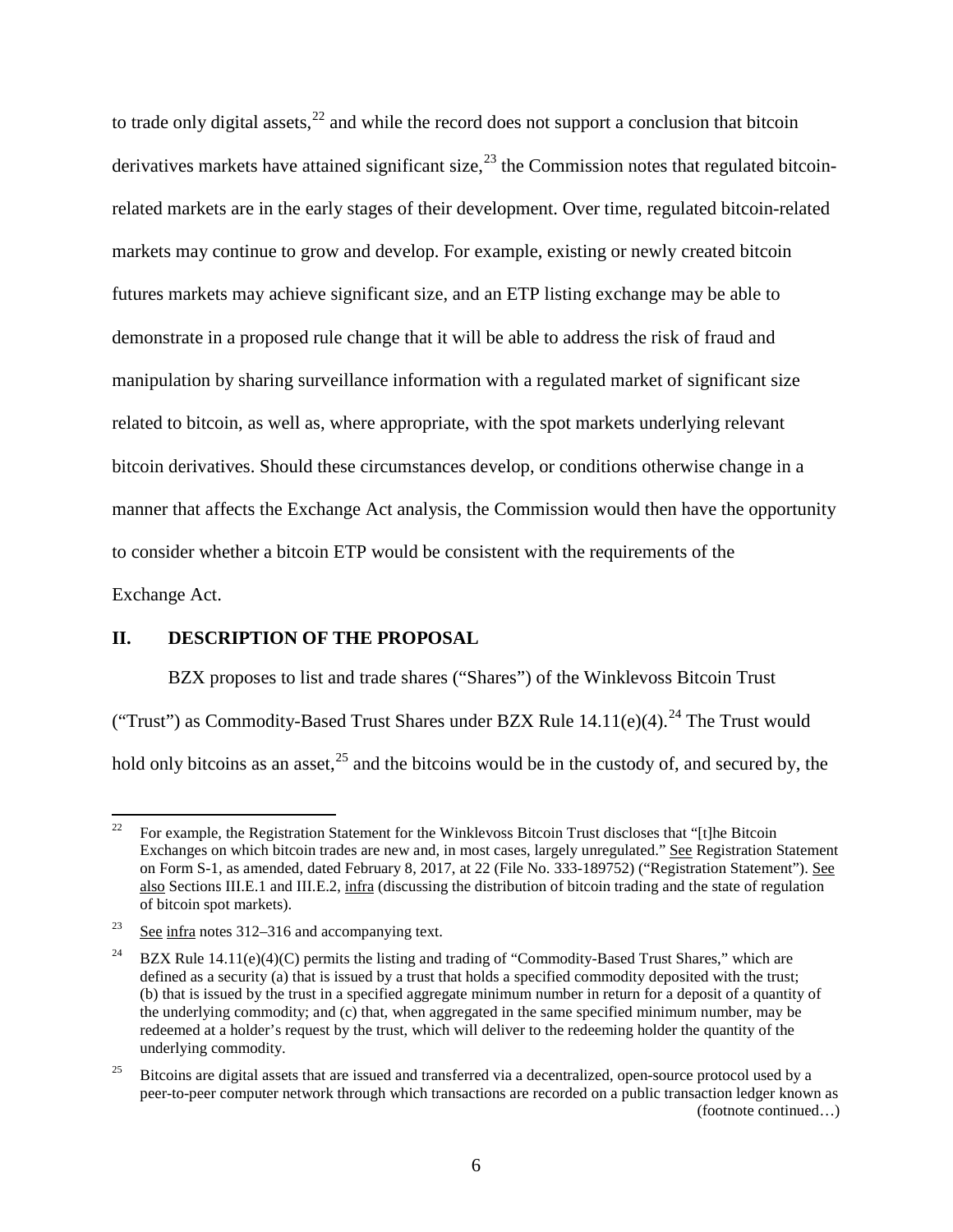Trust's custodian, Gemini Trust Company LLC ("Custodian"), which is a limited-liability trust company chartered by the State of New York and supervised by the New York State Department of Financial Services ("NYSDFS").<sup>[26](#page-6-0)</sup> Gemini Trust Company is also an affiliate of Digital Asset Services LLC, the sponsor of the Trust ("Sponsor").<sup>[27](#page-6-1)</sup> The Trust would issue and redeem the Shares only in "Baskets" of 100,000 Shares and only to "Authorized Participants," and these transactions would be conducted "in-kind" for bitcoin only.[28](#page-6-2)

The investment objective of the Trust would be for the Shares to track the price of bitcoin on the Gemini Exchange, which is a digital-asset exchange owned and operated by the Gemini Trust Company.<sup>[29](#page-6-3)</sup> The Net Asset Value ("NAV") of the Trust would be calculated each business day, based on the clearing price of that day's 4:00 p.m. Eastern Time ("ET") Gemini Exchange bitcoin auction, a two-sided auction open to all Gemini Exchange customers ("Gemini Auction").<sup>[30](#page-6-4)</sup> The Intraday Indicative Value ("IIV") of the Trust would be calculated and disseminated by the Sponsor, every 15 seconds during BZX's regular trading session, based on the most recent Gemini Auction price.<sup>[31](#page-6-5)</sup>

 $\overline{a}$ 

<sup>(…</sup>footnote continued)

the "Bitcoin Blockchain." The Bitcoin protocol governs the creation of new bitcoins and the cryptographic system that secures and verifies bitcoin transactions. See Amendment No. [1,](#page-0-4) supra note 1, 81 FR at 76652. The proposed rule change describes the ETP's underlying bitcoin asset as a "digital asset" and as a "commodity," see id. at 76652 & n.21, and describes the ETP as a Commodity-Based Trust. For the purpose of considering this proposal, this order describes a bitcoin as a "digital asset" and a "commodity."

<span id="page-6-0"></span><sup>&</sup>lt;sup>26</sup> See id. at  $76651 - 52$ .

<span id="page-6-1"></span> $27$  See id. at 76651.

<span id="page-6-2"></span> $\frac{28}{28}$  See id. at 76664–65. See also Amendment No. 2, supra note [1.](#page-0-4)

<span id="page-6-3"></span> $\frac{29}{2}$  See Amendment No. [1,](#page-0-4) supra note 1, 81 FR at 76652.

<span id="page-6-4"></span><sup>&</sup>lt;sup>30</sup> See id. at 76652, 76664. In the event that the Sponsor determines that the Gemini Auction price, because of extraordinary circumstances, is "not an appropriate basis for evaluation of the Trust's bitcoin on a given Business Day," BZX's proposal provides that the Sponsor may use other specified criteria to value the holdings of the Trust. See id. at 76664.

<span id="page-6-5"></span> $31$  See id. at 76666.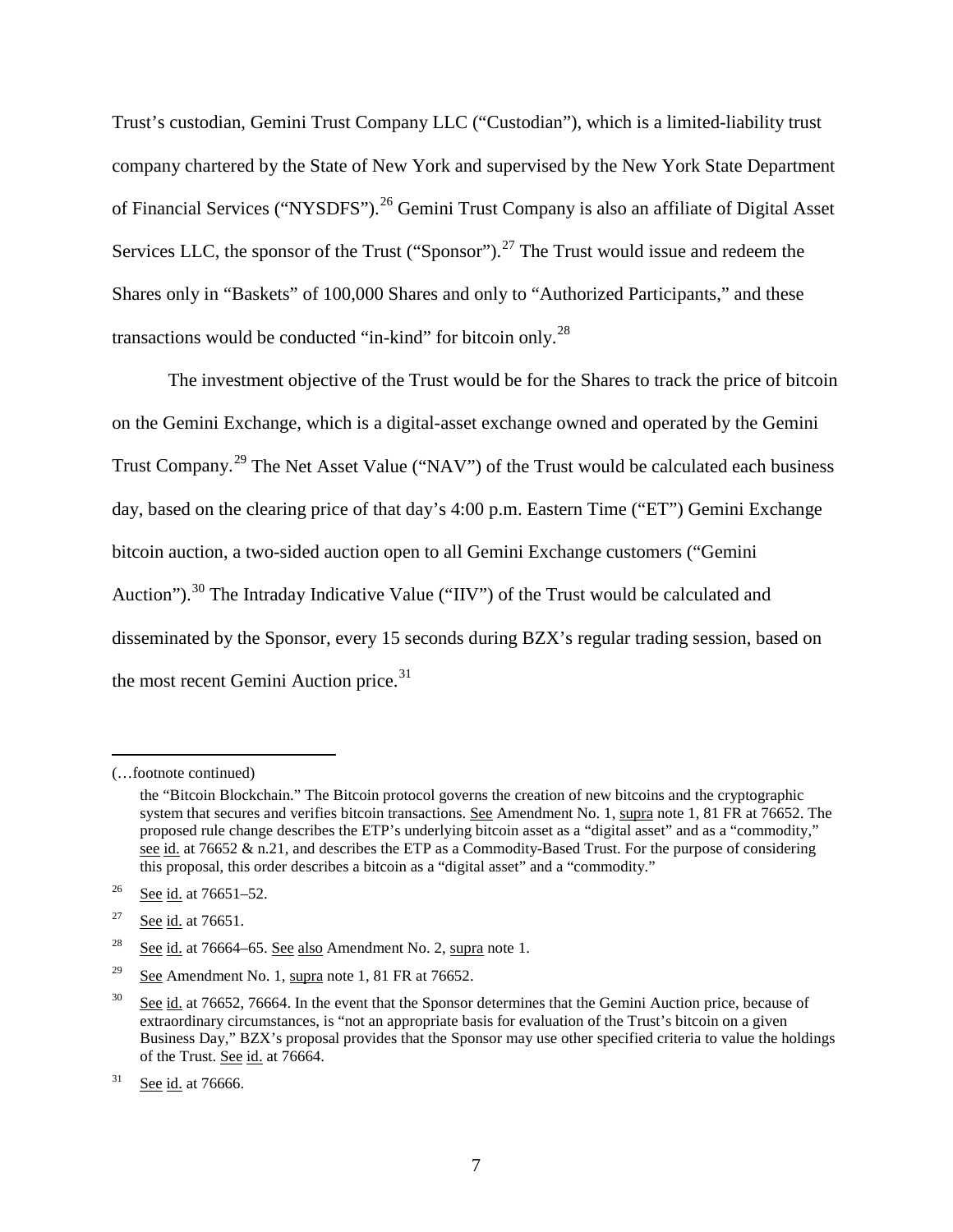BZX represents that it has entered into a comprehensive surveillance-sharing agreement

with the Gemini Exchange.<sup>[32](#page-7-0)</sup> Further details regarding the proposal and the Trust can be found in

Amendments No. 1 and 2 to the proposal,  $33$  and in the registration statement for the Trust.  $34$ 

#### **III. DISCUSSION**

### **A. Overview**

The comment period for the proposed rule change filed by BZX ended November 25,

2016. The Commission, as of March 10, 2017, received 66 comment letters on the proposed rule

<span id="page-7-4"></span>change.[35](#page-7-3) Additionally, in response to the Review Order, the Commission, as of July 13, 2018,

<span id="page-7-0"></span> <sup>32</sup> See id. at 76668.

<span id="page-7-1"></span><sup>33</sup> See Amendments No. 1 and 2, supra note [1.](#page-0-4)

<span id="page-7-2"></span><sup>&</sup>lt;sup>34</sup> See Registration Statement, supra note [22.](#page-5-4) BZX represents in the proposed rule change that the Registration Statement will be effective as of the date of any offer and sale pursuant to the Registration Statement. See Amendment No. [1,](#page-0-4) supra note 1, 81 FR at 76651.

<span id="page-7-3"></span><sup>&</sup>lt;sup>35</sup> See Letters from Robert D. Miller, VP Technical Services, RKL eSolutions (July 11, 2016) ("R.D. Miller Letter"); Jorge Stolfi, Full Professor, Institute of Computing UNICAMP (July 13, 2016) ("Stolfi Letter I"); Guillaume Lethuillier (July 26, 2016) ("Lethuillier Letter"); Michael B. Casey (July 31, 2016) ("Casey Letter I"); Erik A. Aronesty, Sr. Software Engineer, Bloomberg LP (Aug. 2, 2016) ("Aronesty Letter"); Dan Anderson (Aug. 27, 2016) ("Anderson Letter"); Robert Miller (Oct. 12, 2016) ("R. Miller Letter"); Anonymous (Oct. 13, 2016) ("Anonymous Letter I"); Nils Neidhardt (Oct. 13, 2016) ("Neidhardt Letter"); Dana K. Barish (2 letters; Oct. 13, 2016) ("Barish Letter I" and "Barish Letter II"); Xin Lu (Oct. 13, 2016) ("Xin Lu Letter"); Rodger Delehanty CFA (Oct. 14, 2016) ("Delehanty Letter"); Dylan (Oct. 14, 2016) ("Dylan Letter"); Dana K. Barish (Oct. 14, 2016) ("Barish Letter III"); Dana K. Barish (2 letters; Oct. 15, 2016) ("Barish Letter IV" and "Barish Letter V"); Jorge Stolfi, Full Professor, Institute of Computing UNICAMP (Nov. 1, 2016) ("Stolfi Letter II"); Michael B. Casey (Nov. 5, 2016) ("Casey Letter II"); Anonymous (Nov. 8, 2016) ("Anonymous Letter II"); Chris Burniske, Blockchain Products Lead, ARK Investment Management LLC (Nov. 8, 2016) ("ARK Letter"); Colin Keeler (Nov. 14, 2016) ("Keeler Letter"); Robert S. Tull, (Nov. 14, 2016) ("Tull Letter"); Mark T. Williams (Nov. 15, 2016) ("Williams Letter"); Anonymous (Nov. 21, 2016) ("Anonymous Letter III"); XBT OPPS Team (Nov. 21, 2016) ("XBT Letter"); Anonymous (Nov. 22, 2016) ("Anonymous Letter IV"); Ken I. Maher (Nov. 22, 2016) ("Maher Letter"); Kyle Murray, Assistant General Counsel, Bats Global Markets, Inc. (Nov. 25, 2016) ("BZX Letter I"); Colin Baird (Nov. 26, 2016) ("Baird Letter"); Scott P. Hall (Jan. 5, 2017) ("Hall Letter"); Suzanne H. Shatto (Jan. 24, 2017) ("Shatto Letter"); Joshua Lim and Dan Matuszewski, Treasury & Trading Operations, Circle Internet Financial, Inc. (Feb. 3, 2017) ("Circle Letter"); Zachary J. Herbert (Feb. 10, 2017) ("Herbert Letter"); Thomas Fernandez (Feb. 12, 2017) ("Fernandez Letter"); Diego Tomaselli (Feb. 17, 2017) ("Tomaselli Letter"); Hans Christensen (Feb. 20, 2017) ("Christensen Letter"); Jake Kim (Feb. 22, 2017) ("Kim Letter"); Andrea Dalla Val (Mar. 4, 2017) ("Dalla Val Letter"); Josh Barraza (Mar. 6, 2017) ("Barraza Letter"); Chad Rigsby (Mar. 6, 2017) ("Rigsby Letter"); Michael Lee (Mar. 6, 2017) ("Lee Letter"); Fabrizio Marchionne (Mar. 6, 2017) ("Marchionne Letter"); Ben Elron (Mar. 6, 2017) ("Elron Letter"); Patrick Miller (Mar. 6, 2017) ("P. Miller Letter"); Situation (Mar. 6, 2017) ("Situation Letter"); Steven Swiderski (Mar. 6, 2017) ("Swiderski Letter"); Marcia Paneque (Mar. 6, 2017) ("Paneque Letter"); Jeremy Nootenboom (Mar. 6, 2017) ("Nootenboom Letter"); Alan Struna (Mar. 6, 2017) ("Struna Letter"); Mike Johnson (Mar. 6, 2017) ("Johnson Letter"); Phil Chronakis (Mar. 7, 2017) ("Chronakis Letter"); Anonymous (footnote continued…)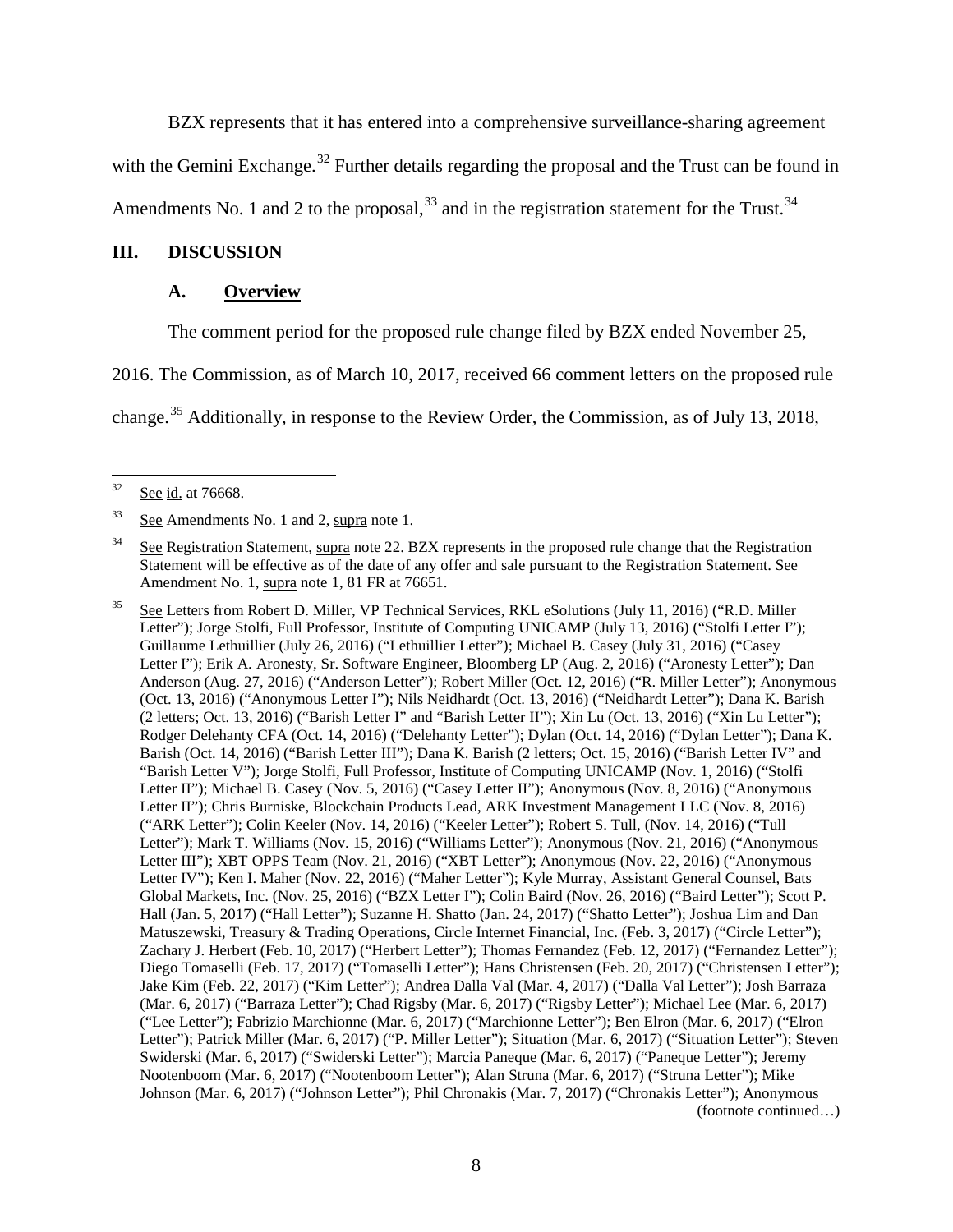<span id="page-8-8"></span>received eight comments in connection with the Petition for Review.<sup>[36](#page-8-0)</sup> The comments cover a variety of topics, including the analysis of the BZX proposal in the March Disapproval Order, <sup>[37](#page-8-1)</sup> the nature of the worldwide market for bitcoin,  $38$  the characteristics of the Gemini digital asset exchange,  $39$  the need for surveillance-sharing agreements with significant markets,  $40$  the state of the market for derivatives on bitcoin,<sup>[41](#page-8-5)</sup> and the protection of investors,<sup>[42](#page-8-6)</sup> as well as a number of comments on the nature of bitcoin and of the Bitcoin network, the structure of the Trust and the Trust's valuation and security protocols, and the effect that Commission approval of the BZX proposal could have on bitcoin and the bitcoin markets.<sup>[43](#page-8-7)</sup>

BZX's primary argument is that the standard set forth in the March Disapproval Order the need for a surveillance sharing agreement between the ETP listing exchange and significant,

 $\overline{a}$ 

<sup>(…</sup>footnote continued)

<sup>(</sup>Mar. 7, 2017) ("Anonymous Letter V"); Brian Bang (Mar. 7, 2017) ("Bang Letter"); Anthony Schulte (Mar. 7, 2017) ("Schulte Letter"); Melissa Whitman (Mar. 7, 2017) ("Whitman Letter"); Harold Primm (Mar. 8, 2017) ("Primm Letter"); Shad (Mar. 8, 2017) ("Shad Letter"); Anonymous (Mar. 8, 2017) ("Anonymous Letter VI"); Patrick Turley (Mar. 9, 2017) ("Turley Letter"); Anonymous (Mar. 9, 2017) ("Anonymous Letter VII"); Richard Kemble (Mar. 9, 2017) ("Kemble Letter"); Anonymous (Mar. 9, 2017) ("Anonymous Letter VIII"); Daniel Ackerman (Mar. 10, 2017) ("Ackerman Letter"); Obed Medina (Mar. 10, 2017) ("Medina Letter"); and John Paslaqua (Mar. 10, 2017) ("Paslaqua Letter"). All comments on the proposed rule change are available on the Commission's website at: [https://www.sec.gov/comments/sr-batsbzx-2016-30/batsbzx201630.shtml.](https://www.sec.gov/comments/sr-batsbzx-2016-30/batsbzx201630.shtml)

<span id="page-8-0"></span>See Letters from Douglas A. Cifu, Chief Executive Officer, Virtu Financial (May 11, 2017) ("Virtu Letter"); James A. Overdahl, Partner, Delta Strategy Group (May 12, 2017) ("Overdahl Letter"); Daniel H. Gallancy, SolidX Management LLC (May 15, 2017) ("SolidX Letter"); Jonathan G. Harris (May 15, 2017) ("Harris Letter"); Mick Kalishman, C&C Trading, LLC (May 15, 2017) ("C&C Letter"); Eric W. Noll, President and Chief Executive Officer, Convergex Group (May 15, 2017) ("Convergex Letter"); Jeffrey Yass, Managing Director, Susquehanna International Group, LLP (May 15, 2017) ("SIG Letter"); and BZX Letter II, supra note [13.](#page-2-7) All comments submitted in support of or in opposition to the March Disapproval Order are available on the Commission's website at: [https://www.sec.gov/comments/sr-batsbzx-2016-30/batsbzx201630.shtml.](https://www.sec.gov/comments/sr-batsbzx-2016-30/batsbzx201630.shtml)

<span id="page-8-1"></span> $37$  See infra notes [44–](#page-9-0)[48](#page-9-1) and accompanying text.

<span id="page-8-2"></span> $38$  See Sections [III.B.1\(a\)](#page-11-1) and [III.E.2\(a\),](#page-67-1) infra.

<span id="page-8-3"></span> $39$  See Sections [III.B.2\(a\)](#page-29-0) and [III.E.1\(a\),](#page-59-2) infra.

<span id="page-8-4"></span><sup>&</sup>lt;sup>40</sup> See Section [III.D.1,](#page-44-1) infra.

<span id="page-8-5"></span><sup>&</sup>lt;sup>41</sup> See Section [III.E.3\(a\),](#page-72-0) infra.

<span id="page-8-6"></span><sup>42</sup> See Section [III.F.1,](#page-79-1) infra.

<span id="page-8-7"></span><sup>43</sup> See Section [III.G,](#page-84-0) infra.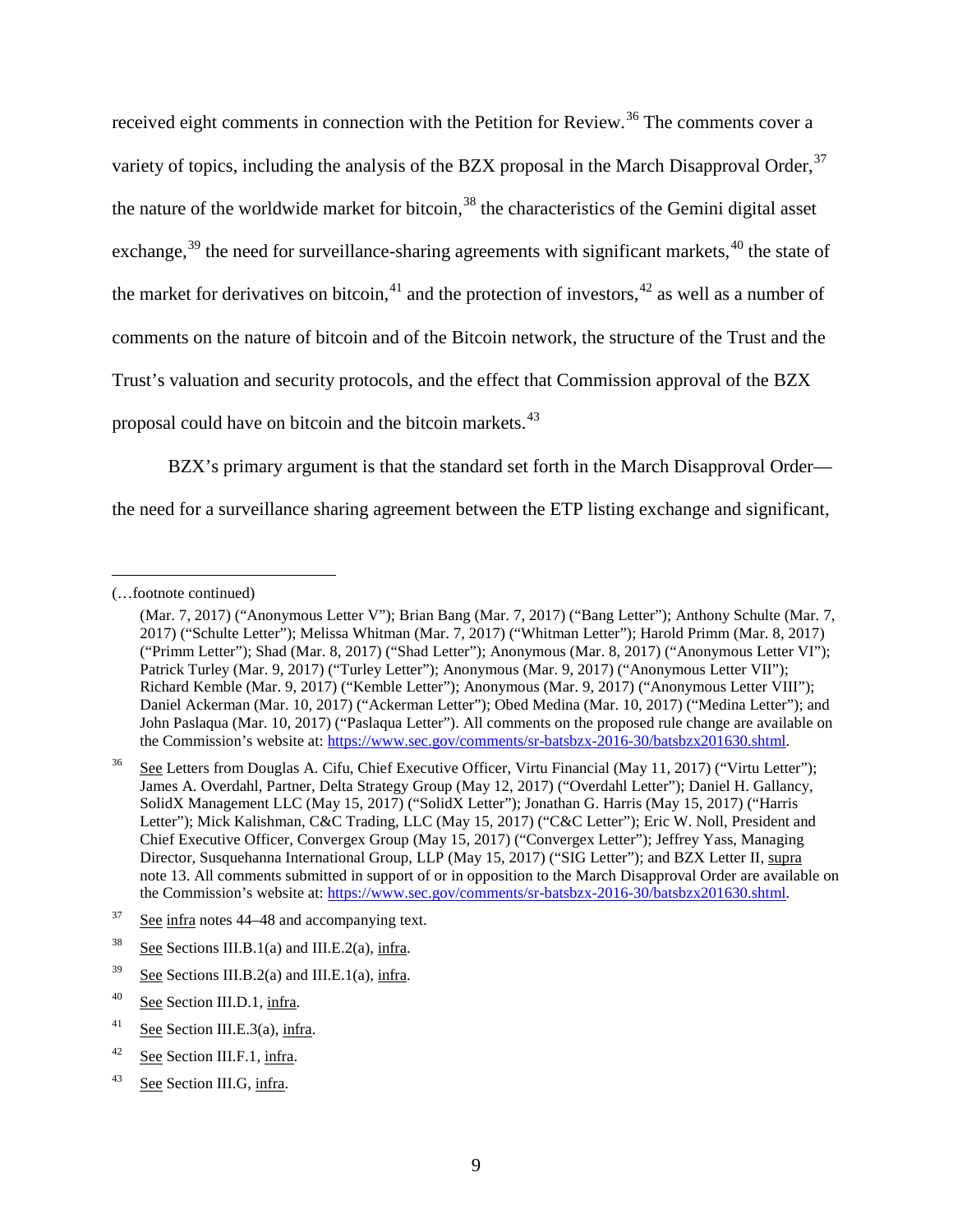<span id="page-9-0"></span>regulated markets related to the underlying asset<sup>[44](#page-9-2)</sup>—is not the only way that a listing exchange can satisfy Section 6(b)(5)'s requirement that its rules be designed to prevent fraudulent and manipulative acts and practices with respect to listing an ETP.<sup>[45](#page-9-3)</sup> BZX argues that, in the case of a bitcoin commodity-trust ETP, traditional measures to detect and deter manipulation are sufficient.<sup>[46](#page-9-4)</sup> BZX and certain commenters further argue that the March Disapproval Order misconstrued Section 6(b)(5) to mean that a bitcoin ETP can be listed and traded only if bitcoin "cannot be manipulated."<sup>[47](#page-9-5)</sup> They argue that such a standard is inconsistent with the "not readily" susceptible to manipulation" standard applied to other commodities that underlie ETPs.<sup>[48](#page-9-6)</sup>

<span id="page-9-1"></span>These arguments do not accurately reflect the nature of the Commission's inquiry and past practice. The Commission agrees that, if BZX had demonstrated that bitcoin and bitcoin markets are inherently resistant to fraud and manipulation, comprehensive surveillance-sharing agreements with significant, regulated markets would not be required, as the function of such agreements is to detect and deter fraud and manipulation. But because the underlying commodities market for this proposed commodity-trust ETP is not demonstrably resistant to manipulation, BZX, as the ETP listing exchange, must enter into surveillance-sharing agreements with, or hold Intermarket Surveillance Group membership in common with, at least one significant, regulated market relating to bitcoin.

Moreover, the Commission is not applying a "cannot be manipulated" standard to this proposal. Instead, the Commission is examining whether the proposal meets the requirements of

<span id="page-9-2"></span> <sup>44</sup> See March Disapproval Order, supra note [3,](#page-0-5) 82 FR at 14082–84.

<span id="page-9-3"></span> $^{45}$  See BZX Letter II, supra note [13,](#page-2-7) at 26.

<span id="page-9-4"></span> $46$  See id. at 12; see also id. at 13, 26.

<span id="page-9-5"></span><sup>&</sup>lt;sup>47</sup> See BZX Letter II, supra note [13,](#page-2-7) at 13; and Overdahl Letter, supra not[e 36,](#page-8-8) at 2, 9–11.

<span id="page-9-6"></span><sup>&</sup>lt;sup>48</sup> See BZX Letter II, supra note [13,](#page-2-7) at 13; and Overdahl Letter, supra not[e 36,](#page-8-8) at 2, 9–11.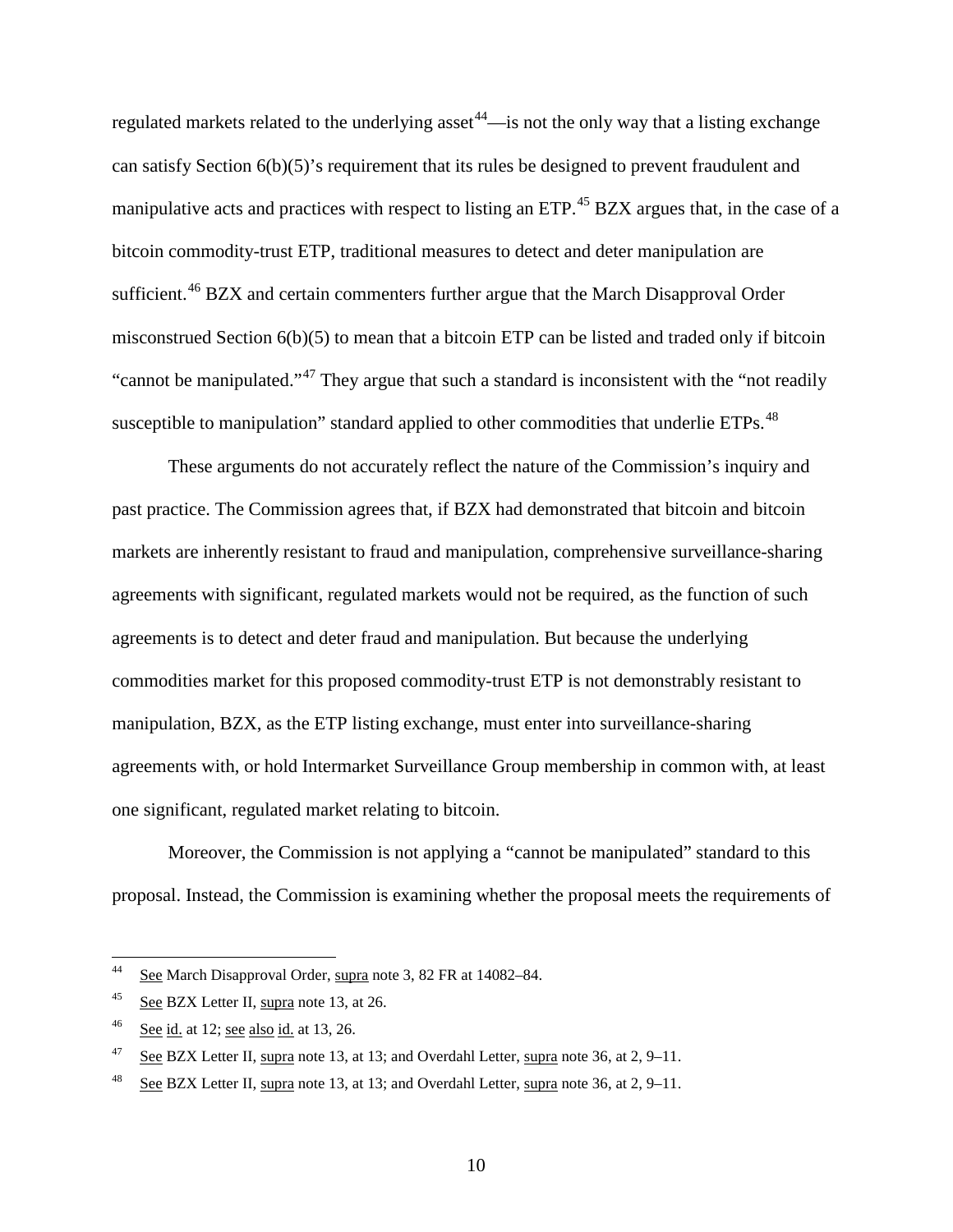<span id="page-10-3"></span>the Exchange Act and, pursuant to its Rules of Practice,  $49$  is placing the burden on BZX to demonstrate the validity of its contention that the "novel systems intrinsic to this new market provide unique additional protections that are unavailable in traditional commodity markets,"<sup>[50](#page-10-1)</sup> and to establish that the requirements of the Exchange Act have been met.

Finding that BZX has not demonstrated that bitcoin and bitcoin markets are inherently resistant to manipulation, the Commission subjects the proposal to the analysis it has historically used to analyze commodity-trust ETPs, focusing particularly on whether there are comprehensive surveillance-sharing agreements with significant, regulated markets. Because adequate surveillance-sharing agreements are not in place—and any current surveillance-sharing agreements are with bitcoin-related markets that are either not significant, not regulated, or both—the Commission concludes that the proposal is inconsistent with Exchange Act Section  $6(b)(5)$ .

Accordingly, the Commission will examine whether the proposed rule change is consistent with Section 6(b)(5) by first addressing the arguments by BZX and certain commenters that bitcoin and bitcoin markets are inherently resistant to manipulation. The Commission will then address BZX's argument that what it describes as "traditional means" of identifying and deterring fraud and manipulation would be sufficient to comply with Exchange Act Section 6(b)(5), which requires that BZX's rules be designed to "prevent fraudulent and manipulative acts and practices" and "to protect investors and the public interest."<sup>[51](#page-10-2)</sup> Finding these arguments unpersuasive, the Commission concludes that the proposal is inconsistent with previously approved commodity-trust ETPs, which have universally relied on surveillance-

<span id="page-10-0"></span> $49$  See supra notes [10](#page-1-6)[–12](#page-2-8) and accompanying text.

<span id="page-10-1"></span><sup>50</sup> See BZX Letter II, supra note [13,](#page-2-7) at 26.

<span id="page-10-2"></span> $51$  15 U.S.C. 78f(b)(5).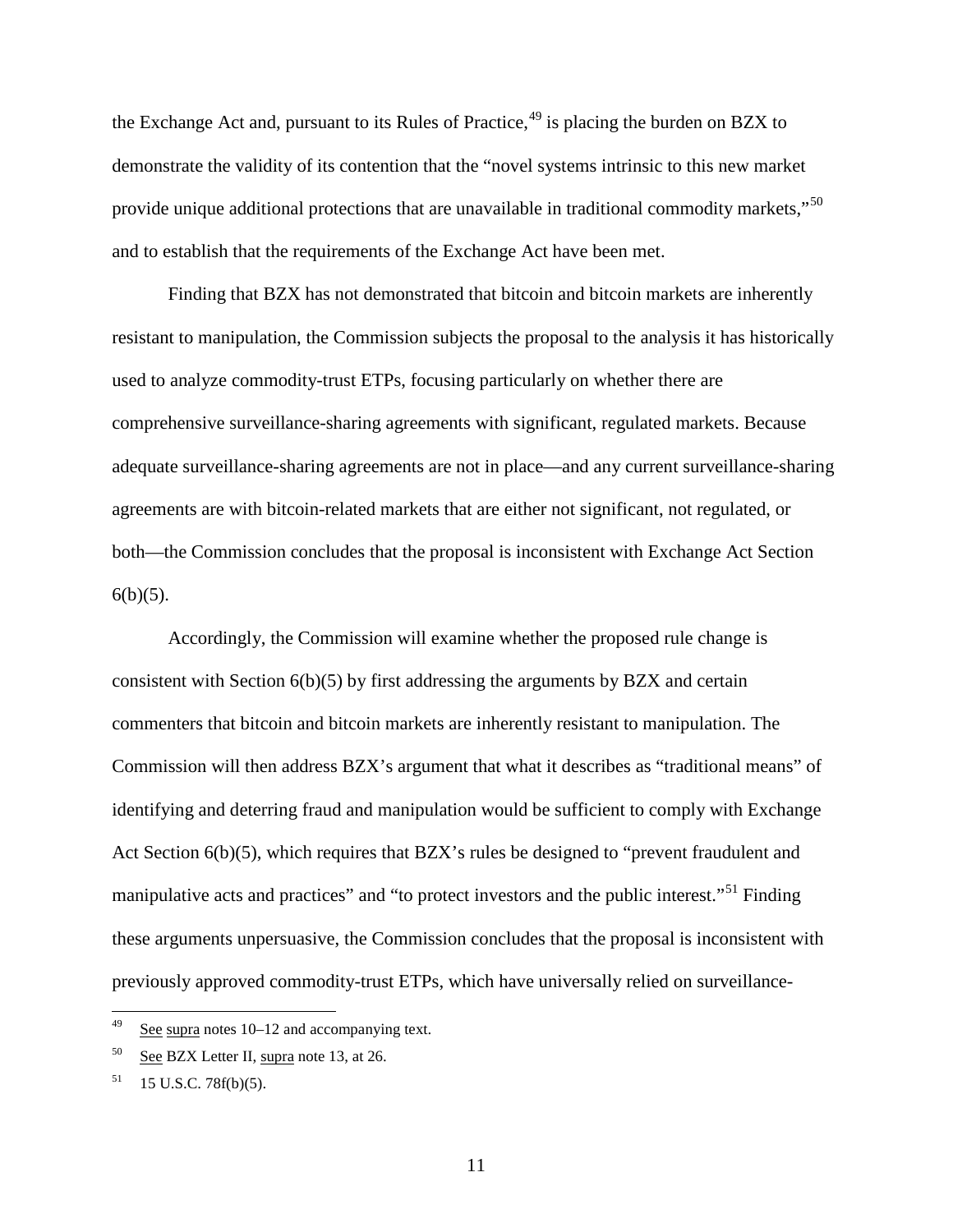sharing agreements with significant, regulated markets relating to the underlying commodity in order to prevent fraud and manipulation and to protect investors and the public interest. Finally, the Commission addresses and rejects additional factors that BZX contends support approval.

#### **B. The Susceptibility of Bitcoin and Bitcoin Markets to Manipulation**

<span id="page-11-0"></span>BZX asserts that intrinsic properties of bitcoin and bitcoin markets, including the Gemini Exchange, provide resistance to manipulation. But BZX has failed to carry its burden to demonstrate that its assertion is correct.

## 1. The Structure of the Spot Market for Bitcoin

### <span id="page-11-5"></span>(a) Summary of Comments Received

<span id="page-11-1"></span>BZX argues that intrinsic properties of bitcoin and bitcoin markets make manipulation "difficult and prohibitively costly."[52](#page-11-2) BZX argues that "novel systems intrinsic to this new market provide unique additional protections that are unavailable in traditional commodity markets."<sup>[53](#page-11-3)</sup> BZX asserts that the increasing strength and resilience of the global bitcoin marketplace serve to reduce the likelihood of price manipulation and that arbitrage opportunities across globally diverse marketplaces allow market participants to ensure approximately equivalent pricing worldwide. But BZX concedes that less liquid markets, such as the market for bitcoin, may be more susceptible to manipulation.<sup>[54](#page-11-4)</sup>

BZX asserts that a number of new bitcoin market participants have emerged, changing the once concentrated and non-regulated landscape of the global bitcoin exchange marketplace, and that the emergence of these new market participants, who are chiefly arbitrageurs, causes

<span id="page-11-2"></span><sup>&</sup>lt;sup>52</sup> BZX Letter II, supra note [13,](#page-2-7) at 12, 13, 26; see also Petition for Review, supra note [4,](#page-0-6) at 11.

<span id="page-11-3"></span> $53$  See supra note [50](#page-10-3) and accompanying text.

<span id="page-11-4"></span><sup>&</sup>lt;sup>54</sup> See BZX Letter I, supra note [35,](#page-7-4) at 7.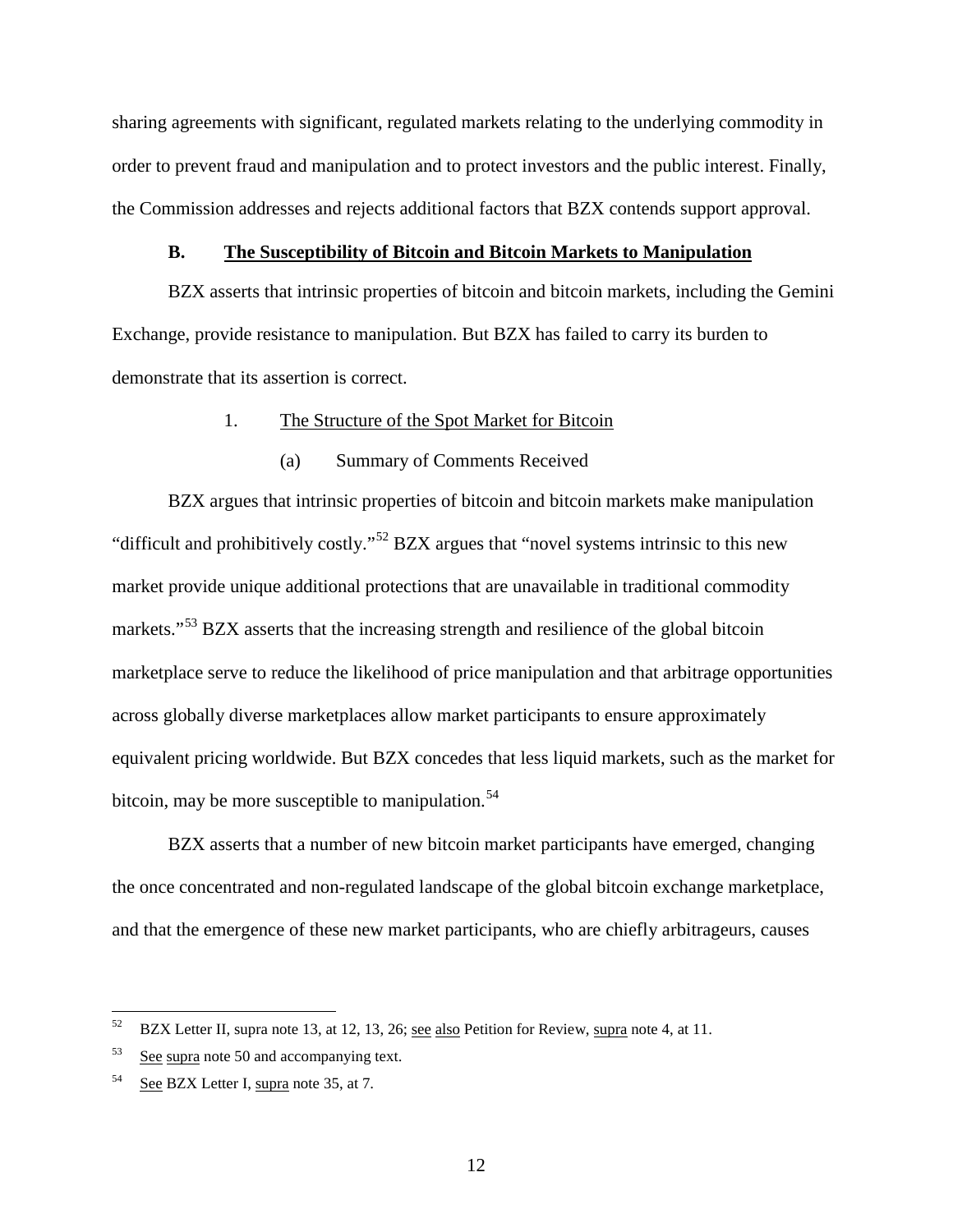global bitcoin exchange prices to converge.<sup>[55](#page-12-0)</sup> BZX adds that arbitrageurs must have funds distributed across multiple bitcoin exchanges to take advantage of temporary price dislocations, and that this distribution of funds discourages concentration of funds on any one particular bitcoin exchange and mitigates the potential for manipulation on a bitcoin exchange because doing so would require overcoming the liquidity supply of arbitrageurs that are actively eliminating any cross-market pricing differences.<sup>[56](#page-12-1)</sup>

<span id="page-12-5"></span>BZX also asserts that the bitcoin spot market generally is less susceptible to manipulation than the equity, fixed income, and commodity futures markets, in part, because: (a) a substantial over-the-counter ("OTC") market provides liquidity and shock absorbing capacity; (b) the "24/7/365" trading of bitcoin provides constant arbitrage opportunities across all trading venues and means that there is no single market-close for investors to attempt to manipulate; and (c) it is unlikely that any one actor could obtain a dominant market share.<sup>[57](#page-12-2)</sup> BZX also claims that the transparency that the Trust will provide with respect to its bitcoin holdings, and the dissemination of the IIV and NAV of the Trust, will reduce the ability of market participants to manipulate the price of bitcoin or the price of the Shares.<sup>[58](#page-12-3)</sup>

<span id="page-12-6"></span>The Overdahl Letter, submitted in support of the BZX proposal,<sup>[59](#page-12-4)</sup> asserts that the fungibility of bitcoin across bitcoin exchanges facilitates arbitrage and helps keep prices within the bounds of arbitrage, constraining the possibility of price manipulation on any one bitcoin

<span id="page-12-0"></span><sup>&</sup>lt;sup>55</sup> See Petition for Review, supra note [4,](#page-0-6) at 15.

<span id="page-12-1"></span><sup>&</sup>lt;sup>56</sup> See BZX Letter II, supra note [13,](#page-2-7) at 15–16; Petition for Review, supra note [4,](#page-0-6) at 15.

<span id="page-12-2"></span> $57$  See BZX Letter II, supra note [13,](#page-2-7) at 12; see also Petition for Review, supra note [4,](#page-0-6) at 11.

<span id="page-12-3"></span><sup>58</sup> See Petition for Review, supra note [4,](#page-0-6) at 16.

<span id="page-12-4"></span><sup>59</sup> See supra note [36.](#page-8-8)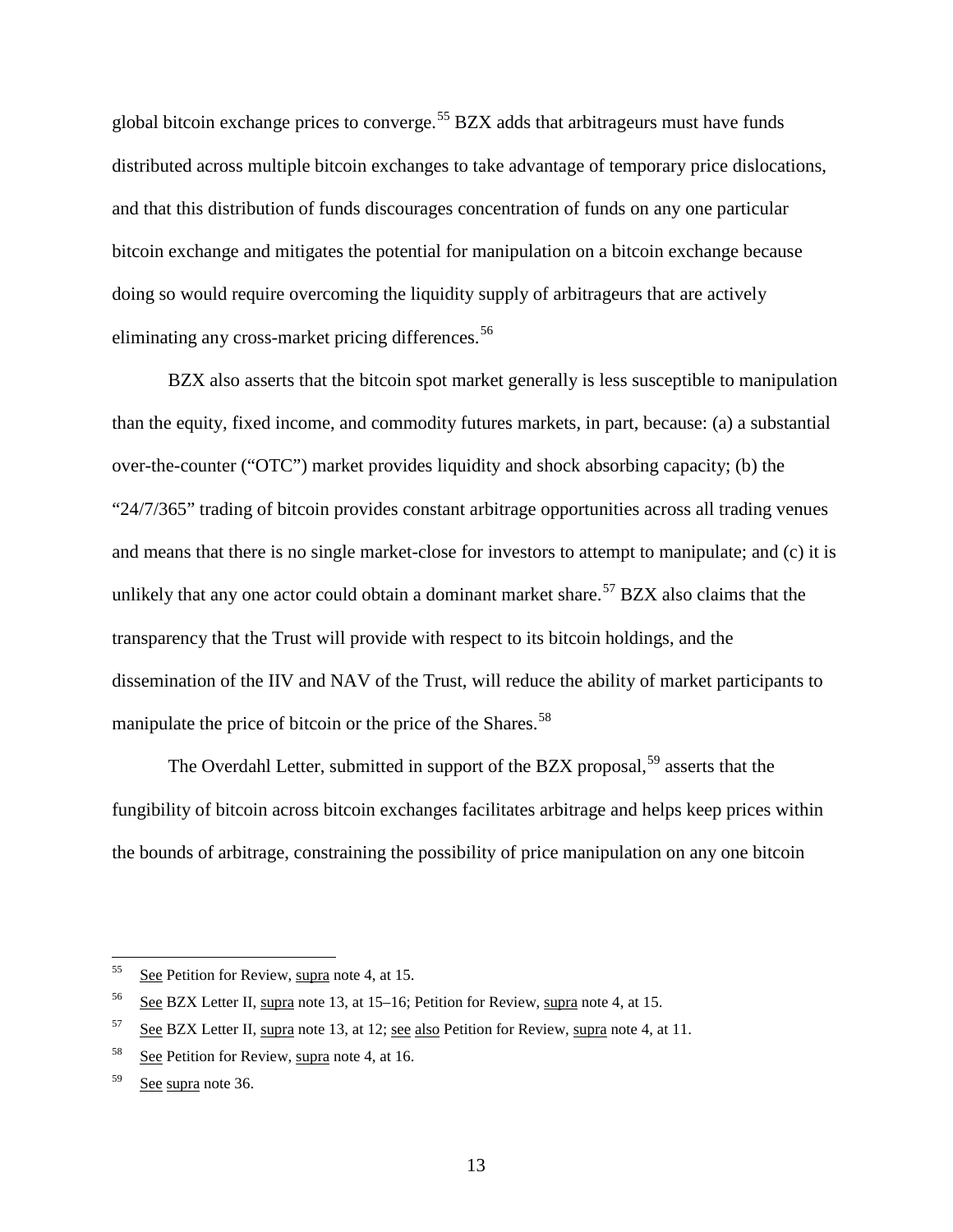<span id="page-13-5"></span>trading venue.<sup>[60](#page-13-0)</sup> Because of this linkage, the Overdahl Letter contends, manipulation of the bitcoin price on any one venue would require manipulation of the global bitcoin price to be effective, which would be prohibitively costly and is therefore unlikely. But the Overdahl Letter concedes that any market can potentially be manipulated.<sup>[61](#page-13-1)</sup>

<span id="page-13-7"></span><span id="page-13-6"></span>The Overdahl Letter further claims that, to the extent that "spoofing conduct"<sup>[62](#page-13-2)</sup> is present in bitcoin markets, it is unlikely to have a material impact on the value of the Shares. According to the Overdahl Letter, this is because successful spoofing causes price oscillations of extremely small magnitudes (such as within the bid/ask spread) and does not result in a material change in the bitcoin price. This commenter also claims that spoofing victims are unlikely to be holders of the Shares, but rather market makers in the spot market, and concludes that the likelihood of spoofing in the bitcoin spot market is low.<sup>[63](#page-13-3)</sup>

<span id="page-13-8"></span>The Overdahl Letter further claims that even a "dominant" exchange (by trading volume) cannot dictate the global price of bitcoin because an exchange does not coordinate trading across its membership to influence the market price. This commenter argues that the existence of a dominant exchange in terms of trading volume does not imply that there is a dominant actor on the dominant exchange with the ability to attain a dominant market share to manipulate the price of bitcoin. Rather, this commenter argues, the larger the market share of an exchange, the harder it would be for a dominant actor to obtain a dominant market share of the dominant exchange's trading volume.<sup>[64](#page-13-4)</sup>

<span id="page-13-9"></span><span id="page-13-0"></span> $60$  See Overdahl Letter, supra note [36,](#page-8-8) at 1–2.

<span id="page-13-1"></span> $61$  Id.

<span id="page-13-2"></span> $62$  The Commodity Exchange Act defines "spoofing" as bidding or offering for sale with the intent to cancel the bid or offer before execution. See 7 U.S.C. 6c(a)(5)(C).

<span id="page-13-3"></span> $63$  See Overdahl Letter, supra note [36,](#page-8-8) at 2, 9; see also Petition for Review, supra note [4,](#page-0-6) at 14.

<span id="page-13-4"></span><sup>64</sup> See Overdahl Letter, supra note [36,](#page-8-8) at 9.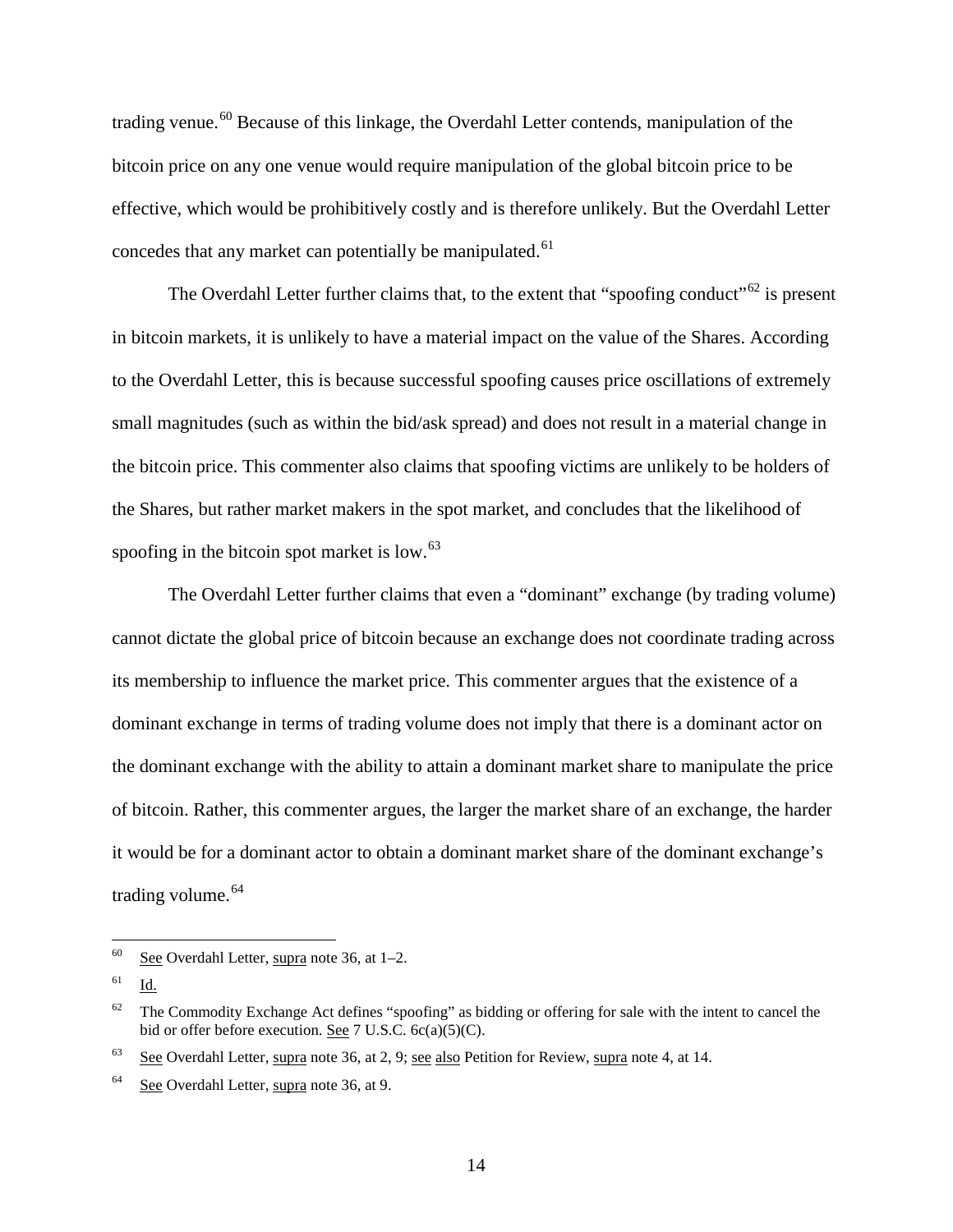<span id="page-14-0"></span>Another analysis—the Lewis Letter<sup>[65](#page-14-1)</sup>—argues that, as a general matter, the underlying market for bitcoin is inherently resistant to manipulation.<sup>[66](#page-14-2)</sup> The Lewis Letter posits that the underlying bitcoin market is not susceptible to manipulation because: (a) there is no inside information related to bitcoin, such as earnings announcements; (b) the asset is not subject to the dissemination of false or misleading information; (c) each bitcoin market is an independent entity, so that a demand for liquidity does not necessarily propagate across other exchanges; (d) a substantial OTC market provides additional liquidity and absorption of shocks; (e) there is no market-close pricing event to manipulate; (f) the market is not subject to "spoofing" or other high-frequency-trading tactics; (g) order books on exchanges worldwide are publicly visible and available through APIs (application program interfaces); and (h) it is unlikely that any one person could obtain a dominant market share because of the existence of in-kind creations and redemptions, arbitrage across bitcoin markets, and the enhanced transparency that a bitcoin ETP would bring to bitcoin markets.<sup>[67](#page-14-3)</sup> The Lewis Letter acknowledges the risk that a single investor or a small group acting in collusion could own a dominant share of the available bitcoin, but argues that the structure of the spot bitcoin market and the arbitrage mechanism reduce that risk. [68](#page-14-4)

<span id="page-14-6"></span><span id="page-14-5"></span><span id="page-14-1"></span> <sup>65</sup> See Craig M. Lewis, "SolidX Bitcoin Trust: A Bitcoin Exchange Traded Product" (Feb. 13, 2017) ("Lewis Letter I"), available at [https://www.sec.gov/comments/sr-nysearca-2016-101/nysearca2016101-1579480-](https://www.sec.gov/comments/sr-nysearca-2016-101/nysearca2016101-1579480-131874.pdf) [131874.pdf;](https://www.sec.gov/comments/sr-nysearca-2016-101/nysearca2016101-1579480-131874.pdf) Craig M. Lewis, "Supplemental Submission to SolidX Bitcoin Trust: A Bitcoin Exchange Traded Product" (Mar. 3, 2017) ("Lewis Letter II", and together with Lewis Letter I the "Lewis Letter"), available at [https://www.sec.gov/comments/sr-nysearca-2016-101/nysearca2016101-1610031-135950.pdf.](https://www.sec.gov/comments/sr-nysearca-2016-101/nysearca2016101-1610031-135950.pdf) The Lewis Letter was commissioned by SolidX Management LLC in support of the SolidX Bitcoin Trust. BZX Letter II, supra note [13,](#page-2-7) at 12; see also Exchange Act Release No. 80319 (Mar. 28, 2017), 82 FR 16247, 16249 n.43 (Apr. 3, 2017) (SR-NYSEArca-2016-101) ("SolidX Order"). The Commission notes that the Lewis Letter made additional assertions directed to the particular structure and pricing mechanism of another proposed bitcoinbased commodity-trust ETP, and the Commission does not address those arguments in this order.

<span id="page-14-2"></span> $66$  See Lewis Letter I, supra note [65,](#page-14-0) at 5–8.

<span id="page-14-3"></span> $67$  See Lewis Letter I, supra note [65,](#page-14-0) at 5–9; Lewis Letter II, supra note 65, at 2.

<span id="page-14-4"></span><sup>&</sup>lt;sup>68</sup> See Lewis Letter I, supra note [65,](#page-14-0) at  $6-7$ .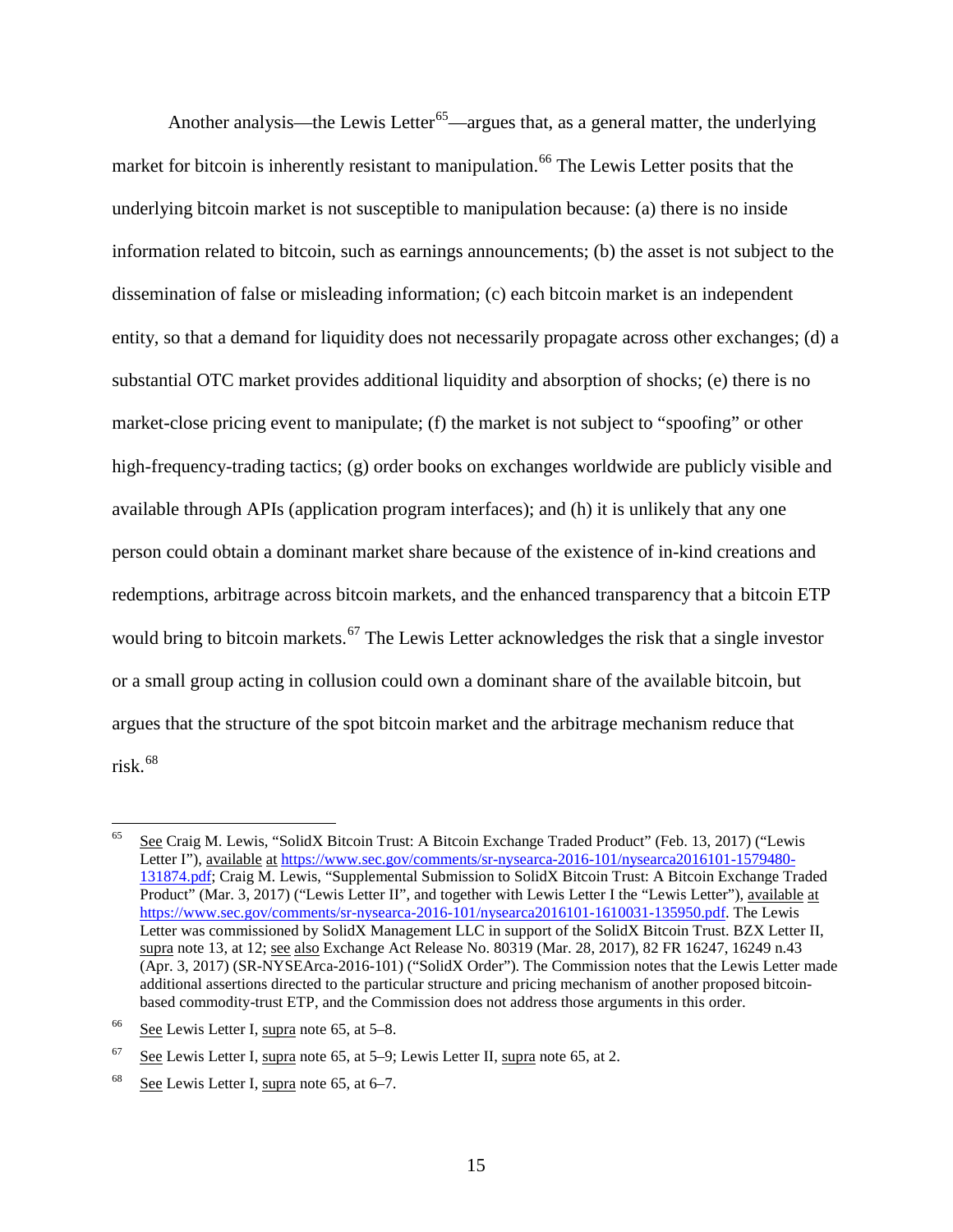<span id="page-15-4"></span>One commenter observes that the bitcoin/Chinese Yuan (BTC/CNY) quote is apt to trade at a significant premium to the bitcoin/U.S. dollar (BTC/USD) quote and points out that large arbitrage opportunities would not exist for long in efficient markets, but they do persist in bitcoin markets.<sup>[69](#page-15-0)</sup> Another commenter claims that, because trade is now sparse on regulated U.S. exchanges, including Gemini, arbitrage will not occur efficiently or proportionally to mitigate manipulation from the dominant unregulated bitcoin exchanges.<sup>[70](#page-15-1)</sup>

<span id="page-15-5"></span>One commenter asserts that, in January 2017, major Chinese bitcoin exchanges OKCoin, Huobi, and BTCC implemented changes requested by the People's Bank of China to halt margin lending and to institute transaction fees. This commenter claims that these changes were put in place to discourage price manipulation, to drive down "fake" trading volume, and to dampen bitcoin volatility, and further claims that these changes have had profound and beneficial effects on bitcoin spot markets worldwide. $^{71}$  $^{71}$  $^{71}$ 

<span id="page-15-6"></span>One commenter states that the market for bitcoin, by trade volume, is very shallow. This commenter states that the majority of bitcoin is hoarded by a few owners or is out of circulation. The commenter also states that ownership concentration is high, with 50 percent of bitcoin in the hands of fewer than 1,000 people, and that this high ownership concentration creates greater market liquidity risk, as large blocks of bitcoin are difficult to sell in a timely and market efficient manner. This commenter claims that daily trade volume is only a small fraction of total bitcoin mined.<sup>[72](#page-15-3)</sup>

<span id="page-15-7"></span><span id="page-15-0"></span> $69$  See ARK Letter, supra note [35,](#page-7-4) at 5.

<span id="page-15-1"></span><sup>70</sup> See Maher Letter, supra note [35.](#page-7-4)

<span id="page-15-2"></span><sup>71</sup> See SIG Letter, supra note [36,](#page-8-8) at 6.

<span id="page-15-3"></span> $72$  See Williams Letter, supra note [35,](#page-7-4) at 1–2.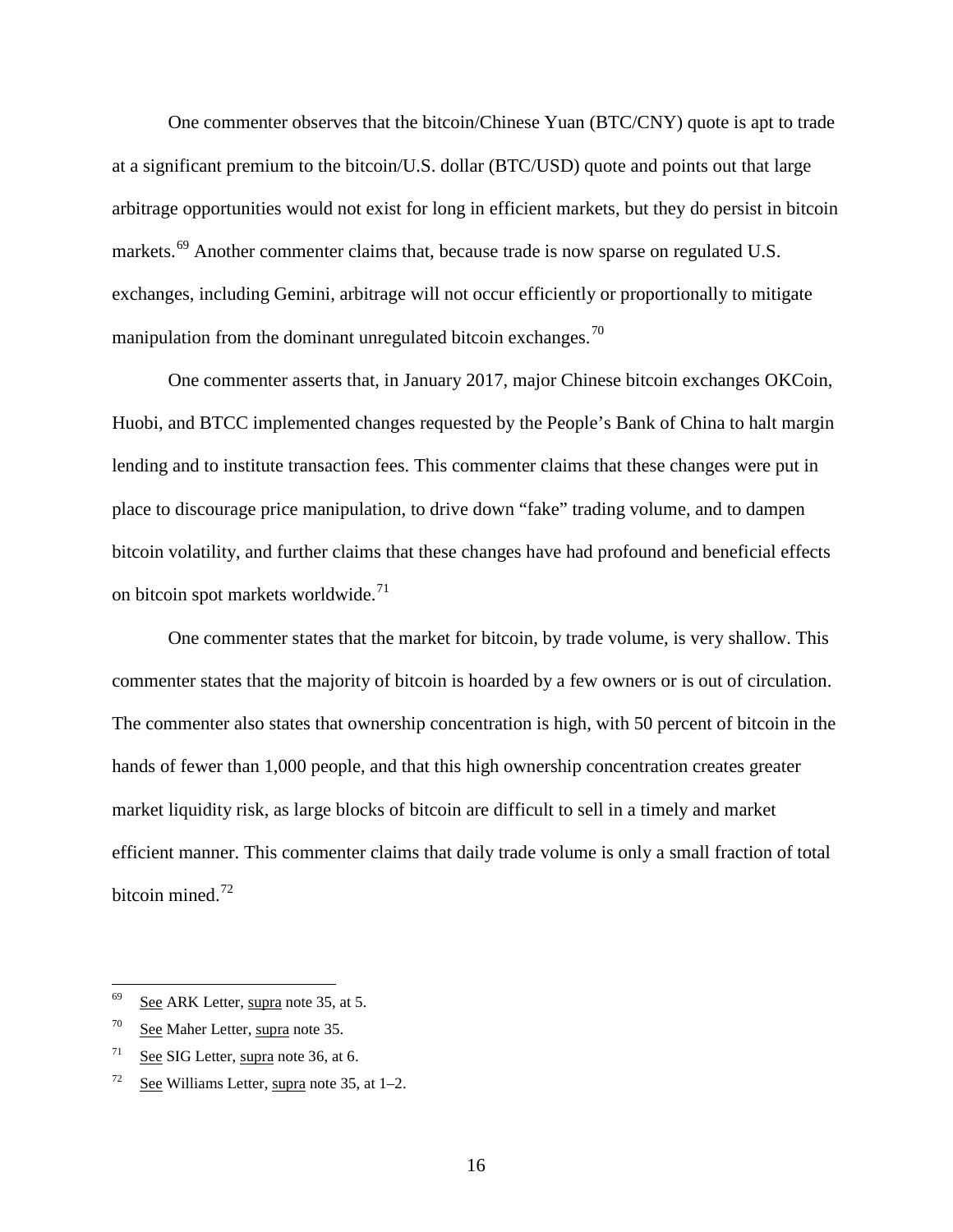One commenter asserts that the number of spot bitcoin exchanges worldwide far exceeds the number of venues for many commodity futures, some of which are underlying assets of existing commodity-trust ETPs. The commenter argues that, therefore, widespread global bitcoin liquidity makes bitcoin less susceptible to manipulation via trading activity conducted on a single exchange, as compared to less-liquid commodity futures that trade on a few exchanges.<sup>[73](#page-16-0)</sup>

One commenter states that bitcoin trades on a number of exchanges around the world and that most of these exchanges can be considered isolated liquidity pools, which are more vulnerable to manipulation or security breach than the broader market.<sup>[74](#page-16-1)</sup>

Finally, both BZX and the Overdahl Letter argue that the Commodity Futures Trading Commission's ("CFTC") granting of registration to bitcoin swap-execution facilities ("SEFs") means that the CFTC has addressed the issue of manipulation and determined that the underlying spot markets for bitcoin are not susceptible to manipulation.<sup>[75](#page-16-2)</sup>

#### <span id="page-16-5"></span><span id="page-16-4"></span>(b) Discussion

BZX has not demonstrated that the structure of the spot market for bitcoin is uniquely resistant to manipulation.

#### <span id="page-16-6"></span>*(i) Bitcoin Market Structure & Arbitrage*

While two commenters questioned the effectiveness of arbitrage across bitcoin markets,  $^{76}$  $^{76}$  $^{76}$ BZX, the Overdahl Letter, and the Lewis Letter argue that the structure of the bitcoin spot market and the availability of arbitrage will help keep worldwide bitcoin prices aligned,

<span id="page-16-0"></span>See SIG Letter, supra note [36,](#page-8-8) at 4–5.

<span id="page-16-1"></span> $74$  See ARK Letter, supra note [35,](#page-7-4) at 8.

<span id="page-16-2"></span><sup>&</sup>lt;sup>75</sup> See BZX Letter II, supra note [13,](#page-2-7) at 17; Overdahl Letter, supra note [36,](#page-8-8) at 12. The Overdahl Letter also notes that the CFTC-regulated CME Group recently created a standardized bitcoin reference rate and a bitcoin spot price index. Overdahl Letter, supra note [36,](#page-8-8) at 12.

<span id="page-16-3"></span><sup>76</sup> See supra note[s 69](#page-15-4)[–70](#page-15-5) and accompanying text.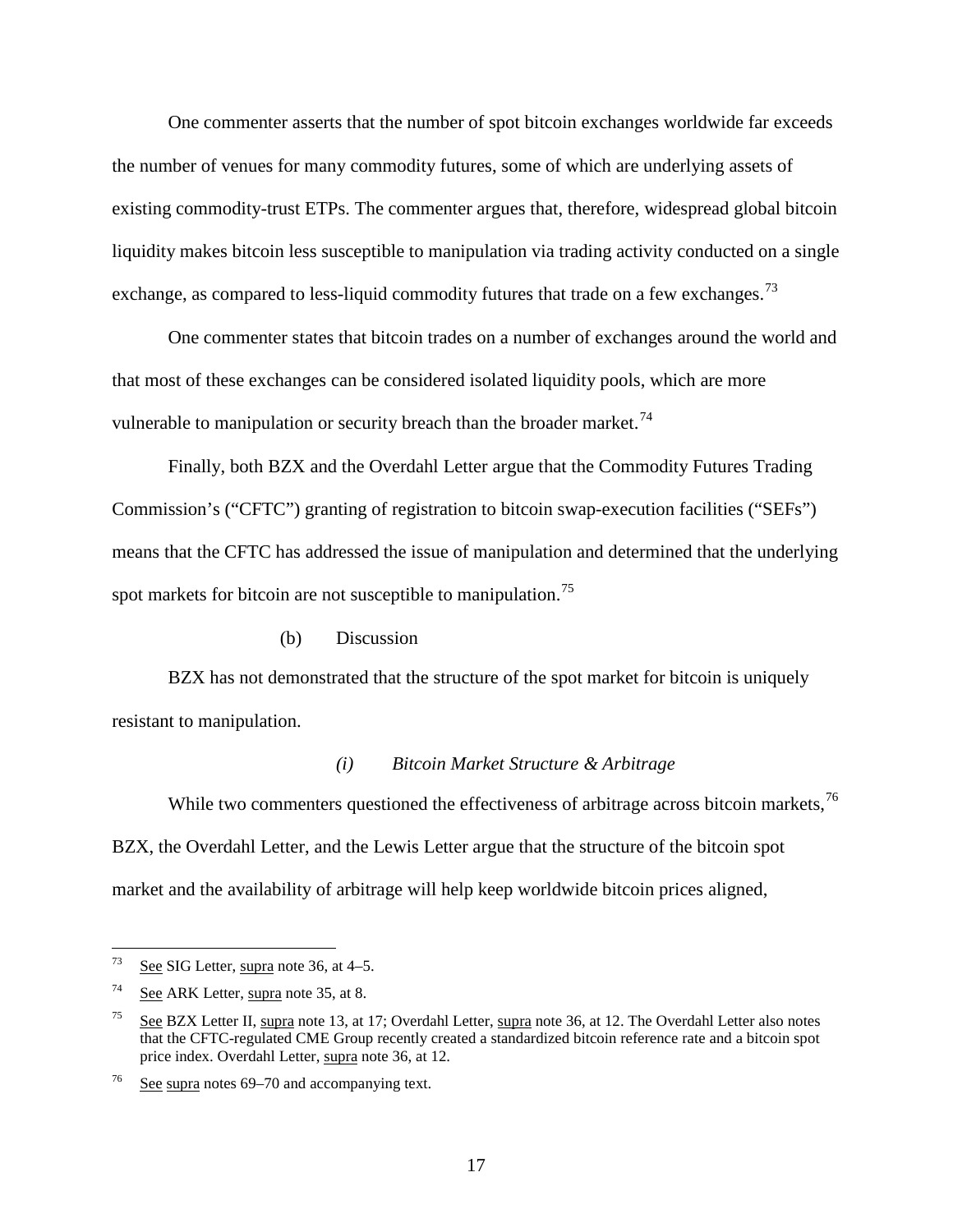hindering manipulation.<sup>[77](#page-17-0)</sup> The Overdahl Letter and Lewis Letter claim that economic analysis demonstrates that bitcoin markets are resistant to manipulation. But, as discussed below, the arguments submitted in support of this claim are incomplete and inconsistent, and are unsupported or contradicted by data.

BZX, the Overdahl Letter, and the Lewis Letter offer broad assertions that the increasing strength and resilience of the non-stop global bitcoin market place, the emergence of new market participants, and the transparency of the market have facilitated arbitrage that has caused global bitcoin exchange prices to converge.<sup>[78](#page-17-1)</sup> But BZX, the Overdahl Letter, and the Lewis Letter offer no data or analysis regarding the actual effectiveness of arbitrage in the bitcoin spot market, either in terms of how closely prices are aligned across different bitcoin trading venues or how quickly price disparities are arbitraged away.<sup>[79](#page-17-2)</sup> Similarly, the commenter who asserts that regulatory actions by the People's Bank of China were designed to discourage price manipulation, and have had profound and beneficial effects on bitcoin spot markets worldwide, has provided no empirical evidence to substantiate this claim.<sup>[80](#page-17-3)</sup> In addition, the Commission notes that one commenter asserts that large arbitrage opportunities persist in bitcoin markets. <sup>[81](#page-17-4)</sup>

While BZX cites a comment letter relating to a different proposed rule change for the proposition that price discrepancies across four selected USD-denominated bitcoin markets are

<span id="page-17-0"></span> $\frac{77}{2}$  See supra note[s 52](#page-11-5)[–68](#page-14-5) and accompanying text.

<span id="page-17-1"></span>See supra note[s 52](#page-11-5)[–68](#page-14-5) and accompanying text.

<span id="page-17-2"></span><sup>&</sup>lt;sup>79</sup> While the Overdahl Letter compares the Gemini Exchange bitcoin price to the median price and the volumeweighted average price of a group of USD-denominated bitcoin markets, such an analysis does not demonstrate whether the range of prices across those other markets is broad or narrow.

<span id="page-17-3"></span><sup>80</sup> See supra note [71](#page-15-6) and accompanying text.

<span id="page-17-4"></span> $81$  See supra note [69](#page-15-4) and accompanying text.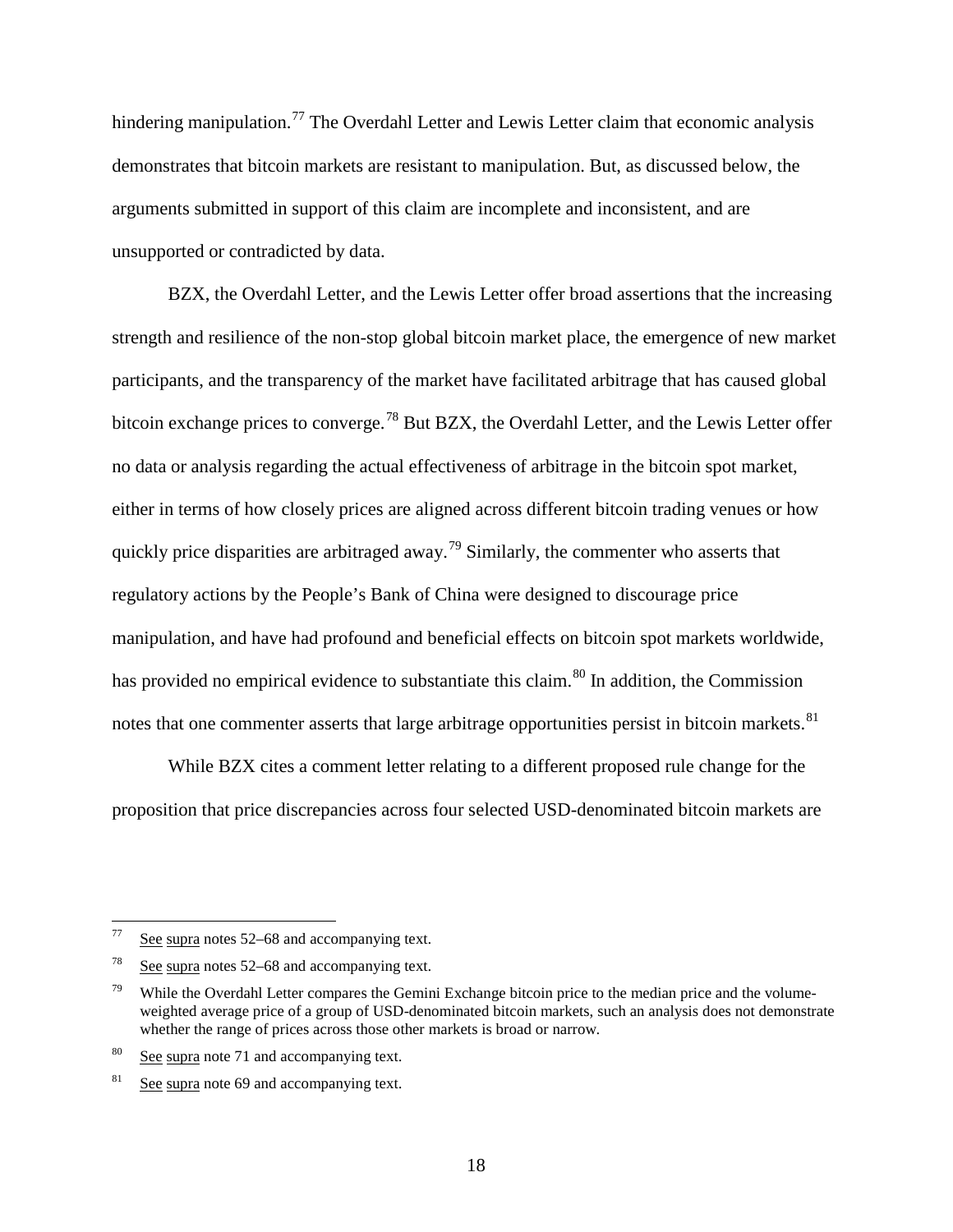generally arbitraged away in under a minute,  $82$  even if that limited factual assertion is true, BZX has not explained why it is relevant to the Commission's consideration of the proposal, given that (a) the worldwide spot market for bitcoin is not limited to trading against the USD, (b) market participants could engage in creation or redemption transactions with the Trust using bitcoins sourced from any trading venue or from OTC transactions, and (c) the Gemini Exchange is not among the four bitcoin trading venues observed by the commenter. Thus, this argument does not support BZX's broad assertion about the effectiveness of arbitrage across the worldwide bitcoin market.

BZX also argues that manipulation in the bitcoin market is unlikely because would-be manipulators would have to overcome the liquidity supplied by arbitrageurs, who must have funds distributed across multiple bitcoin markets to engage in arbitrage,<sup>[83](#page-18-1)</sup> and the Overdahl Letter asserts that the manipulation of bitcoin is prohibitively expensive because manipulating the price of bitcoin on any given venue would require manipulation of the entire global bitcoin market to be effective.<sup>[84](#page-18-2)</sup> These theoretical arguments depend on effective arbitrage existing across bitcoin markets, but, as noted above, the Commission concludes that BZX has not provided a factual basis in the record to conclude that arbitrage across bitcoin exchanges is effective.

Moreover, these arguments are inconsistent: If, in fact, market participants must disperse their capital across multiple trading venues to engage in effective arbitrage, then a market participant may be able to manipulate trading on a single trading venue by concentrating its

<span id="page-18-0"></span><sup>&</sup>lt;sup>82</sup> See BZX Letter II, supra note [13,](#page-2-7) at 15 n.28 (citing Letter from Daniel H. Gallancy, SolidX Partners, Inc., to Brent J. Fields, Secretary, Commission (Mar. 15, 2017) (SR-NYSEArca-2016-101)).

<span id="page-18-1"></span> $83$  See supra note [56](#page-12-5) and accompanying text.

<span id="page-18-2"></span><sup>84</sup> See supra note[s 60](#page-13-5)[–61](#page-13-6) and accompanying text.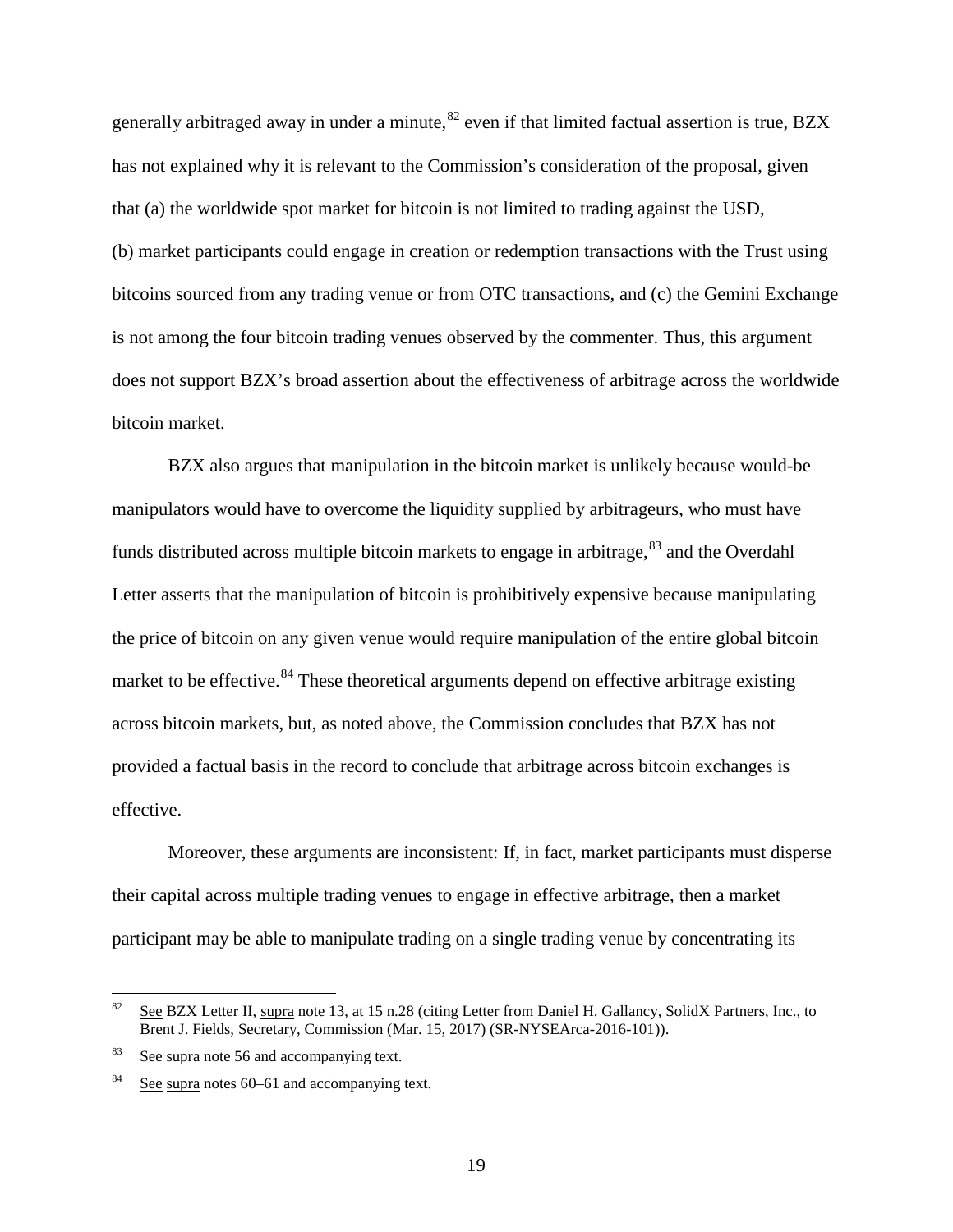capital and trading activity there. The Overdahl Letter's argument that manipulation of one bitcoin trading venue would require overcoming liquidity on all bitcoin venues is also inconsistent with the assertion by the Lewis Letter and another commenter that each bitcoin market is an independent entity and that, therefore, demand for liquidity does not necessarily propagate across other exchanges.<sup>[85](#page-19-0)</sup> In addition, BZX, the Overdahl Letter, and the Lewis Letter do not adequately take into account that a market participant with a dominant ownership position would not find it prohibitively expensive to overcome the liquidity supplied by arbitrageurs and could use dominant market share to engage in manipulation.<sup>[86](#page-19-1)</sup> And their arguments that substantial liquidity provided by the OTC market can absorb liquidity shocks and help resist manipulative activity are not supported by any data in the record on which the Commission could base a conclusion that OTC activity contributes to preventing manipulation.

BZX also argues that bitcoin markets are uniquely resistant to manipulation because the 24/7/365 trading of bitcoin means that there is no single market-close for investors to attempt to manipulate.<sup>[87](#page-19-2)</sup> Similarly, a commenter asserts that the large number of bitcoin trading venues makes bitcoin less susceptible to manipulation than an asset, such as a commodity, trading on a single exchange or just a few exchanges. $88$  In the context of the Trust, however, there is a single market and a single market-close event that an investor may have incentive to manipulate: the Gemini Auction, which the Trust would use to calculate NAV.<sup>[89](#page-19-4)</sup> And the argument by BZX and a commenter that the transparency of a bitcoin commodity-trust ETP regarding its bitcoin

<span id="page-19-0"></span> $85$  See supra note[s 67,](#page-14-6) [74](#page-16-4) and accompanying text.

<span id="page-19-1"></span><sup>&</sup>lt;sup>86</sup> See Section [III.B.1\(b\)\(ii\),](#page-25-0)  $\frac{1}{\ln \ln a}$  (discussing the potential for market domination).

<span id="page-19-2"></span> $87$  See supra note [57](#page-12-6) and accompanying text.

<span id="page-19-3"></span><sup>88</sup> See supra note [73](#page-16-5) and accompanying text.

<span id="page-19-4"></span>See Section [III.E.1,](#page-59-1) infra. While the Lewis Letter makes a similar argument about the lack of a single market close, see supra not[e 67](#page-14-6) and accompanying text, it does so in the context of a bitcoin ETP proposal that would not base its price on a single market auction.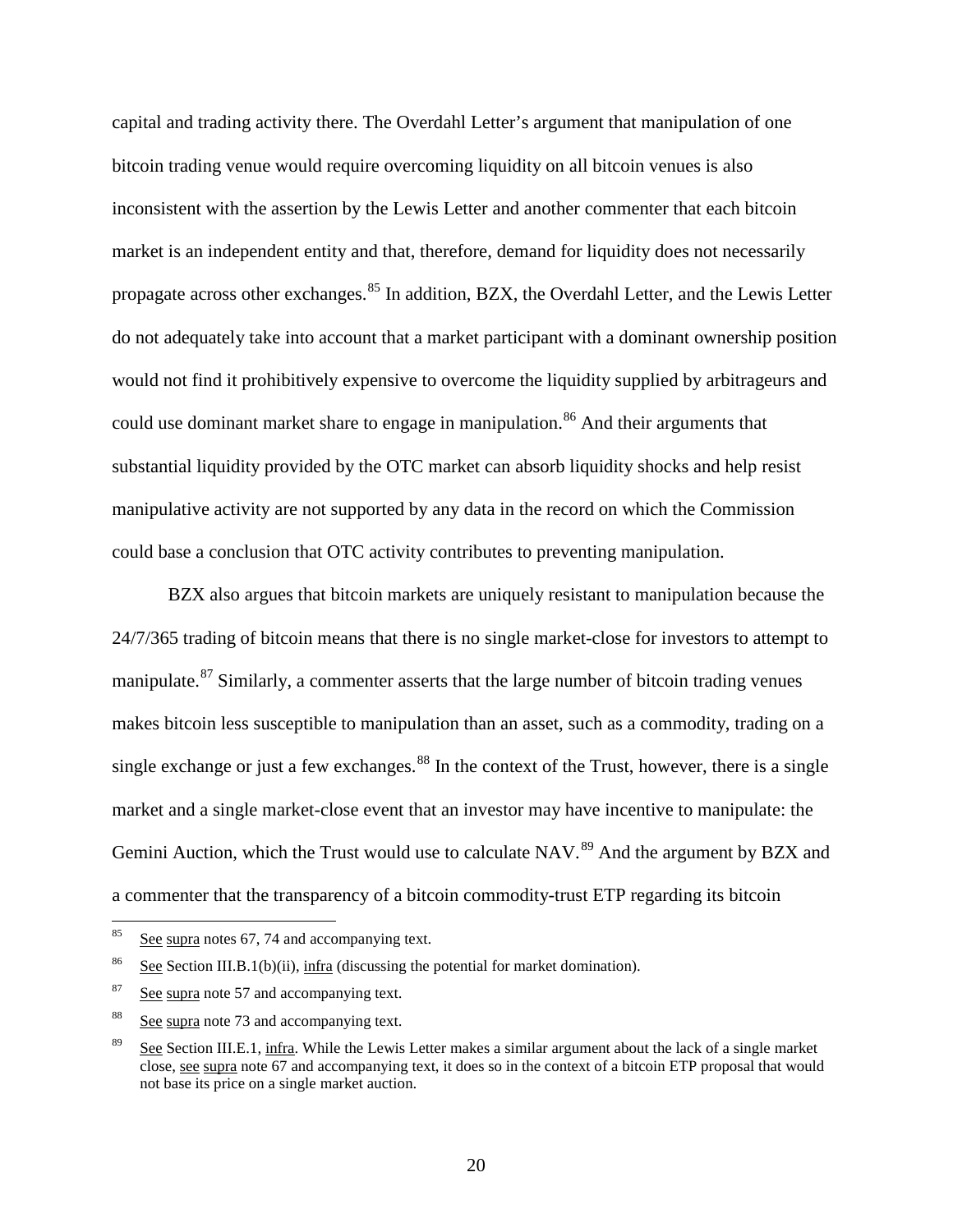holdings, as well as its dissemination of the IIV and NAV, would reduce the ability of market participants to manipulate the price of bitcoin is unpersuasive because: (a) there is no comprehensive and accurate regulatory data source reflecting bitcoin pricing or trading; (b) there is no basis to conclude that the Trust's IIV would be considered an authoritative price when several other spot prices for bitcoin are already disseminated and often differ from one another;  $90$ and (c) the Trust's NAV would differ from the Gemini Auction price only if the auction price, which is publicly disseminated itself, is determined not to reflect a fair price for bitcoin.

Both the Overdahl Letter and the Lewis Letter contend that bitcoin markets are not subject to "spoofing," a manipulative quoting strategy.<sup>[91](#page-20-1)</sup> Neither letter, however, presents any data or analysis to support its claim, and there is no basis in the record to conclude whether bitcoin spot markets are subject to spoofing or other deceptive quoting practices. As a general matter, the manipulation of asset prices can occur simply through trading activity that creates a false impression of supply or demand, whether in the context of a closing auction or in the course of continuous trading, and does not require formal linkages among markets (such as consolidated quotations or routing requirements) or the complex quoting behavior associated with high-frequency trading.<sup>[92](#page-20-2)</sup> The Commission also notes that, in contrast to the theoretical arguments in the Overdahl Letter and the Lewis Letter, TeraExchange (a market for swaps on bitcoin) arranged for participants to make manipulative "wash" transactions.<sup>[93](#page-20-3)</sup>

<span id="page-20-0"></span><sup>&</sup>lt;sup>90</sup> For example, the website<https://data.bitcoinity.org/markets/arbitrage/USD> tracks price differences between last trades on 13 bitcoin markets.

<span id="page-20-1"></span> $^{91}$  See supra note[s 62](#page-13-7)[–63,](#page-13-8) [67](#page-14-6) and accompanying text.

<span id="page-20-2"></span><sup>&</sup>lt;sup>92</sup> Even if transparent order books and transaction reports on bitcoin markets would include the quoting or trading activity of a person or group attempting to manipulate the market, along with the activity of all other market participants, such information could not, by itself, definitively establish in real time which activity represented bona fide trading interest and which did not.

<span id="page-20-3"></span><sup>&</sup>lt;sup>93</sup> See In re TeraExchange LLC, CFTC Docket No. 15-33, 2015 WL 5658082 (CFTC Sept. 24, 2015) (Order Instituting Proceedings Pursuant to Sections 6(c) and 6(d) of the Commodity Exchange Act Making Findings (footnote continued…)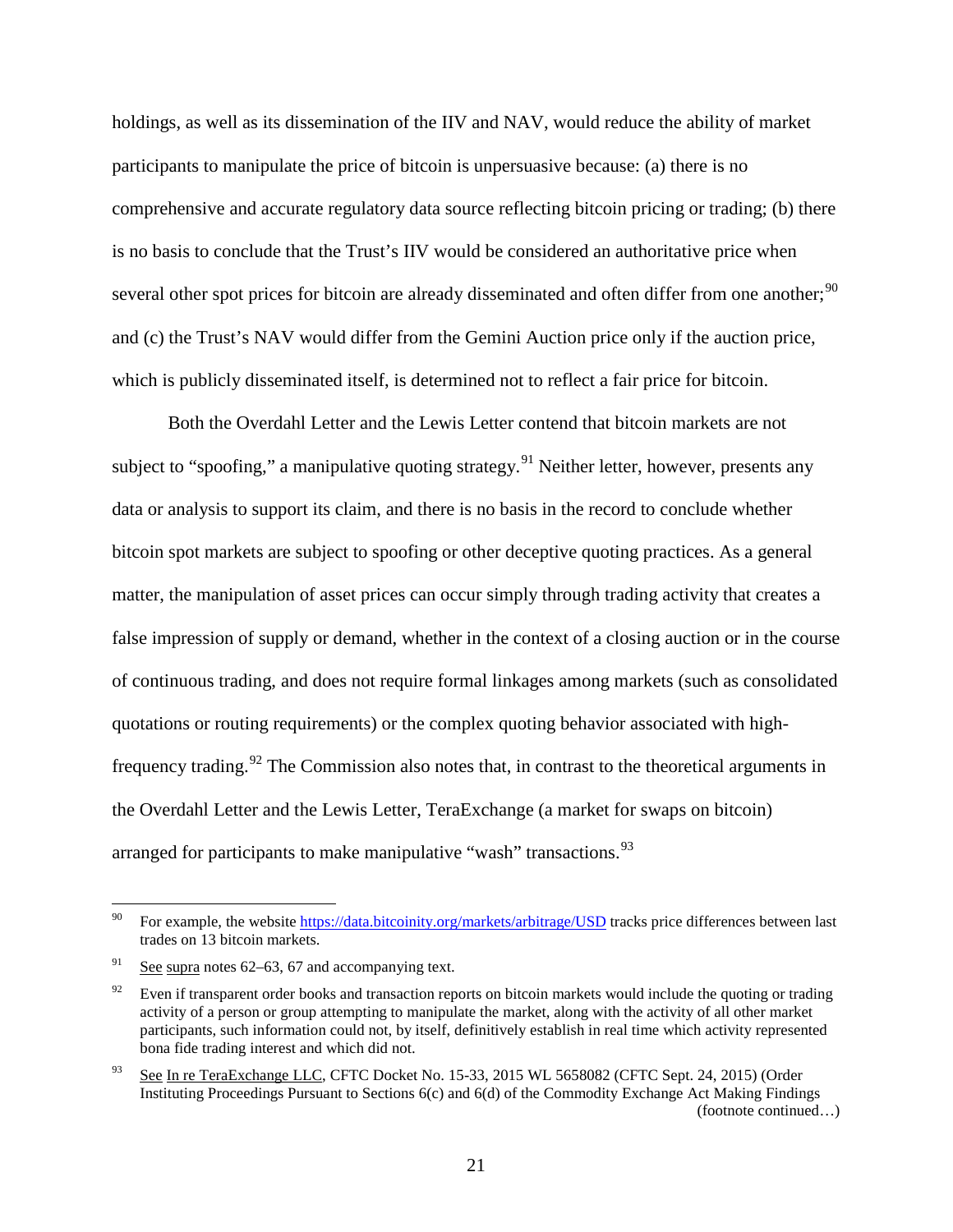Finally, BZX's, the Lewis Letter's, and the Overdahl Letter's discussions of the possible sources of manipulation are incomplete and do not form a basis to find that bitcoin is uniquely resistant to manipulation—or to find, by implication, that there is no need for a surveillancesharing between an exchange listing shares of a bitcoin-based ETP and significant markets trading bitcoin or bitcoin derivatives. For example, assuming there is no inside information related to the earnings or revenue of bitcoin, there may be material nonpublic information related to: the actions of regulators with respect to bitcoin; order flow, such as plans of market participants to significantly increase or decrease their holdings in bitcoin; new sources of demand, such as new ETPs that would hold bitcoin; or the decision of a bitcoin-based ETP, a bitcoin trading venue, or a bitcoin wallet service provider with respect to how it would respond to a "fork" in the blockchain, which would create two different, non-interchangeable types of bitcoin.<sup>[94](#page-21-0)</sup> Moreover, bitcoin is susceptible to the dissemination of false or misleading information regarding the types of material, nonpublic information just discussed. The

 $\overline{a}$ 

<sup>(…</sup>footnote continued)

and Imposing Remedial Sanctions ("TeraExchange Settlement Order")), available at [http://www.cftc.gov/idc/groups/public/@lrenforcementactions/documents/legalpleading/enfteraexchangeorder9](http://www.cftc.gov/idc/groups/public/@lrenforcementactions/documents/legalpleading/enfteraexchangeorder92415.pdf) [2415.pdf.](http://www.cftc.gov/idc/groups/public/@lrenforcementactions/documents/legalpleading/enfteraexchangeorder92415.pdf) See also Kevin Dowd & Martin Hutchinson, Bitcoin Will Bite the Dust, 35 Cato J. 357, 374 n.13 (2015) (Bitcoin markets are subject to the "usual market manipulation tactics."), available at [https://object.cato.org/sites/cato.org/files/serials/files/cato-journal/2015/5/cj-v35n2-12.pdf.](https://object.cato.org/sites/cato.org/files/serials/files/cato-journal/2015/5/cj-v35n2-12.pdf)

<span id="page-21-0"></span><sup>&</sup>lt;sup>94</sup> For example, as described in the Trust's Registration Statement, supra note [22,](#page-5-4) in the event the Bitcoin Network undergoes a "hard fork" into two blockchains, the Custodian and the Sponsor will determine which of the resulting blockchains to use as the basis for the assets of the Trust and, under certain circumstances, will have discretion to determine which blockchain is "most likely to be supported by a majority of users or miners." Id. at 113. See also Lee Letter, supra note [35;](#page-7-4) Johnson Letter, supra note 35; Schulte Letter, supra note 35; Anonymous Letter V, supra note [35;](#page-7-4) Anonymous Letter VI, supra note [35.](#page-7-4) The decision of the Custodian and Sponsor to support one resulting blockchain over another could have a material effect on the relative value of the bitcoins in each of the blockchains. A fork between bitcoin and "Bitcoin Cash" occurred on August 1, 2017, and a fork between bitcoin and "Bitcoin Gold" occurred on October 24, 2017.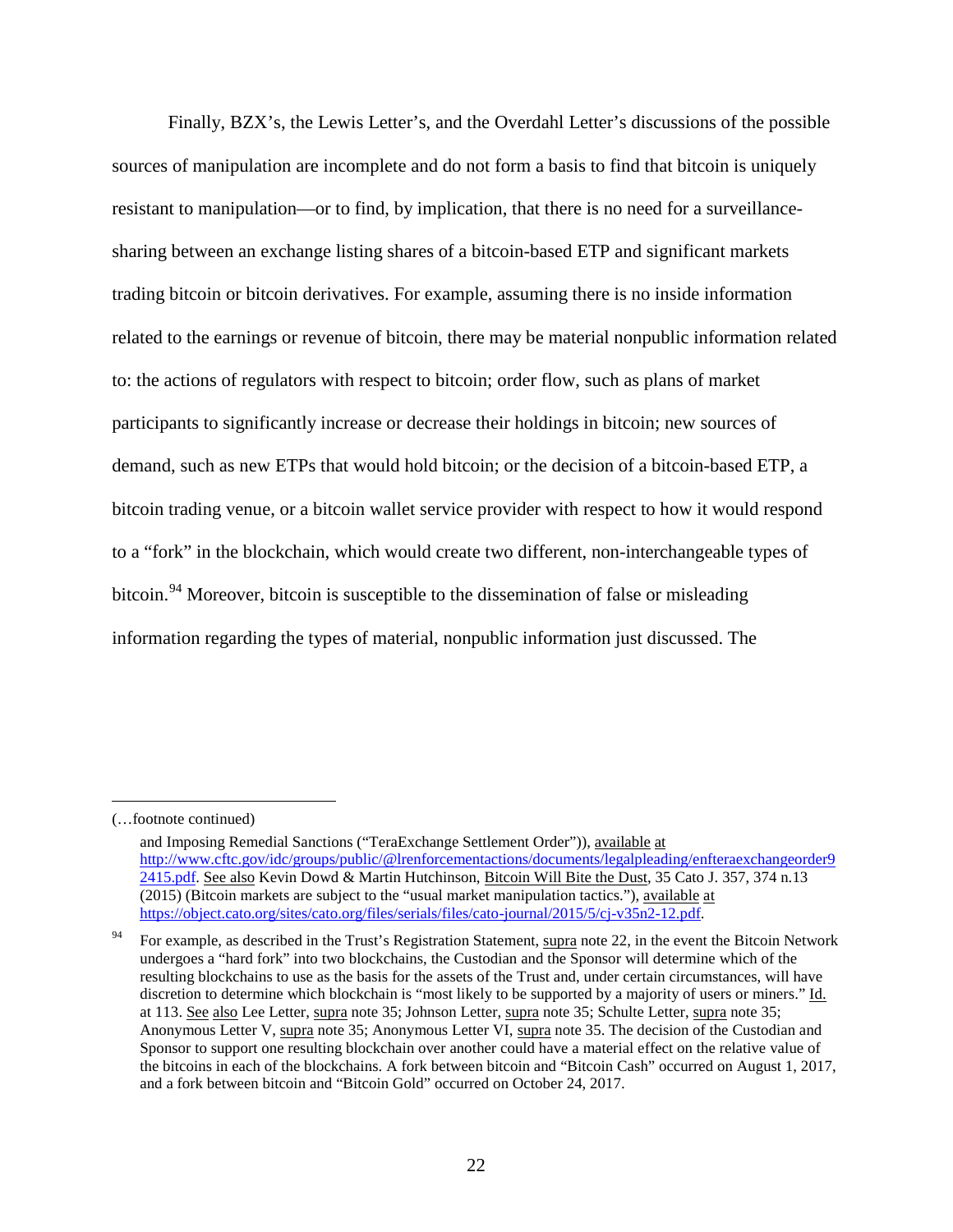Commission also notes a recent academic paper finding empirical evidence of trading in bitcoin markets based on material nonpublic information.<sup>[95](#page-22-0)</sup>

Two additional risks that the Trust's Registration Statement acknowledges—(1) hacking and (2) malicious control of the Bitcoin Network—further undermine BZX's argument that bitcoin and bitcoin markets are inherently resistant to fraud and manipulation. The Trust's Registration Statement recognizes that bitcoin trading venues can be and have been attacked by hackers, which can affect liquidity and result in volatile prices.<sup>[96](#page-22-1)</sup> Profit-motivated hackers can launch such attacks to manipulate bitcoin and achieve their "intended effect of artificially raising or lowering prices."[97](#page-22-2) The Trust's Registration Statement also recognizes the risk of a "malicious actor" obtaining control of the processing power dedicated to mining on the Bitcoin Network and thus "exerting authority" over the Bitcoin Network.<sup>[98](#page-22-3)</sup> Such control can be used to manipulate bitcoin pricing.<sup>[99](#page-22-4)</sup> And there may be material nonpublic information related to hacking plans or

<span id="page-22-0"></span><sup>&</sup>lt;sup>95</sup> See Wenjun Feng, Yiming Wang & Zhengjun Zhang, Informed Trading in the Bitcoin Market, Fin. Res. Letters, Dec. 2, 2017, available at [https://www.sciencedirect.com/science/article/pii/S1544612317306992.](https://www.sciencedirect.com/science/article/pii/S1544612317306992)

<span id="page-22-1"></span>Registration Statement, supra note [22,](#page-5-4) at 21–23, 29, 60–61.

<span id="page-22-2"></span><sup>&</sup>lt;sup>97</sup> Amir Feder, Neil Gandal, J.T. Hamrick, and Tyler Moore, The Impact of DDoS and Other Security Shocks on Bitcoin Currency Exchanges: Evidence From Mt. Gox, Journal of Cybersecurity (Jan. 31, 2018), at 137 (explaining that a profit-motivated hacker can manipulate bitcoin prices up or down by hacking larger trading venues while trading on smaller trading venues, and thereby "create[ ] an unfair financial advantage for the perpetrator at the expense of ordinary participants"), available at [https://academic.oup.com/cybersecurity/article/3/2/137/4831474;](https://academic.oup.com/cybersecurity/article/3/2/137/4831474) see also David Groshoff, Kickstarter My Heart: Extraordinary Popular Delusions and the Madness of Crowdfunding Constraints and Bitcoin Bubbles, 5 Wm. Mary Bus. L. Rev. 489, 519 (2014).

<span id="page-22-3"></span>Registration Statement, supra note [22,](#page-5-4) at 17, 56. The Registration Statement notes that obtaining control in excess of 50% of the processing power on the Bitcoin network is sufficient, and that "there are some academics and market participants who believe the applicable threshold required to exert authority over the Bitcoin Network could be less than fifty (50) percent, which would increase the chances of a malicious actor exerting authority over the Bitcoin Network." Id. at 17.

<span id="page-22-4"></span>Satoshi Nakamoto, Bitcoin: A Peer-to-Peer Electronic Cash System, Bitcoin.org (Oct. 31, 2008), at 4 (malicious actor could exploit his control of the Bitcoin Network by "using it to generate new coins"), available at [https://bitcoin.org/bitcoin.pdf;](https://bitcoin.org/bitcoin.pdf) see also Kevin Dowd & Martin Hutchinson, Bitcoin Will Bite the Dust, 35 Cato J. 357, 372-74 (2015), available at [https://object.cato.org/sites/cato.org/files/serials/files/cato-journal/2015/5/cj](https://object.cato.org/sites/cato.org/files/serials/files/cato-journal/2015/5/cj-v35n2-12.pdf)[v35n2-12.pdf;](https://object.cato.org/sites/cato.org/files/serials/files/cato-journal/2015/5/cj-v35n2-12.pdf) Sanya Samtani and Varun Baliga, On Monopolistic Practices in Bitcoin: A Coded Solution, 11 Indian J. L. & Tech. 106, 107–08 (2015), available at [http://ijlt.in/wp-content/uploads/2015/09/Sanya-Samtani](http://ijlt.in/wp-content/uploads/2015/09/Sanya-Samtani-and-Varun-Baliga-5.pdf)[and-Varun-Baliga-5.pdf](http://ijlt.in/wp-content/uploads/2015/09/Sanya-Samtani-and-Varun-Baliga-5.pdf) (malicious actor could achieve "devaluation" of bitcoin).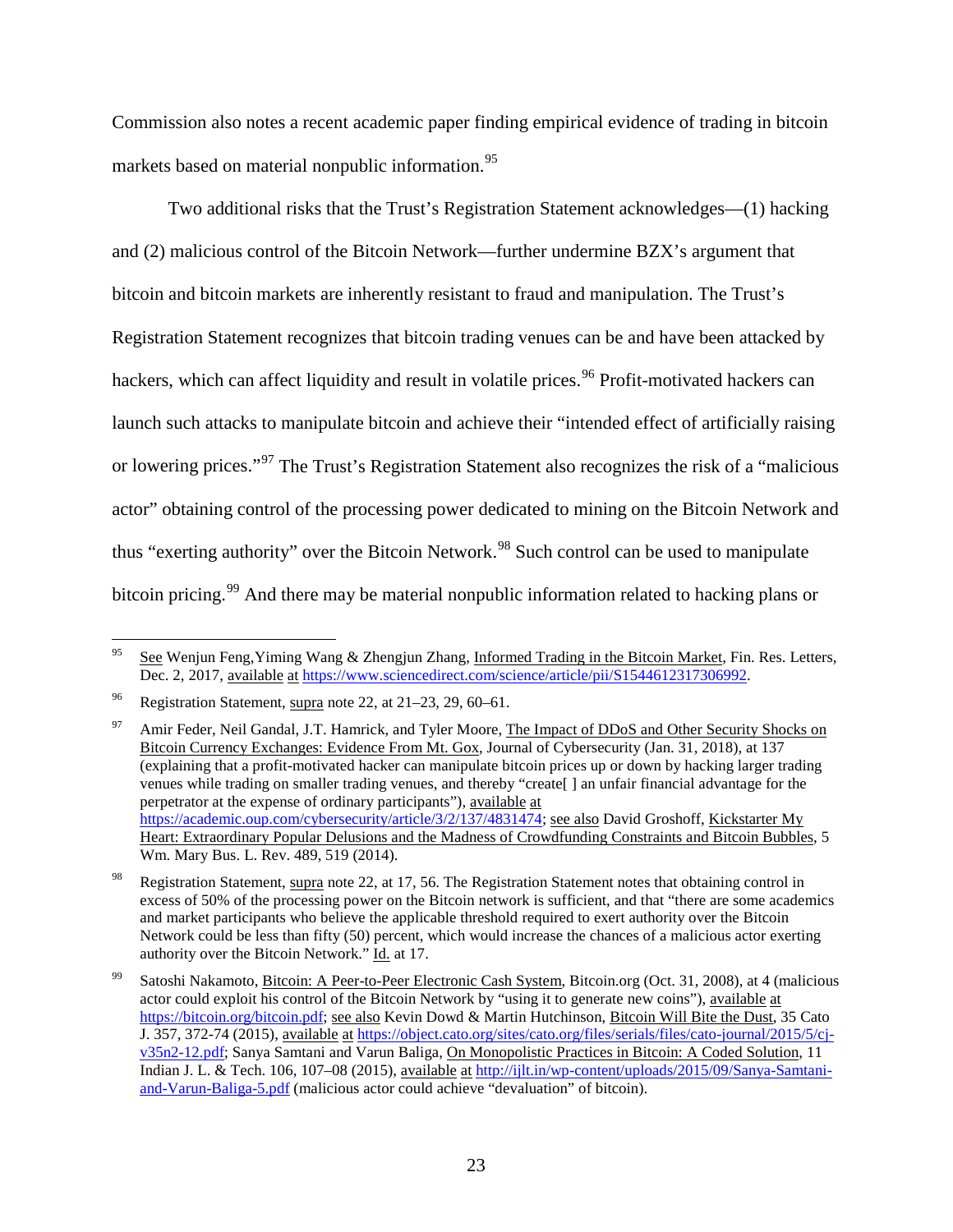attempts to gain control of the Bitcoin Network, and such information could be exploited through fraudulent trading.

Based on the analysis above, the Commission concludes that there is an insufficient basis in the record before it to decide that the bitcoin spot markets are inherently resistant to manipulation. This conclusion, again, is bolstered by the Trust's Registration Statement, which explains:

Over the past four (4) years, a number of Bitcoin Exchanges have been closed due to fraud, failure or security breaches. In many of these instances, the customers of such Bitcoin Exchanges were not compensated or made whole for the partial or complete losses of their account balances in such Bitcoin Exchanges. … Further, the collapse of the largest Bitcoin Exchange in 2014 suggests that the failure of one component of the overall Bitcoin ecosystem can have consequences for both users of a Bitcoin Exchange and the Bitcoin industry as a whole.<sup>[100](#page-23-0)</sup>

<span id="page-23-2"></span>Additionally, the Commission notes that recent academic papers suggest that the price of bitcoin can be, and has been, manipulated through activity on bitcoin trading venues. One recent academic paper examined whether the growth of the circulating supply of Tether (a cryptocurrency that claims to be backed by the U.S. dollar) through new issuances "is primarily driven by investor demand, or is supplied to investors as a scheme to profit from pushing cryptocurrency prices up."[101](#page-23-1) Through statistical analysis of the blockchains of bitcoin and Tether, the authors conclude that entities associated with a specific cryptocurrency trading venue—which the authors link to Tether's founders—"use Tether to purchase bitcoin when prices are falling"; that "[s]uch price supporting activities are successful, as Bitcoin prices rise after the period of intervention," with "substantial aggregate price effects" across bitcoin trading platforms; and that this activity "occurs more aggressively right below salient round-number

<span id="page-23-0"></span><sup>&</sup>lt;sup>100</sup> Registration Statement, supra note [22,](#page-5-4) at 23.

<span id="page-23-1"></span>Griffin, John M. and Amin Shams, Is Bitcoin Really Un-Tethered (June 13, 2018) (manuscript at 33) ("GriffinShams Paper"), available at [https://ssrn.com/abstract\\_id=3195066.](https://ssrn.com/abstract_id=3195066)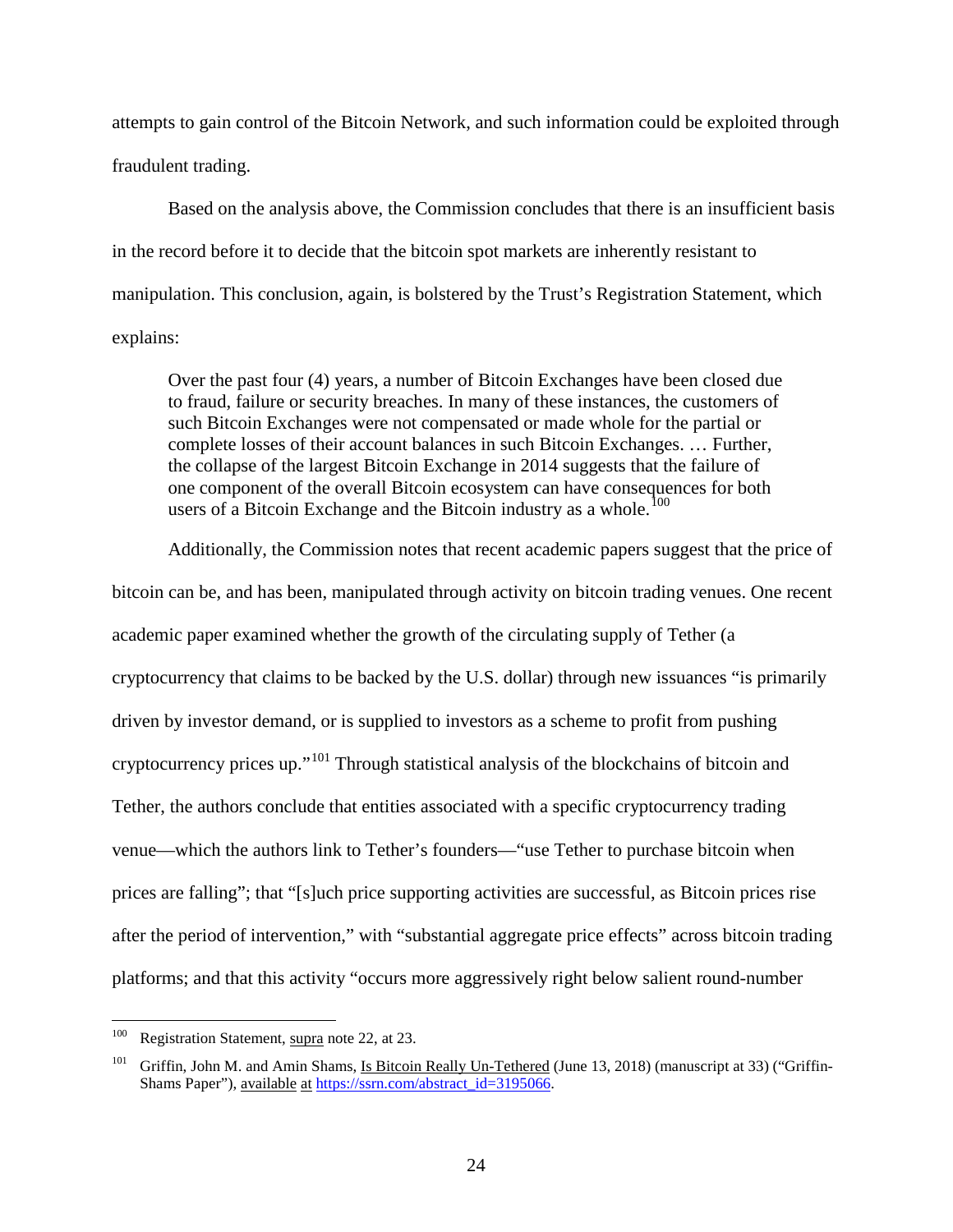price thresholds where the price support might be most effective."<sup>[102](#page-24-0)</sup> The paper finds that the periods of strongest Tether flows are "associated with 50% of Bitcoin compounded return" from March 1, 2017, to March 31, 2018.<sup>[103](#page-24-1)</sup> Overall, the authors conclude that their findings "provide" substantial support for the view that price manipulation may be behind substantial distortive effects in cryptocurrencies" and "suggest that external capital market surveillance and monitoring may be necessary to obtain a market that is truly free."<sup>[104](#page-24-2)</sup> The Commission also notes another recent academic paper, which concludes that there was fraudulent and manipulative activity on a single bitcoin trading venue. [105](#page-24-3)

These studies supplement the Commission's conclusion that there is an insufficient basis in the record before it to decide that the bitcoin spot markets are inherently resistant to manipulation.<sup>[106](#page-24-4)</sup> Even without these studies, however, the Commission would still find that BZX

<span id="page-24-0"></span> <sup>102</sup> Id.

<span id="page-24-1"></span><sup>103</sup> See id. at 23–24.

<span id="page-24-2"></span><sup>&</sup>lt;sup>104</sup> Id. at 33; see also id. at 1 ("[P]urchases with Tether are timed following market downturns and result in sizable increases in Bitcoin prices," thus "Tether is used to provide price support and manipulate cryptocurrency prices."); id. at 2 (Bitcoin exchanges "largely operate outside the purview of financial regulators" and "[t]rading on unregulated exchanges … could leave cryptocurrencies vulnerable to gaming and manipulation."); id. at 3 ("[T]he coordinated supply of Tether creates an opportunity to manipulate cryptocurrencies."); id. at 6 ("Tether seems to be used both to stabilize and manipulate Bitcoin prices.").

<span id="page-24-3"></span><sup>&</sup>lt;sup>105</sup> See Neil Gandal, J.T. Hamrick, Tyler Moore & Tali Oberman, Price Manipulation in the Bitcoin Ecosystem, J. Monetary Econ., Jan. 2, 2018, available at [https://doi.org/10.1016/j.jmoneco.2017.12.004.](https://doi.org/10.1016/j.jmoneco.2017.12.004) According to the authors of this paper, the fraudulent and manipulative activity led to an average of approximately a four to five percent rise in the bitcoin/USD exchange rate in 2013 on days when that activity occurred, compared to a slight decline on days without such activity. Id. at 2.

<span id="page-24-4"></span><sup>&</sup>lt;sup>106</sup> While another recent academic paper examines the relationship between bitcoin and Tether and claims "not [to] find any evidence suggesting that Tether issuances cause subsequent increases in Bitcoin returns," W.C. Wei, The Impact of Tether Grants on Bitcoin (May 9, 2018) (manuscript at 6) ("Wei Paper"), available at [https://ssrn.com/abstract=3175876,](https://ssrn.com/abstract=3175876) the Commission believes that this paper's analysis reflects significant limitations in the study design and is not as persuasive as the empirical papers cited herein that conclude there has been fraud and manipulative activity in bitcoin markets, including the Griffin-Shams Paper. First, the paper uses only daily traded price and aggregate trading volume, whereas the Griffin-Shams Paper, supra not[e 101,](#page-23-2) performs a more granular statistical analysis of blockchain transactions and finds that the largest effects of Tether issuances on bitcoin prices occur between three and twelve hours after a Tether issuance. Second, the paper uses a single vector autoregression specification with 52 coefficients, but without any robustness checks. And third, while the paper concludes that Tether issuances increase bitcoin trading volume but do not affect bitcoin returns, the paper does not include any discussion of or control for collinearity between changes in (footnote continued…)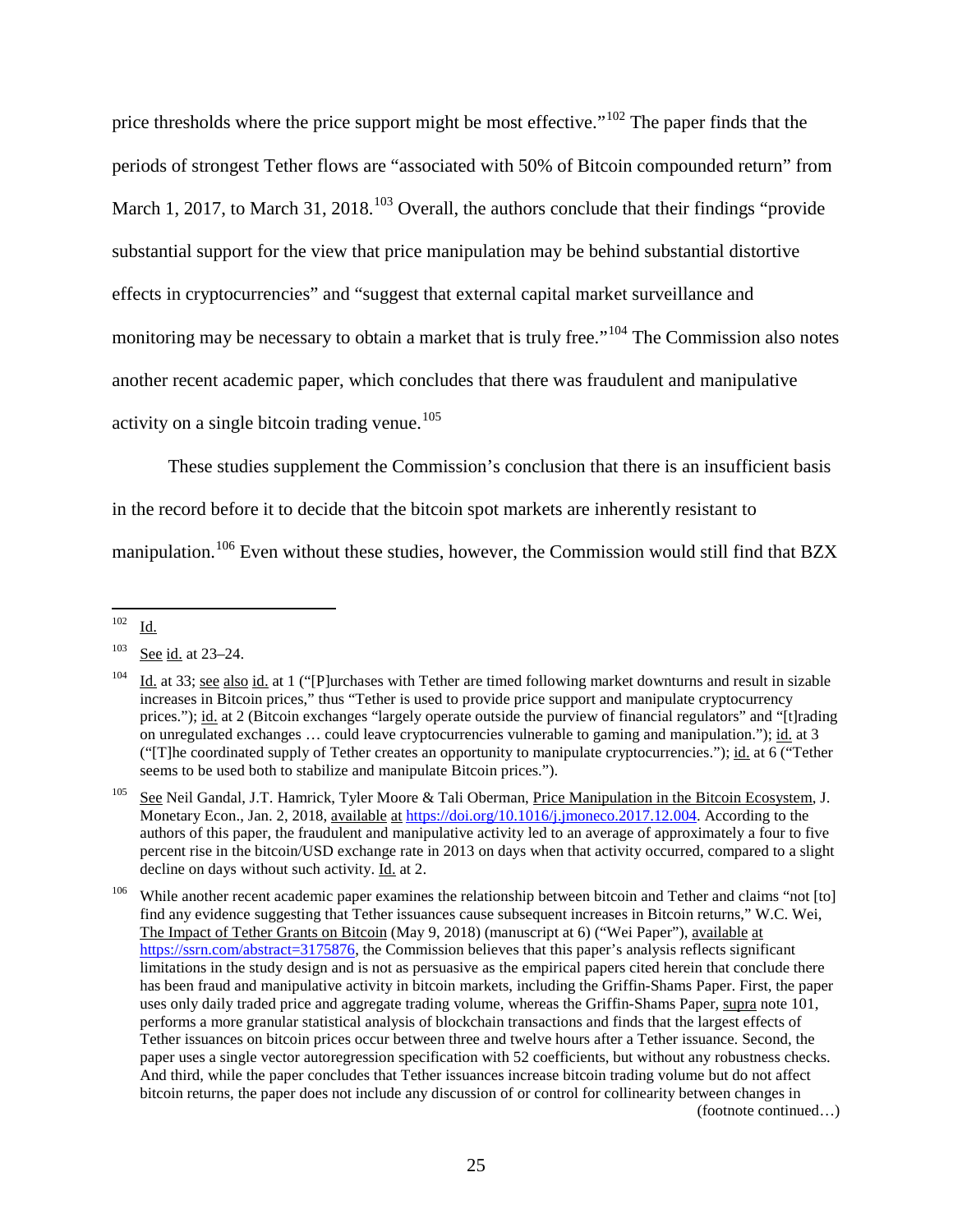has not demonstrated that the structure of the spot market for bitcoin is uniquely resistant to manipulation. Moreover, even if the record supported the proposition that some features of bitcoin and bitcoin markets mitigate some types of manipulation to some degree, the Commission concludes that such mitigation is insufficient to justify dispensing with the detection and deterrence of fraud and manipulation provided by surveillance-sharing agreements with significant, regulated markets.<sup>[107](#page-25-1)</sup>

### *(ii) Market Domination*

<span id="page-25-0"></span>While BZX argues that it is unlikely that any one actor could obtain a dominant market share,  $108$  BZX does not address the risk of pre-existing dominant positions, a risk that the Lewis Letter acknowledges.<sup>[109](#page-25-3)</sup> Similarly, while the Overdahl Letter maintains that the existence of a dominant bitcoin exchange would not imply the existence of a dominant ownership position, and that the existence of a market with a large share of trading volume would make it more difficult for a market participant to obtain a dominant ownership position,  $110$  the Overdahl Letter does not address the risk of pre-existing dominant positions in bitcoin. The Lewis Letter, however, specifically acknowledges this risk, noting: "One of the risks associated with bitcoin is the possibility that a single investor or a small group acting in collusion could own a dominant share

 $\overline{a}$ 

<sup>(…</sup>footnote continued)

bitcoin trading volume and prices. Thus, the Commission does not believe that the Wei Paper supports a conclusion that bitcoin is inherently resistant to manipulation.

<span id="page-25-1"></span><sup>&</sup>lt;sup>107</sup> Even if BZX's argument is that bitcoin and bitcoin markets are "not readily susceptible to manipulation," BZX has not demonstrated that contention. Indeed, the Commission concludes, consistent with its past practice, that surveillance-sharing agreements with significant, regulated markets ensure that commodity-trust ETPs are "less readily susceptible to manipulation." Exchange Act Release No. 35518 (Mar. 21, 1995), 60 FR 15804, 15807 (Mar. 27, 1995) (SR-Amex-94-30); accord Exchange Act Release No. 82538 (Jan. 19, 2018), 83 FR 3807, 3810 (Jan. 26, 2018) (SR-CboeBZX-2018-005) ("The Exchange has in place a surveillance program for transactions in ETFs to ensure the availability of information necessary to detect and deter potential manipulations and other trading abuses, thereby making the Shares less readily susceptible to manipulation.").

<span id="page-25-2"></span> $108$  See supra note [57](#page-12-6) and accompanying text.

<span id="page-25-3"></span><sup>&</sup>lt;sup>109</sup> See supra note [68](#page-14-5) and accompanying text.

<span id="page-25-4"></span><sup>&</sup>lt;sup>110</sup> See supra note [64](#page-13-9) and accompanying text.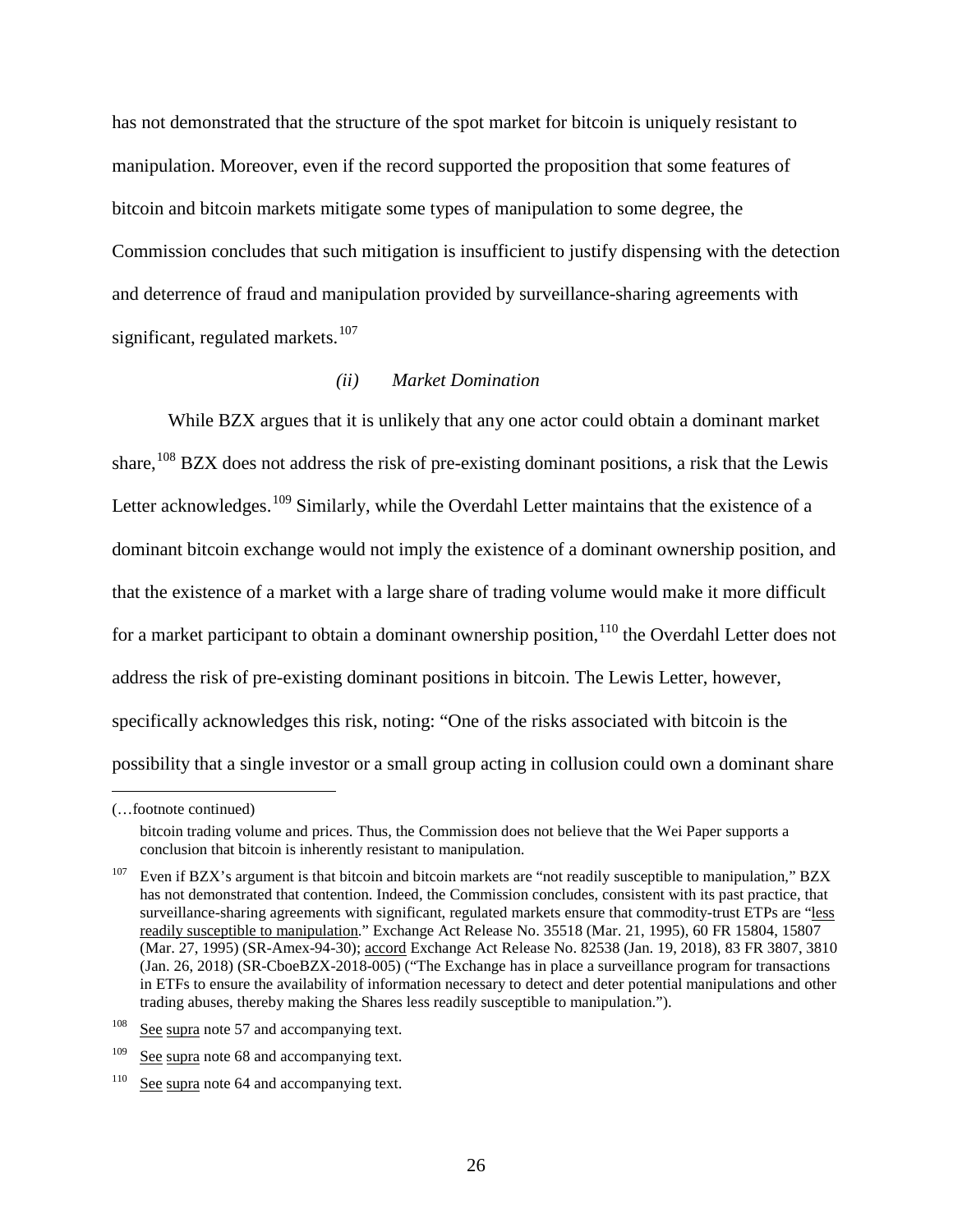of the available bitcoin."[111](#page-26-0) The Lewis Letter goes on to explain that "[i]t is possible, and in fact, reasonably likely that a small group of early bitcoin adopters hold a significant proportion of the bitcoin that has thus far been created."<sup>[112](#page-26-1)</sup> Additionally, another commenter contends that the majority of bitcoin is held by a few owners, estimating that 50% of bitcoins are held by fewer than 1,000 people. $^{113}$  $^{113}$  $^{113}$ 

The Lewis Letter argues that the nature of the spot bitcoin market and the arbitrage mechanism should reduce the risk of manipulation through ownership of a dominant market share,  $114$  but this argument addresses whether market participants might acquire a dominant share of bitcoin ownership by trading in bitcoin markets and does not address the potential market effect of large bitcoin positions held by early adopters. Multiple academic studies have found the existence of concentrated holdings in an asset presents a meaningful risk of manipulation.<sup>[115](#page-26-4)</sup> Whether a dominant position came from being an early adopter of bitcoin or from trading activity would not alter the Commission's view that a person or group with a

<span id="page-26-0"></span><sup>&</sup>lt;sup>111</sup> Lewis Letter I, supra note [65,](#page-14-0) at 6. The Lewis Letter states that there is "no compelling evidence" to suggest that any single investor or group has acquired a dominant position in bitcoin, but its recognition that "there is no registry showing which individuals or entities own bitcoin or the quantity owned," and its citation of "media estimates" regarding the holdings of certain individuals, demonstrates that there is some risk of a person or group holding or acquiring a significant proportion of bitcoins and that this risk should not be dismissed. Id. at 6 & n.7.

<span id="page-26-1"></span><sup>&</sup>lt;sup>112</sup> Lewis Letter I, supra note [65,](#page-14-0) at 6 (citing Amendment No. 4 to Form S-1 of SolidX Bitcoin Trust at 16). A recent letter from Commission staff notes such concerns of "potential manipulation in the underlying cryptocurrency markets." Engaging on Fund Innovation & Cryptocurrency-Related Holdings, 2018 WL 480851, at \*1–2 (SEC No Action Letter Jan. 18, 2018) (citing David Z. Morris, Could Bitcoin's 'Whales' Manipulate the Market?, Fortune (Dec. 10, 2017)). See also Olga Kharif, The Bitcoin Whales: 1,000 People Who Own 40 Percent of the Market, Bloomberg Businessweek (Dec. 8, 2017), available at [https://www.bloomberg.com/news/articles/2017-12-08/the-bitcoin-whales-1-000-people-who-own-40-percent](https://www.bloomberg.com/news/articles/2017-12-08/the-bitcoin-whales-1-000-people-who-own-40-percent-of-the-market)[of-the-market.](https://www.bloomberg.com/news/articles/2017-12-08/the-bitcoin-whales-1-000-people-who-own-40-percent-of-the-market)

<span id="page-26-2"></span> $113$  See supra note [72](#page-15-7) and accompanying text.

<span id="page-26-3"></span><sup>&</sup>lt;sup>114</sup> See supra note [68](#page-14-5) and accompanying text.

<span id="page-26-4"></span><sup>115</sup> See, e.g., Craig Pirrong, The Economics of Commodity Market Manipulation: A Survey, J. Commodity Mkt., Mar. 2017, at 1 (describing manipulation in commodities markets); Franklin Allen, Lubomir P. Litov & Jianping Mei, Large Investors, Price Manipulation, and Limits to Arbitrage: An Anatomy of Market Corners, 10 Rev. Finance 645 (2006) (describing manipulation in equity and commodities markets).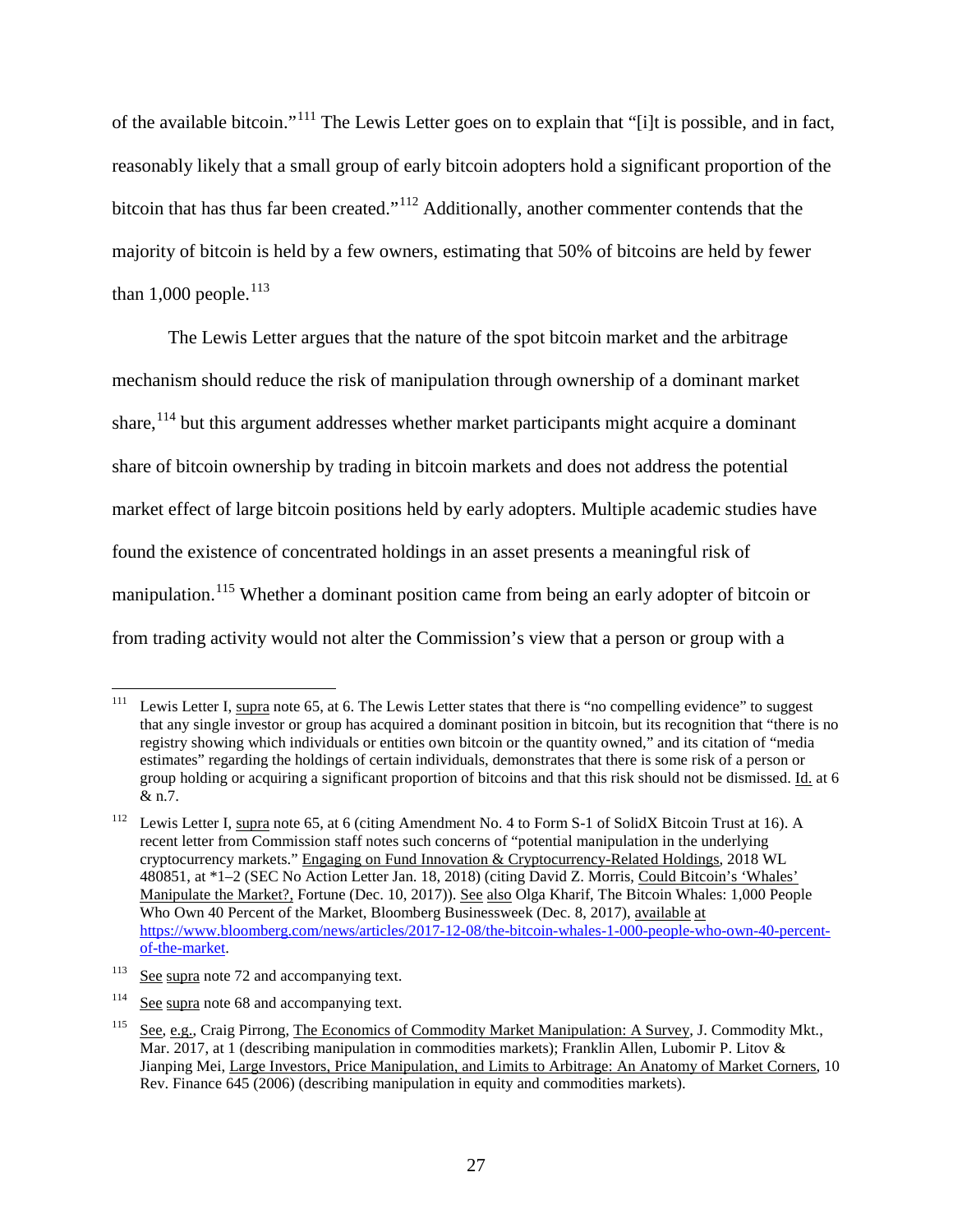dominant position may be capable of engaging in manipulative activity. The Commission thus cannot, on the record before it, conclude that bitcoin markets are uniquely resistant to manipulation.

### *(iii) Prior Regulatory Actions Regarding Bitcoin*

Although commenters suggest that the CFTC has conclusively determined that bitcoin markets are not susceptible to manipulation because it has permitted the registration of bitcoin swap execution facilities as consistent with the Commodity Exchange Act ("CEA"),  $^{116}$  $^{116}$  $^{116}$  the CFTC has made no such sweeping finding as to bitcoin or bitcoin spot markets either in permitting the registration of those swap execution facilities or in more recently permitting the self-certification by Chicago Mercantile Exchange Inc. ("CME") and Cboe Futures Exchange, LLC ("CFE") of bitcoin futures contracts. The Commission notes that CFTC Chairman Giancarlo has described "heightened review" of the CME and CFE self-certifications as addressing the narrower question of whether the particular bitcoin futures products and cash-settlement processes—under the specific terms proposed by those two futures exchanges—were "readily susceptible to manipulation."<sup>[117](#page-27-1)</sup> And the CFTC stated that the self-certification process for bitcoin futures contracts "does NOT provide for … value judgments about the underlying spot market," and U.S. law "does not provide for direct, comprehensive Federal oversight of underlying Bitcoin or virtual currency spot markets."<sup>[118](#page-27-2)</sup>

<span id="page-27-3"></span><span id="page-27-0"></span> <sup>116</sup> See supra note [75.](#page-16-6)

<span id="page-27-1"></span><sup>&</sup>lt;sup>117</sup> See Written Testimony of J. Christopher Giancarlo, Chairman, Commodity Futures Trading Commission, Before the Senate Banking Committee at text accompanying n.17 (Feb. 6, 2018) ("Giancarlo Testimony"), available at [https://cftc.gov/PressRoom/SpeechesTestimony/opagiancarlo37.](https://cftc.gov/PressRoom/SpeechesTestimony/opagiancarlo37) See also infra note[s 285](#page-71-0)[–288](#page-72-1) (discussing role of CFTC with respect to underlying bitcoin spot markets).

<span id="page-27-2"></span><sup>&</sup>lt;sup>118</sup> CFTC Backgrounder on Oversight of and Approach to Virtual Currency Futures Markets (Jan. 4, 2018) ("CFTC Backgrounder"), at 1, 2, available at [http://www.cftc.gov/idc/groups/public/@newsroom/documents/file/backgrounder\\_virtualcurrency01.pdf.](http://www.cftc.gov/idc/groups/public/@newsroom/documents/file/backgrounder_virtualcurrency01.pdf) See also infra note [288.](#page-72-1)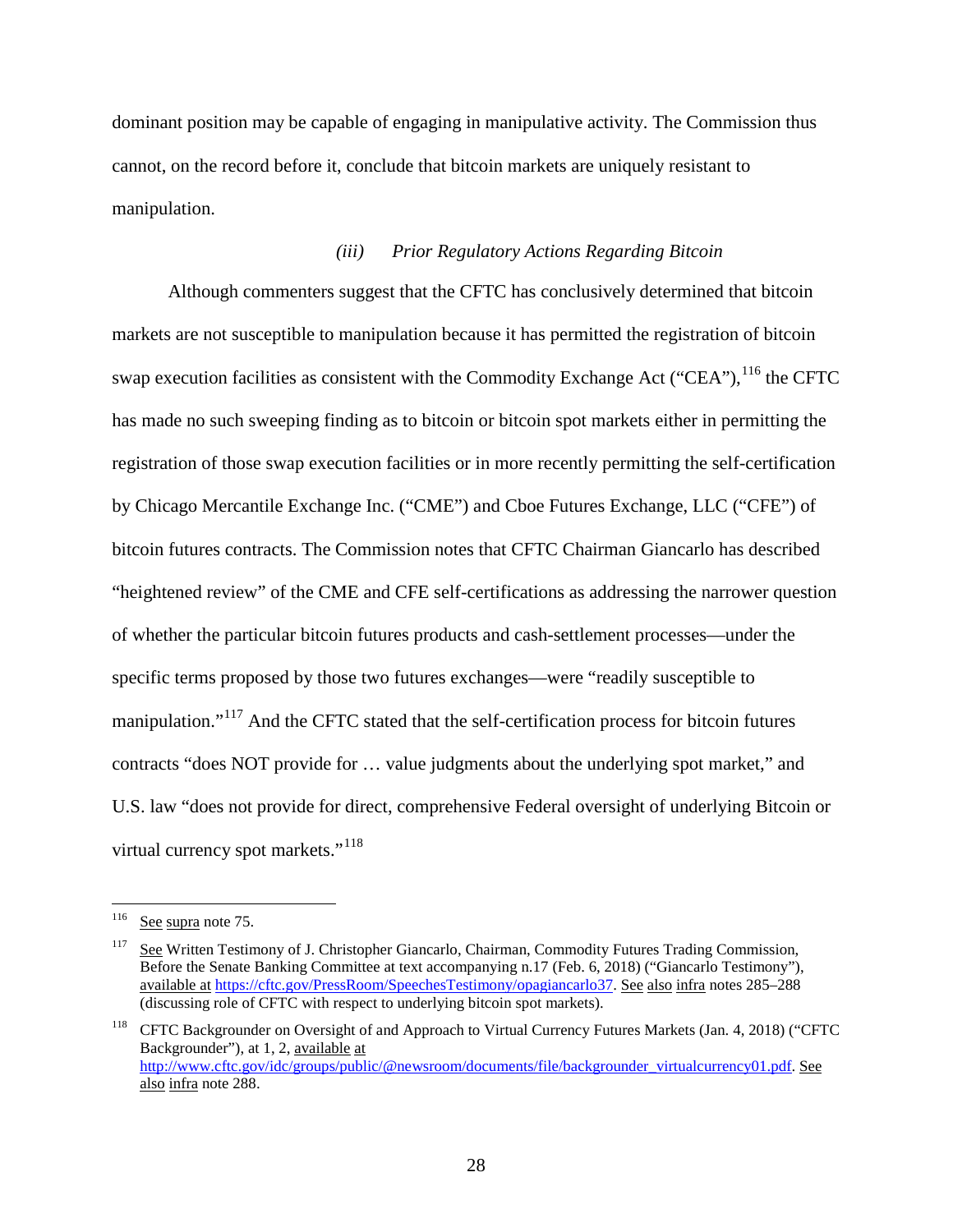Moreover, the CFTC's statutory authority to review new derivative products differs substantially from the Commission's authority, under Section 19(b) of the Exchange Act,  $^{119}$  $^{119}$  $^{119}$  with respect to the review of proposed rule changes by SROs. While there are "limited grounds" for the CFTC to take affirmative action to stay new product self-certifications,  $120$  the Commission must, to approve a proposed rule change, make an affirmative finding that the proposed rule change is consistent with the Exchange Act, with the burden of demonstrating consistency with the Exchange Act resting with the SRO proposing the rule change.<sup>[121](#page-28-2)</sup> The Commission is also mindful that the primarily institutional markets that the CFTC supervises are materially different from the securities markets in which many retail investors participate directly. The CFTC acknowledges that "[m]ost participants in the futures markets are commercial or institutional commodities producers or consumers" and "[t]rading commodity futures and options is a volatile, complex and risky venture that is rarely suitable for individual investors or 'retail customers. $"$ <sup>[122](#page-28-3)</sup>

Accordingly, the Commission cannot conclude that actions taken to date by the CFTC determine whether the proposed bitcoin ETP is consistent with the applicable requirements of the Exchange Act, and the Commission must reach its own decision, under its own statutory

<span id="page-28-0"></span> <sup>119</sup> 15 U.S.C. 78s(b).

<span id="page-28-1"></span><sup>&</sup>lt;sup>120</sup> See CFTC Backgrounder, supra note [118,](#page-27-3) at 2.

<span id="page-28-2"></span><sup>&</sup>lt;sup>121</sup> See supra notes [8,](#page-1-7) [10](#page-1-6)[–12](#page-2-8) and accompanying text. Compare 7 U.S.C. 7a-2(c) and 17 C.F.R. 40.6 with 15 U.S.C. 78(b)(1) and 17 CFR 240.19b-4.

<span id="page-28-3"></span><sup>&</sup>lt;sup>122</sup> Futures Market Basics, CFTC, available at [http://www.cftc.gov/ConsumerProtection/EducationCenter/FuturesMarketBasics/index.htm.](http://www.cftc.gov/ConsumerProtection/EducationCenter/FuturesMarketBasics/index.htm) Furthermore, the record does not contain evidence about whether CME or CFE can, in practice, actually obtain trading information from bitcoin exchanges, and thus whether the CFTC can obtain such information from CME or CFE.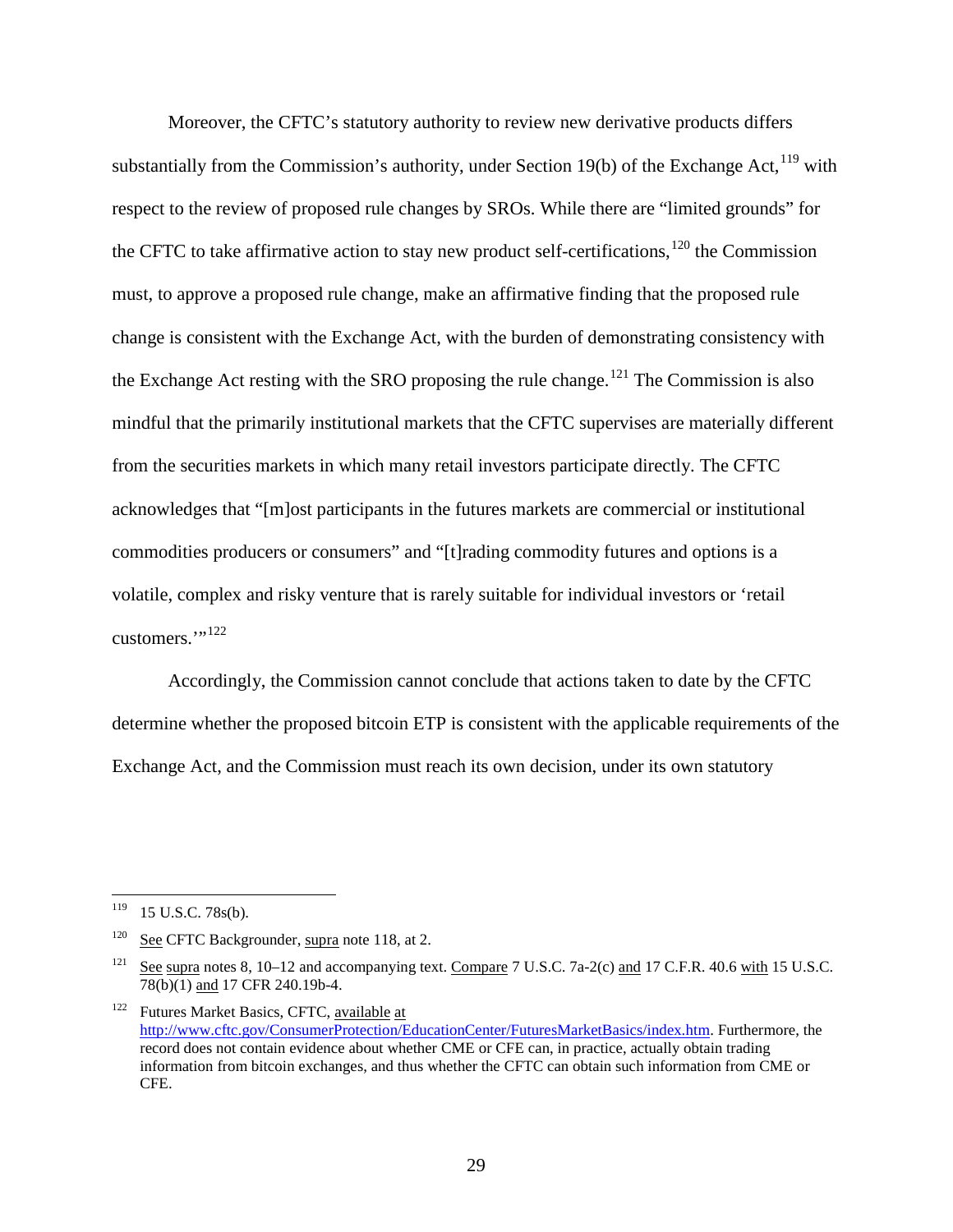mandate, to determine whether the proposal is designed to "protect investors and the public interest."<sup>[123](#page-29-1)</sup>

## 2. Manipulation of the Gemini Exchange and the Gemini Auction

#### (a) Summary of Comments Received

<span id="page-29-0"></span>BZX acknowledges in its comment letter that less-liquid markets, such as the market for bitcoin, may be more easily manipulated, but claims that these concerns are mitigated with respect to the Shares and the trading on the Gemini Exchange. BZX asserts that the Gemini Auction price is based on an extremely similar mechanism to the one leveraged for BZX's own Opening and Closing Auctions and allows full and transparent participation from all Gemini Exchange participants in the price discovery process. BZX states that the auction process leverages mechanics that have proven over the years to be robust and effective on BZX and other national listing exchanges in both liquid and illiquid securities alike. BZX argues that, because the time of the Gemini Auction coincides with BZX's Closing Auction, efficient real-time arbitrage between the closing price of the Trust and the Gemini Auction price will be prevalent and will lead to resilient and effective pricing of both the Trust and the underlying bitcoin asset, leading to convergence between the Trust's closing price and its NAV.<sup>[124](#page-29-2)</sup> BZX asserts that the Gemini Auction price typically deviates very little from the prevailing price on other bitcoin exchanges, and BZX presents statistics purporting to show that this price is consistent with the prices of other U.S.-based exchanges.<sup>[125](#page-29-3)</sup>

<span id="page-29-1"></span> $123$  15 U.S.C. 78f(b)(5).

<span id="page-29-2"></span><sup>&</sup>lt;sup>124</sup> See BZX Letter I, supra note [35,](#page-7-4) at 8; BZX Letter II, supra note [13,](#page-2-7) 10–11. See also SIG Letter, supra note 36, at 2–6; C&C Letter, supra note [36,](#page-8-8) at 1.

<span id="page-29-3"></span><sup>&</sup>lt;sup>125</sup> See BZX Letter I, supra note [35,](#page-7-4) at 8–9.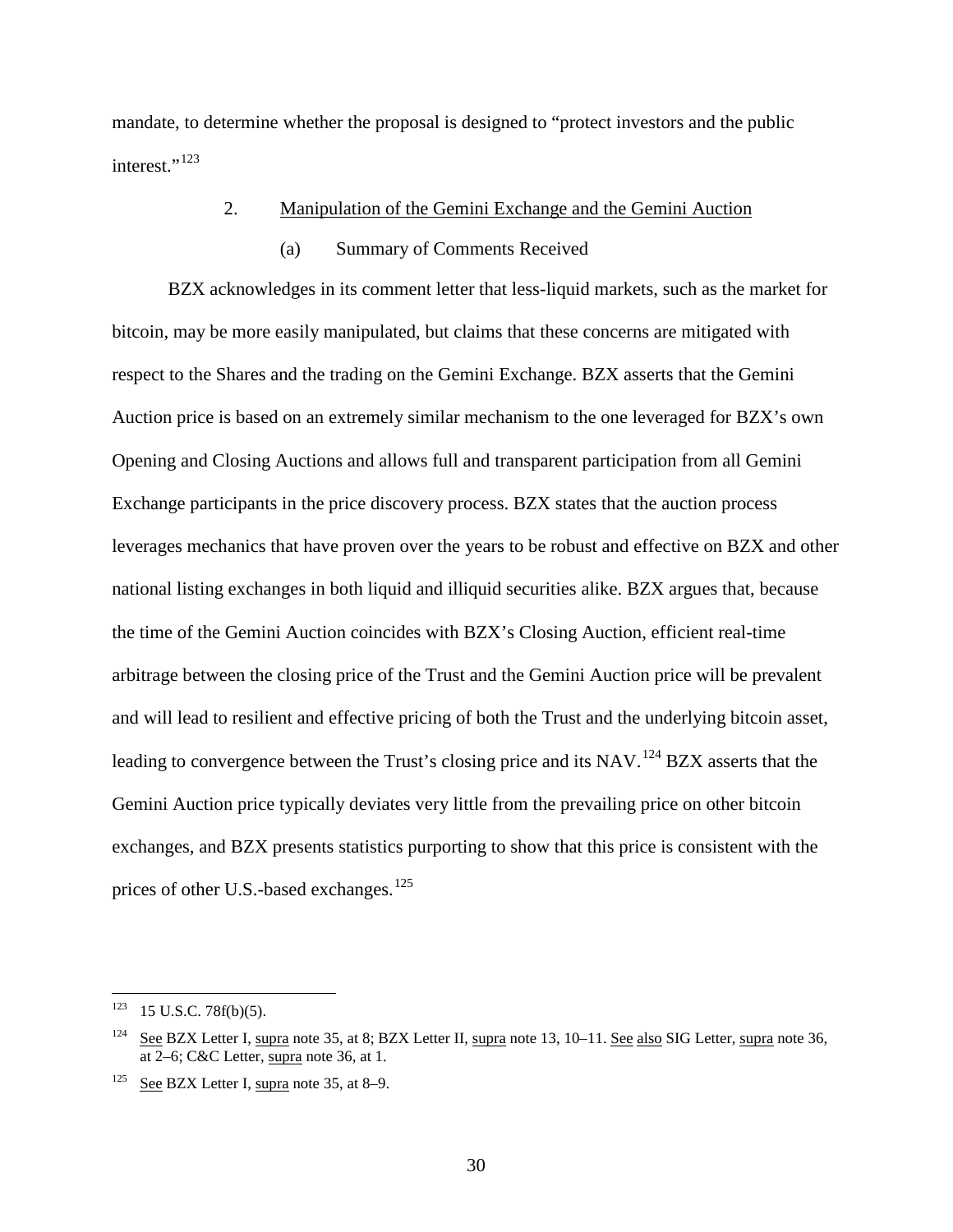BZX asserts that the Gemini Auction price is uniquely resistant to manipulation and that it more accurately reflects the bitcoin price than any other individual event or cross-market snapshot, because the largest bitcoin transactions each day usually occur via the Gemini Auction. BZX also claims that volumes transacted in the Gemini Auction are generally more than 50% larger than the second-largest trade in the world, drawing an average daily volume of 1,200 bitcoins compared to approximately 800 bitcoins.<sup>[126](#page-30-0)</sup>

In addition, BZX asserts that the Gemini Auction occurs at a scheduled time each day to maximize participation and price formation, while other liquidity events are often unpredictable and irregular.<sup>[127](#page-30-1)</sup> Another commenter claims that the Gemini Auction also concentrates liquidity and trading volume at a single moment each day.<sup>[128](#page-30-2)</sup>

BZX further asserts that, from its launch through May 12, 2017, the Gemini Auction price on business days has deviated from the Gemini midpoint price (the midrange of the highest bid and lowest offer prices) by 0.22% on average and 0.71% at most, that it has deviated from the median price of all U.S.-based bitcoin exchanges by 0.52% on average, and that it has deviated from the median price of all global USD-denominated bitcoin exchanges by 0.70% on average.<sup>[129](#page-30-3)</sup> BZX also claims that the Gemini Exchange is regularly near the top of bitcoin exchanges in terms of market-quality metrics for overall trading.<sup>[130](#page-30-4)</sup>

The Overdahl Letter asserts that the Gemini Auction price is reliable in that it generally reflects bitcoin traded at other U.S.-based bitcoin exchanges and bitcoin traded at USD-based

<span id="page-30-0"></span><sup>&</sup>lt;sup>126</sup> See BZX Letter II, supra note [13,](#page-2-7) at 19–20.

<span id="page-30-1"></span> $127$  See id. at 20.

<span id="page-30-2"></span> $128$  See Overdahl Letter, supra note [36,](#page-8-8) at 11.

<span id="page-30-3"></span><sup>&</sup>lt;sup>129</sup> See BZX Letter II, supra note [13,](#page-2-7) at 20.

<span id="page-30-4"></span><sup>130</sup> Id.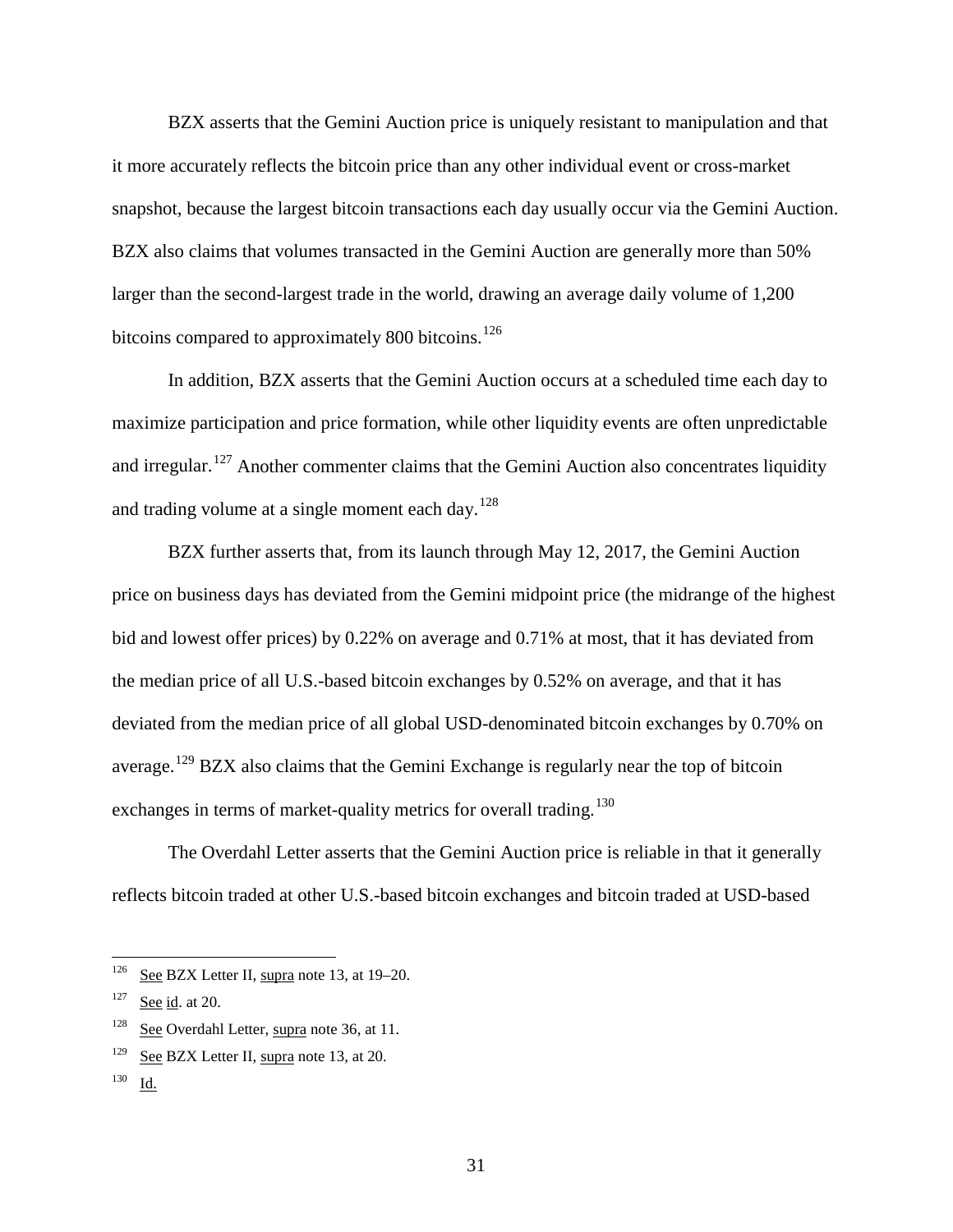exchanges globally and that, when noticeable discrepancies appear, arbitrage mechanisms quickly force prices back into alignment.<sup>[131](#page-31-0)</sup> The Overdahl Letter provides some update to the statistics provided by BZX and states that, from September 21, 2016 (the launch of the Gemini Auction), to March 1, 2017, the average daily deviation of the Gemini Auction price from the median 4:00 p.m. price of all U.S.-based bitcoin exchanges was 0.0058 percent and the average absolute deviation (that is, the average absolute value of deviations) was 0.1804 percent. The Overdahl Letter also states that, during the same period, the average daily deviation of the Gemini Auction price from the median 4:00 p.m. price of all global USD-denominated bitcoin exchanges was 0.0489 percent with an average absolute deviation of  $0.2398$  percent.<sup>[132](#page-31-1)</sup>

The Overdahl Letter also contends that the surveillance agreement between the Gemini Exchange and BZX allows for continuous monitoring of trading activity to detect and deter manipulation of the Gemini Auction price and that BZX's rules are reasonably designed to prevent fraudulent and manipulative acts and practices with respect to determining the NAV of the Trust Shares.<sup>[133](#page-31-2)</sup> The Overdahl Letter further claims that the Gemini Auction is designed to not be readily susceptible to manipulation because it includes pre-trading transparency, which allows for full and transparent participation by all participants, uses a mechanism similar to that used by other exchanges in setting opening and closing prices, and concentrates liquidity and trading volume in a single moment each day.<sup>[134](#page-31-3)</sup> Regarding the calculation of NAV, the Overdahl Letter also argues that the Trust's valuation procedures greatly reduce the risk that a malicious

<span id="page-31-0"></span><sup>&</sup>lt;sup>131</sup> See Overdahl Letter, supra note [36,](#page-8-8) at 1.

<span id="page-31-1"></span> $132$  See id. at 4.

<span id="page-31-2"></span><sup>&</sup>lt;sup>133</sup> See id. at 2. Specifically, according to the Overdahl Letter, the type of potential manipulation most relevant for determining the NAV of the Trust's Shares would be a malicious actor attempting to use the Gemini Auction price to influence the NAV of the Trust. See id. at 11.

<span id="page-31-3"></span><sup>&</sup>lt;sup>134</sup> See Overdahl Letter, supra note [36,](#page-8-8) at 11.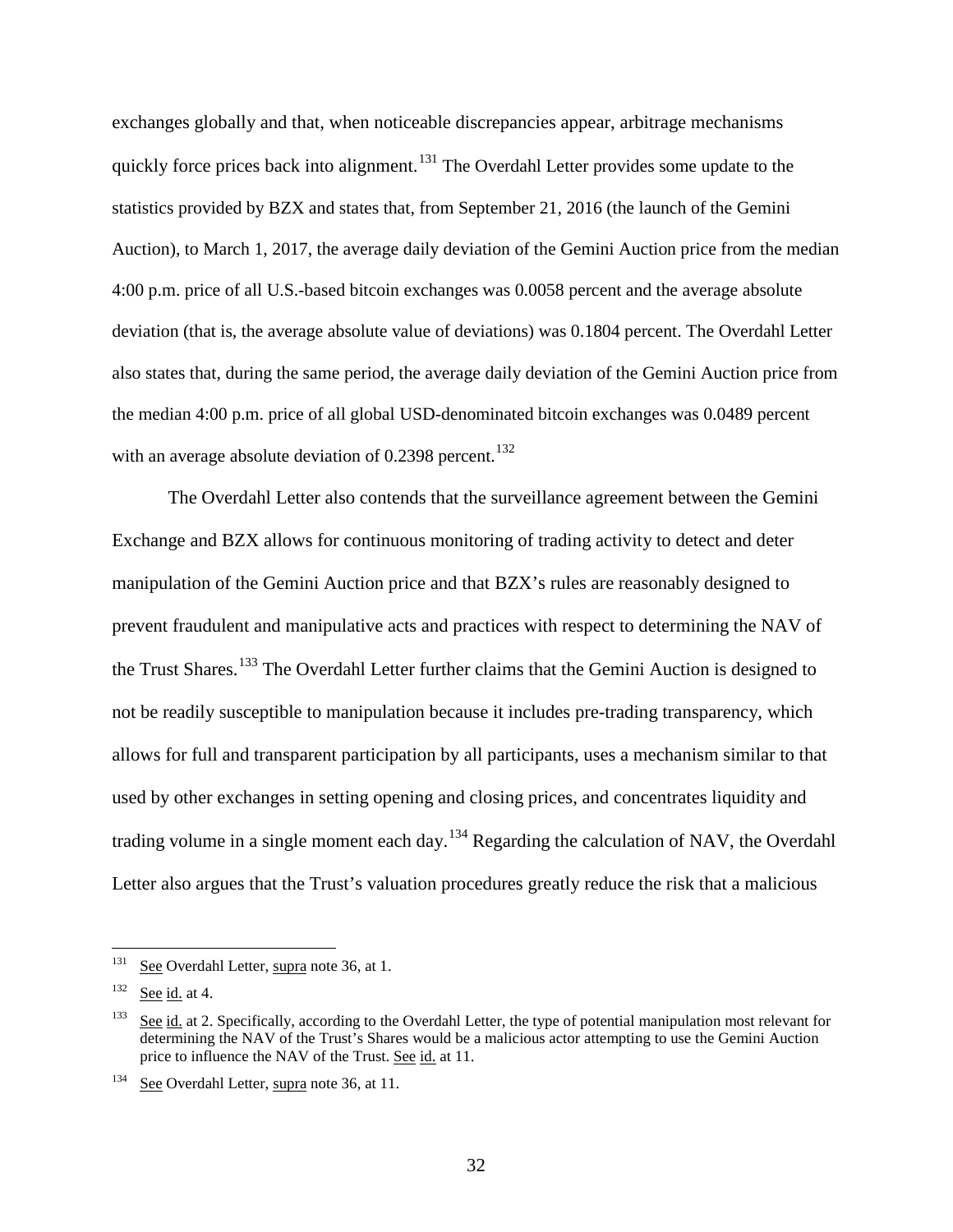actor could influence the NAV of the Trust by manipulating the Gemini Auction, because alternative means can be used to value the Trust's bitcoin if the Trust sponsor determines that the Gemini Auction price does not reflect the fair value of bitcoin.<sup>[135](#page-32-0)</sup>

Several commenters claim that the Gemini Exchange has low trading volumes, <sup>[136](#page-32-1)</sup> and one commenter claims that, of all the exchanges, Gemini has the worst pricing.<sup>[137](#page-32-2)</sup> Another commenter asserts that the Gemini Exchange has relatively low liquidity and trade volume and that there is a significant risk that the nominal ETP share price will be manipulated by relatively small trades that manipulate the bitcoin price at that exchange.<sup>[138](#page-32-3)</sup> This commenter states that, while U.S.-based bitcoin exchanges are subjected to stricter regulations and auditing for the holding of client accounts, the trading itself seems to occur in a regulatory vacuum and seems impossible to audit effectively.<sup>[139](#page-32-4)</sup> This commenter expresses concerns regarding the Gemini Exchange Spot Price, noting that the nominal price of the Shares under the proposal is supposed to be tied to the market price of bitcoins at the Gemini Exchange, which is closely tied to the ETP proponents.<sup>[140](#page-32-5)</sup>

One commenter claims that most daily trading volume is conducted on poorly capitalized, unregulated exchanges located outside the United States and that these non-U.S. exchanges and their practices significantly influence the price discovery process.<sup>[141](#page-32-6)</sup> Another

<span id="page-32-0"></span> $135$  See id. at 2.

<span id="page-32-1"></span>See, e.g., Maher Letter, supra note [35;](#page-7-4) Stolfi Letter I, supra note 35; Anonymous Letter III, supra not[e 35.](#page-7-4)

<span id="page-32-2"></span><sup>&</sup>lt;sup>137</sup> See Anonymous Letter III, supra not[e 35.](#page-7-4)

<span id="page-32-3"></span><sup>&</sup>lt;sup>138</sup> See Stolfi Letter I, supra note [35;](#page-7-4) see also Stolfi Letter II, supra note [35](#page-7-4) (concluding that the Gemini Auction volume has shown a decreasing trend since its inception and is now under \$1 million USD during work days, and considerably less during weekends, and that "[w]ith such low volume, it seems possible to manipulate the NAV value by entering suitable bids or asks in the auction").

<span id="page-32-4"></span><sup>&</sup>lt;sup>139</sup> See Stolfi Letter II, supra note [35.](#page-7-4)

<span id="page-32-5"></span><sup>&</sup>lt;sup>140</sup> See Stolfi Letter I, supra note [35.](#page-7-4)

<span id="page-32-6"></span><sup>&</sup>lt;sup>141</sup> See Williams Letter, supra note [35,](#page-7-4) at 2.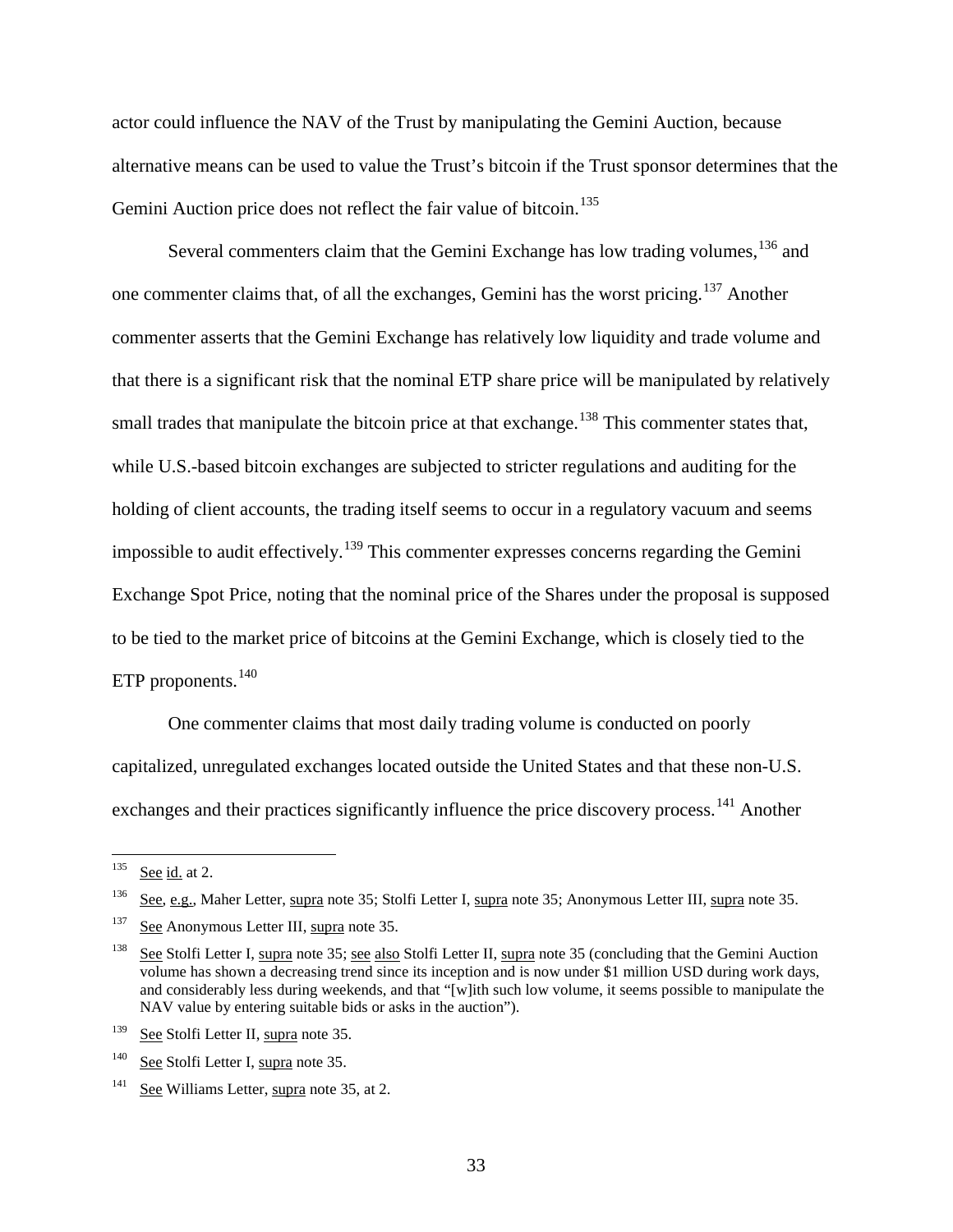commenter states that the biggest and most influential bitcoin exchange is located outside U.S. jurisdiction.<sup>[142](#page-33-0)</sup>

One commenter states that, since 2013, the price of bitcoin has been defined mostly by the major Chinese exchanges, whose volumes dwarf those of exchanges outside China, and that the price of bitcoin is defined entirely by speculation, without any ties to fundamentals.<sup>[143](#page-33-1)</sup> Another commenter observes that Chinese markets drive much of the volume in the bitcoin markets.<sup>[144](#page-33-2)</sup>

One commenter states that it makes sense to value the proposed ETP based on the Gemini Auction because doing so would guarantee sufficient liquidity and because other bitcoin trading venues are not subject to the same level of oversight as the Gemini Exchange.<sup>[145](#page-33-3)</sup> Another commenter asserts that the Gemini Auction is not a robust mechanism for price discovery because Gemini's fee structure would make self-trading or collusive wash trades between accounts profitable, which would artificially inflate the volume of the Gemini Auction.<sup>[146](#page-33-4)</sup>

One commenter states that the Gemini Auction could be an improvement over other bitcoin pricing mechanisms, but asserts that the Gemini Auction has not improved volume.<sup>[147](#page-33-5)</sup> The commenter observes that the Gemini Auction data show that traders in the auction are taking advantage of the discounted auction price. The commenter states that the daily two-sided Gemini Auction process was designed to maximize price discovery and reduce price volatility that could

<span id="page-33-0"></span> $142$  See Anonymous Letter V, supra note [35.](#page-7-4)

<span id="page-33-1"></span><sup>&</sup>lt;sup>143</sup> See Stolfi Letter II, supra note [35.](#page-7-4)

<span id="page-33-2"></span><sup>&</sup>lt;sup>144</sup> <u>See</u> ARK Letter, supra note [35,](#page-7-4) at 5.

<span id="page-33-3"></span> $145$  See Delehanty Letter, supra note [35](#page-7-4) (but noting that using the Gemini Auction to value the ETP, which is also the sponsor of the ETP, creates a potential conflict of interest).

<span id="page-33-4"></span><sup>146</sup> See Anonymous Letter VIII, supra note [35.](#page-7-4)

<span id="page-33-5"></span><sup>&</sup>lt;sup>147</sup> See Anonymous Letter III, supra not[e 35.](#page-7-4)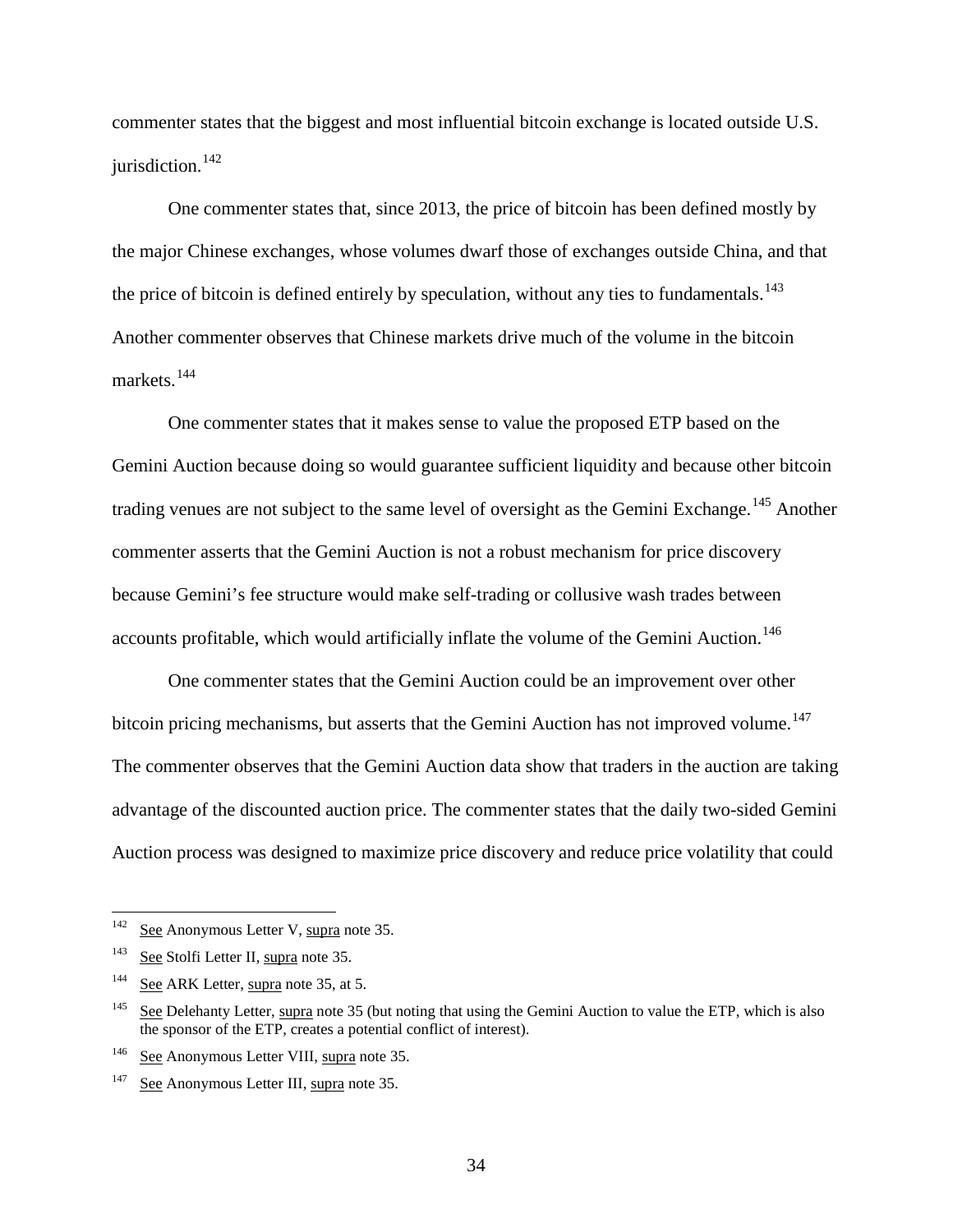be the result of momentum pricing, but asks what measures have been put in place to address traders who take advantage of the discounted auction price. The commenter also states that, while other financial products sometimes have auctions to determine price, an auction on a stock exchange does not require money to be deposited in advance with the exchange to be in the auction. The commenter states that, by contrast, the Gemini Exchange requires dollars or bitcoin to be deposited before participation. The commenter believes that this is a problem because the Gemini Auction is limited and has failed on at least two occasions.<sup>[148](#page-34-0)</sup>

Other commenters believe that the Gemini Exchange conducts sufficient volume to support the Winklevoss Bitcoin Trust. One commenter states that trading volume on the Gemini Exchange is sufficient and that manipulation of these Shares, while possible, would equally be possible for other exchange-traded funds.<sup>[149](#page-34-1)</sup> Another commenter asserts that trading volume in the recent Gemini bitcoin daily auctions seemed "to be of reasonable size."<sup>[150](#page-34-2)</sup>

One commenter claims that there are more robust ways to value the Trust's holdings than using the spot price of a single exchange, such as the Gemini Exchange.<sup>[151](#page-34-3)</sup> The commenter also states that the Gemini Exchange typically processes less than 10% of the total volume in the bitcoin/USD pair and states that an index of the most reliable exchanges should be constructed to value the Trust's holdings. The commenter questions whether using only the Gemini Exchange's spot price could serve to incentivize Authorized Participants and other market participants to direct traffic and flow to Gemini, at the expense of best execution.<sup>[152](#page-34-4)</sup>

<span id="page-34-0"></span> $148$  See id.

<span id="page-34-1"></span><sup>&</sup>lt;sup>149</sup> See Anonymous Letter I, supra note [35.](#page-7-4)

<span id="page-34-2"></span><sup>&</sup>lt;sup>150</sup> See Delehanty Letter, supra note [35.](#page-7-4)

<span id="page-34-3"></span><sup>&</sup>lt;sup>151</sup> See ARK Letter, supra note [35,](#page-7-4) at  $7-8$ .

<span id="page-34-4"></span> $152$  See id. at 8–9.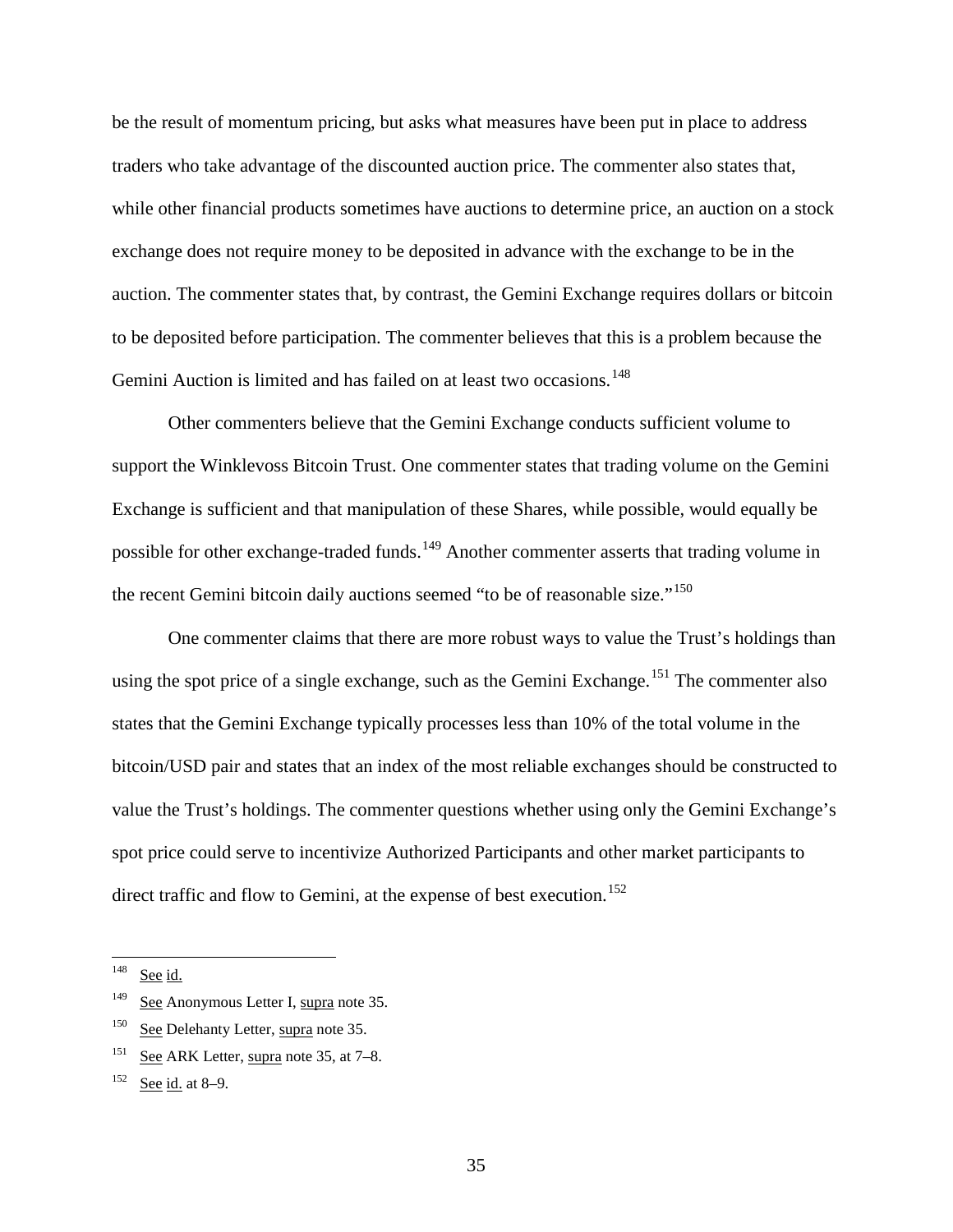Another commenter takes a different view on the merits of single- versus multiple-price sources. This commenter observes that bitcoin spot prices diverge across exchanges due to various factors and that some exchanges may suffer from lack of oversight and a lack of transparency or fairness. The commenter claims that these facts strengthen the case for an investment product that does not rely on the spot price of less-credible exchanges to value its holdings and instead relies on the spot price on the Gemini Exchange, which is subject to substantive regulation of its exchange activity and custody of assets by the NYSDFS. This commenter also states that, while leveraged trading on some other exchanges has historically sparked excessive price volatility and instability, Gemini does not offer such products and would be able to serve as a trusted, regulated spot exchange for institutional market participants driving the arbitrage mechanism that ensures efficient pricing between the spot price and the Shares. The commenter claims that the Gemini Exchange has the potential for more-robust price discovery as liquidity is concentrated on that exchange.<sup>[153](#page-35-0)</sup>

One commenter states that there is an inherent trade-off to using one exchange versus an average of several exchanges, some of which may be less scrupulous. The commenter acknowledges that manipulation is a legitimate concern, but notes that it is not uncommon to see a very small number of physical trades determine the base price for a much larger paper market.<sup>[154](#page-35-1)</sup>

Other commenters view the risk of manipulation as more significant. One commenter states that it would be surprising if manipulative practices that would be illegal in other financial markets did not occur on certain bitcoin exchanges that experience lack of regulations and

<span id="page-35-0"></span>See Circle Letter, supra note [35,](#page-7-4) at 2.

<span id="page-35-1"></span>See Delehanty Letter, supra note [35.](#page-7-4)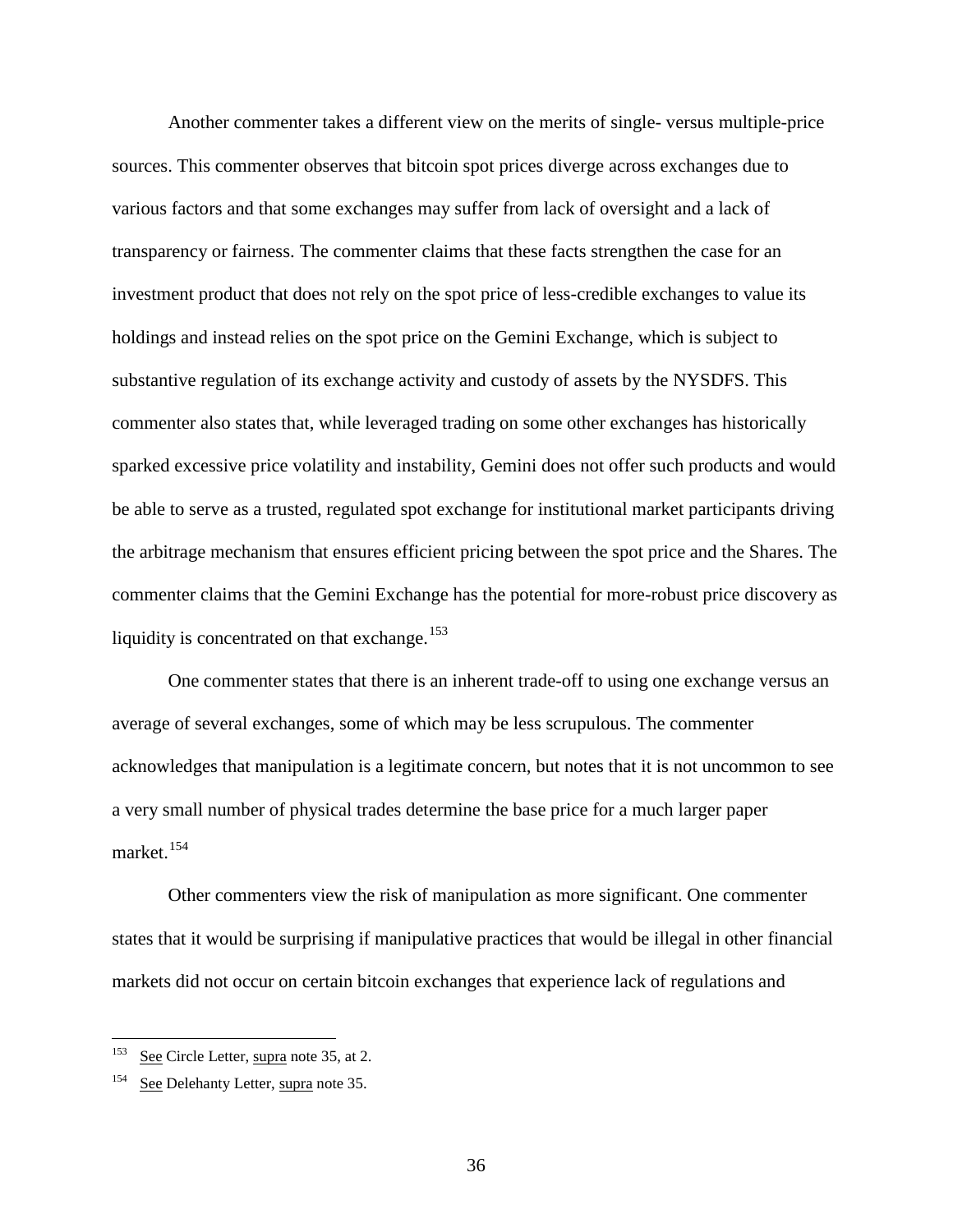oversight, since these practices would be easy to implement, impossible to detect, perfectly legal under the rules applicable to those bitcoin exchanges, and extremely lucrative.<sup>[155](#page-36-0)</sup> This commenter also states that the Gemini Auction closing volumes have been low and have shown a slight decreasing trend since the inception of the Gemini Auction. The commenter states that, with low volumes, it seems possible to manipulate the NAV by entering suitable bids or asks in the Gemini Auction.<sup>[156](#page-36-1)</sup> Another commenter agrees that bitcoin traders can manipulate trading on the Gemini Exchange because of its low trading volumes and notes that the Trust's documentation states that momentum pricing of bitcoin has resulted, and may continue to result, in speculation regarding future appreciation in the value of bitcoin, making the price of bitcoin more volatile.<sup>[157](#page-36-2)</sup> The commenter states that the value of bitcoin may therefore be more likely to fluctuate due to changing investor confidence in future appreciation in the Gemini Auction price, which could adversely affect an investment in the Shares.<sup>[158](#page-36-3)</sup> According to another commenter, in this unregulated environment, price manipulation and front-running of large buy or sell orders can happen and well-connected customers can gain preferential treatment in order execution.<sup>[159](#page-36-4)</sup>

## (b) Discussion

<span id="page-36-5"></span>For the reasons discussed below, the Commission concludes that BZX has not demonstrated that the Gemini Exchange and the Gemini Auction are resistant to manipulation. Commenters disagree about whether the Gemini Exchange and the Gemini Auction are susceptible to manipulation. BZX promotes the Gemini Exchange as one of the top three bitcoin

<span id="page-36-3"></span><sup>158</sup> See id.

<span id="page-36-0"></span> $155$  See Stolfi Letter II, supra note [35.](#page-7-0)

<span id="page-36-1"></span> $156$  See id.

<span id="page-36-2"></span>See Anonymous Letter III, supra not[e 35.](#page-7-0)

<span id="page-36-4"></span><sup>&</sup>lt;sup>159</sup> See Williams Letter, supra note [35,](#page-7-0) at 2.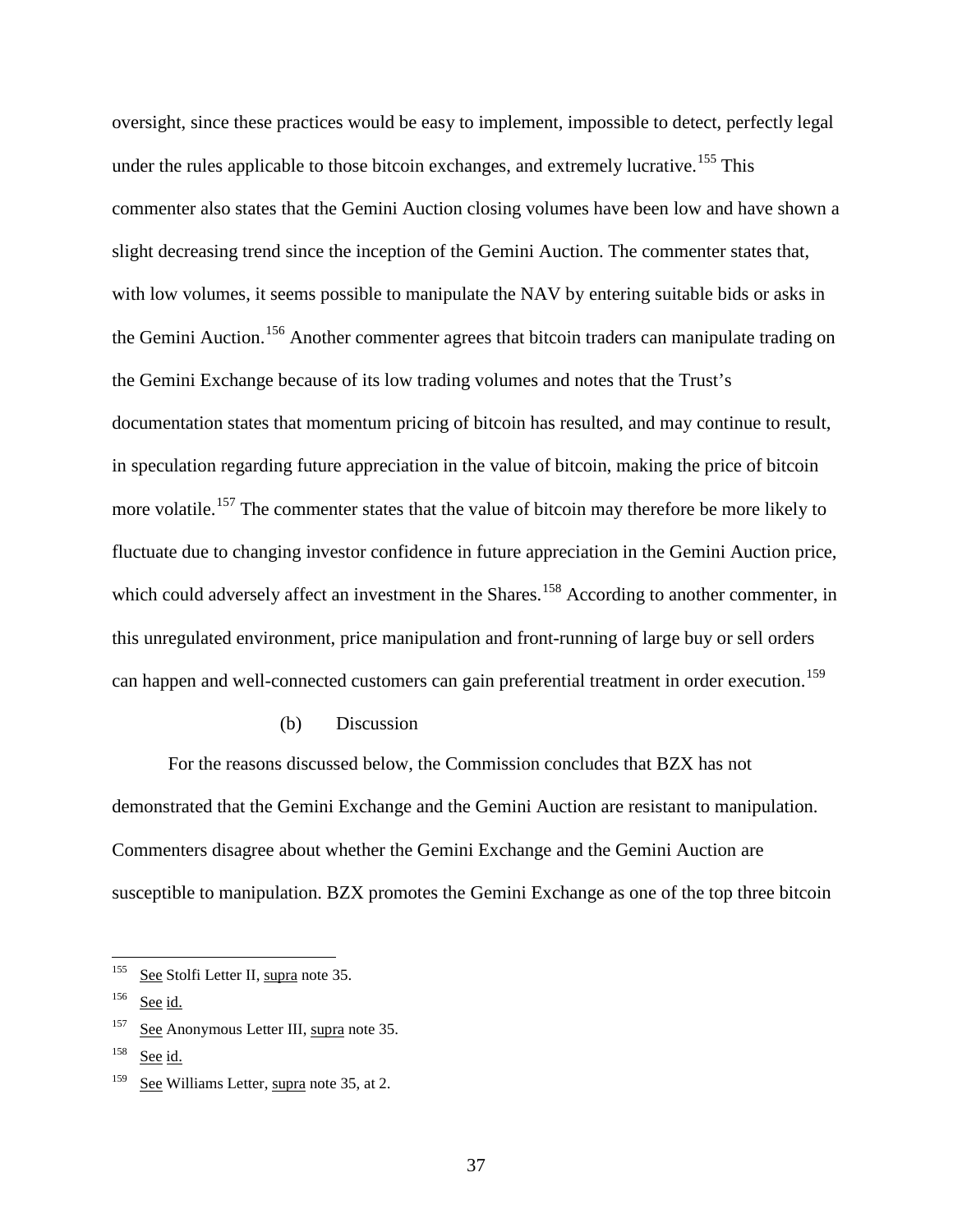exchanges in the United States,  $160$  and some commenters believe that the Gemini Exchange conducts sufficient volume to support the Winklevoss Bitcoin Trust.<sup>[161](#page-37-1)</sup> Other commenters, however, question these assertions, some noting that the majority of bitcoin trading, including trading denominated in USD, occurs on unregulated exchanges outside the United States, <sup>[162](#page-37-2)</sup> and one suggesting that the low liquidity and trading volume on the Gemini Exchange create a significant risk that the ETP share price could be manipulated by relatively small trades.<sup>[163](#page-37-3)</sup>

While BZX claims in its May 2017 comment letter that the average volume of the Gemini Auction is  $1,200$  bitcoins,  $164$  calculations based on public data from the Gemini Exchange website show that more recent Gemini Auction volume has been significantly lower. As of March 31, 2018, the average number of bitcoins traded in the Gemini Auction on a business day was just 178.07 bitcoins over the previous month, 122.20 bitcoins over the previous three months, and 138.46 bitcoins over the previous six months. Median volume figures for the same periods are even lower: 146.51 bitcoins, 85.09 bitcoins, and 90.42 bitcoins, respectively. Although the Gemini Exchange conducts the Gemini Auction on each calendar day, to better represent auction volume for days on which creations or redemptions might occur in the Shares, these calculations of average and median auction volume exclude auctions that occurred on weekends and days on which the U.S. equities markets were closed. Days on which no Gemini Auction price was reached were also excluded to avoid skewing data.

<span id="page-37-0"></span><sup>&</sup>lt;sup>160</sup> See supra note [130](#page-30-0) and accompanying text.

<span id="page-37-1"></span><sup>&</sup>lt;sup>161</sup> See supra note[s 149](#page-34-0)[–150](#page-34-1) and accompanying text.

<span id="page-37-2"></span> $162$  See supra note[s 141](#page-32-0)[–144](#page-33-0) and accompanying text.

<span id="page-37-3"></span><sup>&</sup>lt;sup>163</sup> See supra note [138](#page-32-1) and accompanying text.

<span id="page-37-4"></span><sup>&</sup>lt;sup>164</sup> See BZX Letter II, supra note [13,](#page-2-0) at 20.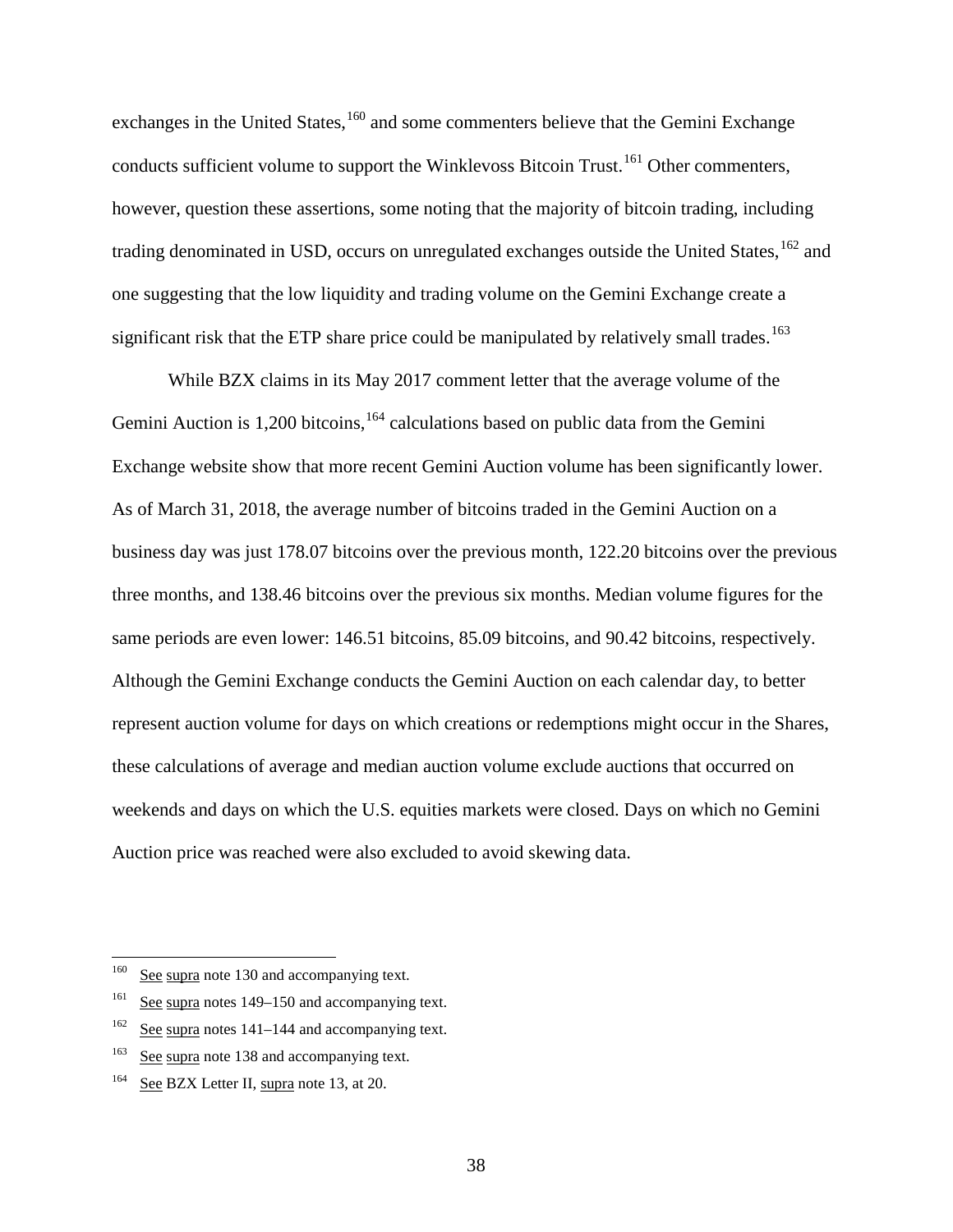<span id="page-38-2"></span>The volume of the Gemini Auction is of particular relevance to BZX's proposal, and to the susceptibility of the ETP shares to manipulation, because the Gemini Auction price is used to determine the NAV of the Trust, which is publicly disseminated and which is the price used for creation and redemption transactions. Taking into account the recent low auction volume calculated above, which is a small fraction of the 1,000 bitcoins in a creation or redemption basket,  $^{165}$  $^{165}$  $^{165}$  the Commission concludes that there is a substantial risk that either (1) any creation and redemption activity in the Trust would have a substantial effect on the Trust's pricing or (2) Authorized Participants would be forced to source bitcoins on other venues where prices may or may not be aligned with that of the Gemini Auction, limiting the purported effectiveness of arbitrage.

Additionally, given the current disparity between the Gemini Auction volume and the trading volume that would equal a creation unit—and the resulting likelihood that creation or redemption activity would substantially affect the Gemini Auction price—BZX has not shown that the ability of the Trust to use other criteria to value the Trust's bitcoins in "extraordinary circumstances"[166](#page-38-1) adequately addresses the risk that creations and redemptions, or manipulative activity such as front running, may affect the Gemini Auction price on an ordinary day. In light of the risks that creation and redemption activity may substantially affect the Gemini Auction price—and that the use of other valuation criteria may fail to address the effects of creation and redemption activity or of manipulative activity—the Commission cannot conclude that the bitcoin pricing mechanism of the Trust is uniquely resistant to manipulation.

<span id="page-38-0"></span><sup>&</sup>lt;sup>165</sup> See Amendment No. 2, supra note [1](#page-0-0) (setting size of creation unit at 100,000 shares, with the value of a share at 0.01 bitcoin, making content of a creation unit 1,000 bitcoins).

<span id="page-38-1"></span><sup>166</sup> See supra note [30.](#page-6-0)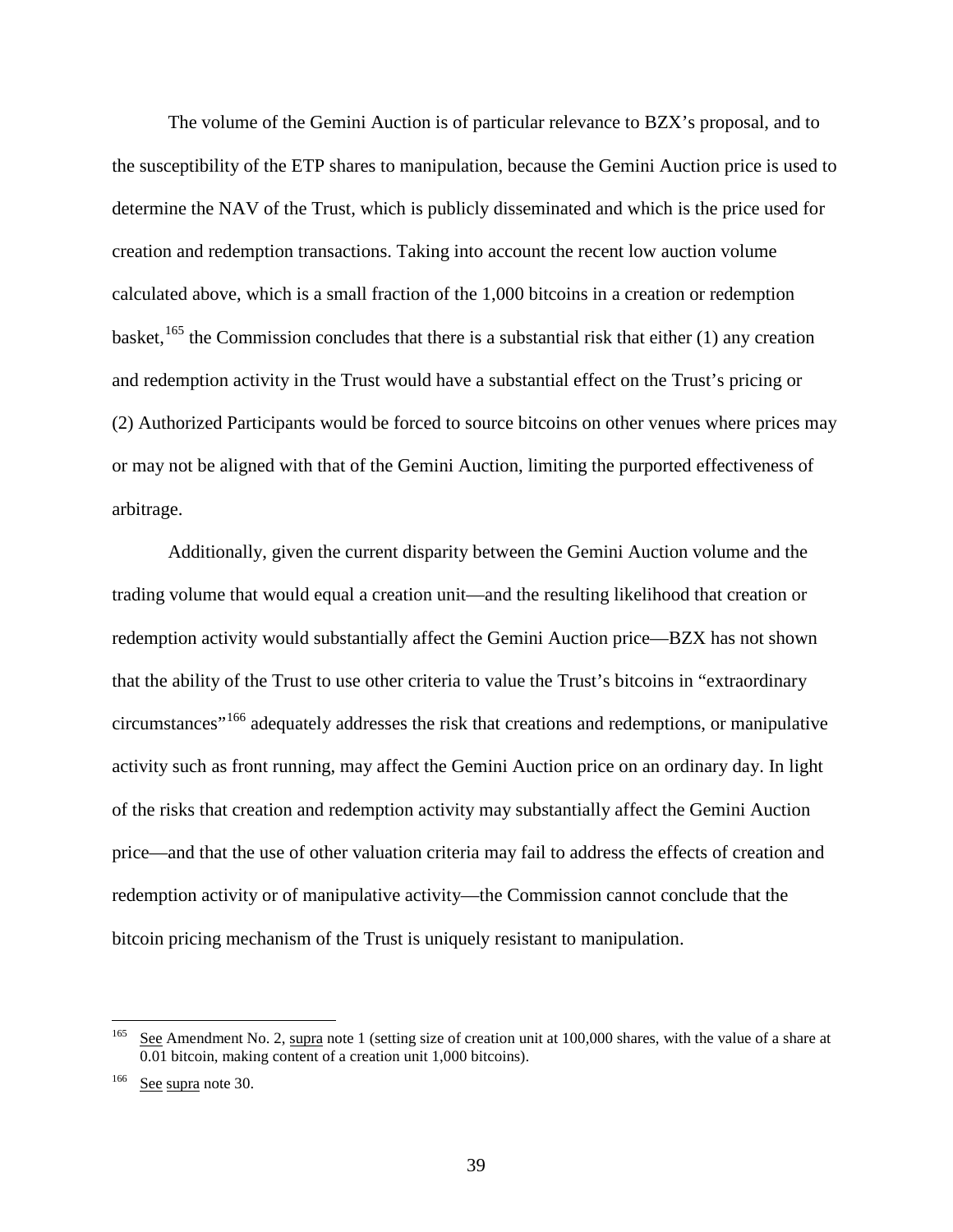Further, given that recent Gemini Auction volumes are inadequate to support creation or redemption activity, BZX has not sufficiently supported its claim that the design and mechanisms of the Gemini Auction would allow for efficient arbitrage between the Shares and the underlying bitcoin. Similarly, the statistics offered by BZX and the Overdahl Letter to argue that the Gemini Auction creates a price closely aligned with U.S.-based and global USDdenominated bitcoin exchanges do not establish that bitcoin trading on the Gemini Exchange is uniquely resistant to manipulation because these statistics do not reflect, and cannot predict, the dynamics of trading on the Gemini Exchange if the Gemini Auction were used as the basis to calculate NAV for the Trust. Given the small size of the Gemini Auction relative to the size of a creation unit, the launch of the proposed ETP would be likely to fundamentally affect supply and demand in the Gemini Auction, and the use of the Gemini Auction price to calculate NAV would introduce a significant incentive to manipulate the Gemini Auction that does not currently exist. The Commission cannot therefore conclude that arbitrage would render the Shares uniquely resistant to manipulation.

The Trust's Registration Statement acknowledges that the reliance on a single bitcoin exchange has risks to shareholders in the Trust: "Trading on a single Bitcoin Exchange may result in less favorable prices and decreased liquidity for the Trust and, therefore, could have an adverse effect on the Trust and Shareholders."[167](#page-39-0) Moreover, although commenters have suggested that approval of the proposal would naturally lead to greater activity in the Gemini Auction, <sup>[168](#page-39-1)</sup> such speculation does not provide an adequate basis to decide that future Gemini Auction volume would be sufficient to prevent manipulation of the Gemini Auction from

<span id="page-39-0"></span><sup>&</sup>lt;sup>167</sup> Registration Statement, supra note [22,](#page-5-0) at 22.

<span id="page-39-1"></span><sup>&</sup>lt;sup>168</sup> See Maher Letter, supra note [35;](#page-7-0) Overdahl Letter, supra note [36,](#page-8-0) at 3; SIG Letter, supra note 36, at 8.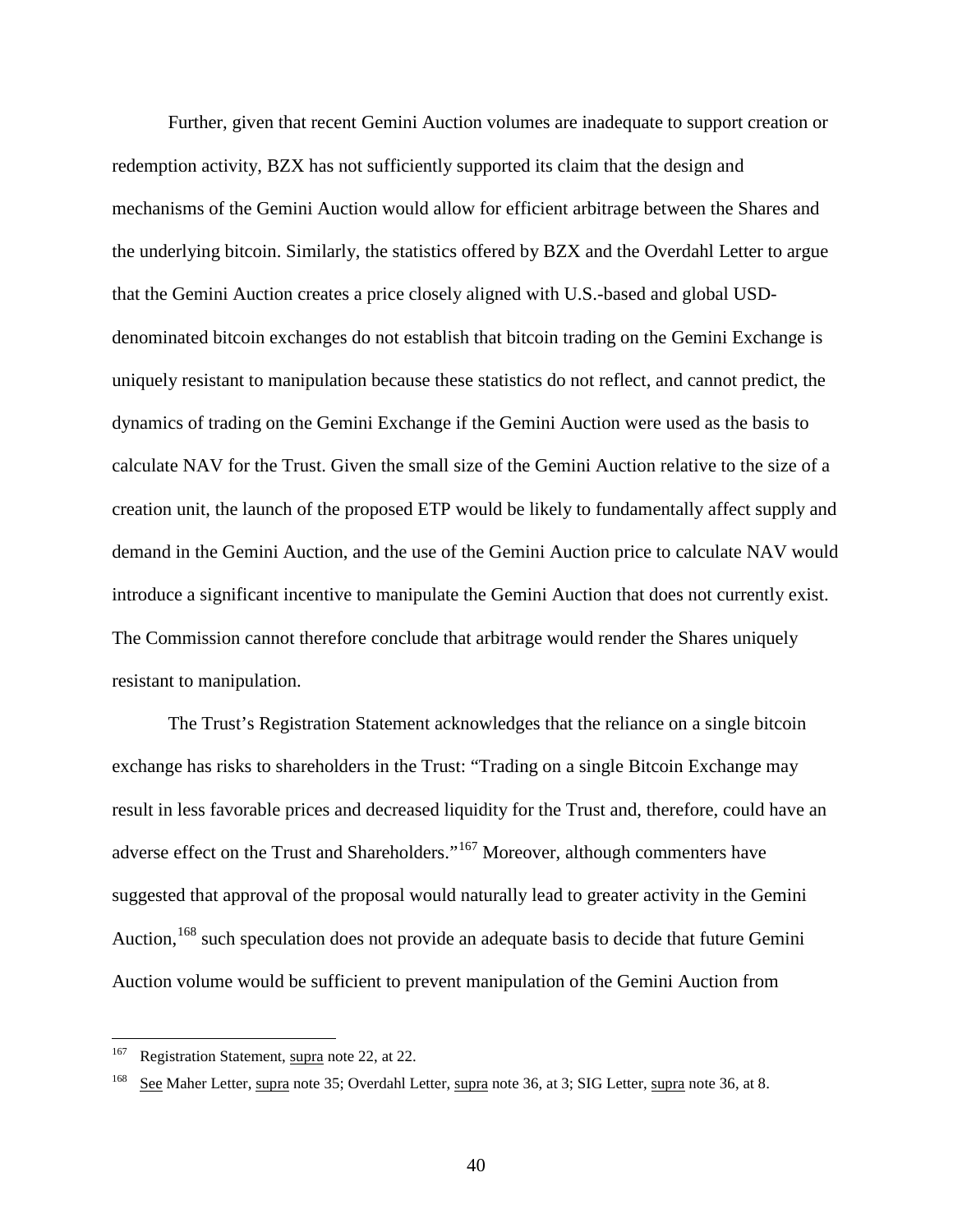affecting the NAV of the Trust, and BZX has not explained how the favorable market quality metrics it attributes to the Gemini Exchange would be affected if trading interest at the Gemini Auction were dominated by creation and redemption activity.<sup>[169](#page-40-0)</sup> Therefore, again, the Commission cannot conclude that the pricing mechanism of the Trust would render the Shares uniquely resistant to manipulation.

# **C. The Availability of "Traditional Means" to Detect and Deter Fraud and Manipulation**

BZX has not demonstrated, given the current absence of a surveillance-sharing agreement with a regulated bitcoin market of significant size, that the alternative surveillance procedures BZX purports to identify—including BZX's assertion that it would be able to obtain certain information regarding trading in the Shares and in the underlying bitcoin or any bitcoin derivative—would be sufficient to satisfy the requirement of Exchange Act Section 6(b)(5) that an exchange's rules be designed to prevent fraudulent and manipulative acts and practices.

#### 1. Summary of Comments Received

BZX asserts that the March Disapproval Order failed to appreciate that the proposal provides "traditional means of identifying and deterring fraud and manipulation" that meet the criteria that the Commission has utilized in approving other commodity-trust ETPs.<sup>[170](#page-40-1)</sup> BZX states that a particular area of surveillance focus for the Commission in prior commodity-trust ETP approval orders was the implementation of exchange rules requiring market makers in the commodity-trust ETP shares to disclose their dealings in the underlying commodities. BZX contends that analogous requirements are included in this proposal, with BZX Rule 14.11(e)(4) mandating that market makers in the Shares disclose all of their commodity trading accounts,

<span id="page-40-0"></span>See supra note [130](#page-30-0) and accompanying text.

<span id="page-40-1"></span> $170$  See BZX Letter II, supra note [13,](#page-2-0) at 22, 26.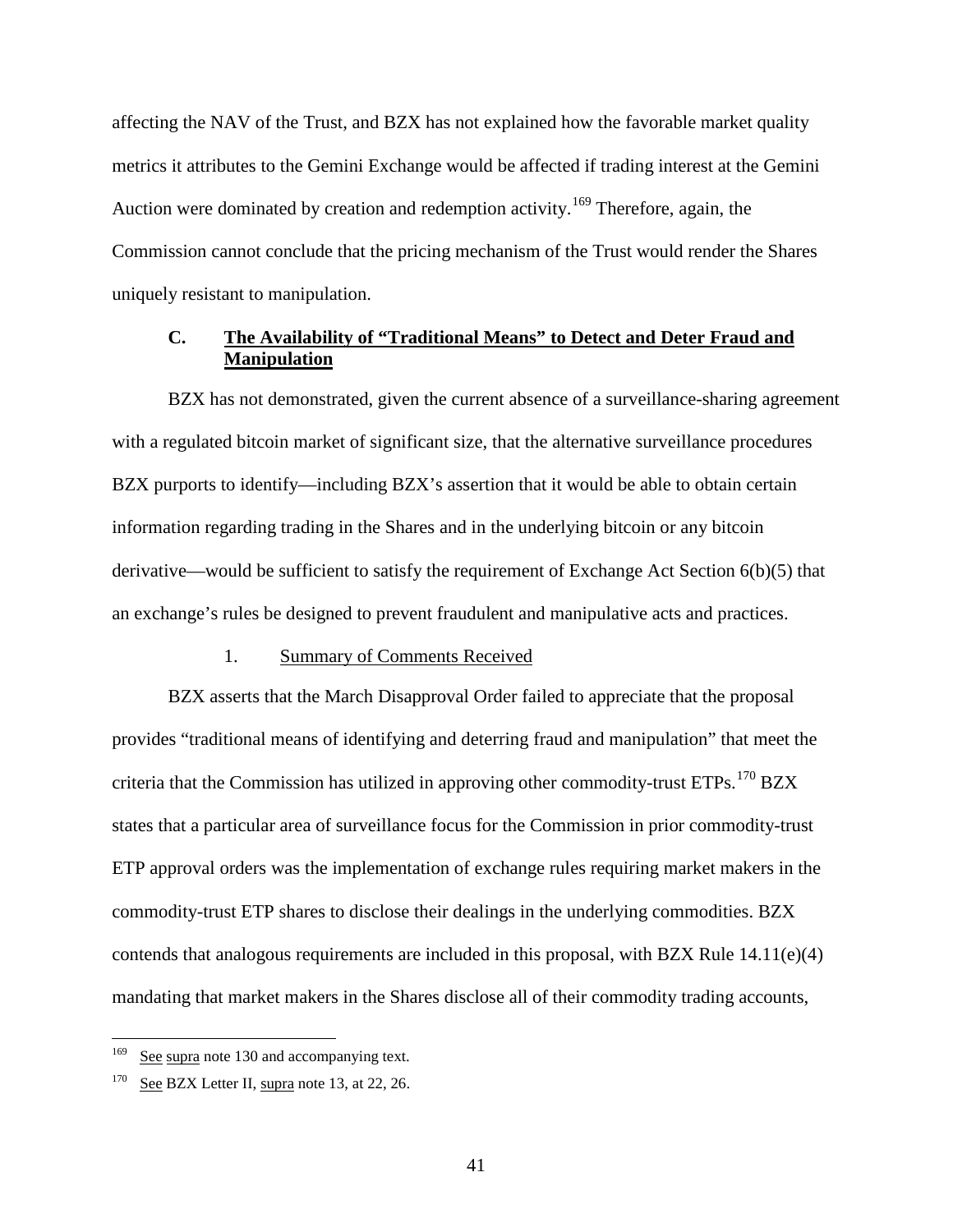<span id="page-41-4"></span>disclose all trading in bitcoin or bitcoin derivatives, and make available all related books and records.[171](#page-41-0) BZX also contends that, in the prior commodity-trust ETP approval orders, the Commission also reviewed the adequacy of the ETP listing exchange's rules and procedures for surveillance of trading activity in the ETP shares. According to BZX, similar surveillance rules and procedures are in place at BZX regarding the proposed bitcoin ETP, as the listing exchange can obtain information regarding trading in Shares from Intermarket Surveillance Group members and affiliate members, as well as trading information available on the blockchain and information available through a surveillance-sharing agreement with the Gemini Exchange.<sup>[172](#page-41-1)</sup>

The Overdahl Letter also contends that BZX's rules are reasonably designed to prevent fraudulent and manipulative acts and practices with respect to determining the NAV of the Trust Shares.<sup>[173](#page-41-2)</sup> Specifically, according to the Overdahl Letter, the type of potential manipulation most relevant for determining the NAV of the Trust's Shares would be a malicious actor attempting to use the Gemini Auction price to influence the NAV of the Trust. The Overdahl Letter also asserts that, in addition to BZX's surveillance procedures and anti-manipulation rules, penalties for engaging in manipulative conduct serve as a deterrent against manipulation of the Gemini Auction price and the resulting Trust's NAV. The Overdahl Letter states that, although a penalty is applied after a manipulation occurs or is attempted, penalties are nonetheless a useful tool for deterring, and therefore preventing, manipulation.<sup>[174](#page-41-3)</sup>

<span id="page-41-5"></span>Finally, one commenter claims that the March Disapproval Order reflects the Commission's "unspoken but obvious concern" with bitcoin, and argues that this issue can be

<span id="page-41-0"></span> $171$  See id. at 23.

<span id="page-41-1"></span> $172$  See id. The surveillance-sharing agreement between BZX and the Gemini Exchange is discussed in Section [III.E.1,](#page-59-0) infra.

<span id="page-41-2"></span><sup>173</sup> See Overdahl Letter, supra note [36,](#page-8-0) at 2.

<span id="page-41-3"></span> $174$  See id. at 11.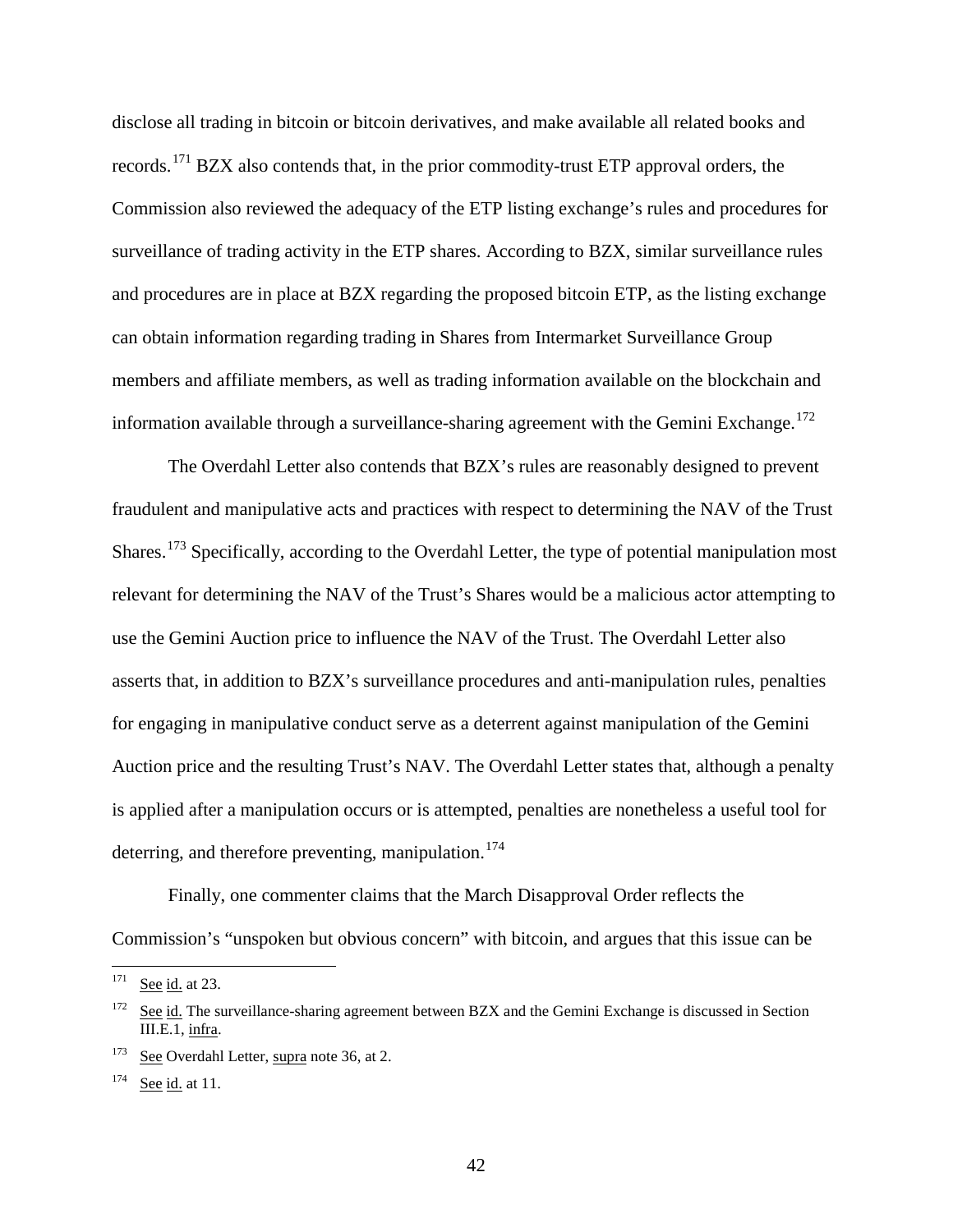cured by having the bitcoin exchange sign a memorandum of understanding with the Commission to share information.<sup>[175](#page-42-0)</sup>

# <span id="page-42-5"></span>2. Discussion

<span id="page-42-6"></span>The Commission concludes that BZX has not demonstrated—given the current absence of a surveillance-sharing agreement with a regulated bitcoin market of significant size—that the alternative surveillance procedures discussed above would, by themselves, be sufficient to satisfy the requirement of Exchange Act Section 6(b)(5) that an exchange's rules be designed to prevent fraudulent and manipulative acts and practices.<sup>[176](#page-42-1)</sup>

While BZX would, pursuant to its listing rules, be able to obtain certain information regarding trading in the Shares and in the underlying bitcoin or any bitcoin derivative through registered market makers, $177$  this trade information would be limited to the activities of members who were registered with BZX as market makers in the Shares and would not encompass all BZX market participants.<sup>[178](#page-42-3)</sup> Furthermore, neither BZX's ability to surveil trading in the Shares nor its ability to share surveillance information with other securities exchanges trading the Shares would give BZX insight into the activity and identity of market participants trading in the underlying bitcoin in the OTC market or on other bitcoin trading venues.

Additionally, while BZX represents that it can obtain information about bitcoin trading made publicly available through the bitcoin blockchain,  $179$  the blockchain identifies parties to a transaction only by a pseudonymous public-key address, and it does not distinguish bitcoin

<span id="page-42-0"></span><sup>&</sup>lt;sup>175</sup> See Convergex Letter, supra note [36,](#page-8-0) at 2.

<span id="page-42-1"></span> $176$  See 15 U.S.C. 78f(b)(5).

<span id="page-42-2"></span> $177$  See supra note [171](#page-41-4) and accompanying text.

<span id="page-42-3"></span><sup>&</sup>lt;sup>178</sup> See BZX Rule  $14.11(e)(4)(G)$ .

<span id="page-42-4"></span><sup>&</sup>lt;sup>179</sup> See Amendment No. [1,](#page-0-0) supra note 1, 81 FR at 76668.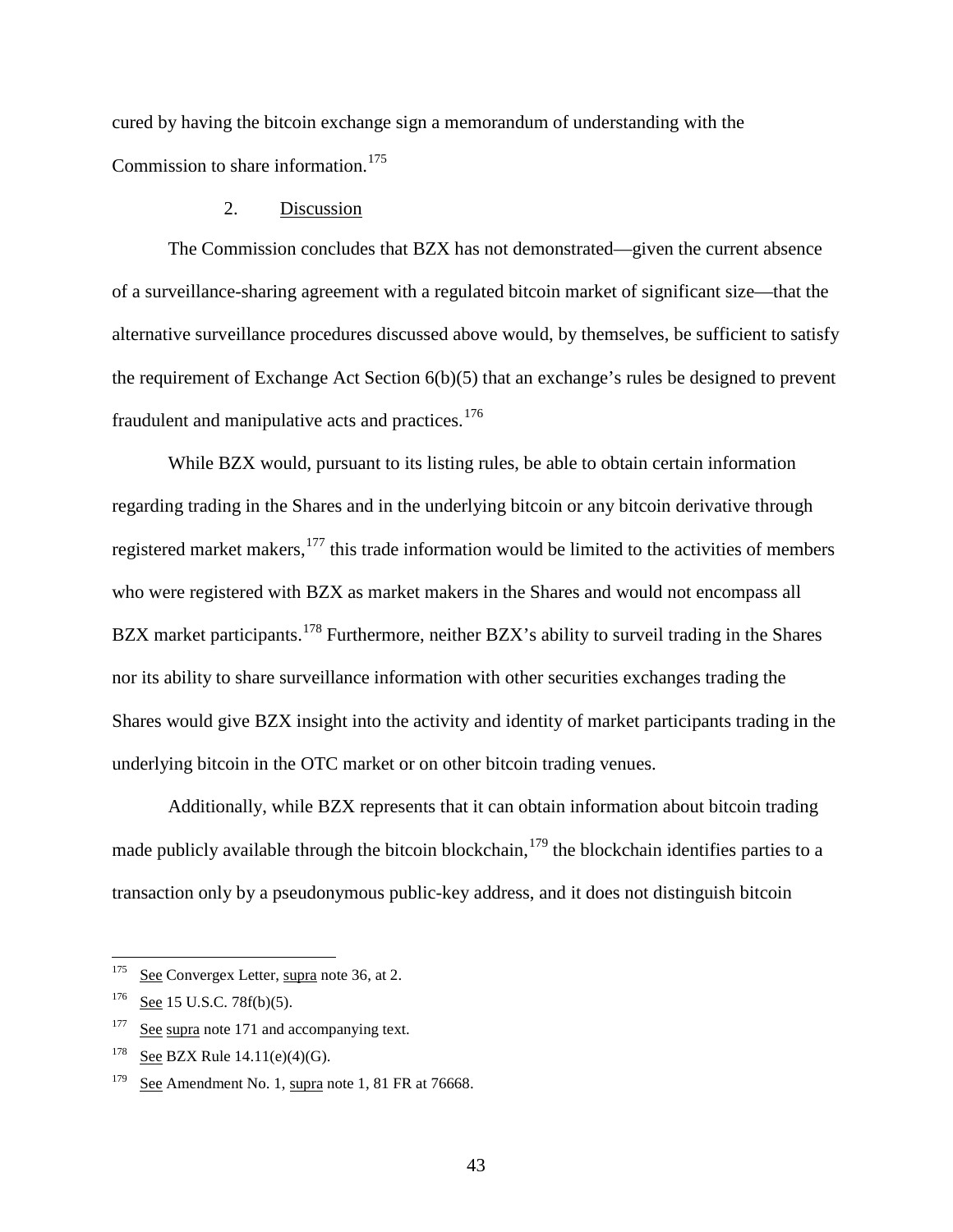trading activity from other transfers of bitcoin (e.g., for remittances, purchases of goods or services, or other purposes). Therefore, the public blockchain ledger, even in combination with the other monitoring abilities BZX identifies, does not provide comprehensive customer trading or identity information, which is particularly important here because pseudonymous bitcoin account holding means, among other things, that the number of accounts or number of trades would not reveal whether a person or group has a dominant ownership position in bitcoin, or is using or attempting to use a dominant ownership position to manipulate bitcoin pricing.<sup>[180](#page-43-0)</sup>

One commenter asserts that existing "penalties for engaging in manipulative conduct" can serve to deter manipulation of the Gemini Auction price and, therefore, the Trust's NAV.<sup>[181](#page-43-1)</sup> However, the Commission concludes that, based on the facts and circumstances of this proposal, the ability of relevant authorities to potentially sanction manipulative activity after the fact—if it is discovered—is insufficient, by itself, to meet BZX's obligation to have rules "designed to prevent fraudulent and manipulative acts and practices."[182](#page-43-2) Before penalties can be imposed for engaging in manipulative conduct, such conduct must be detected and investigated; as discussed below, that is the necessary function of comprehensive surveillance-sharing agreements.<sup>[183](#page-43-3)</sup> Moreover, as discussed below, a substantial majority of bitcoin trading occurs outside the United States,<sup>[184](#page-43-4)</sup> and even within the United States, there is no comprehensive federal oversight of bitcoin spot markets.<sup>[185](#page-43-5)</sup>

<span id="page-43-0"></span> $^{180}$  See also Section [III.B.1\(b\)\(ii\),](#page-25-0) supra (discussing market domination).

<span id="page-43-1"></span><sup>&</sup>lt;sup>181</sup> See supra note [174](#page-41-5) and accompanying text.

<span id="page-43-2"></span> $182$  15 U.S.C. 78f(b)(5) (emphasis added).

<span id="page-43-3"></span><sup>&</sup>lt;sup>183</sup> See Section [III.D,](#page-44-0) infra.

<span id="page-43-4"></span><sup>184</sup> See infra notes [281–](#page-71-0)[282](#page-71-1) and accompanying text.

<span id="page-43-5"></span><sup>&</sup>lt;sup>185</sup> See infra notes [286–](#page-71-2)[288](#page-72-0) and accompanying text.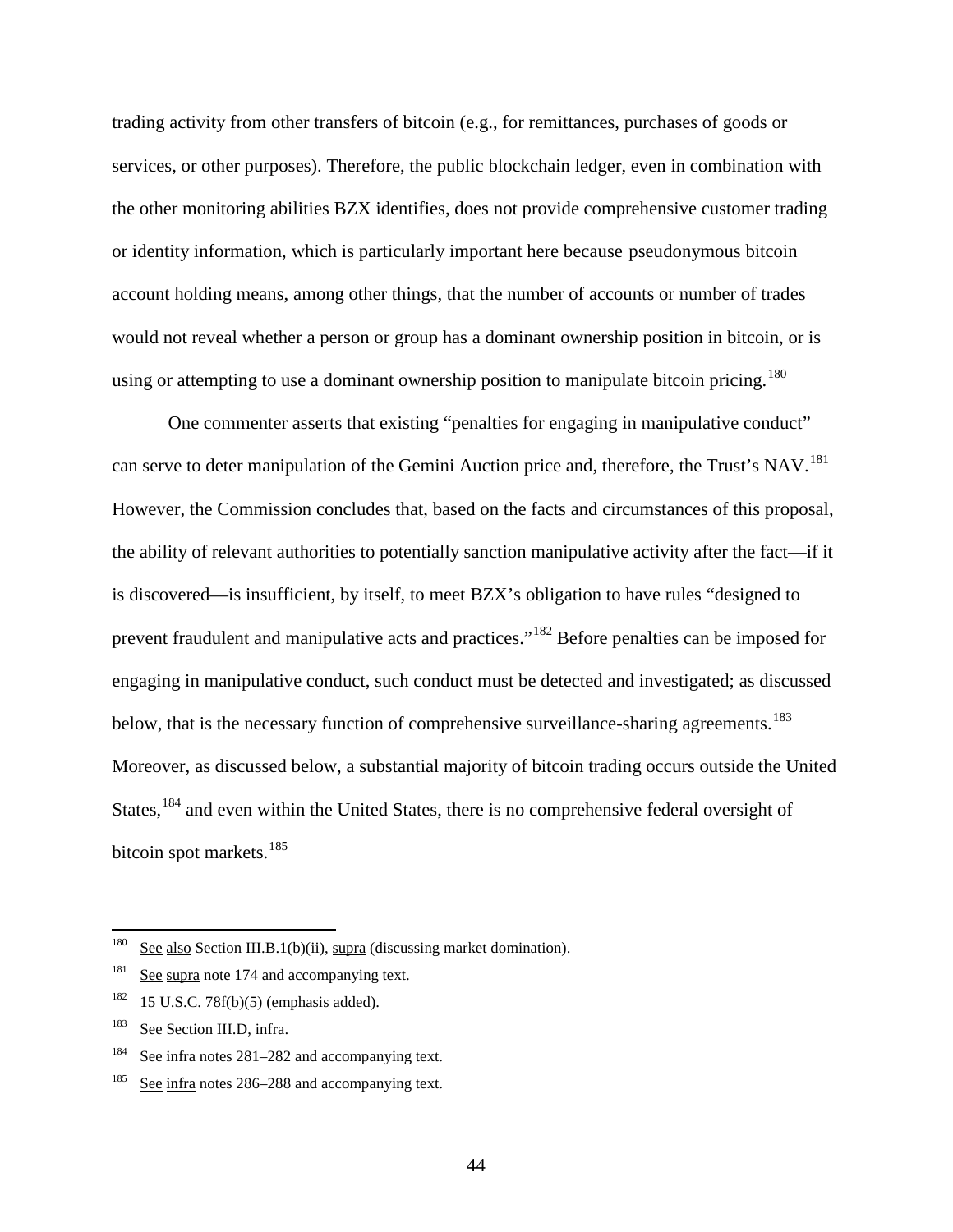Another commenter suggests that the Commission sign a Memorandum of Understanding ("MOU") with the Gemini Exchange to address what the commenter claims is the Commission's unspoken but obvious concern with bitcoin.<sup>[186](#page-44-1)</sup> While the Commission is a party to several MOUs, these are generally arrangements with other foreign or domestic regulators.<sup>[187](#page-44-2)</sup> MOUs are tools to assist the Commission in performing its regulatory functions, not a mechanism for the Commission to assume an SRO's obligations under the Exchange Act.

# <span id="page-44-0"></span>**D. The Use of Surveillance-Sharing Agreements to Detect and Deter Fraudulent and Manipulative Acts and Practices with Respect to Commodity-Trust ETPs**

The Commission has historically recognized the importance of comprehensive surveillance-sharing agreements to detect and deter fraudulent and manipulative activity. Because BZX has not demonstrated that bitcoin and bitcoin markets are uniquely resistant to manipulation—or that alternative means of detecting and deterring fraud and manipulation are sufficient in the absence of a surveillance-sharing agreement with a significant, regulated market related to bitcoin—the absence of such an agreement compels the Commission to conclude that the proposed rule change must be disapproved.

# 1. Summary of Comments Received

BZX claims that the March Disapproval Order overstates the extent to which surveillance and regulation of the underlying market have been present in prior commodity-trust ETP

<span id="page-44-1"></span><sup>&</sup>lt;sup>186</sup> See supra note [175](#page-42-5) and accompanying text.

<span id="page-44-2"></span><sup>&</sup>lt;sup>187</sup> See, e.g., Memorandum of Understanding Between the Internal Revenue Service and the Securities and Exchange Commission for Tax Exempt Bonds/Municipal Securities Compliance (Mar. 2, 2010), available at [https://www.sec.gov/info/municipal/sec-irs-mou030210.pdf;](https://www.sec.gov/info/municipal/sec-irs-mou030210.pdf) Memorandum of Understanding Between the U.S. Securities and Exchange Commission and the U.S. Commodity Futures Trading Commission Regarding Coordination in Areas of Common Regulatory Interest (Mar. 11, 2008), available at [https://www.sec.gov/news/press/2008/2008-40\\_mou.pdf;](https://www.sec.gov/news/press/2008/2008-40_mou.pdf) and Memorandum of Understanding Between the U.S. Securities and Exchange Commission and the U.S. Commodity Futures Trading Commission Regarding the Oversight of Security Futures Product Trading and the Sharing of Security Futures Product Information (Mar. 17, 2004), available at [http://www.cftc.gov/idc/groups/public/@internationalaffairs/documents/file/moubetweencftcandsec031704.pdf.](http://www.cftc.gov/idc/groups/public/@internationalaffairs/documents/file/moubetweencftcandsec031704.pdf)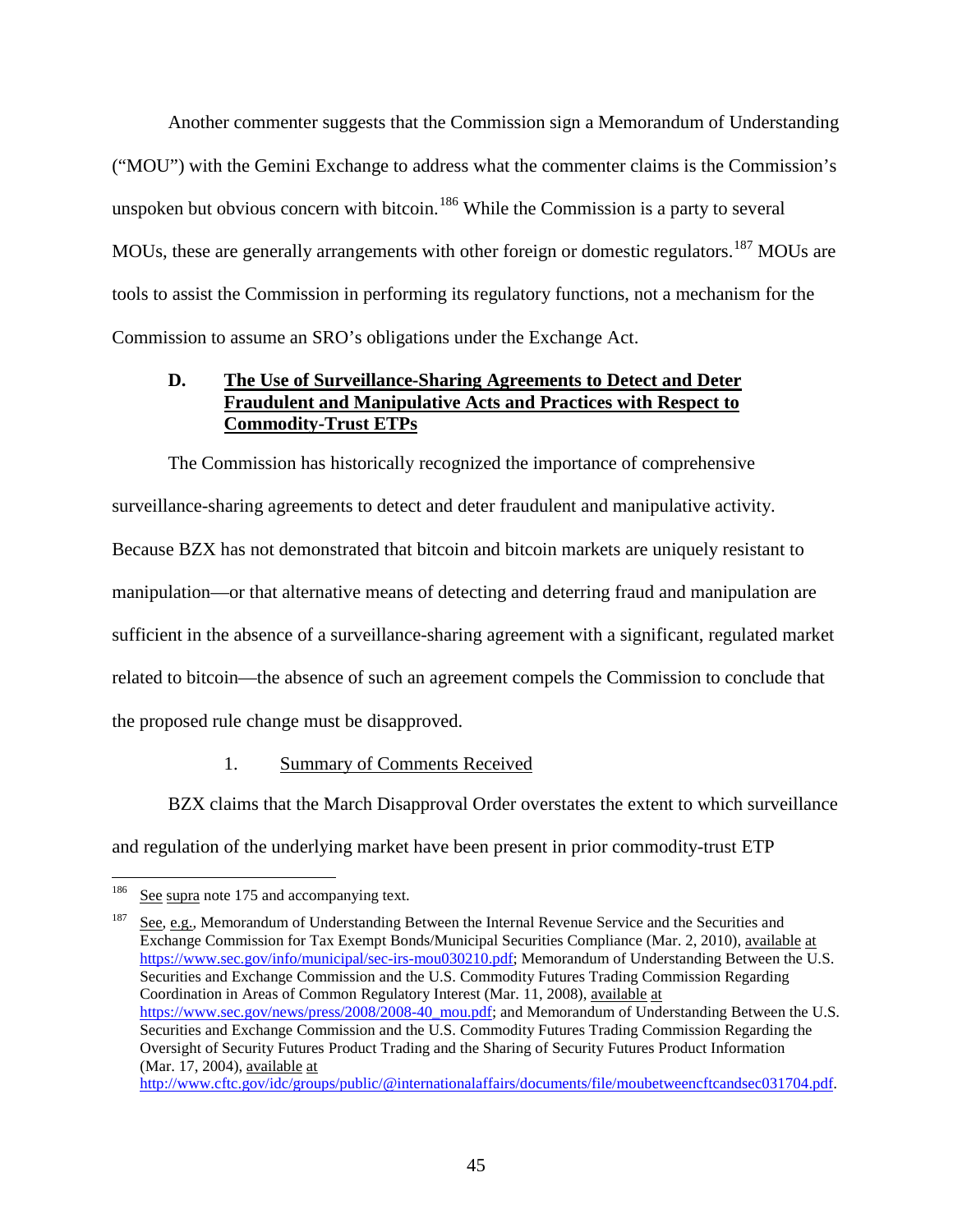<span id="page-45-5"></span>approval orders, asserting that none of these orders "offers even a cursory analysis about whether the regulated markets for trading futures on the underlying commodity are 'well-established' or 'significant.'"[188](#page-45-0) In particular, BZX argues that the Commission orders approving the ETFS Platinum Trust ETP ("Platinum Order") and the ETFS Palladium Trust ETP ("Palladium Order"), <sup>[189](#page-45-1)</sup> along with their exchange filings, discuss neither whether the New York Mercantile Exchange ("NYMEX") and the Tokyo Commodity Exchange ("TOCOM") are well-established or significant, nor the relevance of NYMEX being the largest exchange in the world for trading palladium and platinum derivatives.<sup>[190](#page-45-2)</sup> BZX claims that—because the exchange filings regarding the platinum and palladium ETPs note that TOCOM is not a member of the Intermarket Surveillance Group and that the respective listing exchange did not have a comprehensive surveillance-sharing agreement with TOCOM—those approval orders did not require the existence of an information-sharing agreement with the underlying exchange.<sup>[191](#page-45-3)</sup> BZX further asserts that the Platinum Order and Palladium Order discuss only whether the listing exchange (1) can obtain information from market makers relating to their trading in the applicable commodity or related derivatives; (2) has a rule preventing market makers from using material, nonpublic information regarding trading in the underlying commodity or its derivatives; and (3) can obtain trading information via the Intermarket Surveillance Group from other Intermarket Surveillance Group member exchanges.<sup>[192](#page-45-4)</sup>

<span id="page-45-0"></span><sup>&</sup>lt;sup>188</sup> See BZX Letter II, supra note [13,](#page-2-0) at 26–27.

<span id="page-45-1"></span><sup>189</sup> See Exchange Act Release No. 61219 (Dec. 22, 2009), 74 FR 68886 (Dec. 29, 2009) (SR-NYSEArca-2009-95) (approving ETFS Platinum Trust); Exchange Act Release No. 61220 (Dec. 22, 2009), 74 FR 68895 (Dec. 29, 2009) (SR-NYSEArca-2009-94) (approving ETFS Palladium Trust).

<span id="page-45-2"></span><sup>&</sup>lt;sup>190</sup> See BZX Letter II, supra note [13,](#page-2-0) at 27.

<span id="page-45-3"></span><sup>191</sup> See id. at 27–28.

<span id="page-45-4"></span> $192$  See id. at 27.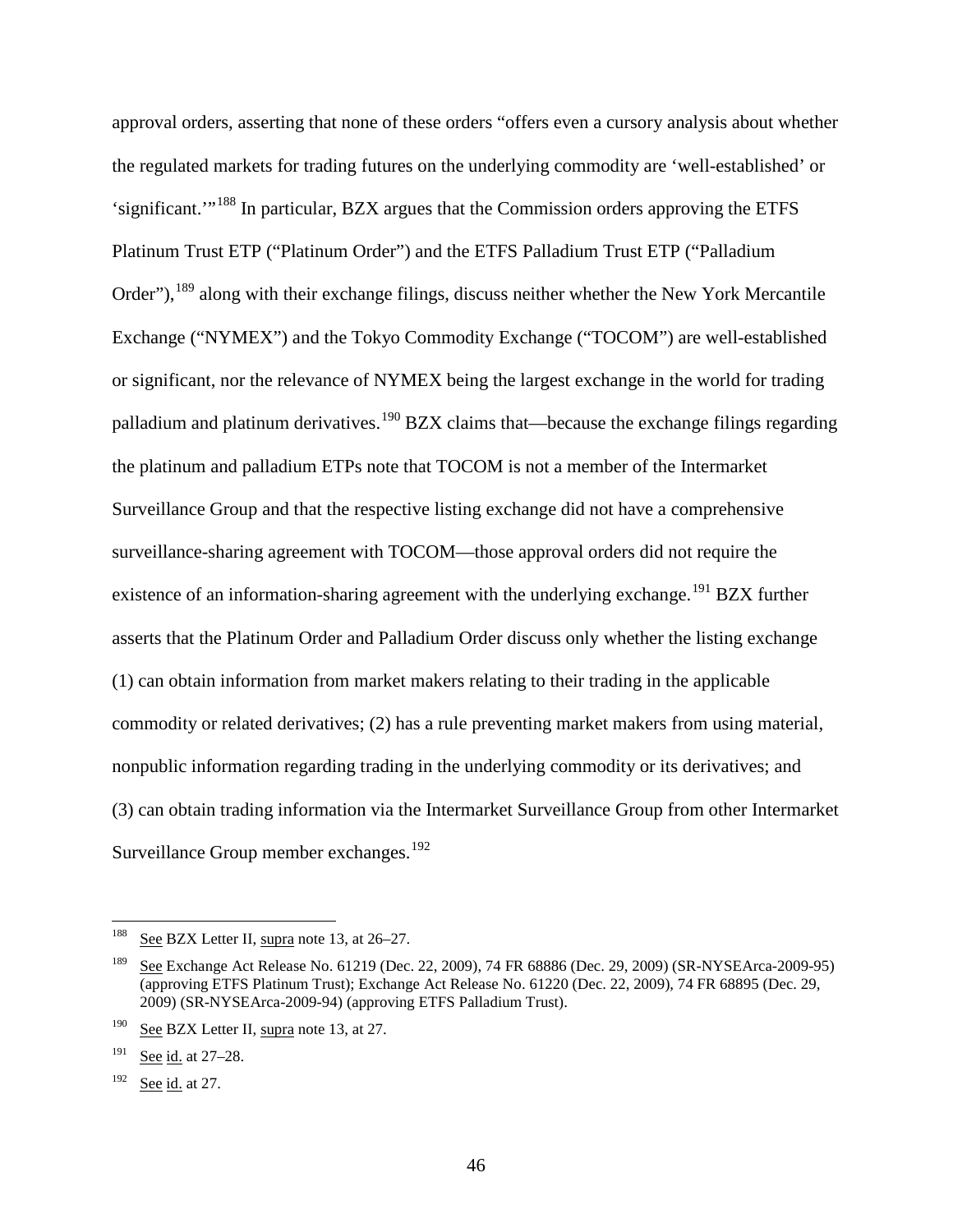<span id="page-46-4"></span>BZX further asserts that, while the potential avenues for manipulation noted in the March Disapproval Order are a risk, these potential avenues of manipulation of the bitcoin market also exist in the context of other commodity-trust ETPs.<sup>[193](#page-46-0)</sup> BZX asserts that, in the Commission order approving the listing and trading of shares of iShares Copper Trust ("Copper Order"),  $^{194}$  $^{194}$  $^{194}$  the Commission found that demand from new investors would broaden the investor base in copper and thereby reduce the risk of collusion among copper market participants. BZX also argues that the Commission "took comfort" in approving the iShares Copper Trust because trading of the shares would be subject to the oversight of the listing exchange and the Commission, and because the manipulation of physical copper would be subject to CFTC jurisdiction. BZX asserts that the Trust is nearly identically situated to the iShares Copper Trust.<sup>[195](#page-46-2)</sup> Similarly, the Lewis Letter asserts that many features of a similar bitcoin commodity-trust ETP proposal—features that purportedly ameliorate the risk of price manipulation through a dominant market share—are also factors that were used as a basis for the Commission's approval of another copper commodity-trust ETP.[196](#page-46-3)

<span id="page-46-6"></span><span id="page-46-5"></span>BZX contends that previous ETP approvals demonstrate that the factors used to determine whether currency-derivative products are consistent with the Exchange Act should also apply to commodity-trust ETPs. BZX argues that the Commission order approving the

<span id="page-46-0"></span><sup>&</sup>lt;sup>193</sup> See Petition for Review, supra note [4,](#page-0-1) at 12. The Overdahl Letter agrees with this assertion by BZX. See Overdahl Letter, supra note [36,](#page-8-0) at 10.

<span id="page-46-1"></span><sup>&</sup>lt;sup>194</sup> See Exchange Act Release No. 68973 (Feb. 22, 2013), 78 FR 13726 (Feb. 28, 2013) (SR-NYSEArca-2012-66) (approving iShares Copper Trust).

<span id="page-46-2"></span><sup>195</sup> See BZX Letter II, supra note [13,](#page-2-0) at 13–14; see also id. at 25.

<span id="page-46-3"></span><sup>&</sup>lt;sup>196</sup> See Lewis Letter I, supra note [65,](#page-14-0) at 6 & n.8 (referring to the SolidX Bitcoin Trust, see SolidX Order, supra note [65,](#page-14-0) and to the JPM XF Physical Copper Trust, Exchange Act Release No. 68440 (Dec. 14, 2012), 77 FR 75468 (Dec. 20, 2012) (SR-NYSEArca-2012-28)).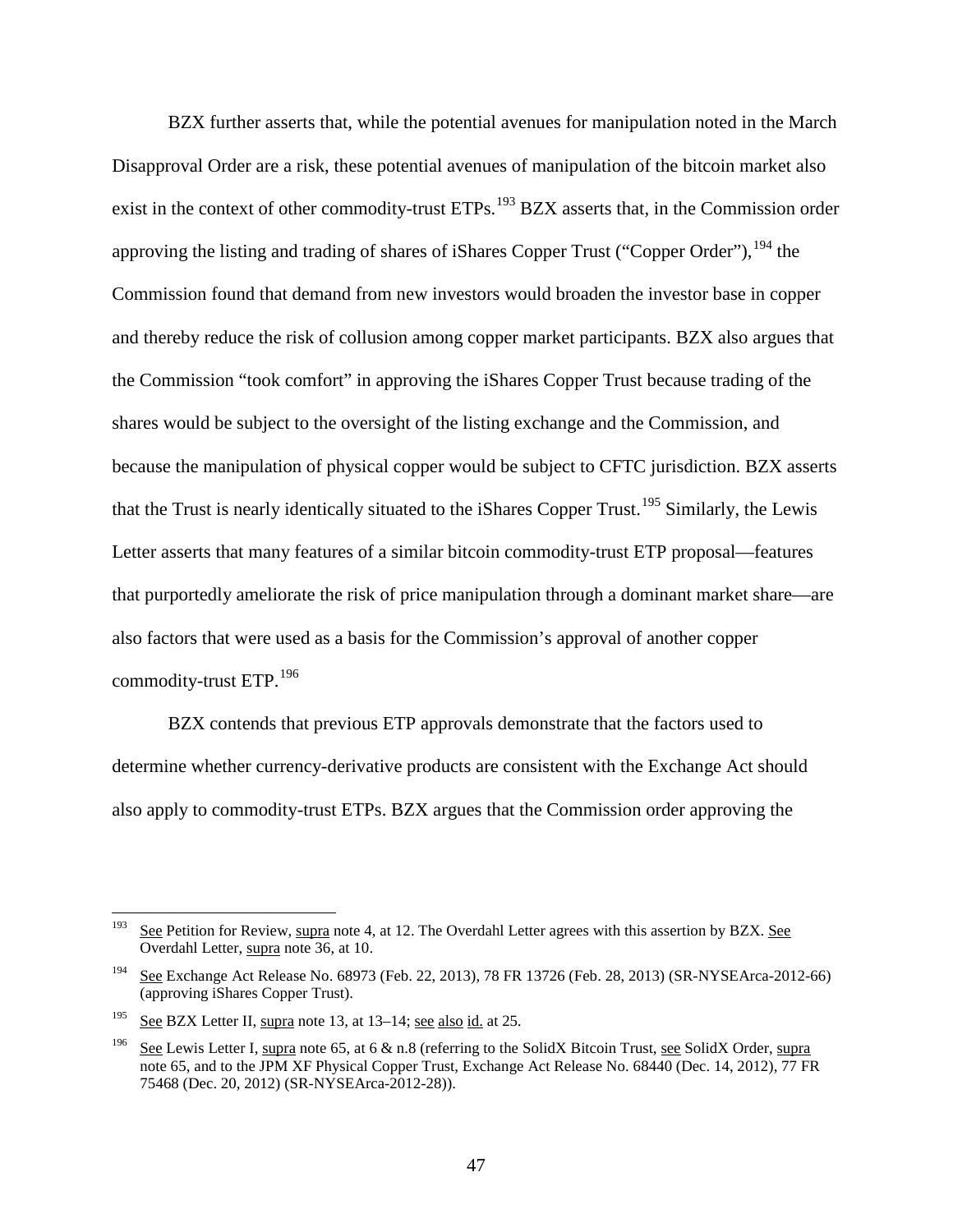<span id="page-47-5"></span><span id="page-47-4"></span>listing and trading of the streetTRACKS Gold Shares ("Gold Order")<sup>197</sup>—the first commoditytrust ETP—was based on an assumption that the currency market and the spot gold market were largely unregulated, but found that certain factors mitigated the concerns arising from the unregulated underlying markets.<sup>[198](#page-47-1)</sup> BZX claims that, in determining whether a commodity-trust ETP is consistent with the Exchange Act, the Commission's approval orders have included an analysis of previously approved derivative products for which the underlying reference assets (1) are traded OTC; (2) are largely unregulated; and (3) are traded on markets with which the ETP listing exchange could not enter into a surveillance sharing agreement.<sup>[199](#page-47-2)</sup> While BZX concedes that the Commission has not approved a commodity-trust ETP when there were no derivatives markets related to the underlying commodity, BZX points out that the Commission has approved a number of currency-trust ETPs and asserts that the Commission approved the listing and trading of the CurrencyShares Hong Kong Dollar Trust and the CurrencyShares Singapore Dollar Trust based largely on the same factors that the Commission has considered in approving commodity-trust ETPs, despite a statement in the approval order for the CurrencyShares Hong Kong Dollar Trust and the CurrencyShares Singapore Dollar Trust that futures or options are not traded on the Hong Kong Dollar or Singapore Dollar.<sup>[200](#page-47-3)</sup> Similarly, one commenter argues that there are several commodity-based and other ETPs where the underlying

<span id="page-47-6"></span><span id="page-47-0"></span><sup>&</sup>lt;sup>197</sup> See Exchange Act Release No. 50603 (Oct. 28, 2004), 69 FR 64614 (Nov. 5, 2004) (SR-NYSE-2004-22) (approving streetTRACKS Gold Shares).

<span id="page-47-1"></span><sup>198</sup> See BZX Letter II, supra note [13,](#page-2-0) at 28–29.

<span id="page-47-2"></span> $199$  See id. at 29.

<span id="page-47-3"></span> $\frac{200}{200}$  See id. at 28 n.59. See also Exchange Act Release No. 58365 (Aug. 14, 2008), 73 FR 49522 (Aug. 21, 2008) (SR-NYSEArca-2008-81) (approving CurrencyShares Hong Kong Dollar Trust, CurrencyShares Singapore Dollar Trust, and two other issues of CurrencyShares based on non-US currencies).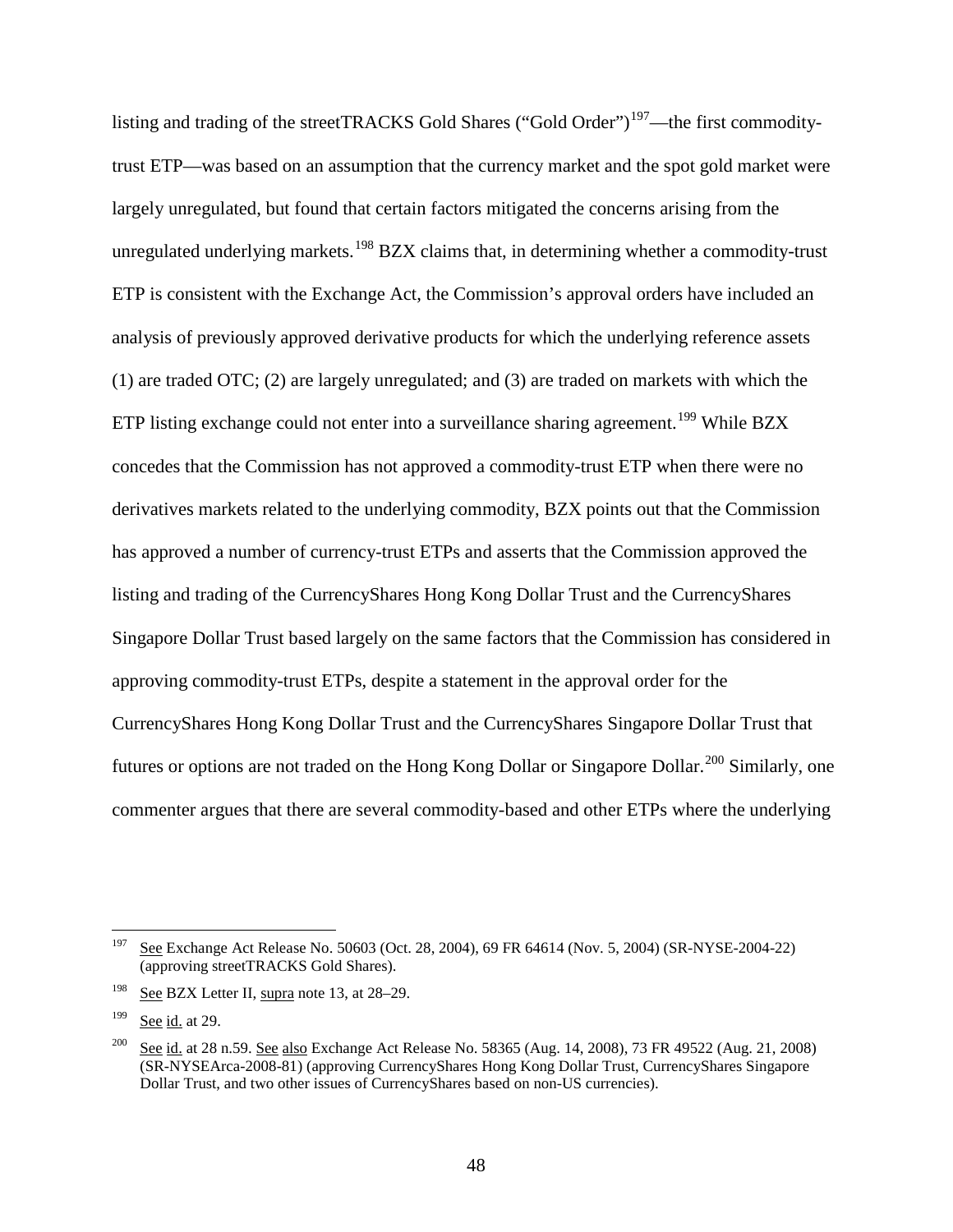market is either unregulated or lightly regulated, such as foreign-exchange linked or related ETPs, or commodity-based ETPs that hold the underlying and not the derivative product.<sup>[201](#page-48-0)</sup>

- <span id="page-48-3"></span>2. Discussion
	- (a) The History and Importance of Surveillance-Sharing Agreements Relating to Derivative Securities Products

<span id="page-48-4"></span>Although BZX claims to have described "traditional means" of identifying and deterring

fraud and manipulation, it overlooks the fact that the Commission has long recognized the

importance of comprehensive surveillance-sharing agreements to detect and deter fraudulent and

<span id="page-48-2"></span>manipulative activity.<sup>[202](#page-48-1)</sup> The hallmarks of such an agreement are that the agreement provides for

<span id="page-48-1"></span><span id="page-48-0"></span> $201$  See Convergex Letter, supra note [36,](#page-8-0) at 2.

<sup>202</sup> See streetTRACKS Gold Shares, Exchange Act Release No. 50603 (Oct. 28, 2004), 69 FR 64614, 64618–19 (Nov. 5, 2004) (SR-NYSE-2004-22); iShares COMEX Gold Trust, Exchange Act Release No. 51058 (Jan. 19, 2005), 70 FR 3749, 3751, 3754–55 (Jan. 26, 2005) (SR-Amex-2004-38); iShares Silver Trust, Exchange Act Release No. 53521 (Mar. 20, 2006), 71 FR 14967, 14968, 14973–74 (Mar. 24, 2006) (SR-Amex-2005-072); ETFS Gold Trust, Exchange Act Release No. 59895 (May 8, 2009), 74 FR 22993, 22994–95, 22998, 23000 (May 15, 2009) (SR-NYSEArca-2009-40); ETFS Silver Trust, Exchange Act Release No. 59781 (Apr. 17, 2009), 74 FR 18771, 18772, 18775–77 (Apr. 24, 2009) (SR-NYSEArca-2009-28); ETFS Palladium Trust, Exchange Act Release No. 61220 (Dec. 22, 2009), 74 FR 68895, 68896 (Dec. 29, 2009) (SR-NYSEArca-2009-94) (notice of proposed rule change included NYSE Arca's representation that "[t]he most significant palladium futures exchanges are the NYMEX and the Tokyo Commodity Exchange," that "NYMEX is the largest exchange in the world for trading precious metals futures and options," and that NYSE Arca "may obtain trading information via the Intermarket Surveillance Group," of which NYMEX is a member, Exchange Act Release No. 60971 (Nov. 9, 2009), 74 FR 59283, 59285–86, 59291 (Nov. 17, 2009)); ETFS Platinum Trust, Exchange Act Release No. 61219 (Dec. 22, 2009), 74 FR 68886, 68887–88 (Dec. 29, 2009) (SR-NYSEArca-2009-95) (notice of proposed rule change included NYSE Arca's representation that "[t]he most significant platinum futures exchanges are the NYMEX and the Tokyo Commodity Exchange," that "NYMEX is the largest exchange in the world for trading precious metals futures and options," and that NYSE Arca "may obtain trading information via the Intermarket Surveillance Group," of which NYMEX is a member, Exchange Act Release No. 60970 (Nov. 9, 2009), 74 FR 59319, 59321, 59327 (Nov. 17, 2009)); Sprott Physical Gold Trust, Exchange Act Release No. 61496 (Feb. 4, 2010), 75 FR 6758, 6760 (Feb. 10, 2010) (SR-NYSEArca-2009-113) (notice of proposed rule change included NYSE Arca's representation that the COMEX is one of the "major world gold markets," that NYSE Arca "may obtain trading information via the Intermarket Surveillance Group," and that NYMEX, of which COMEX is a division, is a member of the Intermarket Surveillance Group, Exchange Act Release No. 61236 (Dec. 23, 2009), 75 FR 170, 171, 174 (Jan. 4, 2010)); Sprott Physical Silver Trust, Exchange Act Release No. 63043 (Oct. 5, 2010), 75 FR 62615, 62616, 62619, 62621 (Oct. 12, 2010) (SR-NYSEArca-2010-84); ETFS Precious Metals Basket Trust, Exchange Act Release No. 62692 (Aug. 11, 2010), 75 FR 50789, 50790 (Aug. 17, 2010) (SR-NYSEArca-2010-56) (notice of proposed rule change included NYSE Arca's representation that "the most significant gold, silver, platinum and palladium futures exchanges are the COMEX and the TOCOM" and that NYSE Arca "may obtain trading information via the Intermarket Surveillance Group," of which COMEX is a member, Exchange Act Release No. 62402 (Jun. 29, 2010), 75 FR 39292, 39295, 39298 (July 8, 2010)); ETFS White Metals Basket Trust, Exchange Act Release No. 62875 (Sept. 9, 2010), 75 FR 56156, 56158 (Sept. 15, 2010) (SR-NYSEArca-2010-71) (notice of proposed rule change (footnote continued…)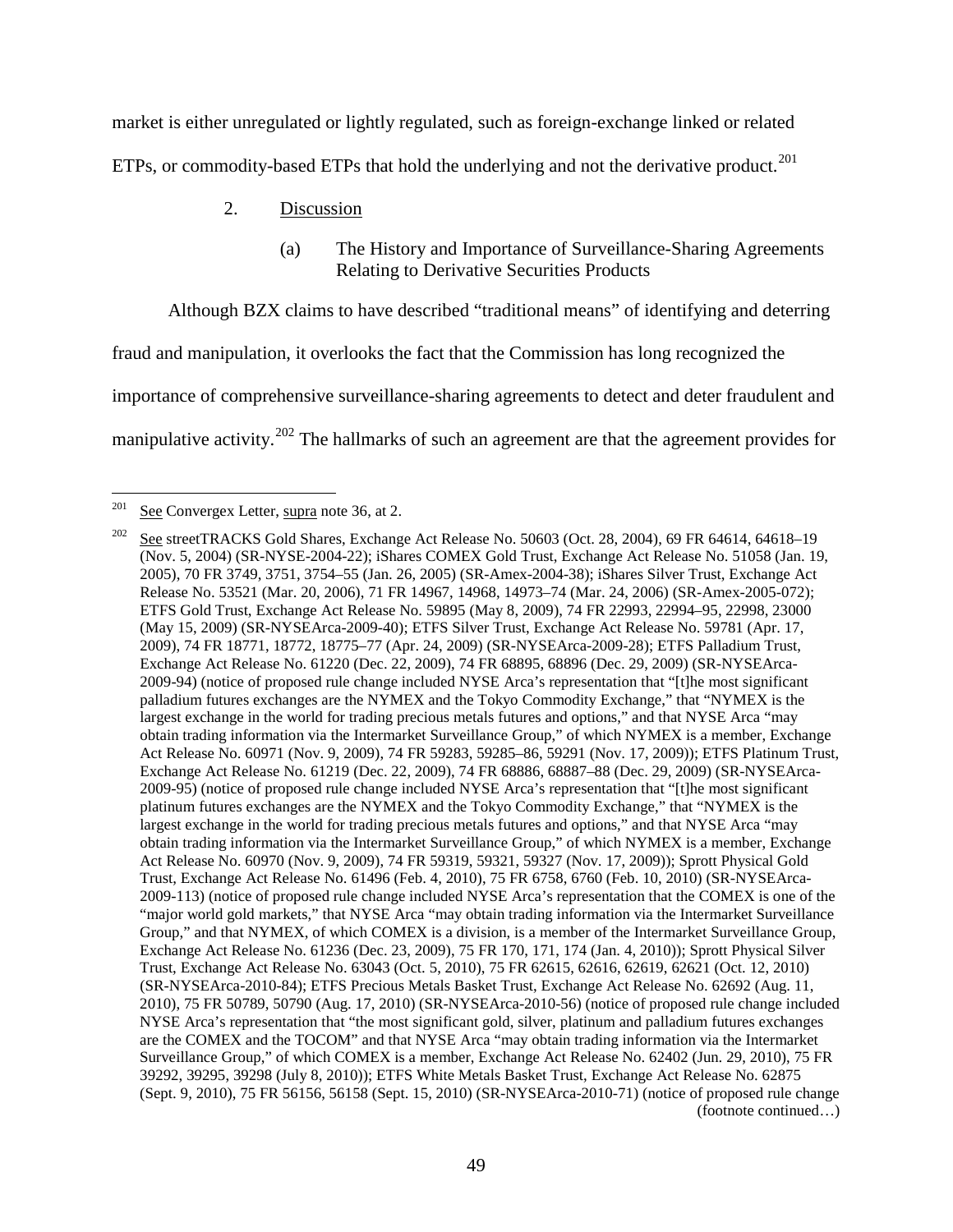the sharing of information about market trading activity, clearing activity, and customer identity;

that the parties to the agreement have reasonable ability to obtain access to and produce

(…footnote continued)

included NYSE Arca's representation that "the most significant silver, platinum and palladium futures exchanges are the COMEX and the TOCOM" and that NYSE Arca "may obtain trading information via the Intermarket Surveillance Group," of which COMEX is a member, Exchange Act Release No. 62620 (July 30, 2010), 75 FR 47655, 47657, 47660 (Aug. 6, 2010)); ETFS Asian Gold Trust, Exchange Act Release No. 63464 (Dec. 8, 2010), 75 FR 77926, 77928 (Dec. 14, 2010) (SR-NYSEArca-2010-95) (notice of proposed rule change included NYSE Arca's representation that "the most significant gold futures exchanges are the COMEX and the Tokyo Commodity Exchange," that "COMEX is the largest exchange in the world for trading precious metals futures and options," and that NYSE Arca "may obtain trading information via the Intermarket Surveillance Group," of which COMEX is a member, Exchange Act Release No. 63267 (Nov. 8, 2010), 75 FR 69494, 69496, 69500–01 (Nov. 12, 2010)); Sprott Physical Platinum and Palladium Trust, Exchange Act Release No. 68430 (Dec. 13, 2012), 77 FR 75239, 75240–41 (Dec. 19, 2012) (SR-NYSEArca-2012-111) (notice of proposed rule change included NYSE Arca's representation that "[f]utures on platinum and palladium are traded on two major exchanges: The New York Mercantile Exchange … and Tokyo Commodities Exchange" and that NYSE Arca "may obtain trading information via the Intermarket Surveillance Group," of which COMEX is a member, Exchange Act Release No. 68101 (Oct. 24, 2012), 77 FR 65732, 65733, 65739 (Oct. 30, 2012)); APMEX Physical—1 oz. Gold Redeemable Trust, Exchange Act Release No. 66930 (May 7, 2012), 77 FR 27817, 27818 (May 11, 2012) (SR-NYSEArca- 2012-18) (notice of proposed rule change included NYSE Arca's representation that NYSE Arca "may obtain trading information via the Intermarket Surveillance Group," of which COMEX is a member, and that gold futures are traded on COMEX and the Tokyo Commodity Exchange, with a cross-reference to the proposed rule change to list and trade shares of the ETFS Gold Trust, in which NYSE Arca represented that COMEX is one of the "major world gold markets," Exchange Act Release No. 66627 (Mar. 20, 2012), 77 FR 17539, 17542–43, 17547 (Mar. 26, 2012)); JPM XF Physical Copper Trust, Exchange Act Release No. 68440 (Dec. 14, 2012), 77 FR 75468, 75469–70, 75472, 75485–86 (Dec. 20, 2012) (SR-NYSEArca-2012-28); iShares Copper Trust, Exchange Act Release No. 68973 (Feb. 22, 2013), 78 FR 13726, 13727, 13729–30, 13739–40 (Feb. 28, 2013) (SR-NYSEArca-2012-66); First Trust Gold Trust, Exchange Act Release No. 70195 (Aug. 14, 2013), 78 FR 51239, 51240 (Aug. 20, 2013) (SR-NYSEArca-2013-61) (notice of proposed rule change included NYSE Arca's representation that FINRA, on behalf of the exchange, may obtain trading information regarding gold futures and options on gold futures from members of the Intermarket Surveillance Group, including COMEX, or from markets "with which [NYSE Arca] has in place a comprehensive surveillance sharing agreement," and that gold futures are traded on COMEX and the Tokyo Commodity Exchange, with a cross-reference to the proposed rule change to list and trade shares of the ETFS Gold Trust, in which NYSE Arca represented that COMEX is one of the "major world gold markets," Exchange Act Release No. 69847 (June 25, 2013), 78 FR 39399, 39400, 39405 (July 1, 2013)); Merk Gold Trust, Exchange Act Release No. 71378 (Jan. 23, 2014), 79 FR 4786, 4786–87 (Jan. 29, 2014) (SR-NYSEArca-2013-137) (notice of proposed rule change included NYSE Arca's representation that "COMEX is the largest gold futures and options exchange" and that NYSE Arca "may obtain trading information via the Intermarket Surveillance Group," including with respect to transactions occurring on COMEX pursuant to CME and NYMEX's membership, or from exchanges "with which [NYSE Arca] has in place a comprehensive surveillance sharing agreement," Exchange Act Release No. 71038 (Dec. 11, 2013), 78 FR 76367, 76369, 76374 (Dec. 17, 2013)); Long Dollar Gold Trust, Exchange Act Release No. 79518 (Dec. 9, 2016), 81 FR 90876, 90881, 90886, 90888 (Dec. 15, 2016) (SR-NYSEArca-2016-84).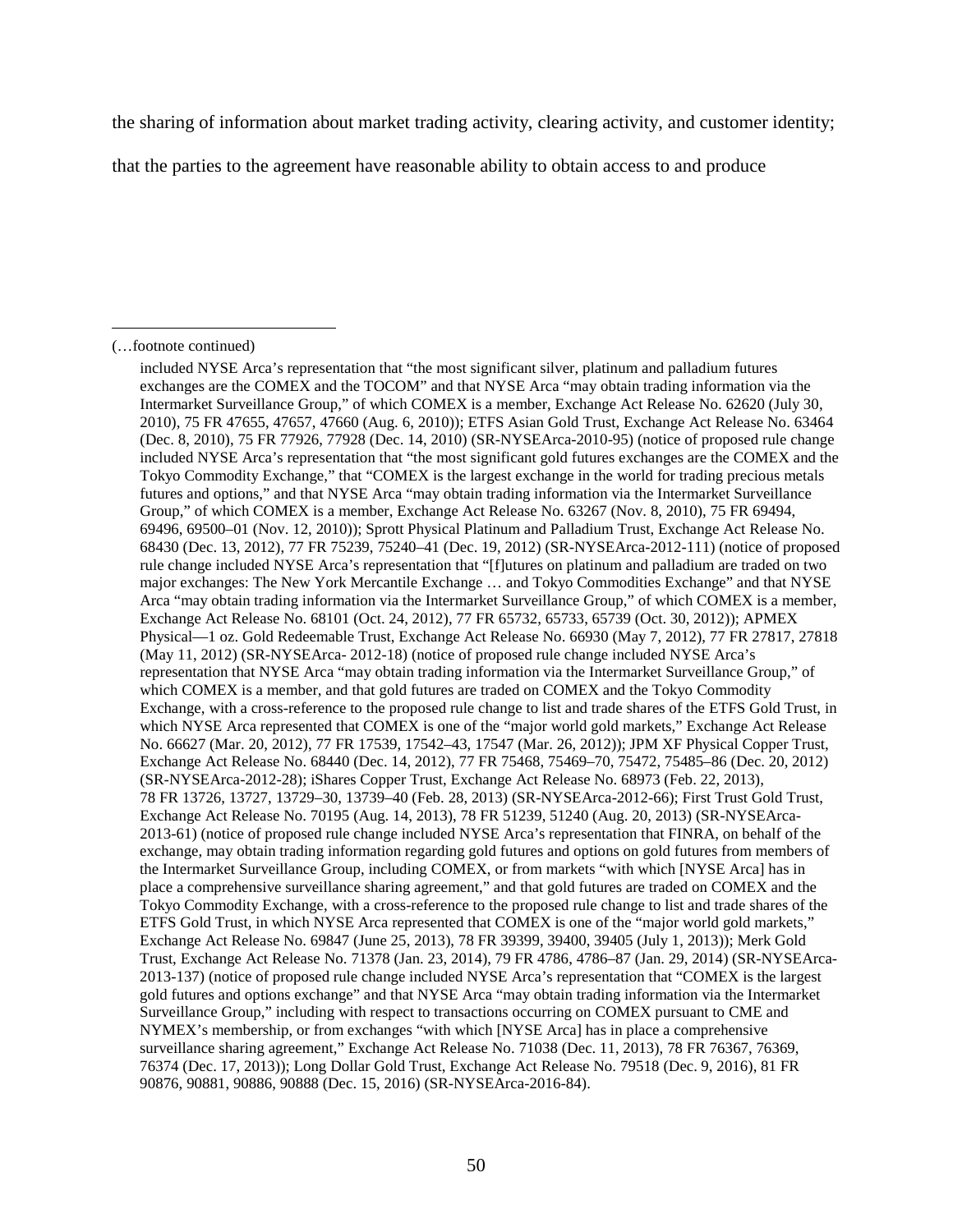requested information; and that no existing rules, laws, or practices would impede one party to the agreement from obtaining this information from, or producing it to, the other party.<sup>[203](#page-50-0)</sup>

Since at least 1990, the Commission has explained that the ability of a national securities exchange to enter into surveillance-sharing agreements "furthers the protection of investors and the public interest because it will enable the [e]xchange to conduct prompt investigations into possible trading violations and other regulatory improprieties."[204](#page-50-1) The Commission has also long taken the position that surveillance-sharing agreements are important in the context of exchange listing of derivative security products, such as equity options. In 1994, the Commission stated:

As a general matter, the Commission believes that the existence of a surveillance sharing agreement that effectively permits the sharing of information between an exchange proposing to list an equity option and the exchange trading the stock underlying the equity option is necessary to detect and deter market manipulation and other trading abuses. In particular, the Commission notes that surveillance sharing agreements provide an important deterrent to manipulation because they facilitate the availability of information needed to fully investigate a potential manipulation if it were to occur. These agreements are especially important in the context of derivative products based on foreign securities because they facilitate the collection of necessary regulatory, surveillance and other information from foreign jurisdictions.<sup>[205](#page-50-2)</sup>

With respect to ETPs, when approving in 1995 the listing and trading of one of the first

commodity-linked ETPs—a commodity-linked exchange-traded note—on a national securities

exchange, the Commission continued to emphasize the importance of surveillance-sharing

<span id="page-50-0"></span><sup>&</sup>lt;sup>203</sup> See, e.g., Letter from Brandon Becker, Director, Division of Market Regulation, Commission, to Gerard D. O'Connell, Chairman, Intermarket Surveillance Group (June 3, 1994), available at [https://www.sec.gov/divisions/marketreg/mr-noaction/isg060394.htm.](https://www.sec.gov/divisions/marketreg/mr-noaction/isg060394.htm)

<span id="page-50-1"></span><sup>&</sup>lt;sup>204</sup> See Exchange Act Release No. 27877 (Apr. 4, 1990), 55 FR 13344, 13345 (Apr. 10, 1990) (SR-NYSE-90-14).

<span id="page-50-2"></span><sup>&</sup>lt;sup>205</sup> Exchange Act Release No. 33555 (Jan. 31, 1994), 59 FR 5619, 5621 (Feb. 7, 1994) (SR-Amex-93-28) (order approving listing of options on American Depositary Receipts). The Commission further stated that it "generally believes that having a comprehensive surveillance sharing agreement in place, between the exchange where the ADR option trades and the exchange where the foreign security underlying the ADR primarily trades, will ensure the integrity of the marketplace. The Commission further believes that the ability to obtain relevant surveillance information, including, among other things, the identity of the ultimate purchasers and sellers of securities, is an essential and necessary component of a comprehensive surveillance sharing agreement." Id.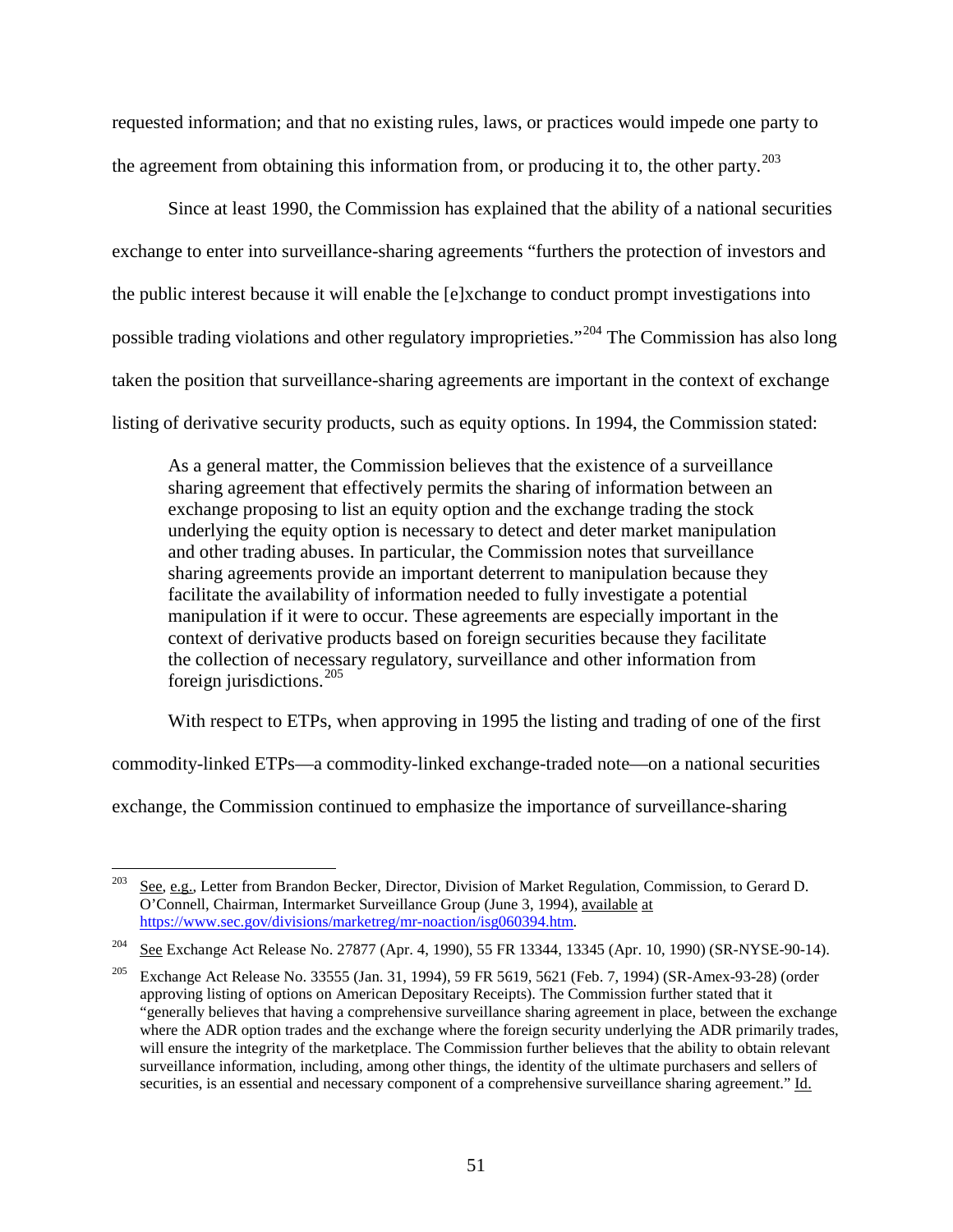agreements, noting that the listing exchange had entered into surveillance-sharing agreements with each of the futures markets on which pricing of the ETP would be based and stating that "[t]hese agreements should help to ensure the availability of information necessary to detect and deter potential manipulations and other trading abuses, thereby making [the commodity-linked notes] less readily susceptible to manipulation."<sup>[206](#page-51-0)</sup>

In 1998, in adopting Exchange Act Rule 19b-4(e)<sup>[207](#page-51-1)</sup> to permit the generic listing and trading of certain new derivatives securities products—including ETPs—the Commission again emphasized the importance of the listing exchange's ability to obtain from underlying markets, through surveillance-sharing agreements (called information-sharing agreements or "ISAs" in the release), the information necessary to detect and deter manipulative activity. Specifically, in adopting rules governing the generic listing of new derivatives securities products, the

<span id="page-51-0"></span><sup>&</sup>lt;sup>206</sup> See Exchange Act Release No. 35518 (Mar. 21, 1995), 60 FR 15804, 15807 (Mar. 27, 1995) (SR-Amex-94-30). In that matter, the Commission noted that the listing exchange had comprehensive surveillance-sharing agreements with all of the exchanges upon which the futures contracts overlying the notes traded and was able to obtain market surveillance information, including customer identity information, for transactions occurring on NYMEX and other futures exchanges. See id. at 15807 n.21; see also Exchange Act Release No. 36885 (Feb. 26, 1996), 61 FR 8315, 8319 n.17 (Mar. 4, 1996) (SR-Amex-95-50) (approving the exchange listing and trading of Commodity Indexed Securities, and noting: (a) that through the comprehensive surveillance-sharing agreements, the listing exchange was able to obtain market surveillance information, including customer identity information, for transactions occurring on NYMEX and COMEX and that, through the Intermarket Surveillance Group information-sharing agreement, the listing exchange was able to obtain, upon request, surveillance information with respect to trades effected on the London Metal Exchange, including client identity information and (b) that, if a different market were utilized for purposes of calculating the value of a designated futures contract, the listing exchange had represented that it would ensure that it entered into a surveillancesharing agreement with respect to the new relevant market). The Commission has made similar statements about surveillance-sharing agreements with respect to the listing and trading of stock-index, currency, and currency-index warrants. See, e.g., Exchange Act Release No. 36166 (Aug. 29, 1995), 60 FR 46660 (Sept. 7, 1995) (SR-PSE-94-28) (approving a proposal to adopt uniform listing and trading guidelines for stock-index, currency, and currency-index warrants). Specifically, the Commission noted that "a surveillance sharing agreement should provide the parties with the ability to obtain information necessary to detect and deter market manipulation and other trading abuses" and stated that the Commission "generally requires that a surveillance sharing agreement require that the parties to the agreement provide each other, upon request, information about market trading activity, clearing activity, and the identity of the ultimate purchasers for securities." Id. at 46665 n.35. In addition, the Commission stated that "[t]he ability to obtain relevant surveillance information, including, among other things, the identity of the ultimate purchasers and sellers of securities, is an essential and necessary component of a comprehensive surveillance sharing agreement." Id. at 46665 n.36.

<span id="page-51-1"></span> $207$  17 CFR 240.19b-4(e).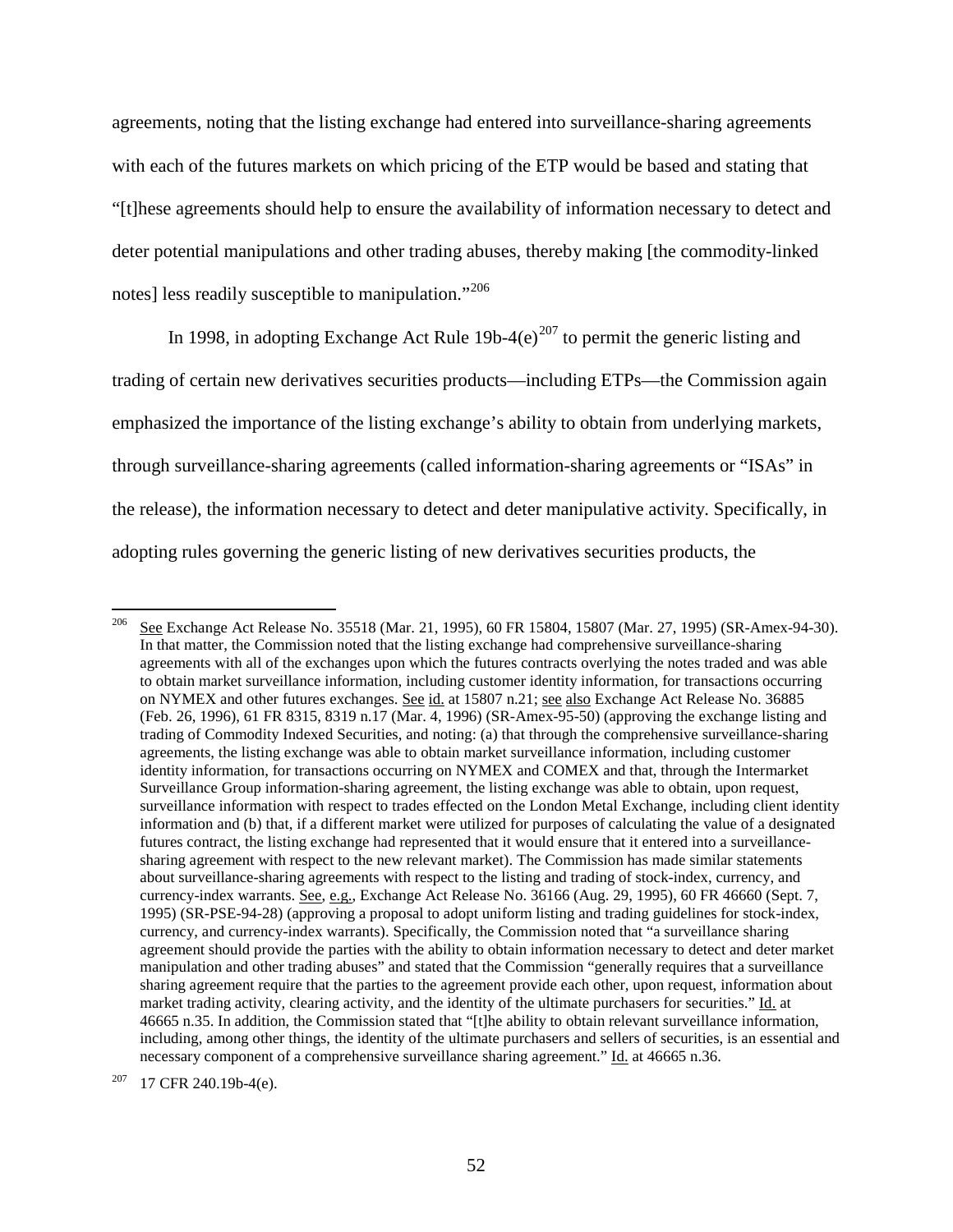Commission stated that the Rule 19b-4(e) procedures would "enable the Commission to continue to effectively protect investors and promote the public interest" and stated that:

It is essential that the SRO have the ability to obtain the information necessary to detect and deter market manipulation, illegal trading and other abuses involving the new derivative securities product. Specifically, there should be a comprehensive ISA [information-sharing agreement] that covers trading in the new derivative securities product and its underlying securities in place between the SRO listing or trading a derivative product and the markets trading the securities underlying the new derivative securities product. Such agreements provide a necessary deterrent to manipulation because they facilitate the availability of information needed to fully investigate a manipulation if it were to occur.[208](#page-52-0)

Consistent with this principle, for the commodity-trust ETPs approved to date for listing and trading, there has been in every case at least one significant, regulated market for trading futures on the underlying commodity—whether gold, silver, platinum, palladium, or copper and the ETP listing exchange has entered into surveillance-sharing agreements with, or held Intermarket Surveillance Group membership in common with, that market.<sup>[209](#page-52-1)</sup>

In light of the history and purpose of looking to surveillance-sharing agreements, with respect to markets for assets underlying an ETP or for derivatives on those assets, the Commission interprets the terms "significant market" and "market of significant size" to include a market (or group of markets) as to which (a) there is a reasonable likelihood that a person attempting to manipulate the ETP would also have to trade on that market to successfully manipulate the ETP, so that a surveillance-sharing agreement would assist the ETP listing market in detecting and deterring misconduct, and (b) it is unlikely that trading in the ETP would be the predominant influence on prices in that market. This definition is illustrative and not exclusive.

<span id="page-52-0"></span>NDSP Adopting Release, supra note [21.](#page-4-0)

<span id="page-52-1"></span> $209$  See supra note [202.](#page-48-2)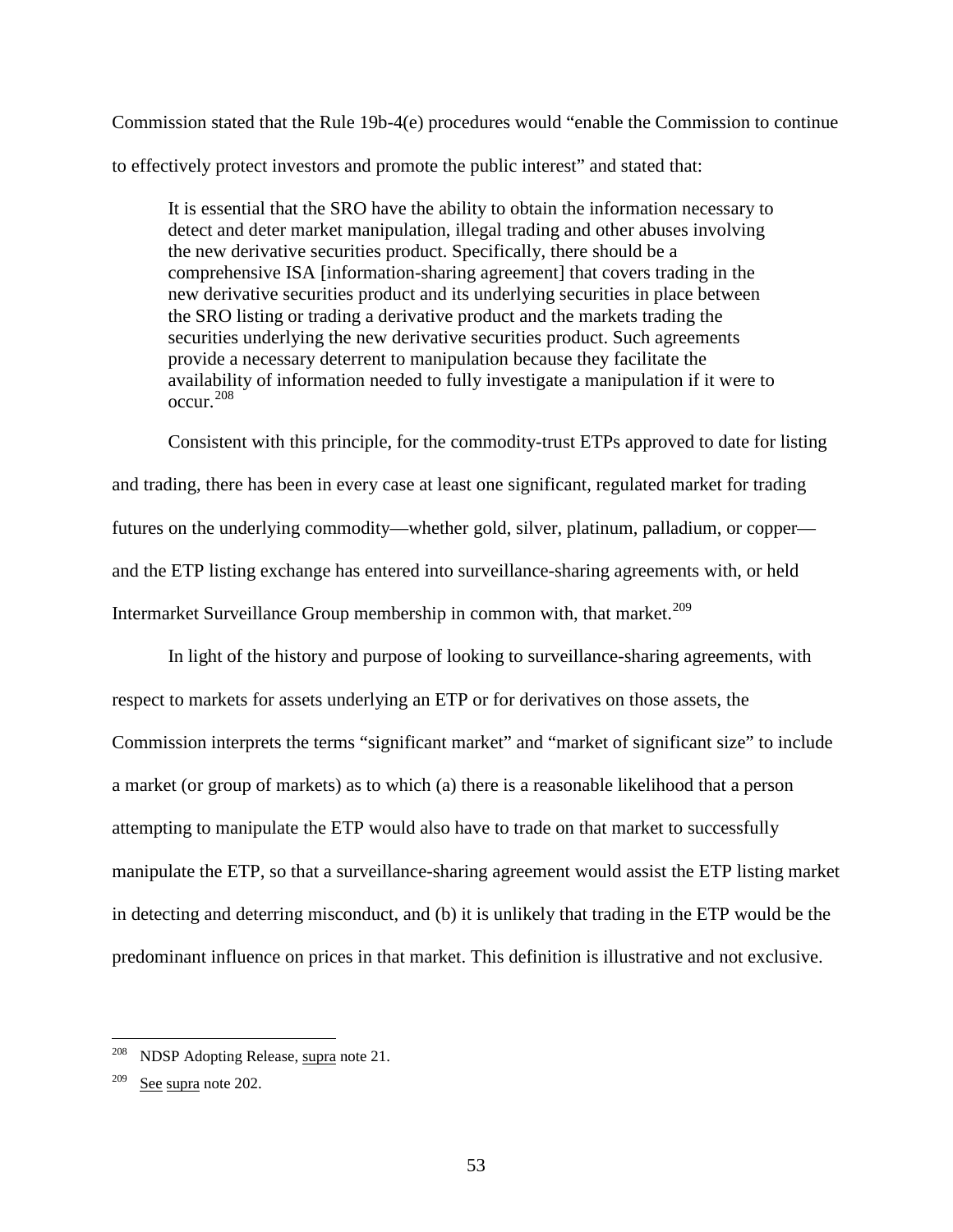There could be other types of "significant markets" and "markets of significant size," but this definition is an example that will provide guidance to market participants.

# (b) Response to Comments Regarding Surveillance-Sharing Agreements and Prior Commodity-Trust ETP Approvals

Prior ETP approval orders are consistent with the standards the Commission is applying to the BZX proposal. However, more recent approval orders for the well-established model of a precious-metal trust—for example, the Platinum Order and the Palladium Order—found it unnecessary to perform the exhaustive analysis of underlying markets and surveillance sharing provided by the first approval order for a precious metal commodity-trust ETP, the Gold Order, especially since the proposed rule change for platinum and palladium ETPs discussed surveillance-sharing agreements with significant, regulated platinum and palladium markets.<sup>[210](#page-53-0)</sup>

BZX argues that even the Gold Order relied on alternative factors—primarily the depth and liquidity of the spot gold market—to mitigate Commission concerns about approving a commodity-trust ETP based on an asset that traded in unregulated, over-the-counter markets with which no surveillance sharing agreement could be executed. $^{211}$  $^{211}$  $^{211}$  The Gold Order does note the depth and liquidity of the gold market, likening the spot gold market to the "extremely large, diverse market" for OTC foreign exchange trading.<sup>[212](#page-53-2)</sup> Significantly, however, the Gold Order demonstrates that the Commission did take into account the availability of surveillance-sharing agreements in approving the first commodity-trust ETP.

<span id="page-53-0"></span><sup>&</sup>lt;sup>210</sup> See Gold Order, supra not[e 197,](#page-47-4) 69 FR at 64614–15, 64618–19; Platinum Order, supra not[e 189,](#page-45-5) 74 FR at 68887–88; Palladium Order, supra not[e 189,](#page-45-5) 74 FR at 68896.

<span id="page-53-1"></span><sup>&</sup>lt;sup>211</sup> See supra note[s 197](#page-47-4)[–199](#page-47-5) and accompanying text. Another commenter also asserts that the Commission has approved several commodity-based ETPs where the underlying market is either unregulated or lightly regulated. See supra note [201](#page-48-3) and accompanying text.

<span id="page-53-2"></span><sup>&</sup>lt;sup>212</sup> Gold Order, supra not[e 197,](#page-47-4) 69 FR at 64619.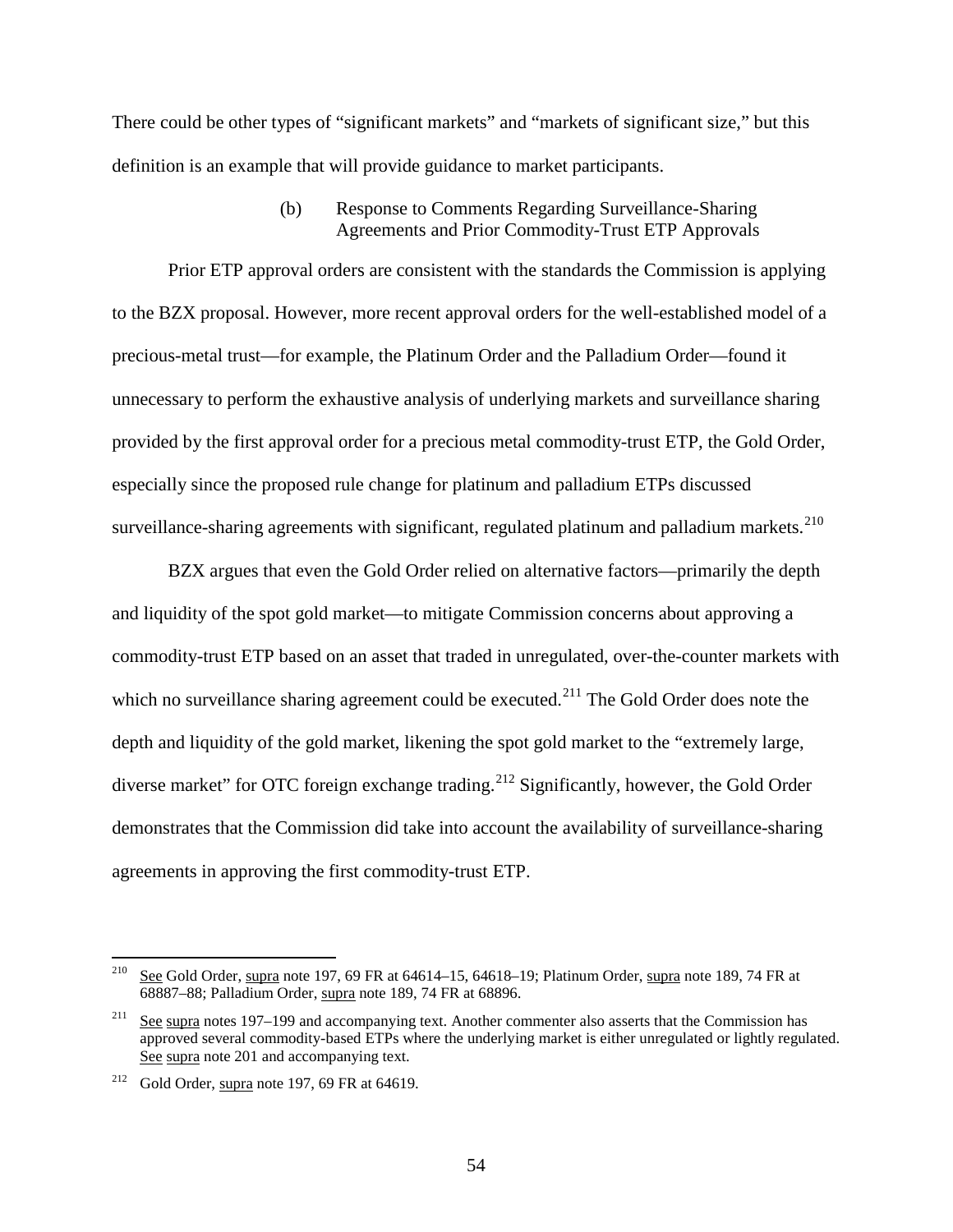The Gold Order states that "[i]nformation sharing agreements with markets trading securities underlying a derivative are an important part of a self-regulatory organization's ability to monitor for trading abuses in derivative products."<sup>[213](#page-54-0)</sup> And, while the Gold Order observes that that it is "not possible … to enter into an information sharing agreement with the OTC gold market," the order continues: "Nevertheless, the Commission believes that the unique liquidity and depth of the gold market, together with the MOU [Memorandum of Understanding] with NYMEX (of which COMEX is a Division) and NYSE Rules 1300(b) and 1301, create the basis for the [ETP listing exchange] to monitor for fraudulent and manipulative practices in the trading of the Shares."[214](#page-54-1) Thus, even though the Commission found that the over-the-counter market for gold was "extremely deep and liquid,"[215](#page-54-2) the Commission's approval of the first precious metal ETP expressly relied on an agreement to share surveillance information between the listing exchange and a significant, regulated market for gold futures.<sup>[216](#page-54-3)</sup>

In the years after the approval of the first precious-metal commodity-trust ETP, several other, virtually identical, commodity-trust ETPs have been approved.<sup>[217](#page-54-4)</sup> Among the approval orders were the Platinum Order and the Palladium Order, which BZX cites as examples of the Commission approving a commodity-trust ETP without requiring that there be a surveillancesharing agreement with a significant, regulated market for an underlying exchange. While neither the Platinum Order nor the Palladium Order expressly discusses such agreements, the record

<span id="page-54-0"></span> <sup>213</sup> Id.

<span id="page-54-1"></span> $214$  Id. (emphasis added).

<span id="page-54-2"></span><sup>215</sup> Id.

<span id="page-54-3"></span><sup>&</sup>lt;sup>216</sup> See id. In the Gold Order, the Commission also stated that the ETP listing exchange had "entered into a reciprocal Memorandum of Understanding ('MOU') with the NYMEX (of which COMEX is a division) for the sharing of information relating to any financial instrument based, in whole or in part, upon an interest in or performance of gold." Id. at 64618. The Gold Order also notes volume figures for spot gold trading provided by the London Bullion Market Association and gold futures trading provided by COMEX. See id. at 64619.

<span id="page-54-4"></span> $217$  See supra note [202.](#page-48-2)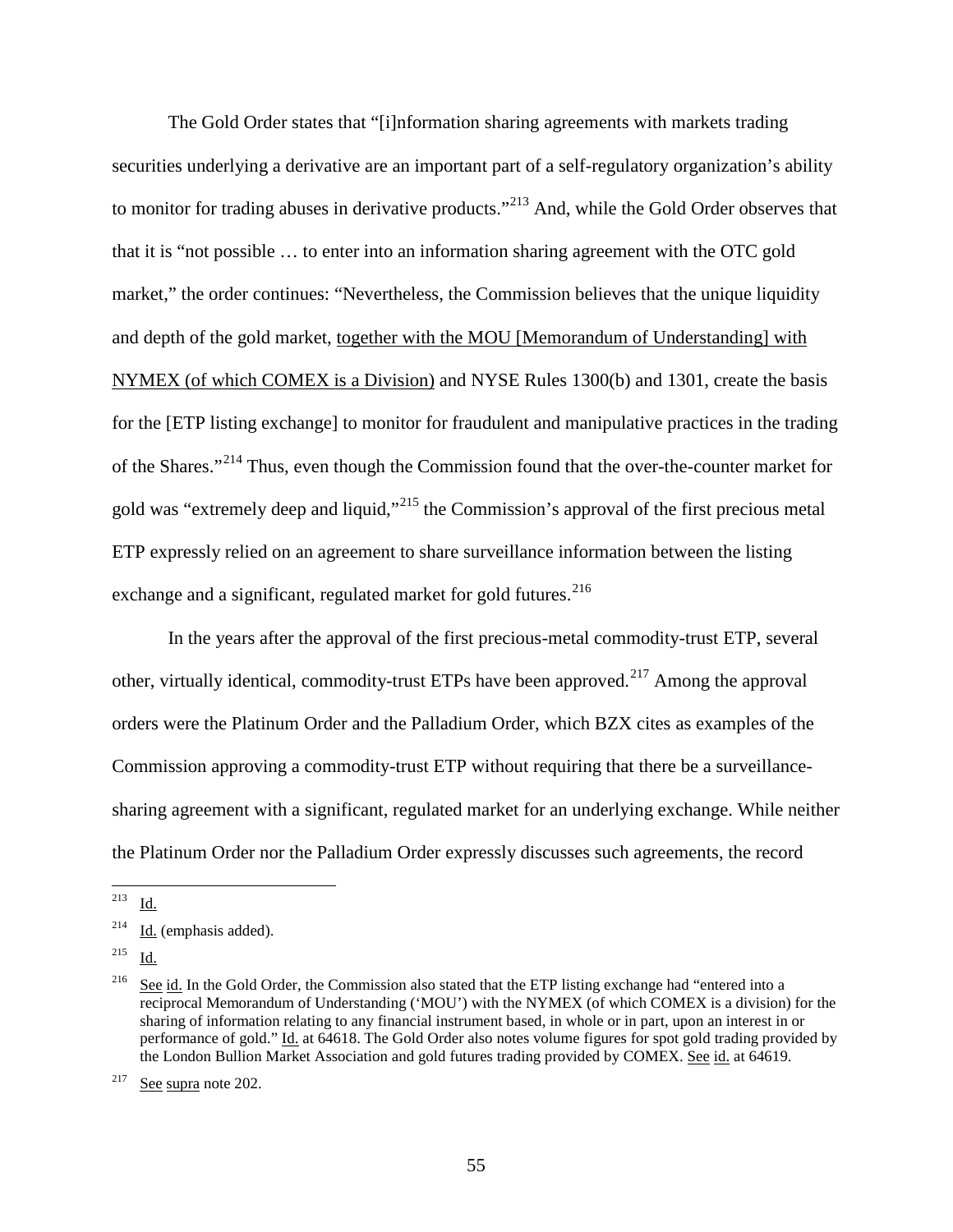before the Commission at the time it issued those orders (including the notices of the proposed rule changes) shows that the ETP listing exchange was able to share surveillance information with the "largest exchange in the world for trading precious metal futures and options," which had been trading both platinum futures and palladium futures for approximately 35 years at the time the Commission approved commodity-trust ETPs holding those metals. $^{218}$  $^{218}$  $^{218}$ 

Consistent with the discussion of "significant market" described above,  $219$  the Commission has not previously, and does not now, require that an ETP listing exchange be able to enter into a surveillance-sharing agreement with each regulated spot or derivatives market relating to an underlying asset, provided that the market or markets with which there is such an agreement constitute a "significant market."

While BZX and the Overdahl Letter assert that the potential avenues for manipulation of the bitcoin market also exist in the context of other commodity-trust ETPs, this argument merely reinforces the Commission's view that similar market structures—namely, surveillance-sharing agreements with significant, regulated markets—should be in place for a bitcoin-trust ETP just as they are for commodity-trust ETPs.<sup>[220](#page-55-2)</sup> BZX also argues that the proposal should be approved

<span id="page-55-0"></span> <sup>218</sup> See Exchange Act Release No. 60971 (Nov. 9, 2009), 74 FR 59283, 59285–86, 59291 (Nov. 17, 2009) (SR-NYSEArca-2009-94) (notice of proposed rule change for ETFS Palladium Trust includes NYSE Arca's representation that "NYMEX is the largest exchange in the world for trading precious metals futures and options and has been trading palladium since 1974," and that NYSE Arca "may obtain trading information via the Intermarket Surveillance Group," of which NYMEX is a member); Exchange Act Release No. 60970 (Nov. 9, 2009), 74 FR 59319, 59321, 59327 (Nov. 17, 2009) (SR-NYSEArca-2009-95) (notice of proposed rule change for ETFS Platinum Trust includes NYSE Arca's representation that "NYMEX is the largest exchange in the world for trading precious metals futures and options and has been trading platinum since 1974," and that NYSE Arca "may obtain trading information via the Intermarket Surveillance Group," of which NYMEX is a member). See also supra note [189](#page-45-5) and accompanying text.

<span id="page-55-1"></span><sup>&</sup>lt;sup>219</sup> See Section [III.D.2\(a\),](#page-48-4) supra.

<span id="page-55-2"></span> $220$  The proposal does not involve an ETP that is based on an index of commodities where the component commodities are subject to surveillance-sharing agreements with significant, regulated markets. See, e.g., Exchange Act Release No. 53105 (Jan. 11, 2006), 71 FR 3129, 3136 (Jan. 19, 2006) (SR-Amex-2005-059) (approving DB Commodity Index Tracking Fund based on an index that tracks the performance of futures contracts on crude oil, heating oil, aluminum, gold, corn, and wheat).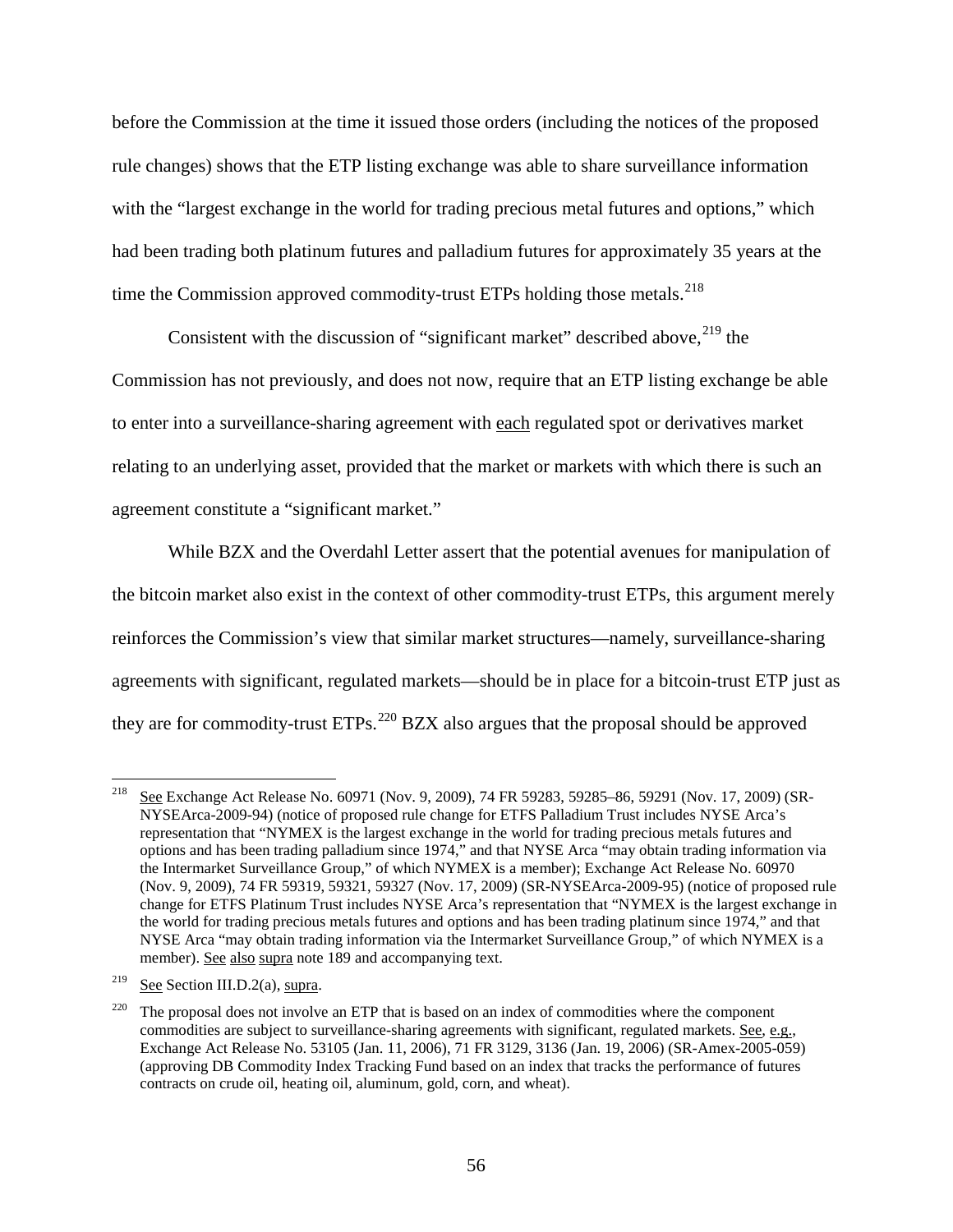because it is "nearly identically situated" to the iShares Copper Trust. In particular, BZX asserts that the Commission approved the iShares Copper Trust because the Commission believed that approval of the ETP could reduce the risk of manipulation in the underlying spot market and that the Commission could rely on surveillance by the listing exchange and CFTC jurisdiction to address concerns about manipulation—factors it argues support approval here.<sup>[221](#page-56-0)</sup> The Copper Order, however, specifically noted the existence of surveillance-sharing agreements not only between the ETP listing market and copper futures markets, but also between the ETP listing market and a significant copper spot market, the London Metal Exchange.<sup>[222](#page-56-1)</sup> And the Copper Order's analysis of the underlying physical market for copper does not reflect a determination that these factors could serve as an adequate alternative to a surveillance-sharing agreement, but was instead a response to certain commenters' arguments that approving the iShares Copper Trust would affirmatively disrupt the physical copper market.<sup>[223](#page-56-2)</sup>

BZX argues that the Commission should approve the proposal because it has previously approved currency-trust ETPs—the CurrencyShares Hong Kong Dollar Trust and the CurrencyShares Singapore Dollar Trust—without requiring the existence of a surveillance-sharing agreement with underlying markets.<sup>[224](#page-56-3)</sup> However, BZX has proposed to list and trade the Shares as a commodity-based ETP, not a currency-based ETP, $^{225}$  $^{225}$  $^{225}$  and the Commission as well as

<span id="page-56-0"></span><sup>&</sup>lt;sup>221</sup> See supra note[s 194](#page-46-4)[–195](#page-46-5) and accompanying text. The Lewis Letter makes a similar argument. See supra note [196](#page-46-6) and accompanying text.

<span id="page-56-1"></span> $222$  See Copper Order, supra note [194,](#page-46-4) 78 FR at 13727 n.7, and 13730.

<span id="page-56-2"></span><sup>223</sup> See id. at 13731–33.

<span id="page-56-3"></span><sup>&</sup>lt;sup>224</sup> See supra note [200](#page-47-6) and accompanying text. Another commenter also asserts that the Commission has approved several foreign exchange-linked ETPs where the underlying market is either unregulated or lightly regulated. See Convergex Letter, supra note [36,](#page-8-0) at 2.

<span id="page-56-4"></span><sup>&</sup>lt;sup>225</sup> See Amendment No. [1,](#page-0-0) supra note 1, 81 FR at  $76651$ .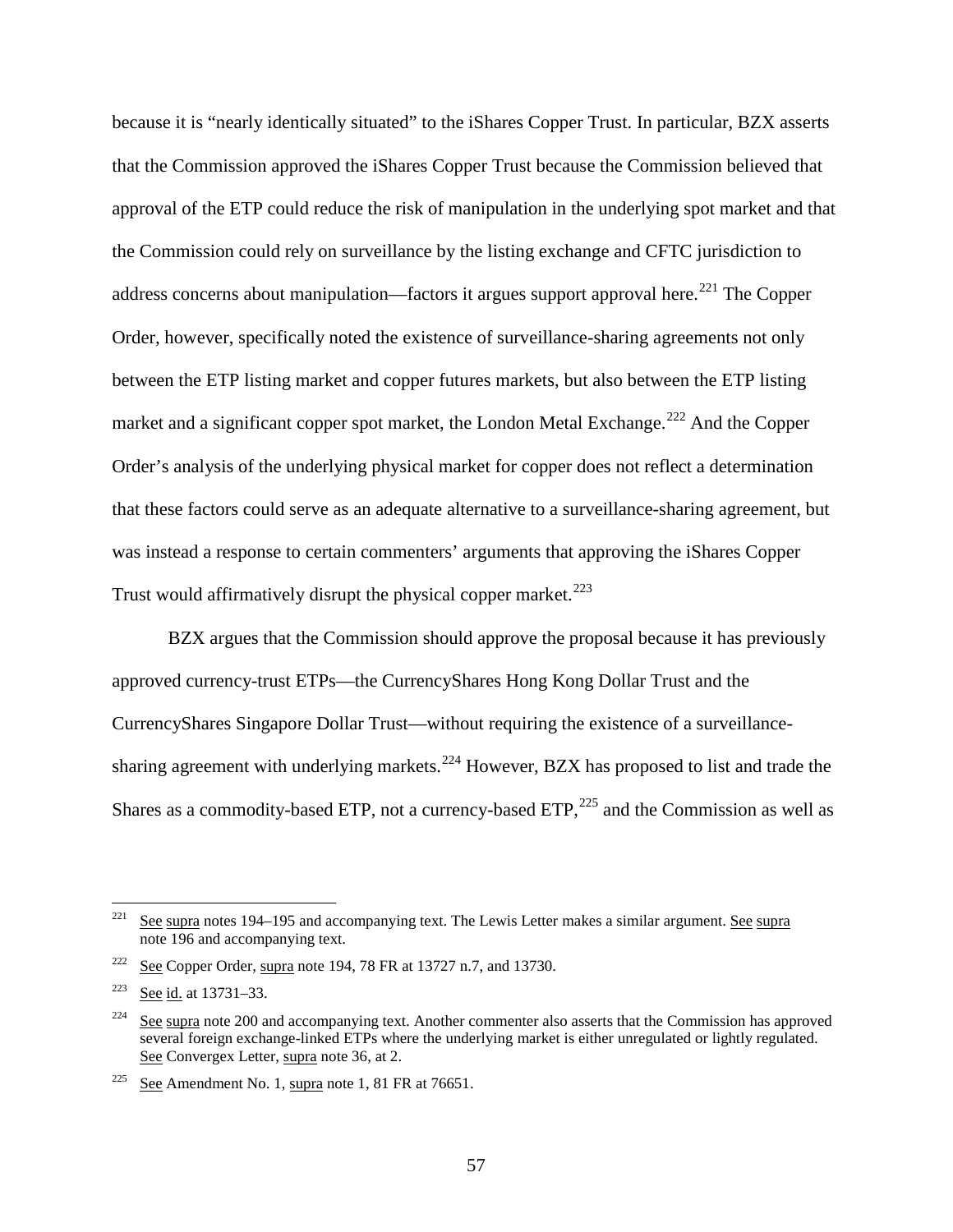other agencies have distinguished bitcoin from currency.<sup>[226](#page-57-0)</sup> Even if the Commission were to apply the approach it took in approving currency-trust ETPs, the Commission would still conclude that the proposal is not consistent with the Exchange Act, because the deep, liquid, and longstanding markets for currencies, which are dominated by regulated entities, bear little resemblance to the current state of bitcoin markets. Foreign currency derivatives traded on national securities exchanges for decades before the Commission approved currency-trust ETPs. And when it approved the first foreign currency derivatives in 1982—options on the British pound, the German mark, the Swiss franc, the Canadian dollar, and the Japanese yen, each the sovereign currency of a developed nation—the Commission explained that "[t]he magnitude of the related foreign currency markets would appear to militate against a successful manipulation through inter-market trading activity."<sup>[227](#page-57-1)</sup> Similarly, when approving the listing and trading of additional foreign currency derivatives in 1992, the Commission recognized the "developed markets for the component foreign currencies" and observed that "the interbank foreign currency

<span id="page-57-0"></span><sup>&</sup>lt;sup>226</sup> See In re Bitcoin Inv. Tr., Exchange Act Release No. 78282, 2016 WL 4363462, at  $*1$  n.1 (July 11, 2016); In re Btc Trading, Corp., Securities Act Release No. 9685, Exchange Act Release No. 73783, 2014 WL 6872955, at \*1 n.1 (Dec. 8, 2014); In re Voorhees, Securities Act Release No. 9592, 2014 WL 2465620, at \*1 n.1 (June 3, 2014). The CFTC has concluded that Bitcoin is a virtual currency that is a commodity, "distinct from 'real' currencies, which are the coin and paper money of the United States or another country that are designated as legal tender, circulate, and are customarily used and accepted as a medium of exchange in the country of issuance." In re Coinflip, Inc., CFTC No. 15-29, 2015 WL 5535736, at \*1 n.2 (Sept. 17, 2015). The Treasury Department's Financial Crimes Enforcement Network has noted: "In contrast to real currency, 'virtual' currency is a medium of exchange that operates like a currency in some environments, but does not have all the attributes of real currency. In particular, virtual currency does not have legal tender status in any jurisdiction." Guidance: Application of FinCEN's Regulations to Persons Administering, Exchanging, or Using Virtual Currencies (Mar. 18, 2013) (discussing 31 C.F.R. § 1010.100(m)), available at [https://www.fincen.gov/resources/statutes-regulations/guidance/application-fincens-regulations-persons](https://www.fincen.gov/resources/statutes-regulations/guidance/application-fincens-regulations-persons-administering)[administering.](https://www.fincen.gov/resources/statutes-regulations/guidance/application-fincens-regulations-persons-administering) The IRS has concluded that "virtual currency is not treated as currency" for purposes of federal tax laws. IRS Virtual Currency Guidance, I.R.S. Notice 2014-21, 2014-16 I.R.B. 938, 2014 WL 1224474 (Apr. 14, 2014).

<span id="page-57-1"></span><sup>&</sup>lt;sup>227</sup> Exchange Act Release No. 19133 (Oct. 14, 1982), 47 FR 46946, 1982 WL 521987, at \*5 (Oct. 21, 1982) (SR-Phlx-81-4).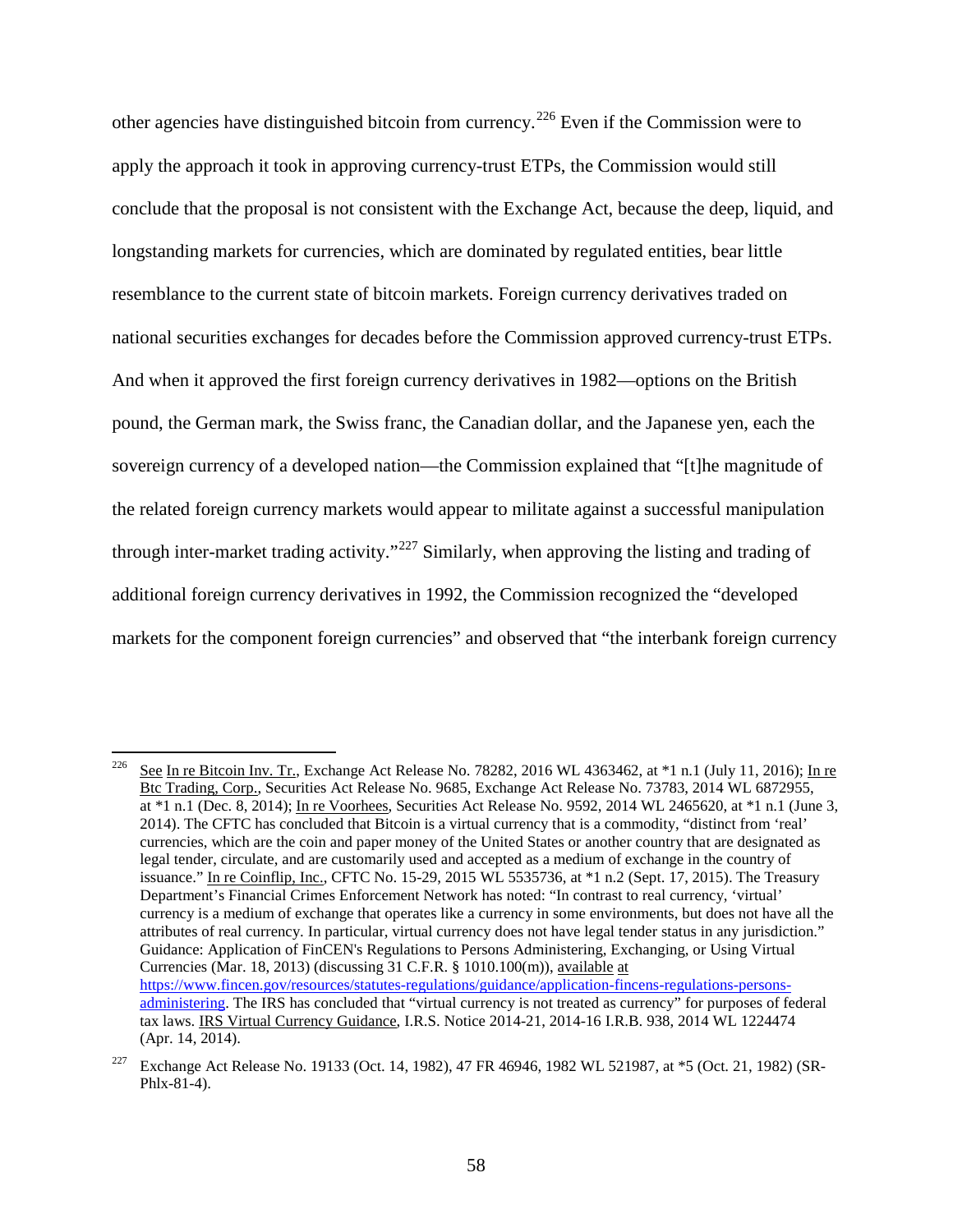spot market is an extremely large, diverse market comprised of banks and other financial

institutions worldwide."[228](#page-58-0)

The Gold Order echoed this view of the currency markets.<sup>[229](#page-58-1)</sup> And the approval order for the CurrencyShares products that BZX cites includes the following representations by the listing exchange regarding the foreign currency markets:

Most trading in the global over-the-counter ("OTC") foreign currency markets is conducted by regulated financial institutions such as banks and broker-dealers. In addition, in the United States, the Foreign Exchange Committee of the New York Federal Reserve Bank has issued Guidelines for Foreign Exchange Trading, and central-bank sponsored committees in Japan and Singapore have published similar best practice guidelines. In the United Kingdom, the Bank of England has published the Non-Investment Products Code, which covers foreign currency trading. The Financial Markets Association, whose members include major international banking organizations, has also established best practices guidelines called the Model Code. Participants in the U.S. OTC market for foreign currencies are generally regulated by their oversight regulators.  $230$ 

Neither BZX nor any of the commenters has provided data that would justify treating the

markets for bitcoin similarly to the deep and liquid markets for fiat currencies. Moreover, the description of the worldwide market for bitcoin, in which both the trading venues and the participants are unregulated, bears little resemblance to the OTC markets for foreign currency, on which most trading is conducted by regulated financial institutions. Accordingly, the Commission's previous approvals of derivatives securities products based on foreign currencies are not a basis for the Commission to approve the proposal despite the absence of a surveillancesharing agreement with a regulated market of significant size related to bitcoin.

<span id="page-58-0"></span> <sup>228</sup> Exchange Act Release No. 31627 (Dec. 21, 1992), 57 FR 62399, 1992 WL 394554, at \*4–5 (Dec. 30, 1992) (SR-Amex-92-36).

<span id="page-58-1"></span><sup>&</sup>lt;sup>229</sup> See Gold Order, supra not[e 197,](#page-47-4) 69 FR at 64619.

<span id="page-58-2"></span><sup>&</sup>lt;sup>230</sup> Exchange Act Release No. 58365, supra not[e 200,](#page-47-6) 73 FR at 49523.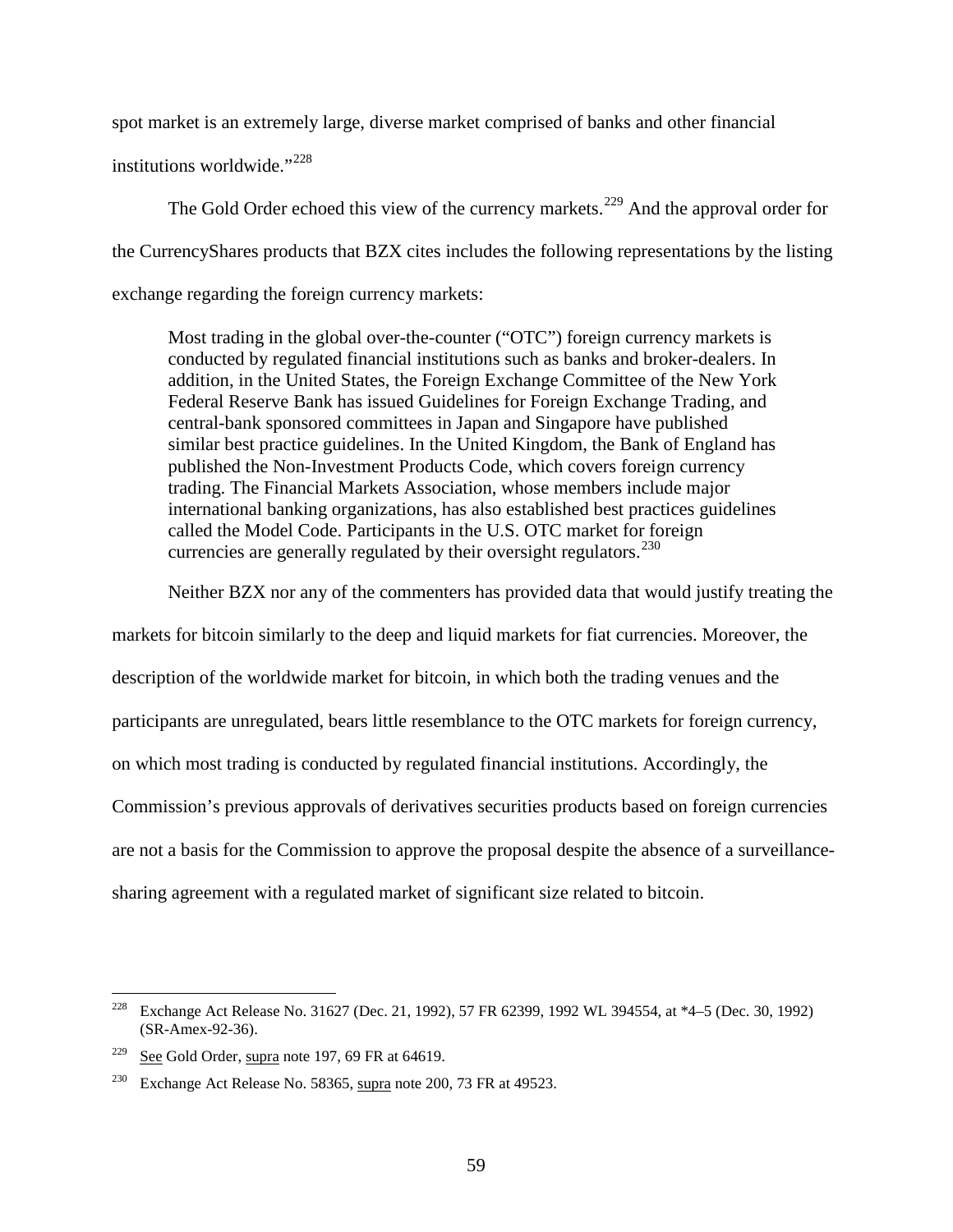**E. Whether BZX Has Entered into Surveillance-Sharing Agreements with Regulated Markets of Significant Size Related to Bitcoin**

Although BZX asserts that it has entered into a comprehensive surveillance-sharing agreement with the Gemini Exchange with respect to bitcoin trading and that the Gemini Exchange is supervised by the NYSDFS, the record does not establish that the Gemini Exchange is a "regulated market" comparable to a national securities exchange or to the futures exchanges that are associated with the underlying assets of the commodity-trust ETPs approved to date. Even if the Gemini Exchange were "regulated," the record does not support a finding that the Gemini Exchange represents a "significant" bitcoin-related market. Accordingly, the Commission finds that the surveillance-sharing agreement between BZX and the Gemini Exchange, even in combination with alternative means of detecting and deterring fraud and manipulation, is insufficient to demonstrate that the proposed rule change is consistent with Exchange Act Section 6(b)(5). Nor has BZX demonstrated that any of the current trading venues in the worldwide bitcoin spot market is a regulated market such that a comprehensive surveillance-sharing agreement with those venues would satisfy the requirements of Section  $6(b)(5)$ . And BZX has likewise failed to carry its burden to demonstrate that there is a regulated market of significant size in derivatives related to bitcoin with which the ETP listing market has entered into a comprehensive surveillance-sharing agreement.

- 1. The Gemini Exchange
	- (a) Summary of Comments Received

<span id="page-59-0"></span>BZX asserts that it has entered into a comprehensive surveillance-sharing agreement with the Gemini Exchange through which it can obtain customer identity information about bitcoin

60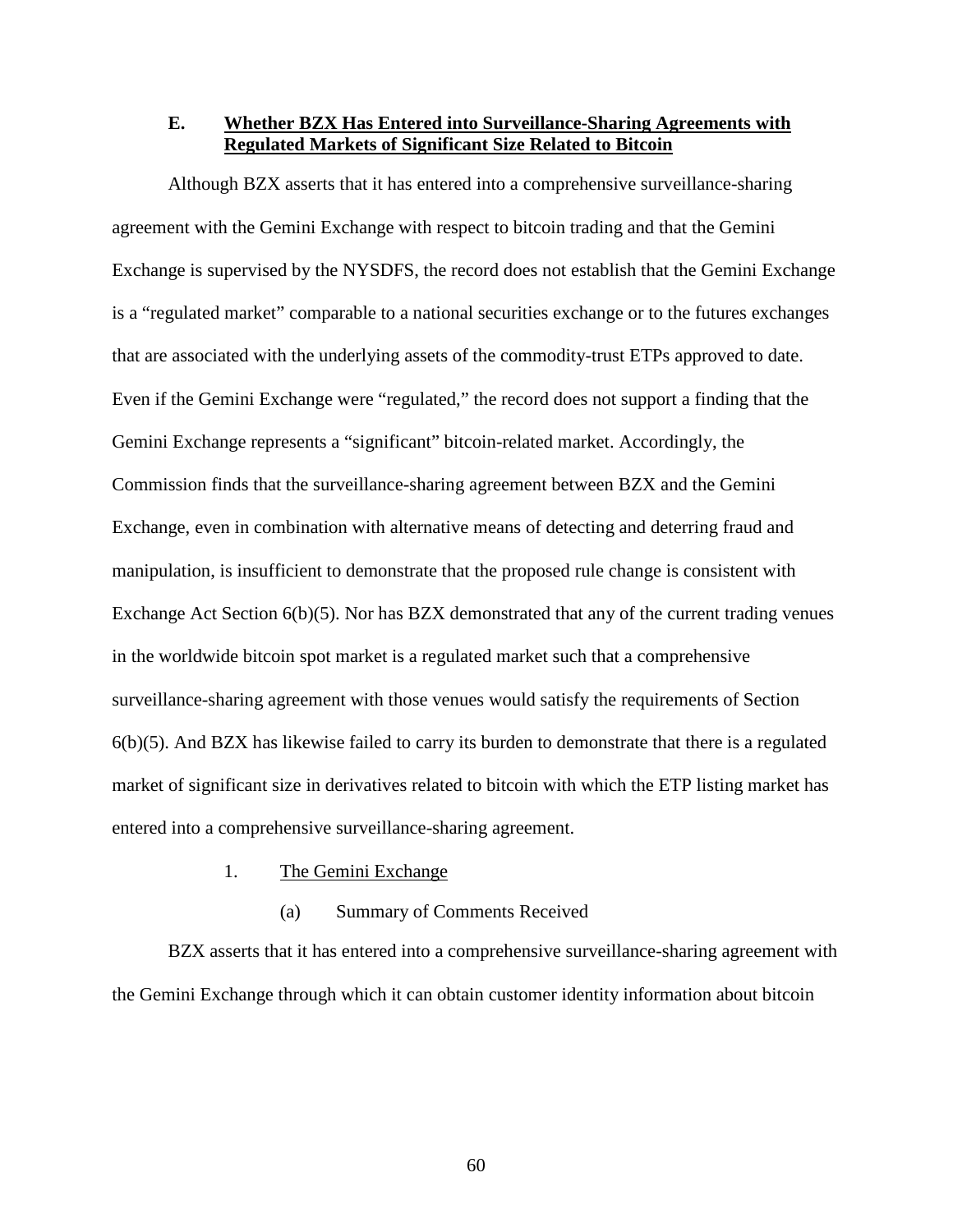transactions and market data.<sup>[231](#page-60-0)</sup> Similarly, the Overdahl Letter claims that the surveillancesharing agreement between the Gemini Exchange and BZX aims to detect and deter such conduct and that the agreement allows for continuous monitoring of trading activity to effectively conduct surveillance of the Gemini Auction price.<sup>[232](#page-60-1)</sup>

<span id="page-60-7"></span>BZX represents that the Gemini Exchange operates under the direct supervision and regulatory authority of the NYSDFS.<sup>[233](#page-60-2)</sup> This is because, BZX argues, the Gemini Exchange is a facility of the Custodian, which is a New York State-chartered limited liability trust company.<sup>[234](#page-60-3)</sup> BZX also represents that the Custodian is a fiduciary and that it must meet the capitalization, compliance, anti-money-laundering, consumer protection, and cyber security requirements set forth by the NYSDFS.<sup>[235](#page-60-4)</sup>

<span id="page-60-8"></span>BZX asserts that the Gemini Auction typically already transacts a volume greater than the proposed creation basket size for the Trust and that the Gemini Auction would likely support the needs of Authorized Participants to engage in basket creation or redemption.<sup>[236](#page-60-5)</sup> BZX claims that the global bitcoin marketplace has the potential to provide even more liquidity and to be a source of bitcoin for basket creation and hedging. BZX also asserts that all intraday order-book and trade information on the Gemini Exchange is publicly available through various electronic formats and is also redistributed by various online aggregators, and that, with the launch of the proposed Trust, the Sponsor must make important pricing data available in real time.<sup>[237](#page-60-6)</sup> As noted

<span id="page-60-9"></span><span id="page-60-0"></span><sup>&</sup>lt;sup>231</sup> See Amendment No. [1,](#page-0-0) supra note 1, 81 FR at 76663, 76668; BZX Letter II, supra not[e 13,](#page-2-0) at 29–30.

<span id="page-60-1"></span><sup>&</sup>lt;sup>232</sup> See Overdahl Letter, supra note [36,](#page-8-0) at 11.

<span id="page-60-2"></span> $233$  See Amendment No. [1,](#page-0-0) supra note 1, 81 FR at 76651–52.

<span id="page-60-3"></span> $234$  See id. at 76652.

<span id="page-60-4"></span> $235$  See id.

<span id="page-60-5"></span><sup>&</sup>lt;sup>236</sup> See BZX Letter II, supra note [13,](#page-2-0) at 20; but see Section [III.B.2\(b\),](#page-36-5) supra.

<span id="page-60-6"></span><sup>&</sup>lt;sup>237</sup> See BZX Letter I, supra note [35,](#page-7-0) at 9; <u>see also</u> Petition for Review, supra note [4,](#page-0-1) at 15–16.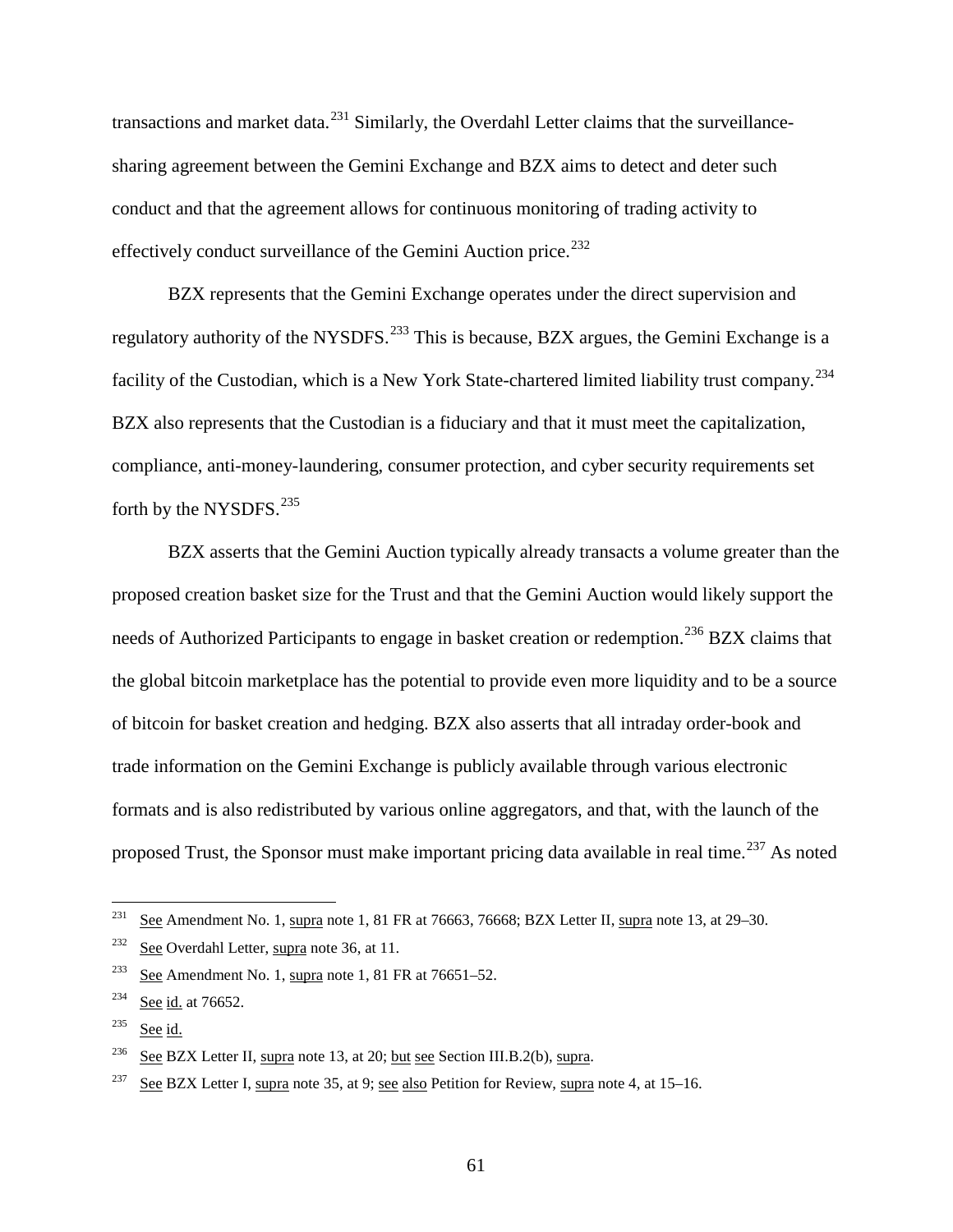above, BZX also claims that the volume transacted in the Gemini Auction is generally more than 50% larger than the second-largest trade in the world, drawing an average daily volume of 1,200 bitcoins compared to approximately 800 bitcoins.<sup>[238](#page-61-0)</sup>

<span id="page-61-5"></span>One commenter claims that among USD bitcoin exchanges, Gemini has a 3% share and its liquidity measured by order book depth is significantly lower than that of several other exchanges. The commenter states that it is possible that, after the launch of an ETP, Gemini's liquidity and volume will increase, but claims that the nature of bitcoin trading that leads to the concentration of volume and liquidity outside of U.S. borders makes any significant future increase unlikely.<sup>[239](#page-61-1)</sup> This commenter also observes that while Gemini is locally regulated by the NYSDFS, the global landscape of many unregulated bitcoin exchanges exerts huge influence on the Gemini Exchange and consequently on the proposed  $ETP<sup>240</sup>$  $ETP<sup>240</sup>$  $ETP<sup>240</sup>$  Another commenter claims that the Gemini Exchange has the lowest liquidity of the three exchanges in the United States and is one of the least-liquid of all exchanges that trade bitcoin for USD.<sup>[241](#page-61-3)</sup>

One commenter asserts that the size and importance of the Gemini Exchange and the itBit Exchange have grown substantially and claims that, from January 23, 2017, to May 10, 2017, the combined market share of these exchanges jumped from just 0.33% to 7.14% of total worldwide bitcoin volume, equivalent to more than 10,000 bitcoins per day on average.<sup>[242](#page-61-4)</sup> This commenter

<span id="page-61-0"></span> <sup>238</sup> See BZX Letter II, supra note [13,](#page-2-0) at 19–20.

<span id="page-61-1"></span>See Maher Letter, supra note [35](#page-7-0) (noting that the market is very concentrated and is controlled by a small group of exchanges operating in China, three of which represented 96% of all bitcoin trade volume over a six-month period, and noting that the Gemini Exchange had a 0.07% share of bitcoin volume worldwide during that period, with a 3% share of USD-exchange volume).

<span id="page-61-2"></span> $240$  See id.

<span id="page-61-3"></span><sup>241</sup> See Anonymous Letter III, supra not[e 35.](#page-7-0)

<span id="page-61-4"></span><sup>&</sup>lt;sup>242</sup> See SIG Letter, supra note [36,](#page-8-0) at 7. The itBit Exchange is a commercial bitcoin trading venue based in New York, NY. The NYSDFS has granted a charter under New York Banking Law to itBit Trust Company, LLC. See Press Release, NYSDFS, NY[S]DFS Grants First Charter to a New York Virtual Currency Company(May 7, 2015), available at [http://www.dfs.ny.gov/about/press/pr1505071.htm.](http://www.dfs.ny.gov/about/press/pr1505071.htm)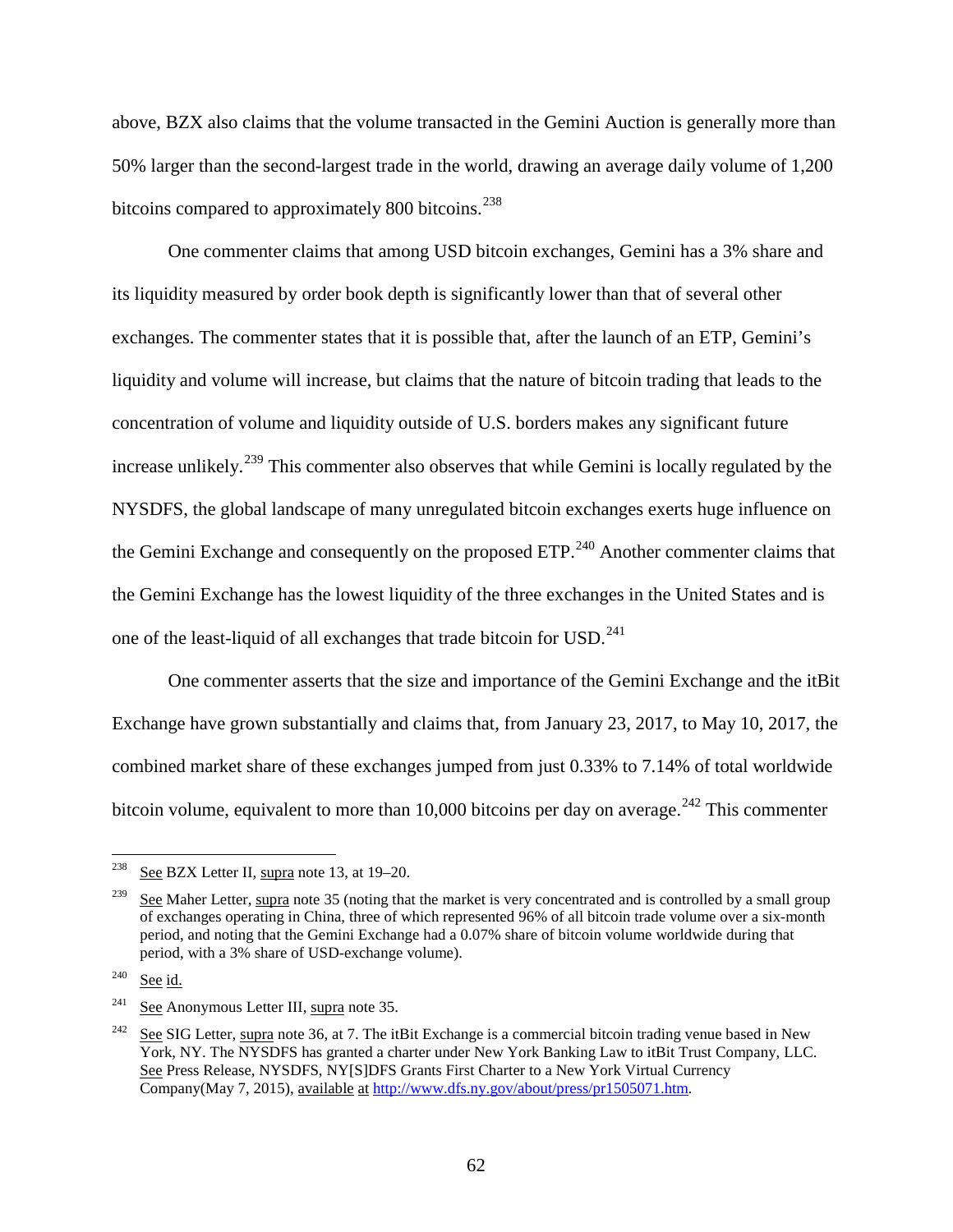also asserts that the geographic distribution of bitcoin spot trading has shifted in focus from Chinese-based platforms towards U.S.-based venues, which indicates increased transparency and safer regulation in the near future. The commenter asserts that—although the Gemini Exchange and the itBit Exchange remain the only two NYSDFS-regulated bitcoin exchanges, and while a market share of 7.14% leaves much room for growth—the migration of global bitcoin trading volumes since mid-January 2017 is a positive trend.<sup>[243](#page-62-0)</sup>

<span id="page-62-3"></span>This commenter further asserts that, alongside Gemini Exchange and itBit Exchange, two other U.S.-based exchanges, GDAX and Kraken, have become significant spot bitcoin trading venues. According to this commenter, these four exchanges—the largest U.S. bitcoin exchanges—together now represent over 29% of worldwide bitcoin volume, up from just 1.47% on January 23, 2017. The commenter claims that, with almost a third of global spot bitcoin volume now occurring on these four U.S.-based trading venues, regulatory agencies and SROs have the opportunity to develop a robust framework of regulatory oversight and transparency that would support fair and orderly markets for both spot bitcoin and listed bitcoin-based ETPs.<sup>[244](#page-62-1)</sup> This commenter predicts that the launch of a regulated, U.S.-listed bitcoin ETP will help drive more bitcoin trading volume onto U.S.-based exchanges, and this commenter asserts that this supplemental liquidity is likely to manifest itself mainly on U.S.-based bitcoin exchanges such as Gemini, itBit, GDAX, and Kraken, which will be the most liquid venues during U.S. trading hours.<sup>[245](#page-62-2)</sup>

<span id="page-62-4"></span>The Overdahl Letter asserts that, between September 21, 2016, and March 1, 2017, the Gemini Exchange accounted for 24.03% of bitcoin trading volume on U.S. exchanges and 7.35%

<span id="page-62-0"></span> <sup>243</sup> See SIG Letter, supra note [36,](#page-8-0) at 7.

<span id="page-62-1"></span> $244$  See id. at 7–8.

<span id="page-62-2"></span> $245$  See id. at 8.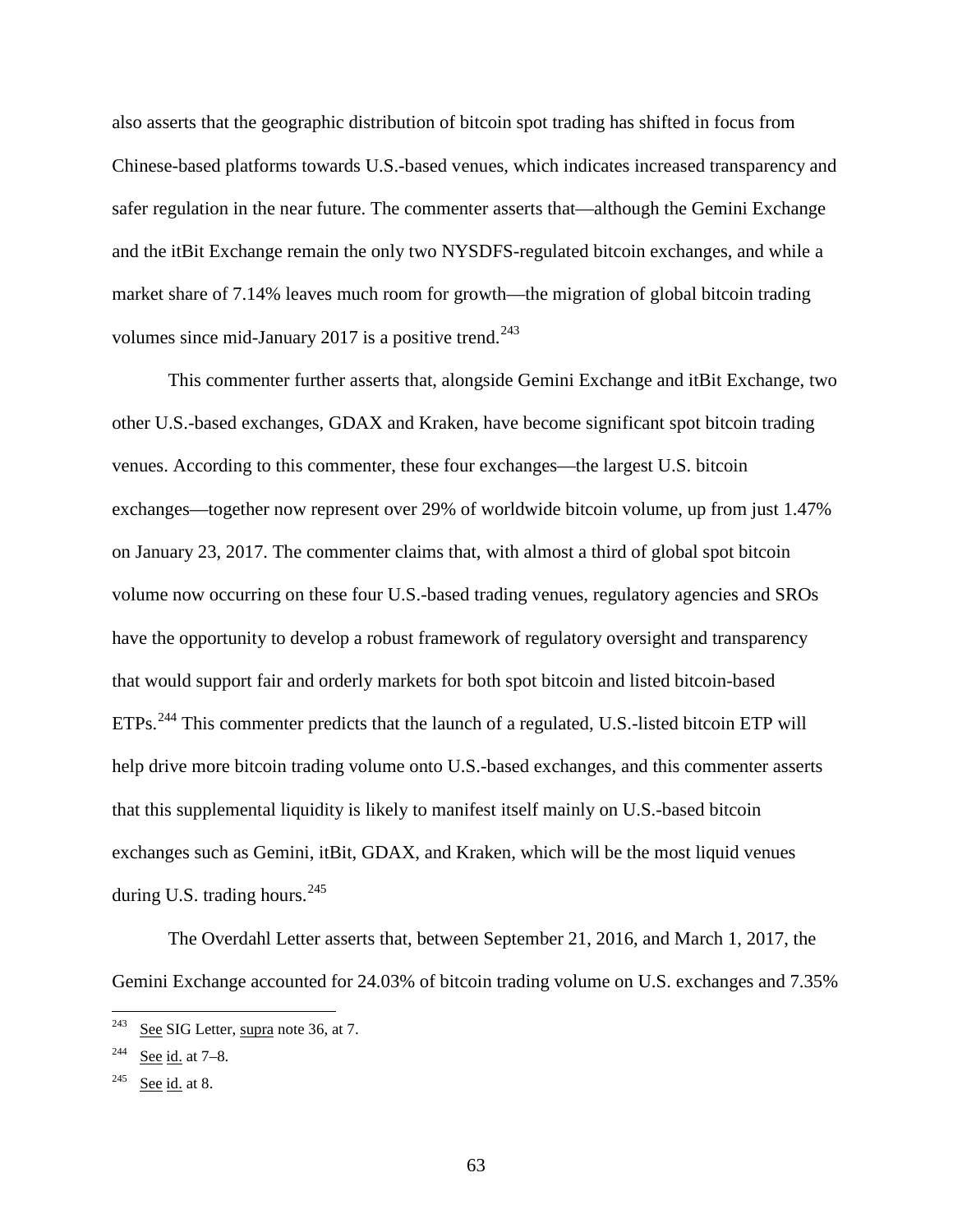<span id="page-63-5"></span>of the global USD market for bitcoin.<sup>[246](#page-63-0)</sup> The Overdahl Letter contends that the Gemini Auction price is reliable in that it generally reflects both prices for bitcoin traded at other U.S.-based bitcoin exchanges and prices for bitcoin traded at USD-based exchanges globally. The Overdahl Letter claims that significant deviations between the Gemini price and other prices are quickly reduced to normal (small) levels and that the Gemini price does not primarily cause these deviations. In addition, the Overdahl Letter concludes that, when price deviations are observed, pricing across exchanges tends to converge. $^{247}$  $^{247}$  $^{247}$  The Overdahl Letter also notes the concern expressed by some commenters that the Gemini Exchange had relatively low trading volume and that, as a result, the exchange price was less reliable than if the volumes were larger. In response to this concern, the Overdahl Letter provides a list of ETPs approved by the Commission that, the Overdahl Letter claims, have underlying assets with lower average daily volume than the average daily volume of the Gemini Exchange.<sup>[248](#page-63-2)</sup>

#### <span id="page-63-4"></span>(b) Discussion

<span id="page-63-6"></span>BZX represents that it has entered into a comprehensive surveillance-sharing agreement with the Gemini Exchange with respect to bitcoin trading and that the Gemini Exchange is supervised by the NYSDFS and is thereby subject to capitalization, anti-money-laundering, compliance, consumer protection, and cybersecurity requirements.<sup>[249](#page-63-3)</sup> The record, however, does not support a conclusion that the Gemini Exchange is a "regulated market" comparable to a national securities exchange or to the futures exchanges that are associated with the underlying assets of the commodity-trust ETPs approved to date.

<span id="page-63-0"></span> $246$  See Overdahl Letter, supra note [36,](#page-8-0) at 8.

<span id="page-63-1"></span> $247$  See id. at 1, 7.

<span id="page-63-2"></span><sup>248</sup> See id. at 13–14.

<span id="page-63-3"></span><sup>&</sup>lt;sup>249</sup> See Amendment No. [1,](#page-0-0) supra note 1, 81 FR at 76652, 76663, 76668; BZX Letter II, supra not[e 13,](#page-2-0) at 29–30.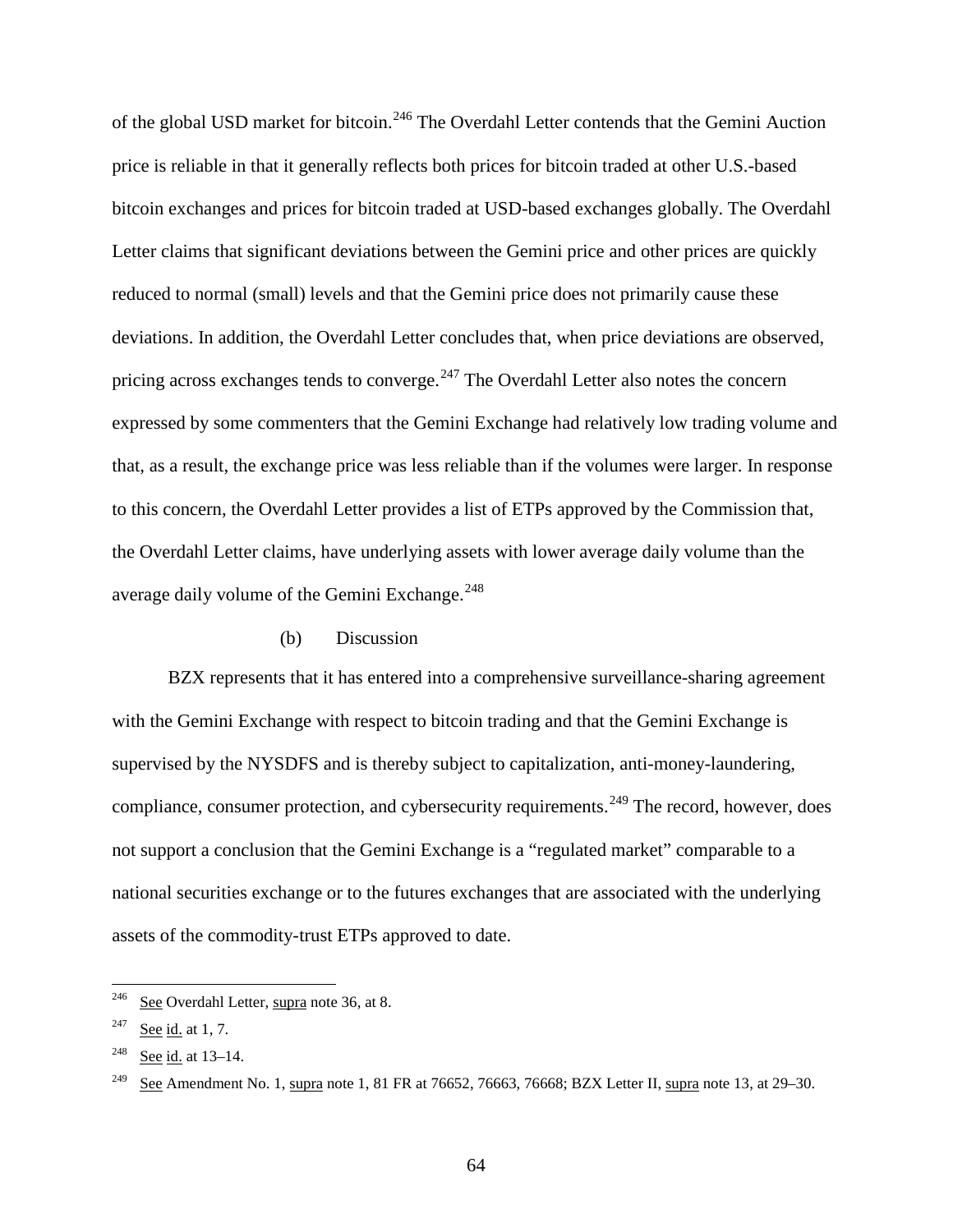The record does not establish that the Gemini Exchange's rules, including its trading rules, are subject to regulatory review or approval or that its trading operations are subject to regulatory examination. Commission regulation of the securities markets includes the elements of NYSDFS supervision described above,  $250$  but national securities exchanges are also, among other things, required to have rules that are "designed to prevent fraudulent and manipulative acts and practices, to promote just and equitable principles of trade, to foster cooperation and coordination with persons engaged in regulating, clearing, settling, processing information with respect to, and facilitating transactions in securities, to remove impediments to and perfect the mechanism of a free and open market and a national market system, and, in general, to protect investors and the public interest."<sup>[251](#page-64-1)</sup> Moreover, national securities exchanges must file proposed rules with the Commission regarding certain material aspects of their operations,<sup>[252](#page-64-2)</sup> and the Commission has the authority to disapprove any such rule that is not consistent with the requirements of the Exchange Act.<sup>[253](#page-64-3)</sup> Thus, national securities exchanges are subject to Commission oversight of, among other things, their governance, membership qualifications, trading rules, disciplinary procedures, recordkeeping, and fees.<sup>[254](#page-64-4)</sup>

(footnote continued…)

<span id="page-64-0"></span><sup>&</sup>lt;sup>250</sup> See supra note[s 233](#page-60-7)[–235](#page-60-8) and accompanying text.

<span id="page-64-1"></span> $251$  15 U.S.C. 78f(b)(5).

<span id="page-64-2"></span><sup>&</sup>lt;sup>252</sup> 17 CFR 240.19b-4(a)(6)(i).

<span id="page-64-3"></span><sup>&</sup>lt;sup>253</sup> Section 6 of the Exchange Act, 15 U.S.C. 78f, requires national securities exchanges to register with the Commission and requires an exchange's registration to be approved by the Commission, and Section 19(b) of the Exchange Act, 15 U.S.C. 78s(b), requires national securities exchanges to file proposed rule changes with the Commission and provides the Commission with the authority to disapprove proposed rule changes that are not consistent with the Exchange Act. Designated Contract Markets (commonly called "futures markets") registered with and regulated by the CFTC must comply with, among other things, a similarly comprehensive range of regulatory principles and must file rule changes with the CFTC. See, e.g., Designated Contract Markets (DCMs), CFTC, available at [http://www.cftc.gov/IndustryOversight/TradingOrganizations/DCMs/index.htm.](http://www.cftc.gov/IndustryOversight/TradingOrganizations/DCMs/index.htm)

<span id="page-64-4"></span><sup>&</sup>lt;sup>254</sup> The Commission notes that the NYSDFS recently issued "guidance" to supervised virtual currency business entities, including the Gemini Exchange, stating that these entities must "implement measures designed to effectively detect, prevent, and respond to fraud, attempted fraud, and similar wrongdoing." See Maria T. Vulio, Superintendent of Financial Services, NYSDFS, Guidance on Prevention of Market Manipulation and Other Wrongful Activity (Feb. 7, 2018), available at [http://www.dfs.ny.gov/legal/industry/il180207.pdf.](http://www.dfs.ny.gov/legal/industry/il180207.pdf) This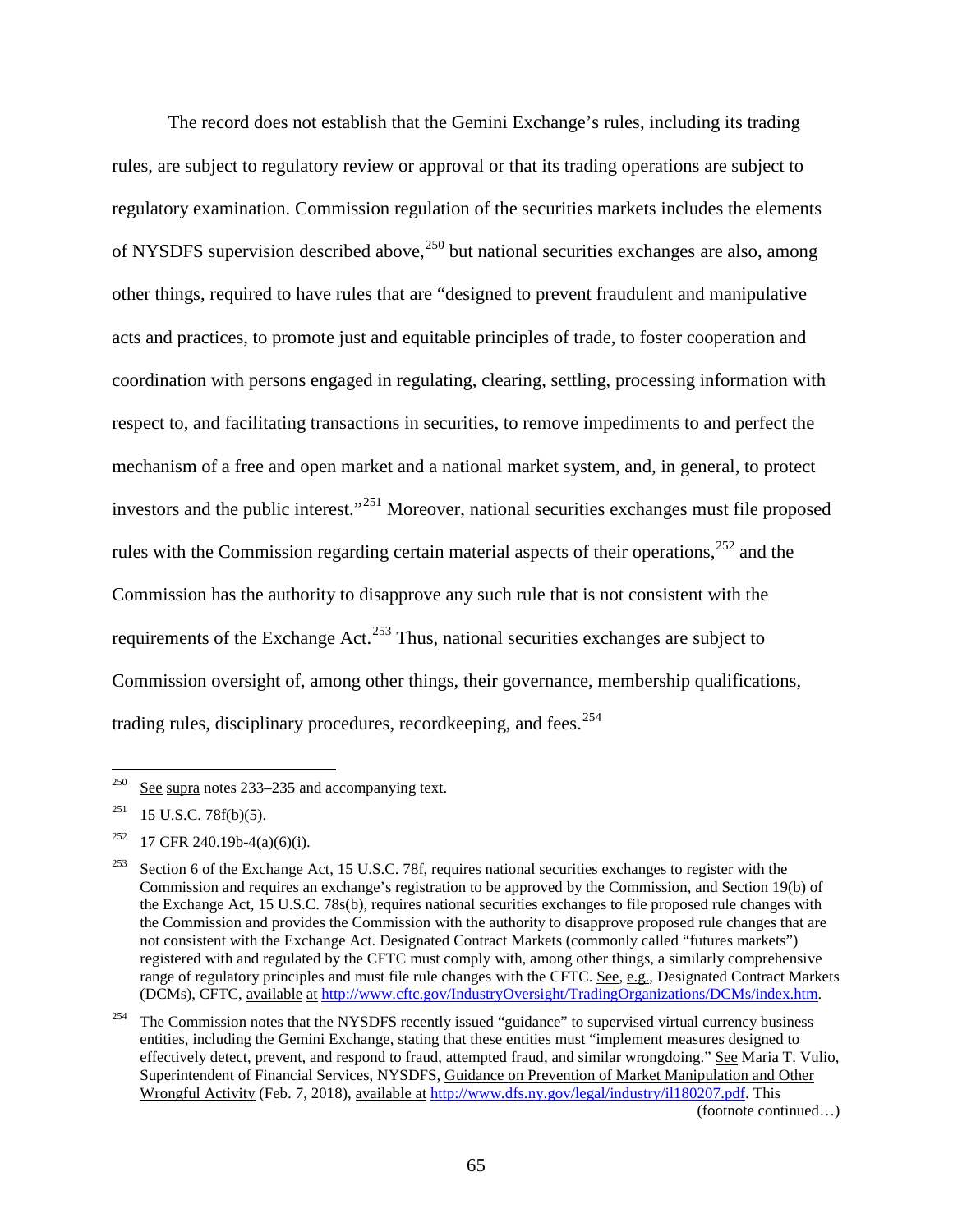Even if the Gemini Exchange were "regulated," the record would not support a conclusion that the Gemini Exchange conducts a significant volume of trading in bitcoin because there is no evidence in the record that there is a reasonable likelihood that a person attempting to manipulate the ETP would also have to trade on the Gemini Exchange (or any record evidence addressing how trading in the proposed ETP would or would not influence prices on the Gemini Exchange). Furthermore, there is insufficient evidence in the record to determine whether it is unlikely that trading in the ETP would be the predominant influence on prices on the Gemini Exchange. Indeed, if anything, the Gemini Auction size is currently so small that the proposed ETP could fundamentally affect supply and demand (and thus pricing) on the Gemini Exchange, not the other way around.[255](#page-65-0)

The record thus includes at best uncertain information regarding the volume or liquidity of the Gemini Exchange, how the Gemini Exchange may influence the price of any ETP based on bitcoin, or how the existence of ETPs based on bitcoin may affect the Gemini Exchange. Commenters have provided varying estimates of the current and future volume of trading on the Gemini Exchange.<sup>[256](#page-65-1)</sup> Moreover, because bitcoin markets are still evolving in significant ways, and because there is no comprehensive data source reflecting bitcoin trading, it is not currently possible to state with confidence what share of volume any particular spot trading venue has captured or will capture.<sup>[257](#page-65-2)</sup> Bitcoin trading activity is dispersed across markets and OTC transactions worldwide, and there is no centralized, regulatory data source for bitcoin trading

 <sup>(…</sup>footnote continued)

guidance was issued after the comment period for this proposed rule change ended, and there is nothing in the record regarding how this guidance has been implemented by the NYSDFS or by the affected entities.

<span id="page-65-0"></span> $255$  See Section III.B.2(b), supra.

<span id="page-65-1"></span><sup>256</sup> See supra note[s 237](#page-60-9)[–248](#page-63-4) and accompanying text.

<span id="page-65-2"></span><sup>&</sup>lt;sup>257</sup> See also supra note [239](#page-61-5) and accompanying text.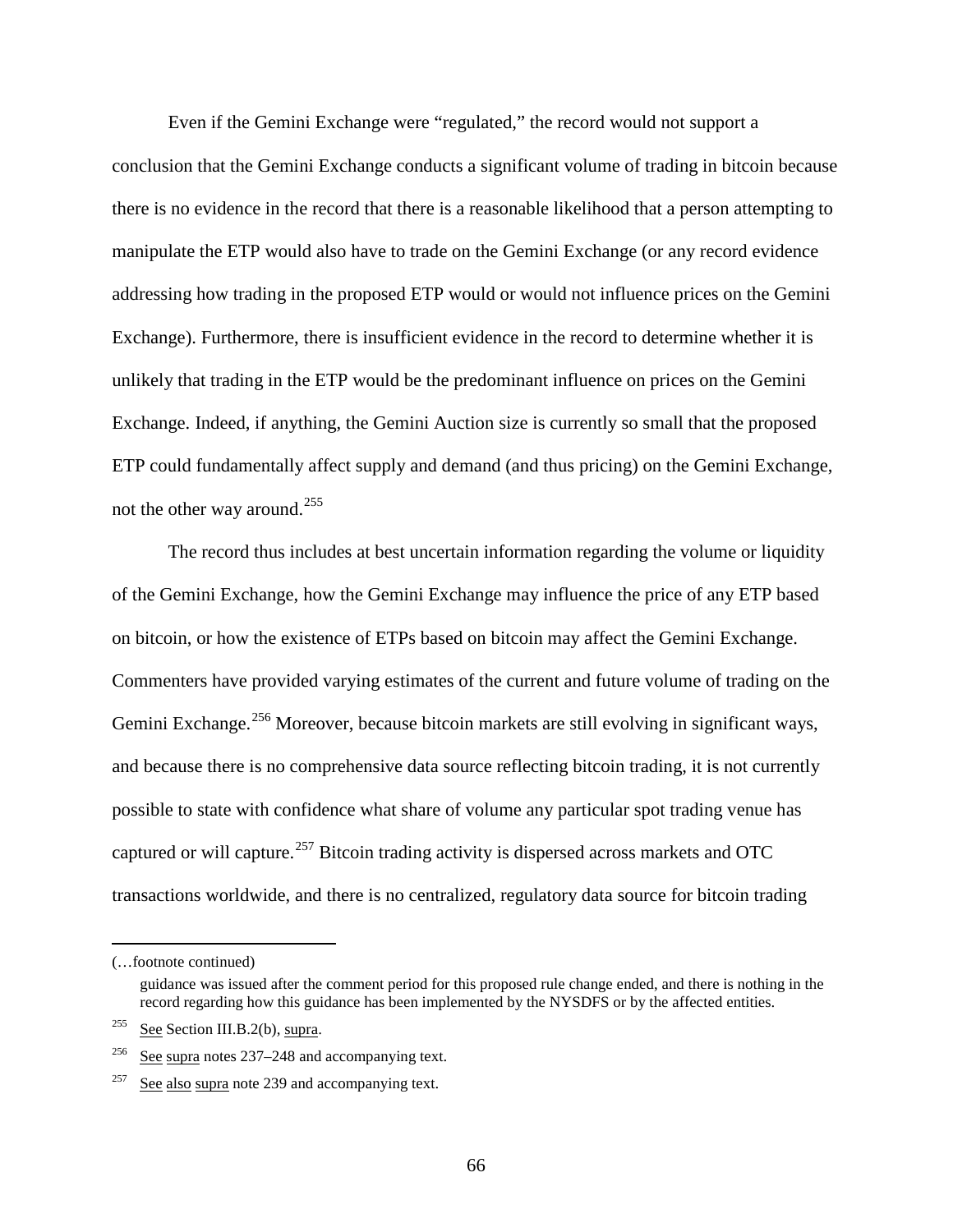statistics. Accordingly, any analysis of worldwide trading activity must use unofficial sources that gather and disseminate trading data, and even these sources cannot capture OTC transactions, or transactions that take place in what the Registration Statement characterizes as "dark pools."<sup>[258](#page-66-0)</sup> Further, as discussed above,<sup>[259](#page-66-1)</sup> recent volume in the Gemini Auction is a fraction of the size of a creation unit of the Trust, and therefore the Commission does not agree with the assertion by BZX that the Gemini Auction would support the needs of Authorized Participants to engage in basket creation or redemption.

Finally, the comparison offered by the Overdahl Letter between the average trading volume on the Gemini Exchange and the average trading volume of the underlying assets of other ETPs is inapt.<sup>[260](#page-66-2)</sup> The issue here is not that the Gemini Exchange has low trading volume in an absolute sense but, rather, that the Trust would value its holdings using the Gemini Auction price, even though there is no basis in the record to find that the Gemini Auction represents a significant portion of worldwide bitcoin trading.<sup>[261](#page-66-3)</sup>

Therefore, the Commission cannot conclude that the surveillance-sharing agreement between BZX and the Gemini Exchange, even in combination with the other means of detecting and deterring fraud and manipulation discussed above,  $262$  is sufficient to find that the proposal is consistent with Exchange Act Section 6(b)(5).

<span id="page-66-0"></span><sup>&</sup>lt;sup>258</sup> Registration Statement, supra note [22,](#page-5-0) at 62. Additionally, while the Overdahl Letter asserts that, between September 21, 2016, and March 1, 2017, the Gemini Exchange accounted for 7.35% of the global USDdenominated bitcoin market, which does not include trading in bitcoin against other fiat currencies, see supra note [246](#page-63-5) and accompanying text, the Overdahl Letter does not explain why the bitcoin-USD market—a subset of the global bitcoin market—is the appropriate measure when Authorized Participants in the Trust would be able to source their bitcoins through any market or OTC transaction.

<span id="page-66-1"></span><sup>&</sup>lt;sup>259</sup> See supra note [165](#page-38-2) and accompanying text.

<span id="page-66-2"></span> $260$  See supra note [248](#page-63-4) and accompanying text.

<span id="page-66-3"></span> $^{261}$  See also infra notes [263](#page-67-0)[–268,](#page-68-0) [270](#page-68-1) and accompanying text (summarizing commenters' views that most bitcoin trading volume occurs outside the U.S. on unregulated exchanges).

<span id="page-66-4"></span> $262$  See Section [III.C.2,](#page-42-6) supra.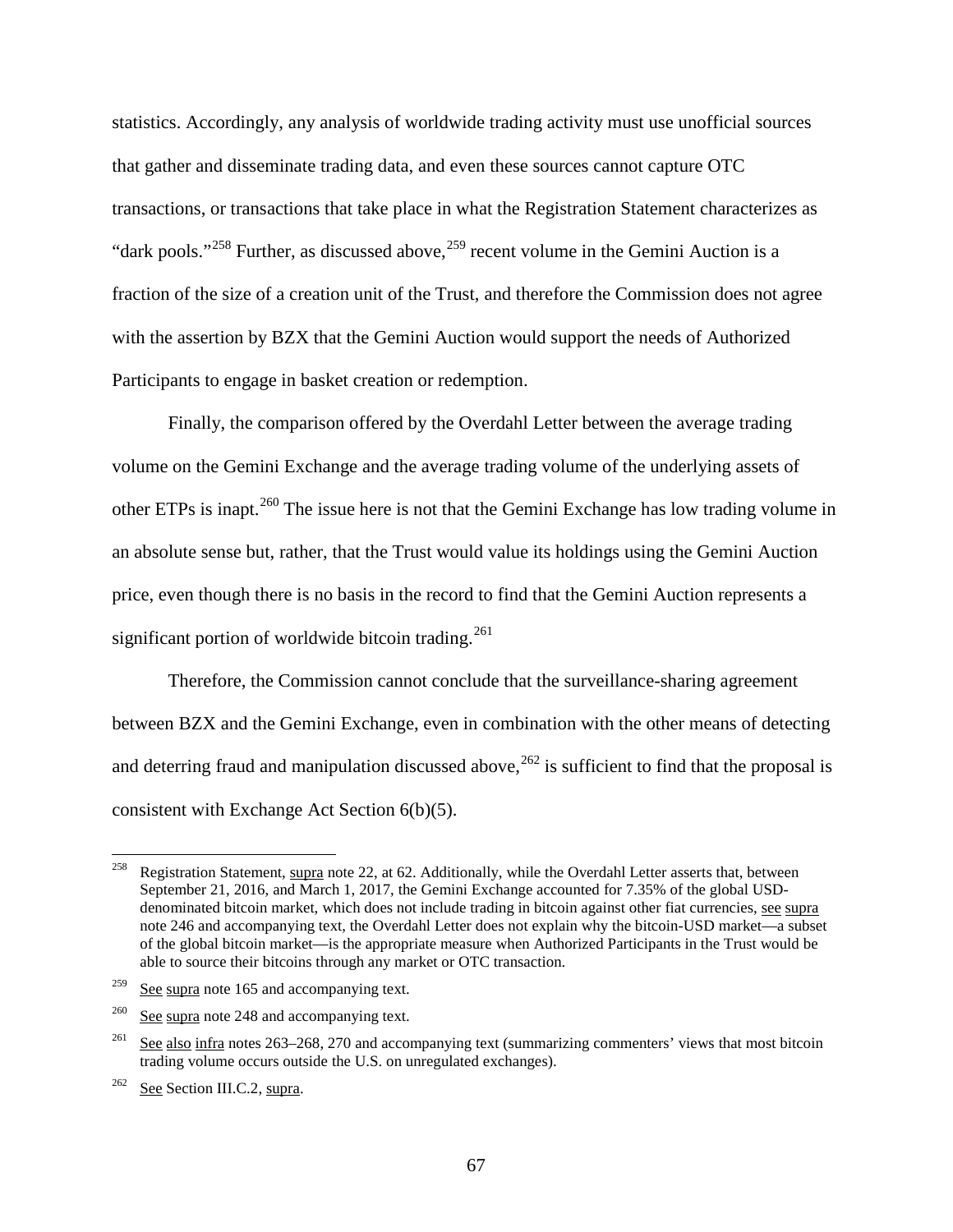## 2. Other Bitcoin Spot Markets

## <span id="page-67-0"></span>(a) Summary of Comments Received

Several comment letters state that the majority of bitcoin trading occurs on exchanges outside the United States. One commenter claims that most daily trading volume is conducted on poorly capitalized, unregulated exchanges located outside the United States and that these non-U.S. exchanges and their practices significantly influence the price discovery process.<sup>[263](#page-67-1)</sup> Another commenter states that the biggest and most influential bitcoin exchange is located outside U.S. jurisdiction.<sup>[264](#page-67-2)</sup>

<span id="page-67-4"></span>One commenter states that, since 2013, the price of bitcoin has been defined mostly by the major Chinese exchanges, whose volumes dwarf those of exchanges outside China. According to the commenter, the Chinese exchanges are not regulated or audited and are suspected of engaging in unethical practices such as front-running, wash trades, and trading with insufficient funds. The commenter interprets pricing data from these Chinese exchanges to mean that the price of bitcoin is defined entirely by speculation, without any ties to fundamentals.<sup>[265](#page-67-3)</sup>

<span id="page-67-5"></span>One commenter claims that a sizeable number of traders and owners of bitcoin do not desire to trade in a well-regulated environment for reasons including tax evasion, evading capital controls, and money laundering. This commenter also states that U.S. bitcoin exchanges do not offer products such as fee-free trading, margin trading, or options, which drive traffic to the top non-U.S. exchanges. This commenter also claims that several Chinese exchanges actively engage

<span id="page-67-1"></span> <sup>263</sup> See Williams Letter, supra note [35,](#page-7-0) at 2.

<span id="page-67-2"></span><sup>&</sup>lt;sup>264</sup> See Anonymous Letter V, supra note [35.](#page-7-0)

<span id="page-67-3"></span><sup>&</sup>lt;sup>265</sup> See Stolfi Letter II, supra note [35.](#page-7-0)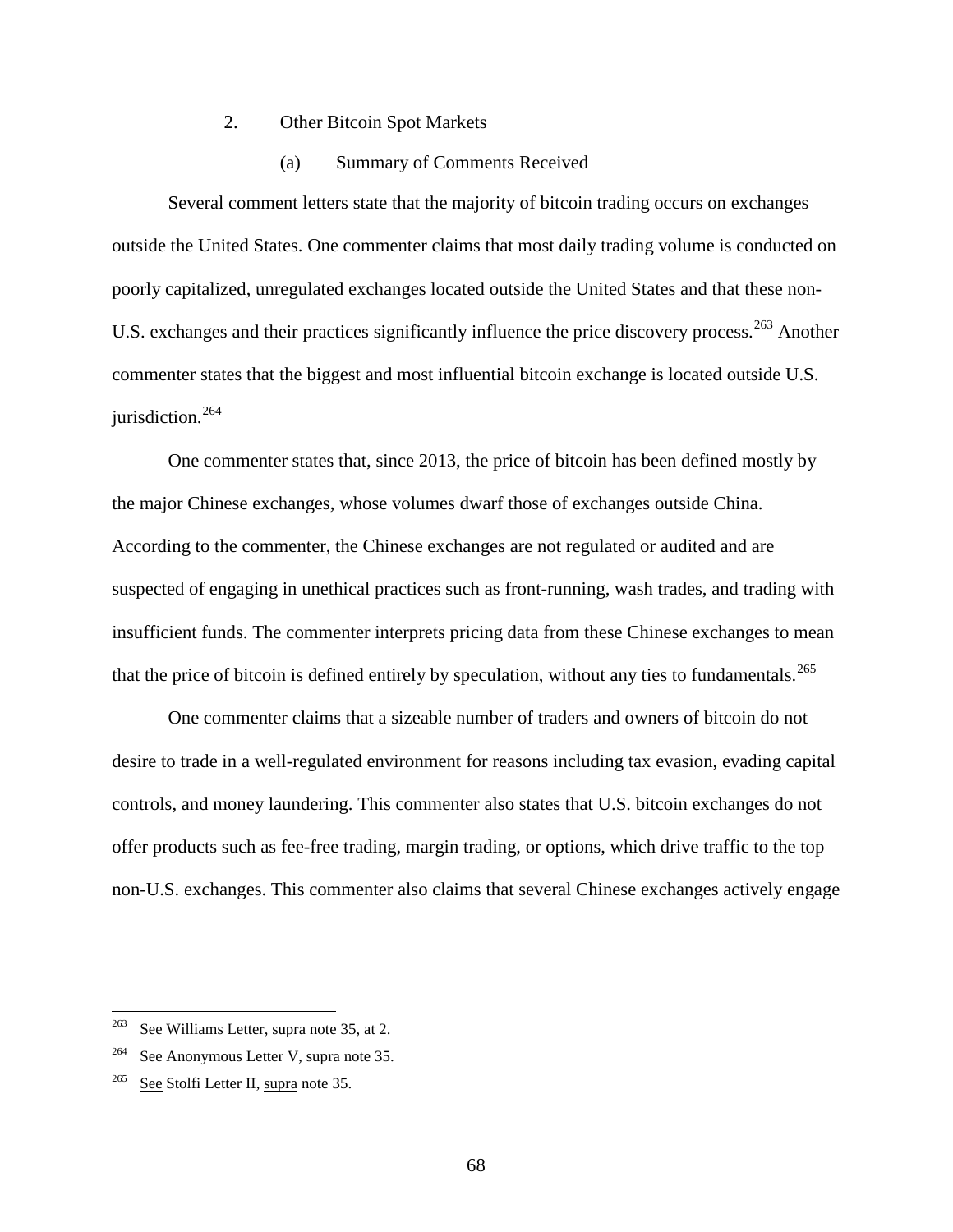in bitcoin mining operations, creating a conflict of interest, and notes that these exchanges are unaudited and unaccountable.<sup>[266](#page-68-2)</sup>

<span id="page-68-8"></span>One commenter observes that Chinese markets drive much of the volume in the bitcoin markets.<sup>267</sup>Another commenter also claims that the Chinese exchanges that account for the bulk of trading are subject to little regulatory oversight and that existing know-your-customer or identity-verification measures are lax and can be easily bypassed.<sup>[268](#page-68-4)</sup>

<span id="page-68-0"></span>One commenter asserts that bitcoin is more transparent than the illiquid or opaque underlying assets of some other exchange-traded funds, because a large percentage of bitcoin transactions take place on electronic exchanges with actionable quotes and relatively tight bid/ask spreads and because transferring actual bitcoin between accounts at exchanges and other storage systems is also a transparent process, as transactions are printed using blockchain technology. $269$ 

<span id="page-68-1"></span>BZX concedes in a comment letter that only a minority of the global spot bitcoin exchanges are subject to any regulatory regime.<sup>[270](#page-68-6)</sup> BZX also argues that, as the bitcoin exchange market has matured, a number of new entrants, including two New York limited-purpose trust companies, have emerged and that these new entrants have markedly changed the onceconcentrated and non-regulated landscape of the bitcoin exchange market. $^{271}$  $^{271}$  $^{271}$ 

<span id="page-68-2"></span><sup>&</sup>lt;sup>266</sup> See Maher Letter, supra note [35;](#page-7-0) see also Johnson Letter, supra note 35; Anonymous Letter V, supra note [35.](#page-7-0)

<span id="page-68-3"></span> $267$  See ARK Letter, supra note [35,](#page-7-0) at 5.

<span id="page-68-4"></span><sup>&</sup>lt;sup>268</sup> See Maher Letter, supra note [35.](#page-7-0)

<span id="page-68-5"></span> $269$  See C&C Letter, supra note [36,](#page-8-0) at 2.

<span id="page-68-6"></span><sup>&</sup>lt;sup>270</sup> See BZX Letter I, supra note [35,](#page-7-0) at 2–3 (noting that only a minority of global bitcoin exchanges are fully regulated for their fiduciary and custodial activities, and naming Gemini Trust Company LLC and itBit Trust Company LLC as the only two exchange operators that are subject to substantive regulation, each overseen by the NYSDFS).

<span id="page-68-7"></span><sup>&</sup>lt;sup>271</sup> See BZX Letter II, supra note [13,](#page-2-0) at 15; see also Petition for Review, supra note [4,](#page-0-1) at 15.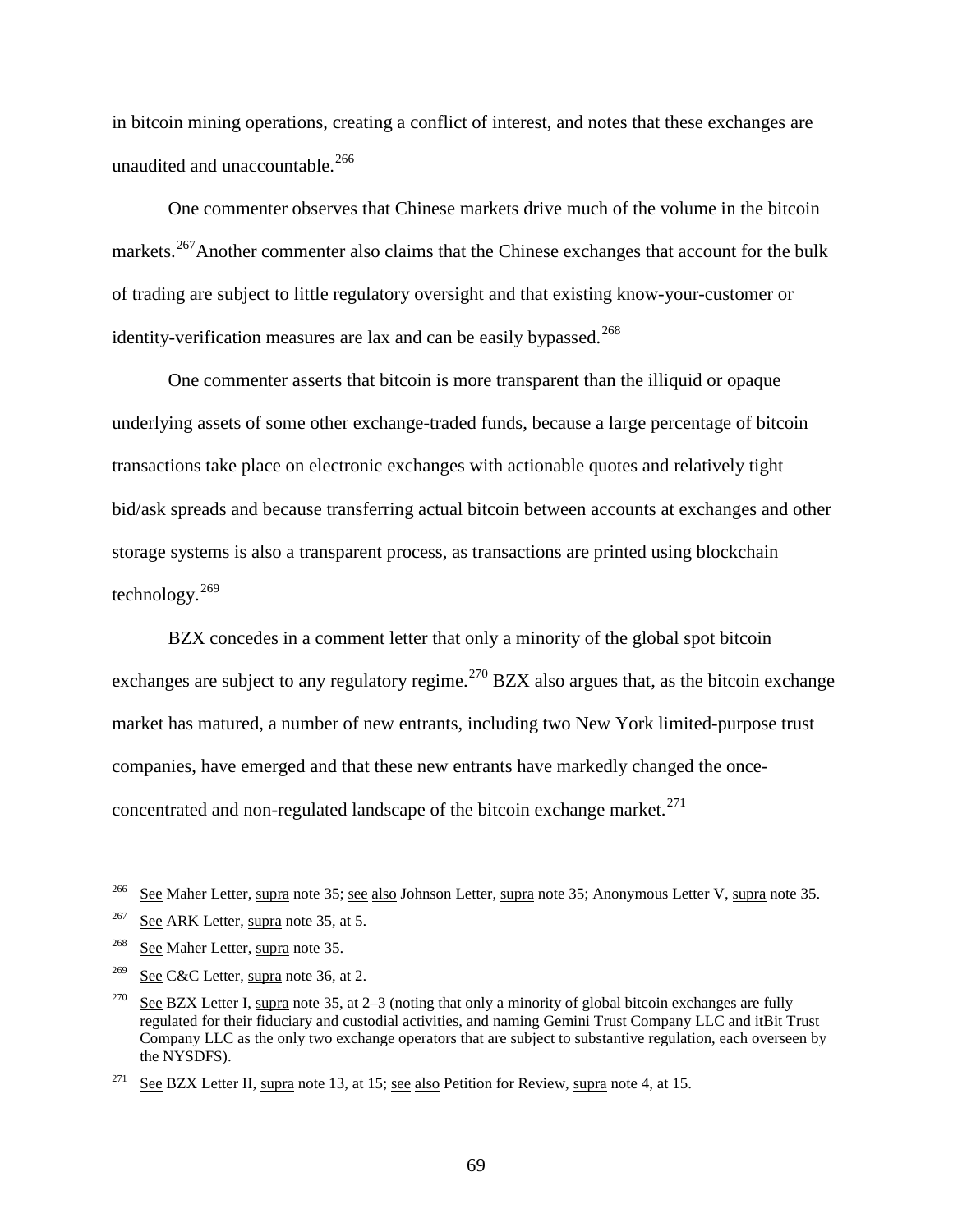<span id="page-69-4"></span>BZX and the Overdahl Letter note that the CFTC has designated bitcoin as a commodity and assert that the CFTC is "broadly responsible for the integrity" of bitcoin spot markets. $^{272}$  $^{272}$  $^{272}$ BZX acknowledges that the CFTC had not yet (as of the date of BZX's submissions) brought any enforcement actions based on the anti-manipulation provisions of the Commodity Exchange Act,  $^{273}$  $^{273}$  $^{273}$  but notes that the CFTC has issued orders against U.S. and non-U.S. bitcoin exchanges for engaging in other activity prohibited by the Commodity Exchange Act and argues that, therefore, a regulatory framework for providing oversight and deterring market manipulation currently exists in the U.S. $^{274}$  $^{274}$  $^{274}$ 

<span id="page-69-5"></span>The Overdahl Letter asserts that any market can potentially be manipulated and states that this manipulation risk is why the CFTC and the Commission have anti-manipulation authority.[275](#page-69-3) The Overdahl Letter also asserts that a host of other jurisdictions, including the U.K., Australia, Hong Kong, Singapore, Indonesia, and Thailand, have established some form of "regulatory sandbox" for blockchain, the technology that underlies bitcoin. The Overdahl Letter further asserts that, in March 2016, the Japanese cabinet approved bills treating bitcoin and other digital currencies as forms of money and that, in April 2017, Japan's parliament recognized bitcoin as an authorized method of payment. The Overdahl Letter claims that Japan regulates bitcoin as a form of prepaid payment and is approving regulated virtual-currency exchanges on which the Japanese regulator imposes capital, audit, and anti-money-laundering, and know-yourcustomer requirements. The Overdahl Letter concludes that, therefore, aside from the CFTC,

<span id="page-69-0"></span> $272$  See BZX Letter I, supra note [35,](#page-7-0) at 3; BZX Letter II, supra note [13,](#page-2-0) at 17; Overdahl Letter, supra note [36,](#page-8-0) at 2.

<span id="page-69-1"></span><sup>&</sup>lt;sup>273</sup> See BZX Letter I, supra note [35,](#page-7-0) at 3. The Commission notes that the CFTC has since obtained a federal court injunction against fraudulent activity related to "virtual currency." See CFTC v. McDonnell, 287 F. Supp. 3d 213 (E.D.N.Y. 2018).

<span id="page-69-2"></span><sup>&</sup>lt;sup>274</sup> See BZX Letter I, supra note [35,](#page-7-0) at 3; BZX Letter II, supra note [13,](#page-2-0) at 18.

<span id="page-69-3"></span><sup>&</sup>lt;sup>275</sup> See Overdahl Letter, supra note [36,](#page-8-0) at 2, 9–10.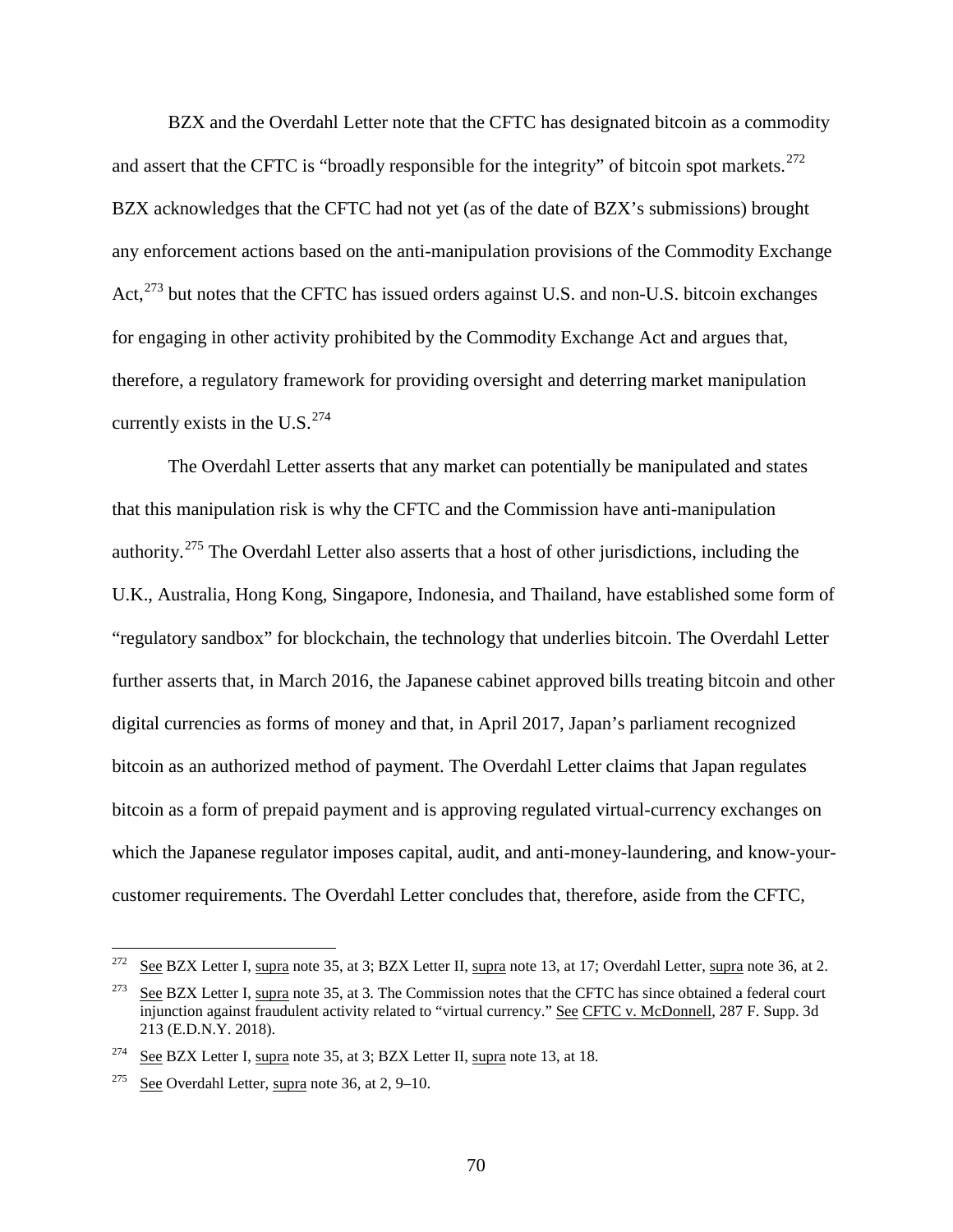another competent regulator with whom the Commission has a memorandum of understanding maintains a regulated bitcoin market. $276$ 

## (b) Discussion

Based on the record before it, the Commission concludes that BZX has not shown that any of the current trading venues in the worldwide bitcoin spot market is a regulated market.

With respect to spot bitcoin trading outside the United States, BZX and commenters agree that the bulk of bitcoin trading has occurred in non-U.S. markets where there is little to no regulation governing trading, $^{277}$  $^{277}$  $^{277}$  and thus no sufficient and verifiable governmental market oversight designed to detect and deter fraudulent and manipulative activity.<sup>[278](#page-70-2)</sup> And because no bitcoin spot market is currently a member of the Intermarket Surveillance Group, BZX is unable to use its membership in the Intermarket Surveillance Group to share surveillance information with those markets.<sup>[279](#page-70-3)</sup> Further, as noted above,<sup>[280](#page-70-4)</sup> the Bitcoin blockchain, while freely available to the public, identifies parties to a transaction only by a pseudonymous public-key address, and it does not distinguish bitcoin trading activity from other transfers of bitcoin, limiting its usefulness as a substitute for a surveillance-sharing agreement.

One commenter asserts that substantial trading volume has recently migrated away from Chinese exchanges in response to regulatory efforts by the Chinese government. But, according

<span id="page-70-0"></span> <sup>276</sup> See id. at 12–13.

<span id="page-70-1"></span><sup>&</sup>lt;sup>277</sup> See supra note[s 263](#page-67-0)[–268,](#page-68-0) [270](#page-68-1) and accompanying text. The Commission also notes more recent reporting that a large portion of bitcoin trading volume continues to take place overseas, see, e.g., Russo, et al., This Is Where People Are Buying Bitcoin All Over the World (Jan. 11, 2018)[, https://www.bloomberg.com/graphics/2017](https://www.bloomberg.com/graphics/2017-bitcoin-volume/) [bitcoin-volume/,](https://www.bloomberg.com/graphics/2017-bitcoin-volume/) although such reports are unnecessary to the Commission's finding, based on the record before it, that BZX has not shown that any of the current trading venues in the worldwide bitcoin spot market is a regulated market.

<span id="page-70-2"></span><sup>&</sup>lt;sup>278</sup> See supra notes  $263-268$  and accompanying text.

<span id="page-70-3"></span><sup>&</sup>lt;sup>279</sup> See <https://www.isgportal.org/isgPortal/public/members.htm> (listing the current members and affiliate members of the Intermarket Surveillance Group).

<span id="page-70-4"></span> $280$  See Section [III.C.2,](#page-42-6) supra.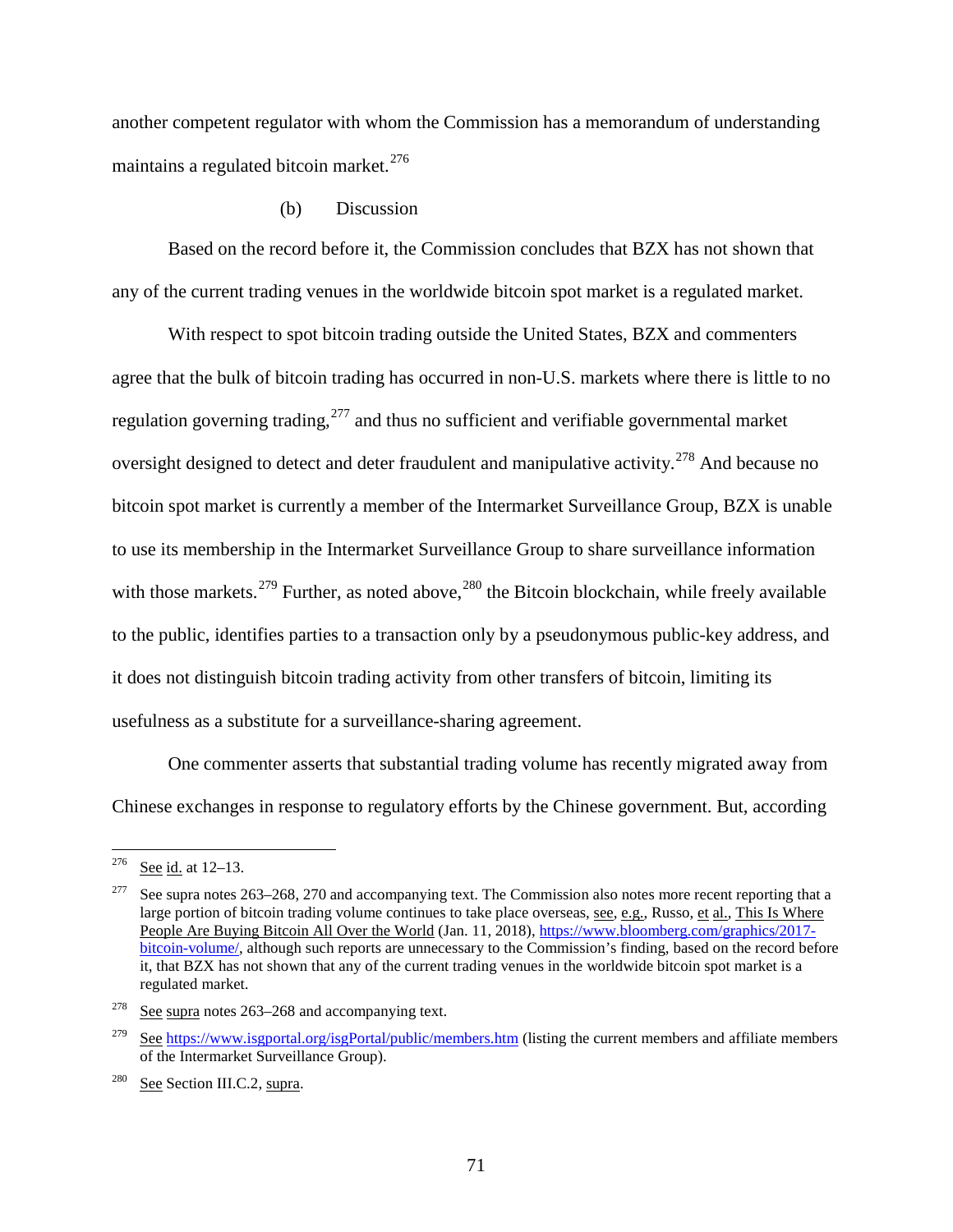<span id="page-71-1"></span>to statistics provided by other commenters,  $281$  a substantial majority of bitcoin trading continues to occur overseas,<sup>[282](#page-71-4)</sup> and BZX concedes in a comment letter that only a minority of the global spot bitcoin exchanges are subject to any regulatory regime.<sup>[283](#page-71-5)</sup> Moreover, the Registration Statement for the Winklevoss Bitcoin Trust states:

<span id="page-71-0"></span>The Bitcoin Exchanges on which bitcoin trades are new and, in most cases, largely unregulated. Furthermore, many Bitcoin Exchanges (including several of the most prominent U.S. Dollar-denominated Bitcoin Exchanges) do not provide the public with significant information regarding their ownership structure, management teams, corporate practices or regulatory compliance.<sup>[284](#page-71-6)</sup>

<span id="page-71-2"></span>Nor does the CFTC's oversight of bitcoin-derivative trading venues indicate that the

CFTC is, as BZX and the Overdahl Letter argue, "broadly responsible for the integrity of the bitcoin spot market" or that the CFTC's enforcement powers with respect to spot trading mean that a "regulatory framework for providing oversight and deterring market manipulation currently exists in the United States."<sup>[285](#page-71-7)</sup> Spot bitcoin markets are not required to register with the CFTC, unless they offer leveraged, margined, or financed trading to retail customers.<sup>[286](#page-71-8)</sup> In all other cases, including the Gemini Exchange, the CFTC does not set standards for, approve the rules of, examine, or otherwise regulate bitcoin spot markets.<sup>[287](#page-71-9)</sup> As the CFTC itself has stated,

<span id="page-71-3"></span><sup>&</sup>lt;sup>281</sup> See supra notes  $243-244$  and accompanying text.

<span id="page-71-4"></span><sup>&</sup>lt;sup>282</sup> See, supra notes [244,](#page-62-4) [264](#page-67-4)[–265,](#page-67-5) [267](#page-68-8) and accompanying text.

<span id="page-71-5"></span><sup>&</sup>lt;sup>283</sup> See supra note [270](#page-68-1) and accompanying text. While BZX asserts that the Gemini Exchange is a regulated market, as discussed above, the Commission does not agree with that assessment. See Section [III.E.1\(b\),](#page-63-6) supra.

<span id="page-71-6"></span><sup>&</sup>lt;sup>284</sup> Registration Statement, supra note [22,](#page-5-0) at 22.

<span id="page-71-7"></span><sup>&</sup>lt;sup>285</sup> See supra notes  $272-274$  and accompanying text.

<span id="page-71-8"></span><sup>&</sup>lt;sup>286</sup> Commodity Exchange Act Section 2(c)(2)(D), 7 U.S.C. 2(c)(2)(D). <u>See also</u> Commodity Exchange Act Section  $2(c)(2)(A)(i)$ , 7 U.S.C.  $2(c)(2)(A)(i)$  (defining CFTC jurisdiction to specifically cover contracts of sale of a commodity for future delivery (or options on such contracts), or an option on a commodity (other than foreign currency or a security or a group or index of securities), that is executed or traded on an organized exchange).

<span id="page-71-9"></span> $287$  The Gemini Exchange is not registered with the CFTC.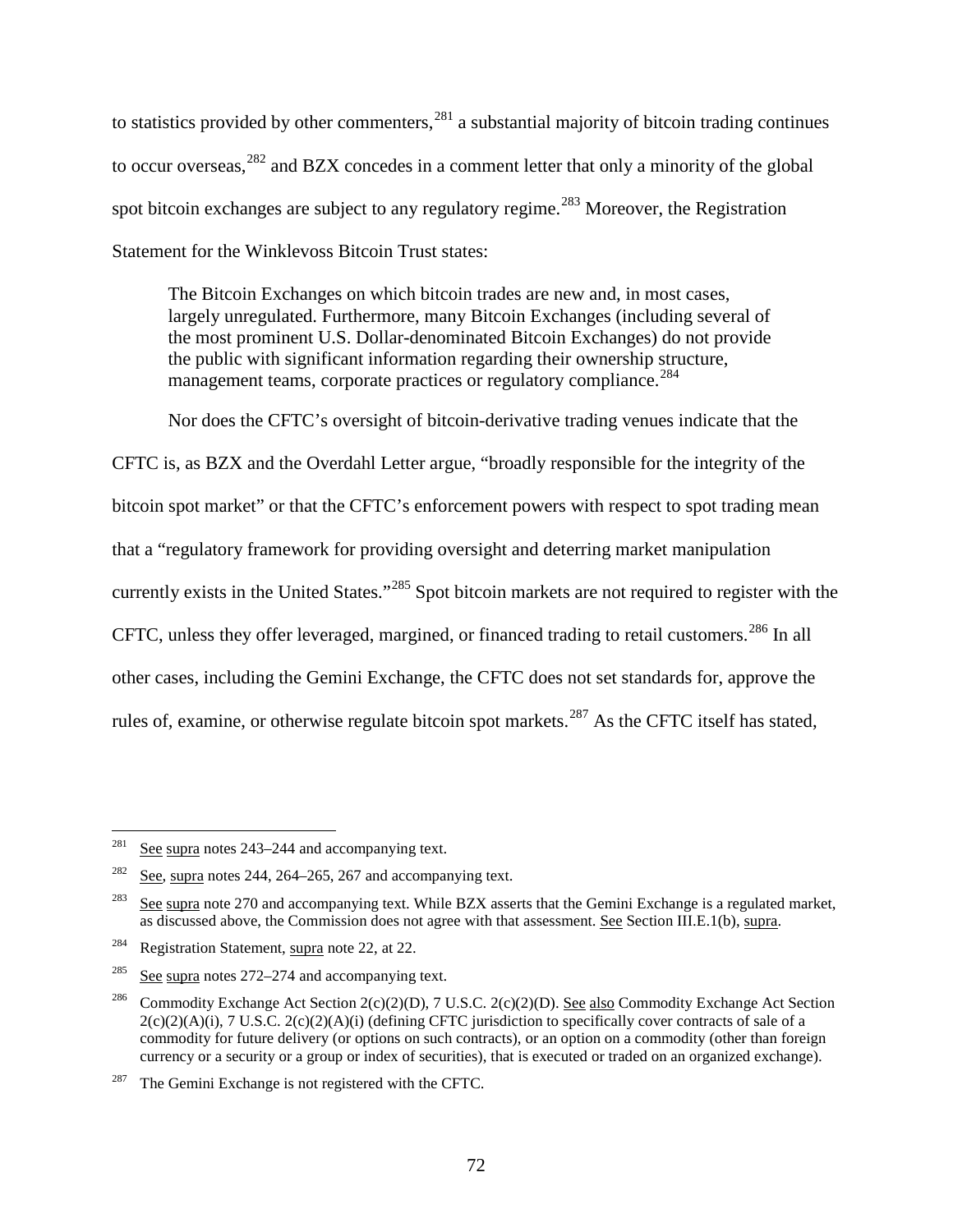while the CFTC "has an important role to play," U.S. law "does not provide for direct, comprehensive Federal oversight of underlying Bitcoin or virtual currency spot markets."<sup>[288](#page-72-0)</sup>

Additionally, establishment by foreign regulators of what one commenter called "regulatory sandboxes" for blockchain technology,  $^{289}$  $^{289}$  $^{289}$  or the regulation of bitcoin as a method of prepaid payment by others, $^{290}$  $^{290}$  $^{290}$  is not a sufficient basis for concluding that bitcoin trades worldwide on regulated markets with which the listing exchange can enter into a surveillancesharing agreement. There is no evidence in the record before the Commission that any "regulatory sandbox," however defined, has created a comprehensive regulatory regime for bitcoin trading venues, and, as explained in greater detail above in the context of the Gemini Exchange,<sup>[291](#page-72-3)</sup> a "regulated" market means a market that can detect and prevent fraud and manipulation under Exchange Act Section 6(b)(5).

- 3. The Derivatives Markets
	- (a) Summary of Comments Received

<span id="page-72-4"></span>One commenter claims that the bitcoin markets are not yet efficient and attributes this inefficiency, in part, to the nascent state of the bitcoin derivatives market. This commenter states that derivatives provide investors more ways to hedge against bitcoin's potential price movements, introduce more volume and liquidity, and generally give the markets more points of

<span id="page-72-0"></span><sup>&</sup>lt;sup>288</sup> CFTC Backgrounder, supra note [118,](#page-27-0) at 1. The Commission also notes the testimony of CFTC Chairman Giancarlo before the Senate Banking Committee that "the CFTC does not have authority to conduct regulatory oversight over spot virtual currency platforms or other cash commodities, including imposing registration requirements, surveillance and monitoring, transaction reporting, compliance with personnel conduct standards, customer education, capital adequacy, trading system safeguards, cyber security examinations or other requirements." Giancarlo Testimony, supra note [117,](#page-27-1) Section I (CFTC Authority and Oversight Over Virtual Currencies). See also Sectio[n III.B.1\(b\)\(iii\),](#page-27-2) supra (discussing CFTC statutory authority over bitcoin derivatives products).

<span id="page-72-1"></span> $289$  See supra note [276](#page-70-0) and accompanying text.

<span id="page-72-2"></span><sup>290</sup> Id.

<span id="page-72-3"></span><sup>&</sup>lt;sup>291</sup> See Section [III.E.1\(b\),](#page-63-0) supra.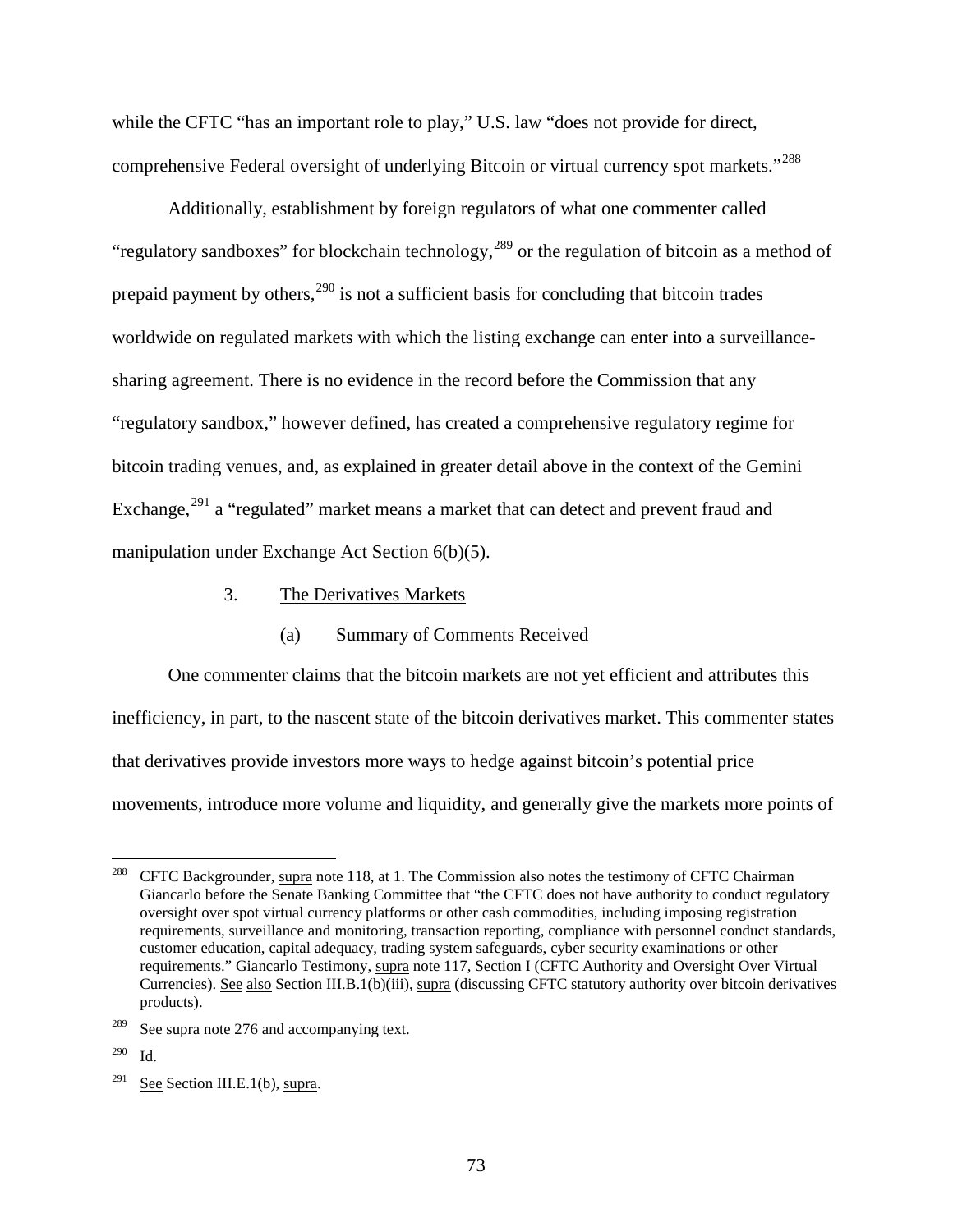information about bitcoin's future prospects, leading to tighter bid/ask spreads. The commenter claims that most derivatives activity within the bitcoin markets is offered by entities outside of the purview of U.S. regulators.<sup>[292](#page-73-0)</sup> The commenter observes that the lack of a robust and regulated derivatives market means that market participants do not have a broad basket of tools at their disposal, making hedging difficult and keeping away many market makers that provide significant liquidity to traditional capital markets. The commenter claims that, while derivative products may be in development, a full suite of investor tools that will drive market efficiency and eliminate price disparities is likely at least a couple of years away.<sup>[293](#page-73-1)</sup> The commenter also states that, without a robust derivatives market for institutional investors to short the underlying asset or otherwise hedge their positions, there likely would be little counterbalance to the new demand generated by the ETP, and Authorized Participants could then have trouble sourcing bitcoin and hedging their positions, stalling the creation process.<sup>[294](#page-73-2)</sup> The commenter concludes that it would be premature to launch a bitcoin ETP because bitcoin markets are not liquid enough to support an open-end fund and because an ecosystem of institutional-grade infrastructure players is not yet available to support such a product.<sup>[295](#page-73-3)</sup>

One commenter disagrees with assertions linking inefficient bitcoin markets to nascent derivatives markets, stating that no evidence has been provided regarding the would-be effect of derivatives on the bitcoin market. The commenter claims that these assertions assume that bitcoin pricing is inefficient, which the commenter claims is not the case. The commenter also

<span id="page-73-0"></span><sup>&</sup>lt;sup>292</sup> See ARK Letter, supra note [35,](#page-7-0) at  $5-6$ .

<span id="page-73-1"></span> $\frac{293}{293}$  See id. at 6. This commenter also states that, within the United States, one market offers bitcoin forwards and no one currently offers regulated bitcoin futures or options, see id., but, as discussed below, see infra notes [310–](#page-77-0) [311](#page-77-1) and accompanying text, futures on bitcoin have begun trading on regulated U.S. designated contract markets.

<span id="page-73-2"></span><sup>&</sup>lt;sup>294</sup> See ARK Letter, supra note [35,](#page-7-0) at  $13-14$ .

<span id="page-73-3"></span> $295$  See id. at 2.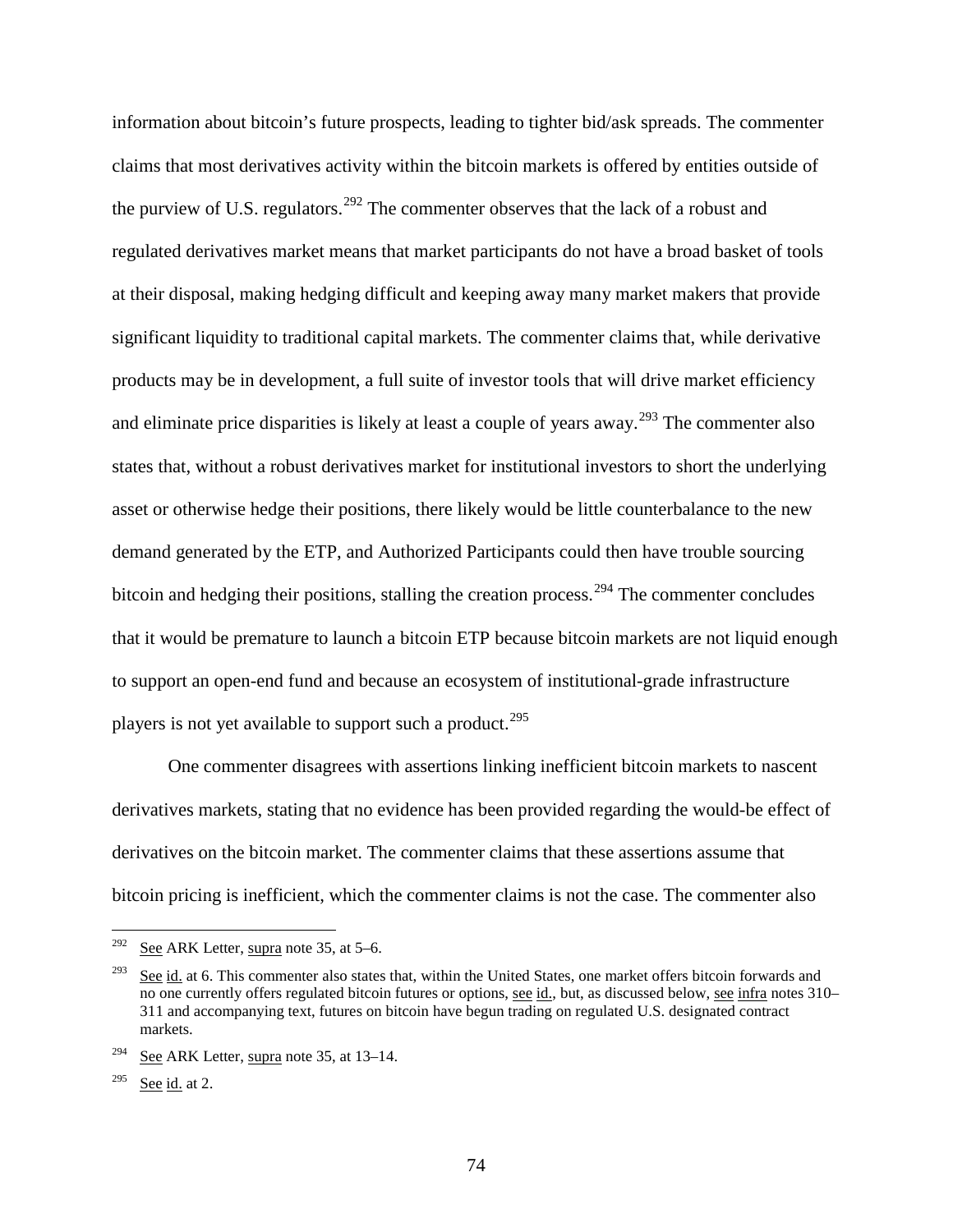<span id="page-74-5"></span>claims that these assertions assume that the lack of a derivatives market causes pricing to be inefficient, stating instead that there is direct evidence that many securities trade successfully and efficiently on U.S. and non-U.S. exchanges despite not having a direct derivatives market.<sup>[296](#page-74-0)</sup> The commenter also disagrees with the claim that, absent a robust derivatives market, there would be little counterbalance to the new demand generated by the ETP, stating that it is impossible to predict the success or failure of the ETP. The commenter states that Authorized Participants may be able to source bitcoin from China.<sup>[297](#page-74-1)</sup>

Another commenter claims that there are several bitcoin futures markets that have a significant impact on the spot price along with several OTC markets—such as the one that this commenter claims was recently launched by the Gemini Exchange—that also offer liquidity.<sup>[298](#page-74-2)</sup>

The Lewis Letter states that one of the key differences between bitcoin and other commodities is the lack of a liquid and transparent derivatives market and that, although there have been nascent attempts to establish derivatives trading in bitcoin, bitcoin derivatives markets are not at this time sufficiently liquid to be useful to Authorized Participants and market makers who would like to use derivatives to hedge exposures.<sup>[299](#page-74-3)</sup> The Lewis Letter claims that, for physical commodities that are not traded on exchanges, the presence of a liquid derivatives market is a necessary condition, but claims that for digital assets like bitcoin, derivatives markets are not necessary because price discovery occurs on the OTC market and exchanges instead.<sup>[300](#page-74-4)</sup>

<span id="page-74-0"></span><sup>&</sup>lt;sup>296</sup> See Anonymous Letter IV, supra note [35.](#page-7-0) Several commenters also assert that regulation by BZX of activity in the ETP could substitute for a lack of regulation in underlying or derivatives markets. See, e.g., Baird Letter, supra note [35;](#page-7-0) Keeler Letter, supra note 35; Marchionne Letter, supra note 35; Bang Letter, supra note [35.](#page-7-0)

<span id="page-74-1"></span> $297$  See Anonymous Letter IV, supra note [35.](#page-7-0)

<span id="page-74-2"></span> $298$  See Dylan Letter, supra note [35,](#page-7-0) at 1.

<span id="page-74-3"></span><sup>&</sup>lt;sup>299</sup> See Lewis Letter I, supra note [65,](#page-14-0) at 8.

<span id="page-74-4"></span> $300$  See id. at 8.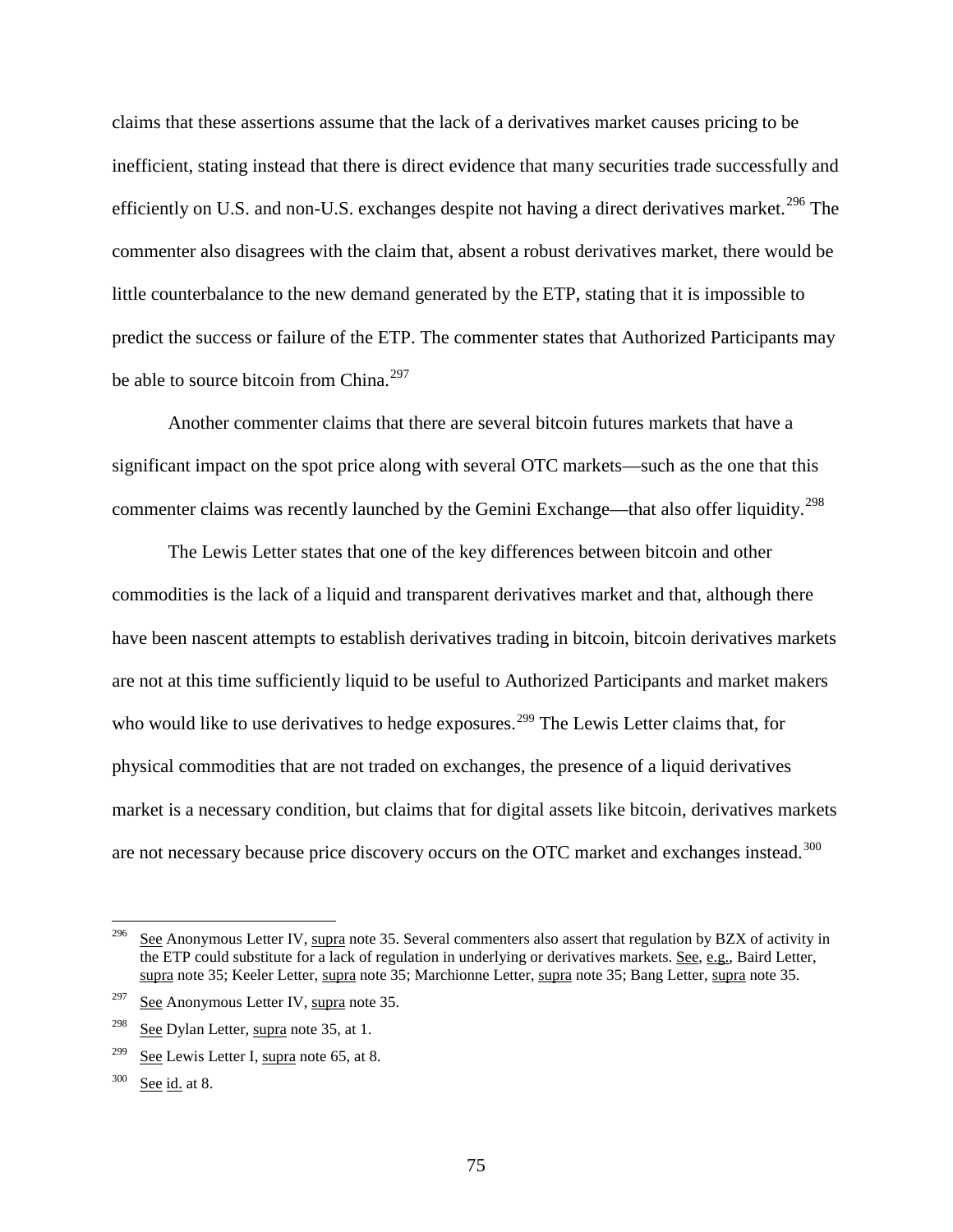#### (b) Discussion

<span id="page-75-2"></span>One commenter and the Lewis Letter assert that the existence of bitcoin derivative markets is not a necessary condition for a bitcoin ETP.<sup>[301](#page-75-0)</sup> The key standard the Commission is applying here, however, is not that a futures or derivatives market is required for every commodity-trust ETP, but that—when the spot market is unregulated—the requirement of preventing fraudulent and manipulative acts may possibly be satisfied by showing that the ETP listing market has entered into a surveillance-sharing agreement with a regulated market of significant size in derivatives related to the underlying asset. That is because, where a market of significant size exists with respect to derivatives on the asset underlying a commodity-trust ETP, the Commission believes that there is a reasonable likelihood that a person attempting to manipulate the ETP by manipulating the underlying spot market would also have to trade in the derivatives market in order to succeed, since arbitrage between the derivative and spot markets would tend to counter an attempt to manipulate the spot market alone.<sup>[302](#page-75-1)</sup> Thus, the Commission believes that there is a reasonable likelihood that a surveillance-sharing agreement with that derivatives market would assist the ETP listing market in detecting and deterring an attempt to manipulate the commodity-trust ETP.

As noted above, the commodity-trust ETPs previously approved by the Commission have had—in lieu of regulated spot markets of significant size—a regulated futures market of significant size associated with the underlying commodity, and the listing exchange had entered into a surveillance-sharing agreement with that futures market or was able to obtain surveillance

<span id="page-75-0"></span> $301$  See supra note [296](#page-74-5) and accompanying text; Lewis Letter I, supra note [65,](#page-14-0) at 8.

<span id="page-75-1"></span>See also Section [III.D.2\(a\),](#page-48-0) supra (discussion of Commission interpretation of the terms "significant market" and "market of significant size").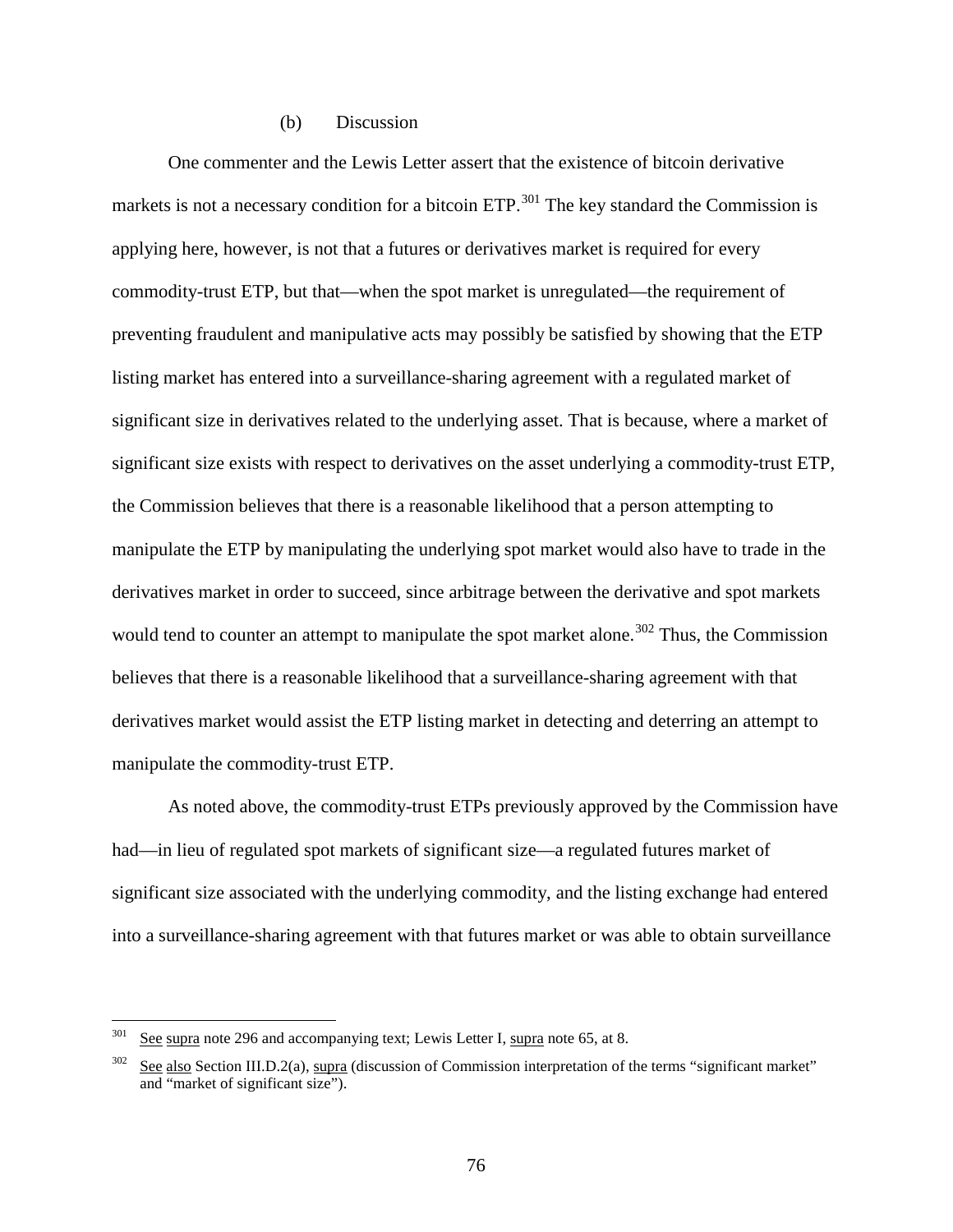information through membership in the Intermarket Surveillance Group.<sup>[303](#page-76-0)</sup> Based on the record before it, the Commission cannot conclude that a regulated bitcoin futures market of significant size currently exists because, similar to the Gemini Exchange, there is no evidence in the record that there is a reasonable likelihood that a person attempting to manipulate the ETP would also have to trade on the bitcoin futures market, or any record evidence addressing how trading in the proposed ETP would or would not influence prices in the futures bitcoin market.

Consistent with the view of commenters summarized above, BZX's proposal describes the current derivative markets for bitcoin as "[n]ascent."[304](#page-76-1) BZX notes that certain types of options, futures, contracts for differences, and other derivative instruments are available in certain jurisdictions, but that many of them are not available in the United States and that these derivatives instruments are generally not regulated "to the degree that U.S. investors expect derivatives instruments to be regulated."<sup>[305](#page-76-2)</sup> BZX notes that the CFTC has approved the registration of TeraExchange LLC as a swap execution facility ("SEF") and that, on October 9, 2014, TeraExchange announced that it had hosted the first executed bitcoin swap traded on a CFTC-regulated platform.[306](#page-76-3) Further, BZX's proposal notes that, in 2015, CFTC temporarily registered another SEF that would trade swaps on bitcoin.<sup>[307](#page-76-4)</sup>

The Commission acknowledges that TeraExchange, a market for swaps on bitcoin, has registered with the CFTC, but BZX's description of trading activity on that market fails to note that the very activity it cites was the subject of an enforcement action by the CFTC. The CFTC

<span id="page-76-0"></span> $303$  See supra note [209](#page-52-0) and accompanying text.

<span id="page-76-1"></span> $304$  See Amendment No. [1,](#page-0-0) supra note 1, 81 FR at 76661.

<span id="page-76-2"></span><sup>305</sup> See id.

<span id="page-76-3"></span> $306$  See id.; see also ARK Letter, supra not[e 35,](#page-7-0) at 6 (noting that TeraExchange offers bitcoin forwards).

<span id="page-76-4"></span> $307$  See Amendment No. [1,](#page-0-0) supra note 1, 81 FR at 76661 (referring to Ledger X LLC).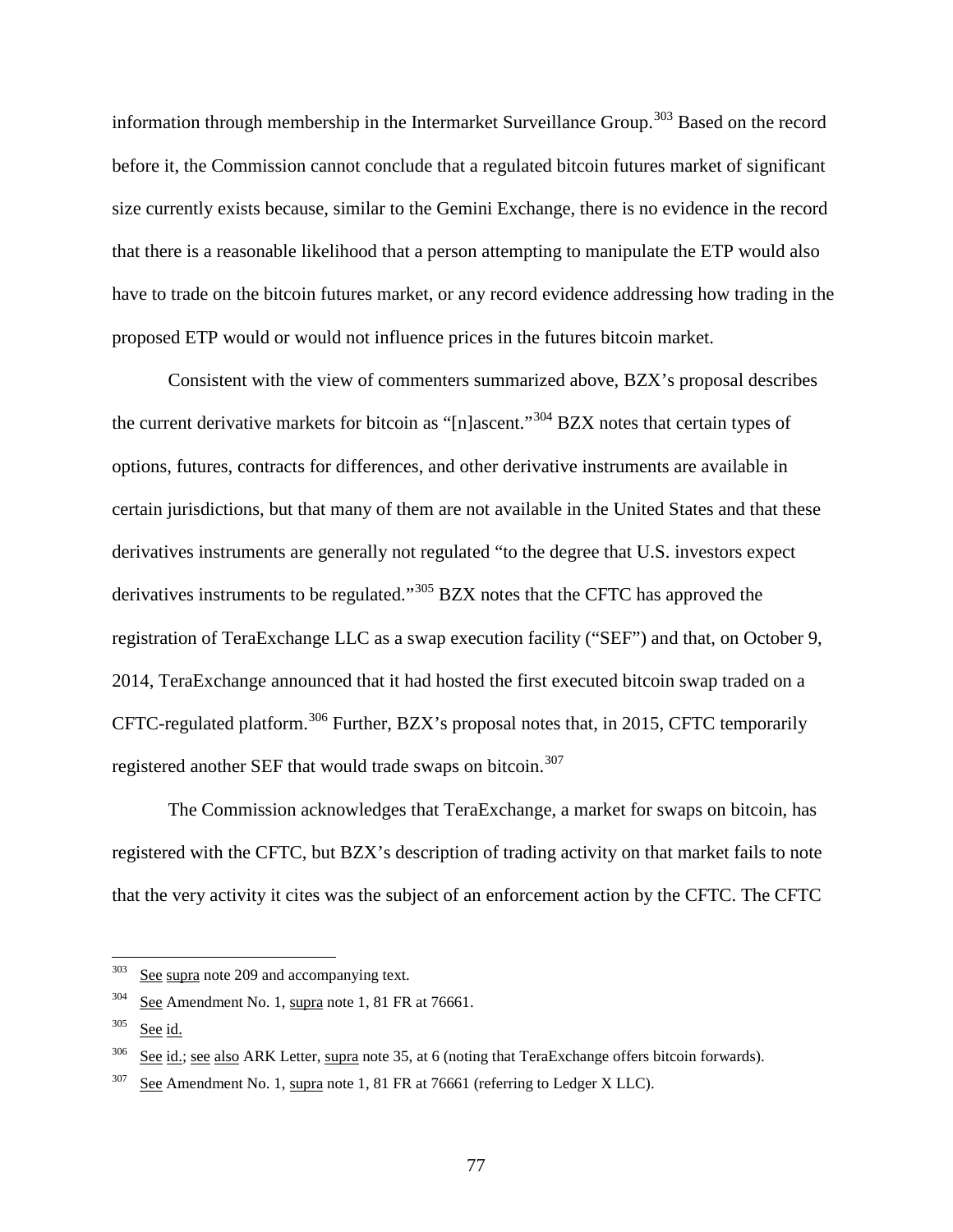found that TeraExchange had improperly arranged for participants to make prearranged, offsetting "wash" transactions of the same price, notional amount, and time period and had then issued a press release "to create the impression of actual trading in the Bitcoin swap."<sup>[308](#page-77-2)</sup> Neither BZX nor any commenter provides evidence of meaningful trading volume in bitcoin derivatives on any regulated marketplace.

<span id="page-77-0"></span>The CFTC has also registered LedgerX, a venue for trading bitcoin derivatives, as a SEF and a Derivatives Clearing Organization.<sup>[309](#page-77-3)</sup> Additionally, on December 1, 2017, the CFE and the CME self-certified new contracts with the CFTC for bitcoin futures contracts.<sup>[310](#page-77-4)</sup> CFE launched trading in its bitcoin futures contracts on December 10, 2017, and CME launched trading in its bitcoin futures contracts on December 17, 2017 (for a trade date of December 18, 2017).<sup>[311](#page-77-5)</sup>

<span id="page-77-1"></span>The record before the Commission, however, does not establish that the bitcoin derivatives markets are regulated markets of significant size. The record also does not establish how these markets may influence the price of any ETP based on bitcoin or how the existence of ETPs based on bitcoin may affect these markets. Publicly available data show that the median daily notional trading volume, from inception through April 24, 2018, has been 9,180 bitcoins on CME and 5,440 bitcoins on CFE, and that the median daily notional value of open interest on

<span id="page-77-2"></span> <sup>308</sup> See TeraExchange Settlement Order, supra not[e 93.](#page-20-0)

<span id="page-77-3"></span>See Order of Registration in the Matter of the Application of LedgerX LLC for Registration as a Swap Execution Facility (CFTC July 6, 2017), available at [http://www.cftc.gov/idc/groups/public/@otherif/documents/ifdocs/orgledgerxord170706.pdf;](http://www.cftc.gov/idc/groups/public/@otherif/documents/ifdocs/orgledgerxord170706.pdf) Order of Registration in the Matter of the Application of LedgerX, LLC for Registration as a Derivatives Clearing Organization (CFTC July 24, 2017), available at [http://www.cftc.gov/idc/groups/public/@otherif/documents/ifdocs/ledgerxdcoregorder72417.pdf.](http://www.cftc.gov/idc/groups/public/@otherif/documents/ifdocs/ledgerxdcoregorder72417.pdf)

<span id="page-77-4"></span><sup>&</sup>lt;sup>310</sup> See Letter from Andrew Lowenthal, Senior Managing Director, CFE to Christopher J. Kirkpatrick, Secretary, CFTC (Dec. 1, 2017), available at [http://www.cftc.gov/filings/ptc/ptc120117cfedcm001.pdf;](http://www.cftc.gov/filings/ptc/ptc120117cfedcm001.pdf) Letter from Christopher Bowen, Managing Director and Chief Regulatory Counsel, CME Group to Christopher J. Kirkpatrick, Office of the Secretariat, CFTC (Dec. 1, 2017), available at [http://www.cftc.gov/filings/ptc/ptc120117cmedcm001.pdf.](http://www.cftc.gov/filings/ptc/ptc120117cmedcm001.pdf)

<span id="page-77-5"></span><sup>&</sup>lt;sup>311</sup> The Commission notes that the Cantor Exchange has also self-certified bitcoin binary options, see CFTC Backgrounder, supra note [118,](#page-27-0) at 2, but this product has not yet begun to trade.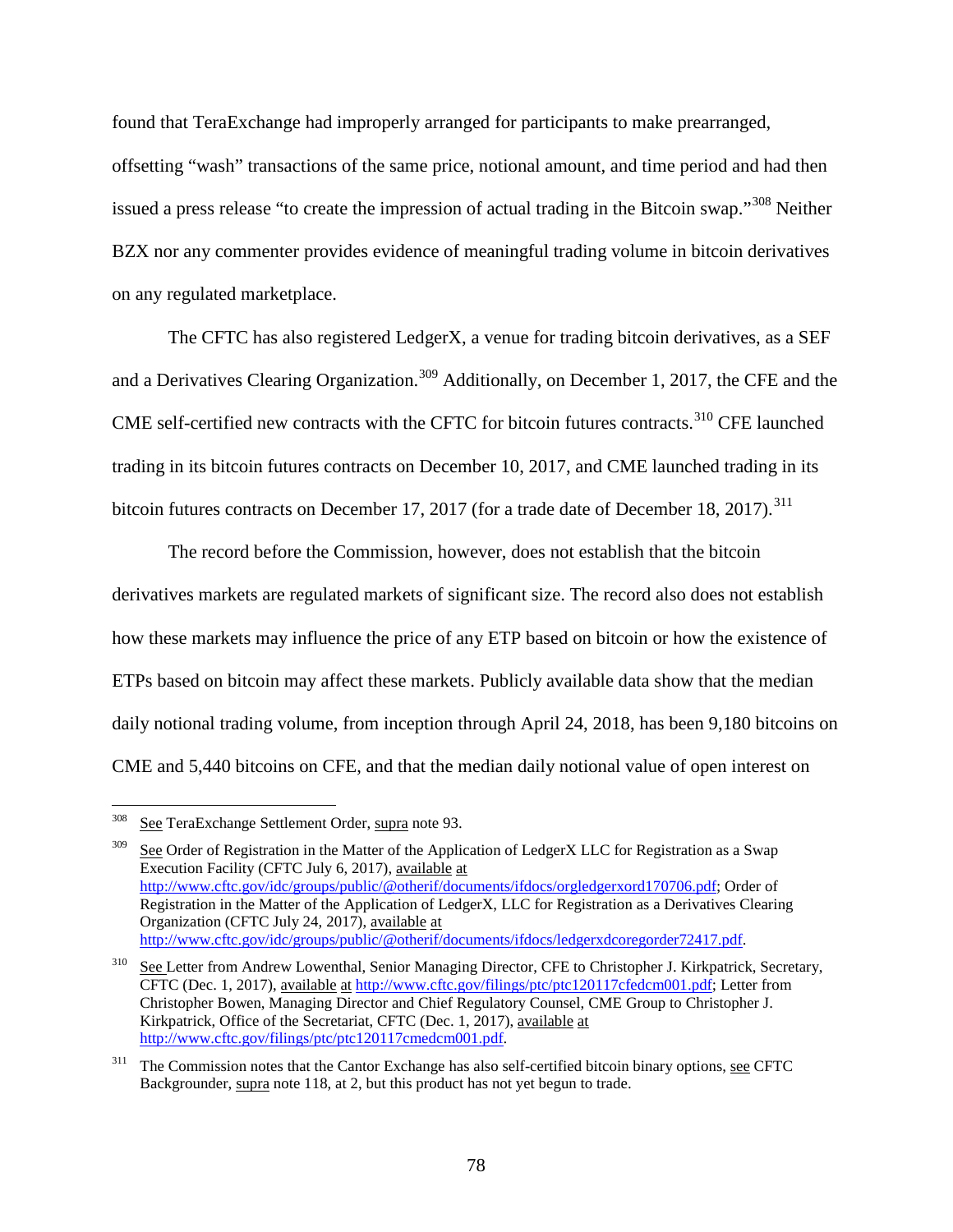CME and CFE during the same period has been 7,875 bitcoins and 5,787 bitcoins,

respectively.<sup>[312](#page-78-0)</sup> For all bitcoin contracts traded on LedgerX from inception through April 24, 2018, publicly available data show that the median daily notional volume has been 55 bitcoins and that the median daily notional value of open interest has been 663 bitcoins.<sup>[313](#page-78-1)</sup> But while these futures and derivative contract figures are readily available, meaningful analysis of the size of the CME, CFE, and LedgerX markets relative to the underlying bitcoin spot market is challenging, because reliable data about the spot market, including its overall size, are unavailable.<sup>[314](#page-78-2)</sup> The Commission notes that in recent testimony CFTC Chairman Giancarlo characterized the volume of the bitcoin futures markets as "quite small."[315](#page-78-3) The Commission also notes that the President and COO of Cboe recently acknowledged in a letter to the Commission staff that "the current bitcoin futures trading volumes on Cboe Futures Exchange and CME may not currently be sufficient to support ETPs seeking 100% long or short exposure to bitcoin."[316](#page-78-4) These statements reinforce the Commission's conclusion that there is insufficient evidence to determine that the bitcoin derivatives markets are significant.

<span id="page-78-0"></span><sup>&</sup>lt;sup>312</sup> These futures volume figures were calculated by Commission staff using data published by CME and CFE on their websites.

<span id="page-78-1"></span> $313$  These derivative contract volume figures were calculated by Commission staff using data published by LedgerX on its website.

<span id="page-78-2"></span> $314$  See Section [III.B.1\(b\)\(i\),](#page-16-0) supra.

<span id="page-78-3"></span><sup>&</sup>lt;sup>315</sup> CFTC Chairman Giancarlo testified: "It is important to put the new Bitcoin futures market in perspective. It is quite small with open interest at the CME of 6,695 bitcoin and at Cboe Futures Exchange (Cboe) of 5,569 bitcoin (as of Feb. 2, 2018). At a price of approximately \$7,700 per Bitcoin, this represents a notional amount of about \$94 million. In comparison, the notional amount of the open interest in CME's WTI crude oil futures was more than one thousand times greater, about \$170 billion (2,600,000 contracts) as of Feb[.] 2, 2018 and the notional amount represented by the open interest of Comex gold futures was about \$74 billion (549,000 contracts)." Giancarlo Testimony, supra note [117,](#page-27-1) text accompanying nn.14–15.

<span id="page-78-4"></span><sup>316</sup> Letter from Chris Concannon, President and COO, Cboe Global Markets, to Dalia Blass, Director, Division of Investment Management, Commission, at 5 (Mar. 23, 2018), available at [https://www.sec.gov/divisions/investment/cboe-global-markets-innovation-cryptocurrency.pdf.](https://www.sec.gov/divisions/investment/cboe-global-markets-innovation-cryptocurrency.pdf)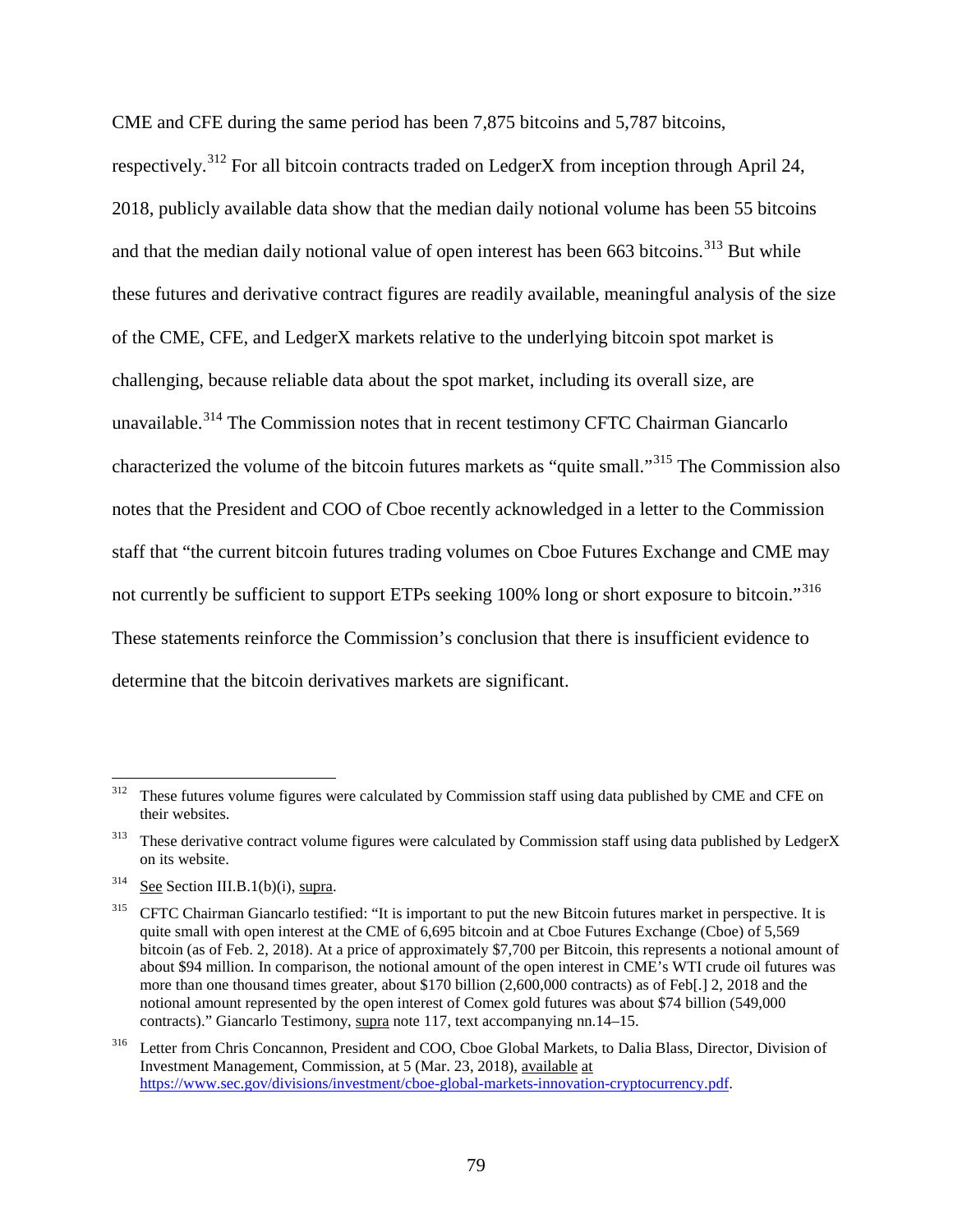Thus, while LedgerX, CME, and CFE are regulated markets for bitcoin derivatives, there is no basis in the record for the Commission to conclude that these markets are of significant size. Additionally, because bitcoin futures have been trading on CME and CFE only since December 2017, the Commission has no basis on which to predict how these markets may grow or develop over time, or whether or when they may reach significant size.

Although BZX has not demonstrated that a regulated bitcoin futures market of significant size currently exists, the Commission is not suggesting that the development of such a market would automatically require approval of a proposed rule change seeking to list and trade shares of an ETP holding bitcoins as an asset. The Commission would need to analyze the facts and circumstances of any particular proposal and examine whether any unique features of a bitcoin futures market would warrant further analysis before approval.

### **F. The Protection of Investors and the Public Interest**

BZX contends that, if approved, its ETP would protect investors and promote the public interest, but the Commission finds that BZX has not made such a showing on the current record. The Commission must consider any potential benefits in the broader context of whether the proposal meets each of the applicable requirements of the Exchange Act. And because BZX has not demonstrated that its proposed rule change is designed to prevent fraudulent and manipulative acts and practices, the Commission must disapprove the proposal.

#### 1. Summary of Comments Received

<span id="page-79-0"></span>Several commenters asserted that access to bitcoin through an ETP would extend regulatory protections to investors. One commenter asserts that, if the U.S. were to approve an ETP and bring regulatory standards and oversight to cryptocurrencies, investors would not see major problems as they did with the Bitfinex and Mt. Gox hacks and that, if the ETP were not

80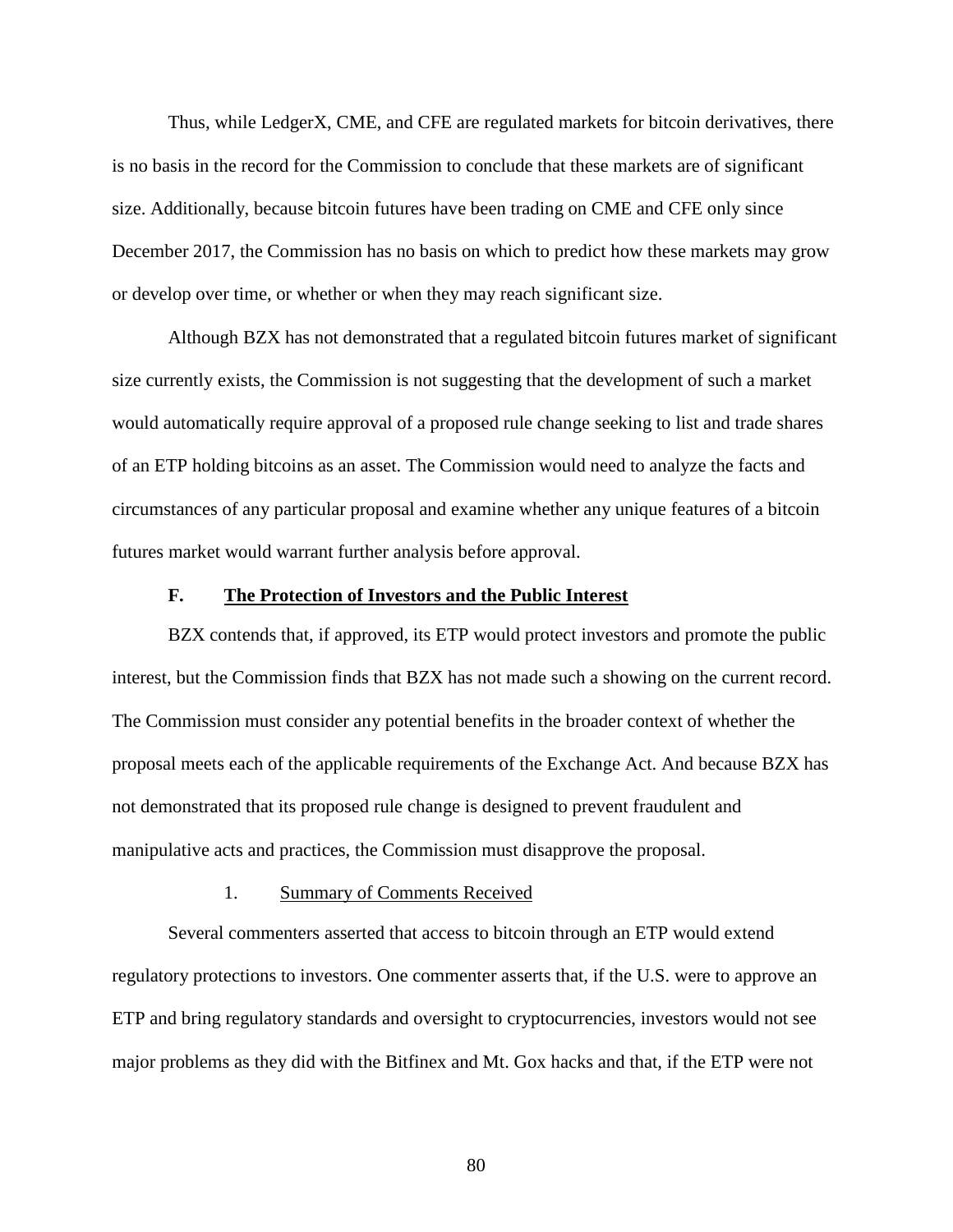approved, investors would be forced to use those less-than-ideal exchanges.<sup>[317](#page-80-0)</sup> One commenter asserts that the alternative to a regulated ETP is investors having to purchase bitcoin at unregulated exchanges lacking SEC oversight.<sup>[318](#page-80-1)</sup> One commenter asserts that disapproval of the ETP would create a more risky environment for investors, who will not have the option of investing through regulated exchanges.<sup>[319](#page-80-2)</sup> One commenter argues that, because of the use of an auction process to determine NAV, the use of well-known and respected Authorized Participants, and the environment that allows market participants to use arbitrage techniques to hold pricing where it should be, the risk to investors who invest in the ETP may be lower than the risk borne by those who buy or sell bitcoin directly.<sup>[320](#page-80-3)</sup> And another commenter asserts that, with innovative use cases emerging for bitcoin and for the associated technology of blockchain each passing day, investors seeking exposure to bitcoin should have options similar to those currently available for physical bullion.[321](#page-80-4)

BZX argues that the Shares would significantly reduce or eliminate costs and inefficiencies and would expand opportunities for investors by providing an inexpensive vehicle to gain exposure to bitcoin in a secure and easily accessible product that is familiar, transparent, and meaningfully regulated.<sup>[322](#page-80-5)</sup> BZX asserts that, for prospective investors in bitcoin, direct investment brings with it significant inconvenience, complexity, expense, and risk. As investor

<span id="page-80-6"></span><span id="page-80-0"></span> $317$  See Baird Letter, supra note [35.](#page-7-0) Bitfinex and Mt. Gox are bitcoin trading venues that have reportedly suffered significant losses from hacking. See Nathaniel Popper and Rachel Abrams, Apparent Theft at Mt. Gox Shakes Bitcoin World, The New York Times (Feb. 25, 2014), available at [https://www.nytimes.com/2014/02/25/business/apparent-theft-at-mt-gox-shakes-bitcoin-world.html;](https://www.nytimes.com/2014/02/25/business/apparent-theft-at-mt-gox-shakes-bitcoin-world.html) Amie Tsang, Bitcoin Plunges After Hacking of Exchange in Hong Kong, The New York Times (Aug. 3, 2016), available at [https://www.nytimes.com/2016/08/04/business/dealbook/bitcoin-bitfinex-hacked.html.](https://www.nytimes.com/2016/08/04/business/dealbook/bitcoin-bitfinex-hacked.html)

<span id="page-80-1"></span><sup>&</sup>lt;sup>318</sup> See Keeler Letter, supra note [35.](#page-7-0)

<span id="page-80-2"></span><sup>&</sup>lt;sup>319</sup> See Bang Letter, supra note [35.](#page-7-0)

<span id="page-80-3"></span><sup>320</sup> See Convergex Letter, supra note [36,](#page-8-0) at 2.

<span id="page-80-4"></span> $321$  See Virtu Letter, supra note [36,](#page-8-0) at 2.

<span id="page-80-5"></span> $322$  See BZX Letter II, supra note [13,](#page-2-0) at 8.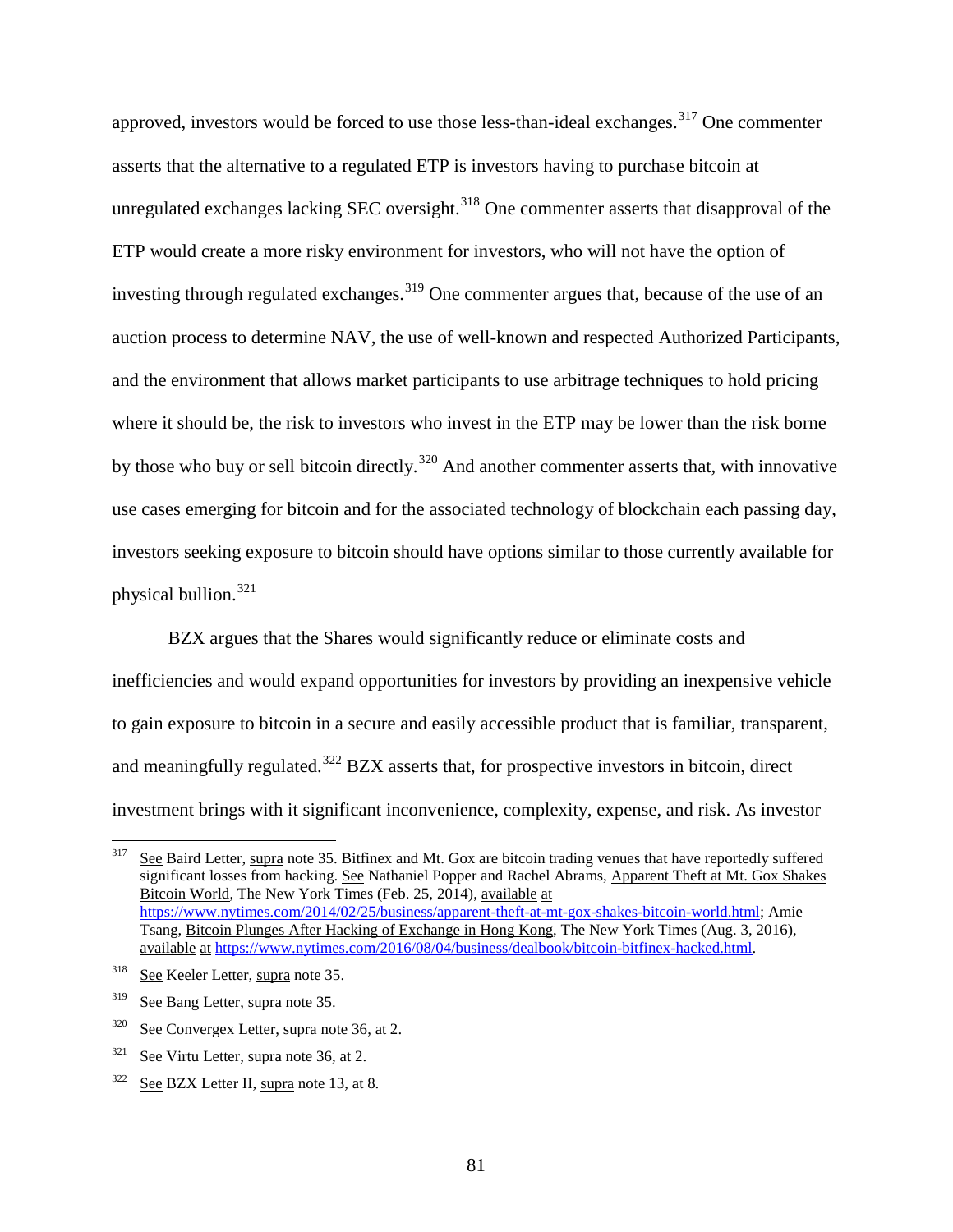<span id="page-81-5"></span>demand for exposure to bitcoin continues to increase, BZX asserts, these problems grow larger. BZX argues that the Shares would significantly reduce or completely remove each of these hurdles.<sup>[323](#page-81-0)</sup> BZX also argues that Commission should approve the proposal because Commission oversight of the trading of the ETP shares on a national securities exchange would enhance the transparency of the underlying bitcoin markets.<sup>[324](#page-81-1)</sup> BZX also asserts that the Gemini Exchange is uniquely positioned, because of its regulatory status and licensing, to be a venue on which traditional financial institutions will be comfortable transacting in bitcoin, and BZX posits that these financial institutions provide a bridge to the equities markets and other capital markets, improving price discovery, liquidity, and transparency.<sup>[325](#page-81-2)</sup>

<span id="page-81-7"></span><span id="page-81-6"></span>The Overdahl Letter asserts that the approval of the proposed bitcoin ETP would facilitate a cost-effective and convenient means for investors to gain exposure to bitcoin similar to a direct investment in bitcoin, improving portfolio diversification opportunities for investors, and would help make bitcoin markets more transparent.<sup>[326](#page-81-3)</sup> The Overdahl Letter also argues that a bitcoin ETP will protect current investors in bitcoin by providing regulatory certainty.<sup>[327](#page-81-4)</sup> The Overdahl Letter predicts that the availability of a bitcoin ETP would help attract professional market makers to the spot market, as well as the market for bitcoin ETPs, and that the presence of these professional market makers would add to the resilience of the spot price on the

<span id="page-81-0"></span> $323$  See id. at 3, 8.

<span id="page-81-1"></span><sup>&</sup>lt;sup>324</sup> See id. at 17; Petition for Review, supra note [4,](#page-0-1) at 16; Overdahl Letter, supra note [36,](#page-8-0) at 13; Virtu Letter, supra not[e 36,](#page-8-0) at 2.

<span id="page-81-2"></span> $325$  See BZX Letter II, supra note [13,](#page-2-0) at 20–21.

<span id="page-81-3"></span><sup>326</sup> See Overdahl Letter, supra note [36,](#page-8-0) at 13.

<span id="page-81-4"></span> $327$  See Overdahl Letter, supra note [36,](#page-8-0) at 13.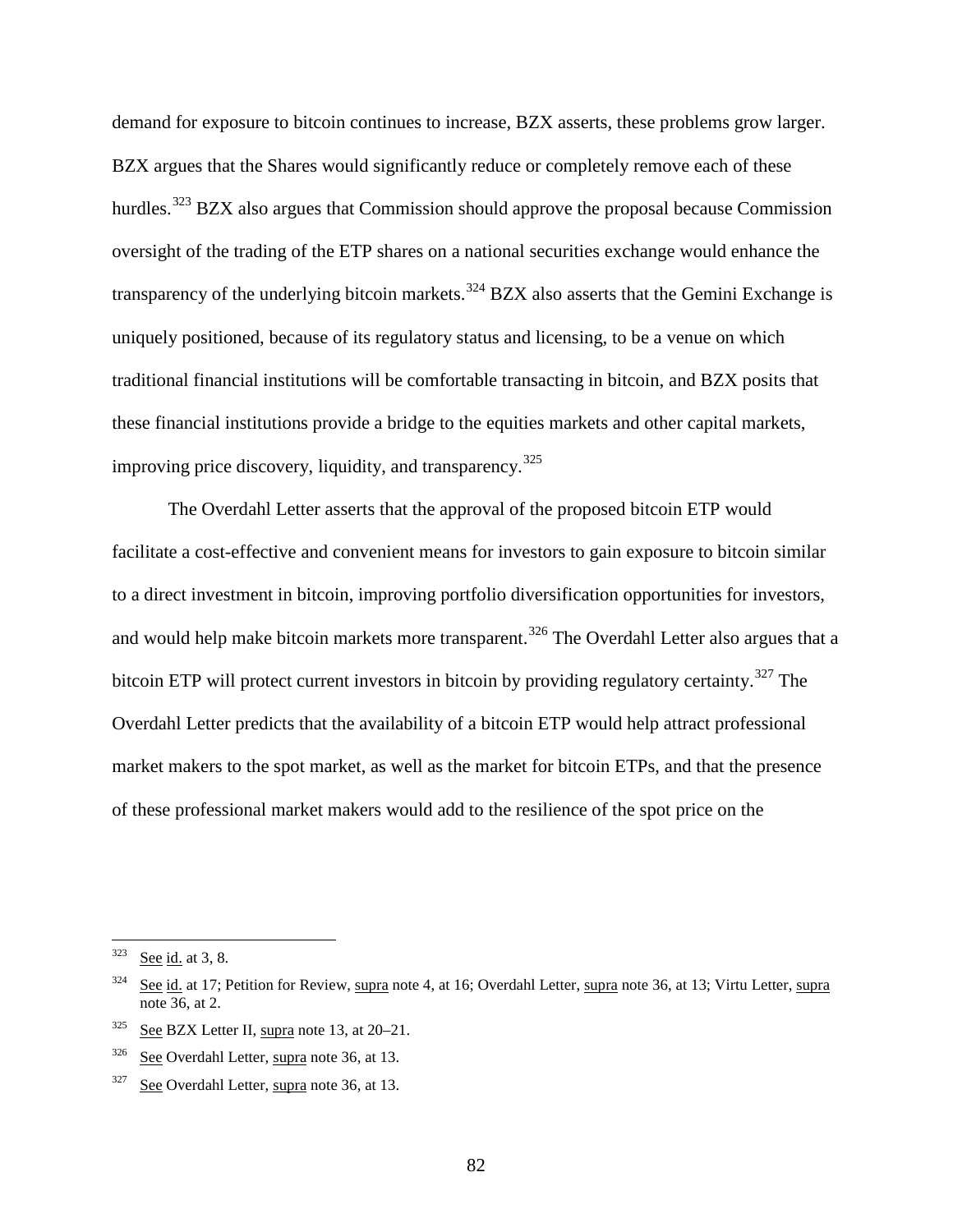exchange, improve liquidity and other measures of market quality, and promote trading volume at the exchange.[328](#page-82-0)

<span id="page-82-7"></span><span id="page-82-6"></span>The Lewis Letter asserts that bitcoin is relatively uncorrelated with other assets, enabling investors to construct more efficient portfolios.<sup>[329](#page-82-1)</sup> BZX and the Lewis Letter also assert that listing the shares on a national securities exchange and a shift from OTC trading to trading on exchanges would make the overall bitcoin market more transparent.<sup>[330](#page-82-2)</sup> Similarly, one commenter asserts that trading in the Shares and the adoption of best practices, such as IIV and NAV dissemination, will enhance the resiliency and efficiency of the market for bitcoin.<sup>[331](#page-82-3)</sup>

One commenter believes that lack of regulation and consumer protection also increases the chance and incentives for market price manipulation and states that approving the ETP before structural protections and controls are firmly in place would put investors at undue risk.<sup>[332](#page-82-4)</sup> This commenter asserts that several fundamental flaws make bitcoin a dangerous asset class to force into an exchange-traded structure, including shallow trade volume, extreme hoarding, low liquidity, hyper price volatility, a global web of unregulated bucket-shop exchanges, high bankruptcy risk, and oversized exposure to trading in countries where there is no regulatory oversight.[333](#page-82-5)

<span id="page-82-0"></span> $328$  See Overdahl Letter, supra note [36,](#page-8-0) at 3, 8.

<span id="page-82-1"></span> $329$  See Lewis Letter I, supra note [65,](#page-14-0) at 11–16.

<span id="page-82-2"></span> $330$  See id. at 7. See also Petition for Review, supra note [4,](#page-0-1) at 16.

<span id="page-82-3"></span> $331$  See Virtu Letter, supra note [36,](#page-8-0) at 2.

<span id="page-82-4"></span><sup>332</sup> See Williams Letter, supra note [35,](#page-7-0) at 2–3.

<span id="page-82-5"></span> $333$  See id. at 1.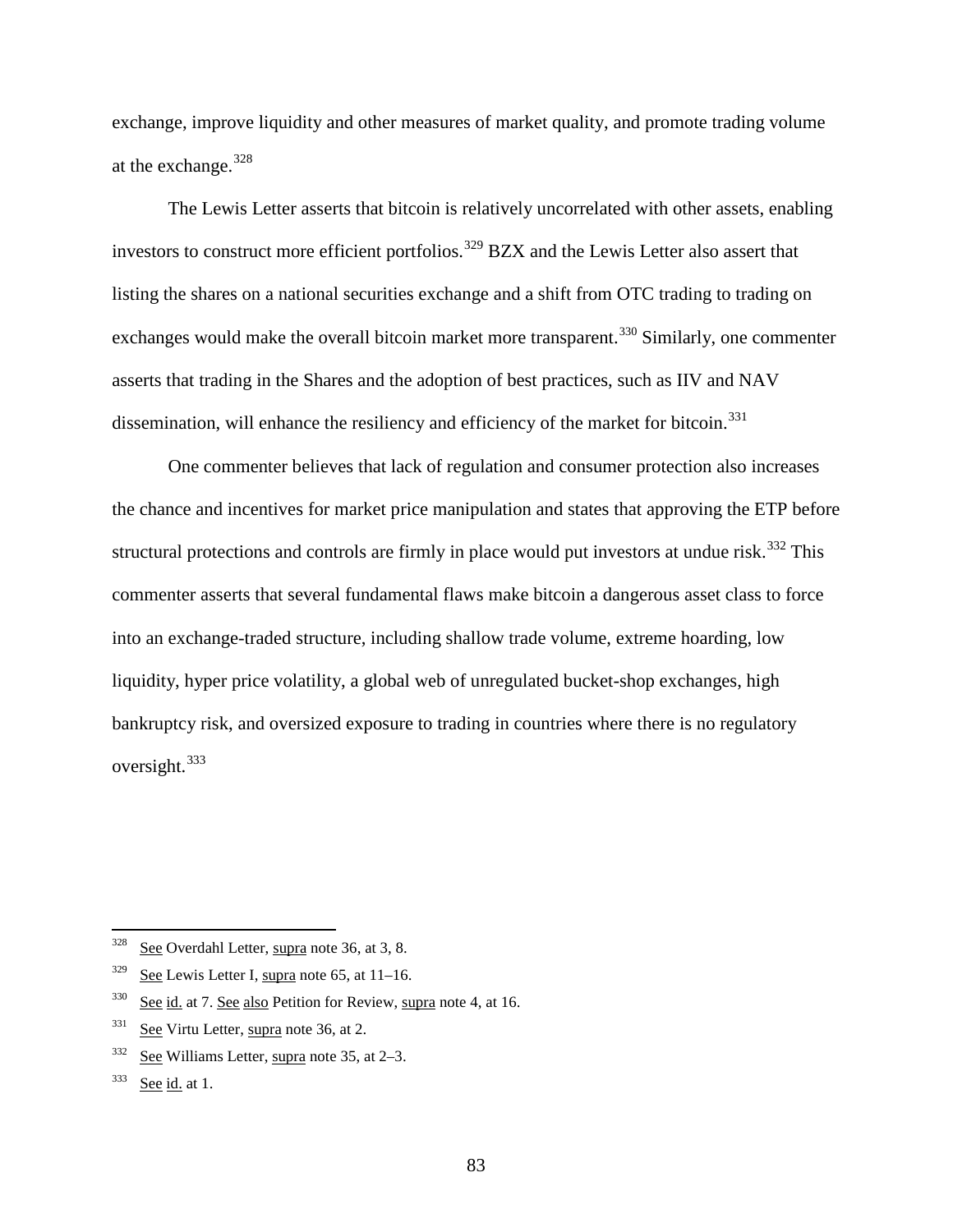### 2. Discussion

BZX, the Overdahl Letter, and other commenters assert that investment in bitcoin through a ETP would reduce the expense, complexity, and risk of bitcoin exposure.<sup>[334](#page-83-0)</sup> BZX, the Overdahl Letter, and the Lewis Letter further assert that approval of the Winklevoss Bitcoin Trust would make bitcoin markets more transparent,<sup>[335](#page-83-1)</sup> and the Overdahl Letter argues that approval of the proposal would protect investors by providing regulatory certainty.<sup>[336](#page-83-2)</sup> Additionally, the Overdahl Letter and Lewis Letter argue that approval of the proposal would improve the availability of investment and portfolio diversification opportunities for investors.<sup>[337](#page-83-3)</sup>

The Commission acknowledges that each of these is a potential benefit of a bitcoin ETP. The Commission, however, must consider these potential benefits in the broader context of whether the proposal meets each of the applicable requirements of the Exchange Act. Pursuant to Section 19(b)(2) of the Exchange Act, the Commission must disapprove a proposed rule change filed by a national securities exchange if it does not find that the proposed rule change is consistent with the applicable requirements of the Exchange Act—including the requirement under Section 6(b)(5) that the rules of a national securities exchange be designed to prevent fraudulent and manipulative acts and practices.<sup>[338](#page-83-4)</sup> Thus, even if a proposed rule change would provide certain benefits to investors and the markets, the proposed rule change may still fail to meet other requirements under the Exchange Act.<sup>[339](#page-83-5)</sup> For the reasons discussed above, BZX has

<span id="page-83-0"></span> <sup>334</sup> See Section [III.F.1,](#page-79-0) supra.

<span id="page-83-1"></span> $335$  See supra note[s 324](#page-81-5)[–326,](#page-81-6) [330](#page-82-6) and accompanying text.

<span id="page-83-2"></span><sup>&</sup>lt;sup>336</sup> See supra note [327](#page-81-7) and accompanying text.

<span id="page-83-3"></span><sup>337</sup> See supra note[s 326,](#page-81-6) [329](#page-82-7) and accompanying text.

<span id="page-83-4"></span><sup>&</sup>lt;sup>338</sup> See Exchange Act Section 19(b)(2)(C), 15 U.S.C. 78s(b)(2)(C).

<span id="page-83-5"></span><sup>&</sup>lt;sup>339</sup> The Commission also notes that, according to the Trust's Registration Statement, investors in the Trust would still be subject to some of the risks of holding bitcoin directly. See Registration Statement, supra note [22,](#page-5-0) at 29 ("Security breaches, 'cyber attacks,' computer malware and computer hacking attacks have been a prevalent (footnote continued…)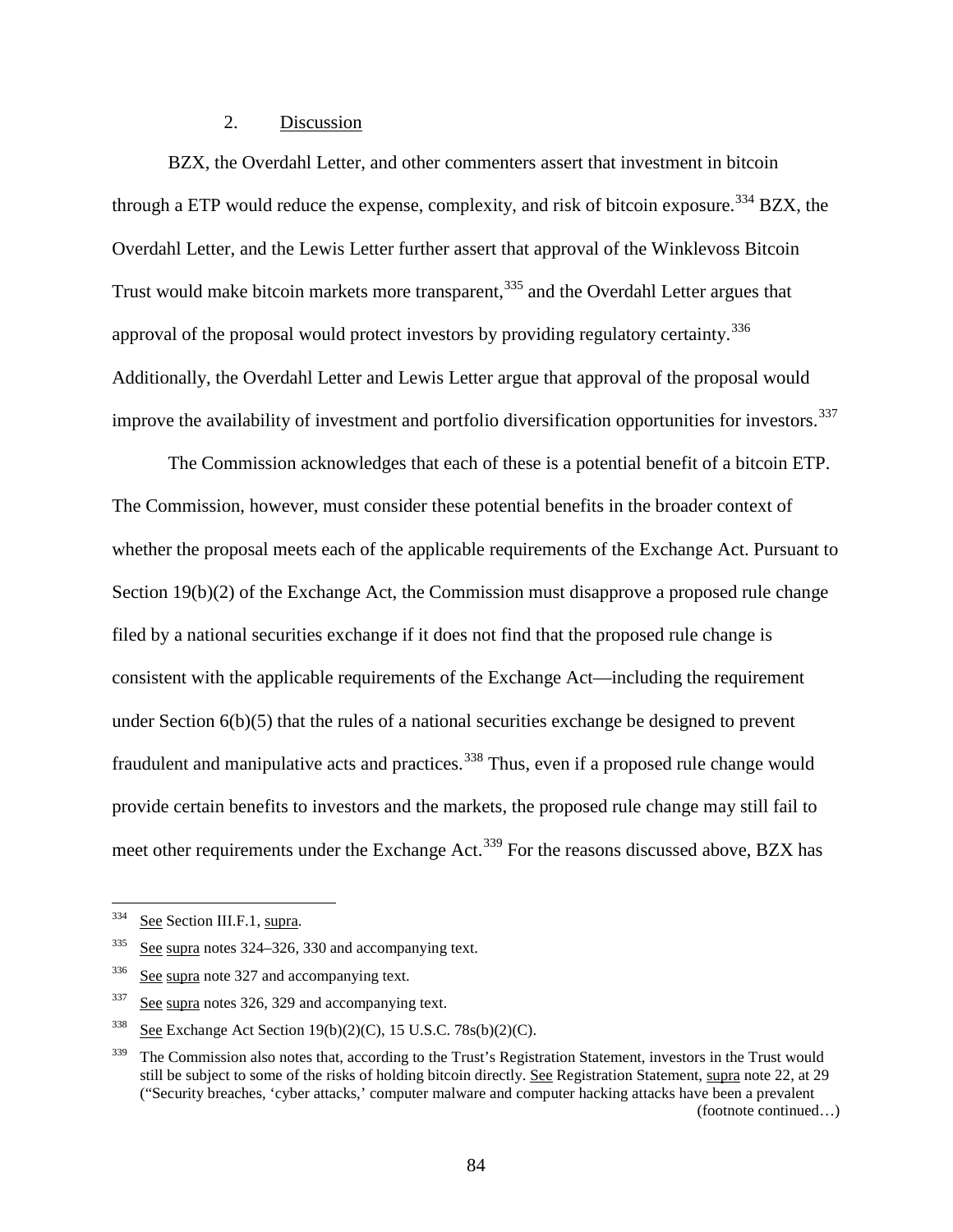not met its burden of demonstrating an adequate basis in the record for the Commission to find that the proposal is consistent with Exchange Act Section  $6(b)(5)$ ,  $340$  and, accordingly, the Commission must disapprove the proposal.

### **G. Additional Factors Supporting Disapproval**

<span id="page-84-2"></span>As addressed in detail above, the Commission is disapproving the proposed rule change because BZX has not met its burden to demonstrate that its proposal is consistent with Exchange Act Section 6(b)(5). BZX has neither entered into surveillance-sharing agreements with regulated, bitcoin-related markets of significant size nor demonstrated that alternative means of compliance with Exchange Act Section 6(b)(5) would be sufficient. Because BZX has failed to carry its burden, the proposed rule change must be disapproved.

The Commission also notes several inconsistencies between the BZX's proposed rule change and the Trust's Registration Statement that reinforce the need to disapprove BZX's proposal. For example, in its proposal, BZX points to the following factors that, in its view, weigh in favor of approval. Those factors include "the liquidity of the market in the underlying commodity," "the trading volume in derivatives based on the underlying commodity," "listing exchange rules and procedures prohibiting use of material nonpublic information," and "listing exchange rules regarding trading halts."<sup>[341](#page-84-1)</sup> But those factors cannot be reconciled with BZX's current proposal and thus provide independent confirmation that the proposed rule change must be disapproved.

 $\overline{a}$ 

<sup>(…</sup>footnote continued)

concern in the Bitcoin Exchange Market since the launch of the Bitcoin Network. Any cyber security breach caused by hacking … could harm the Trust's business operations or result in loss of the Trust's assets.").

<span id="page-84-0"></span><sup>340</sup> 15 U.S.C. 78f(b)(5).

<span id="page-84-1"></span><sup>&</sup>lt;sup>341</sup> Petition for Review, supra note [4,](#page-0-1) at 6–7 & n.17; see also BZX Letter II, supra note [13,](#page-2-0) at 22–25.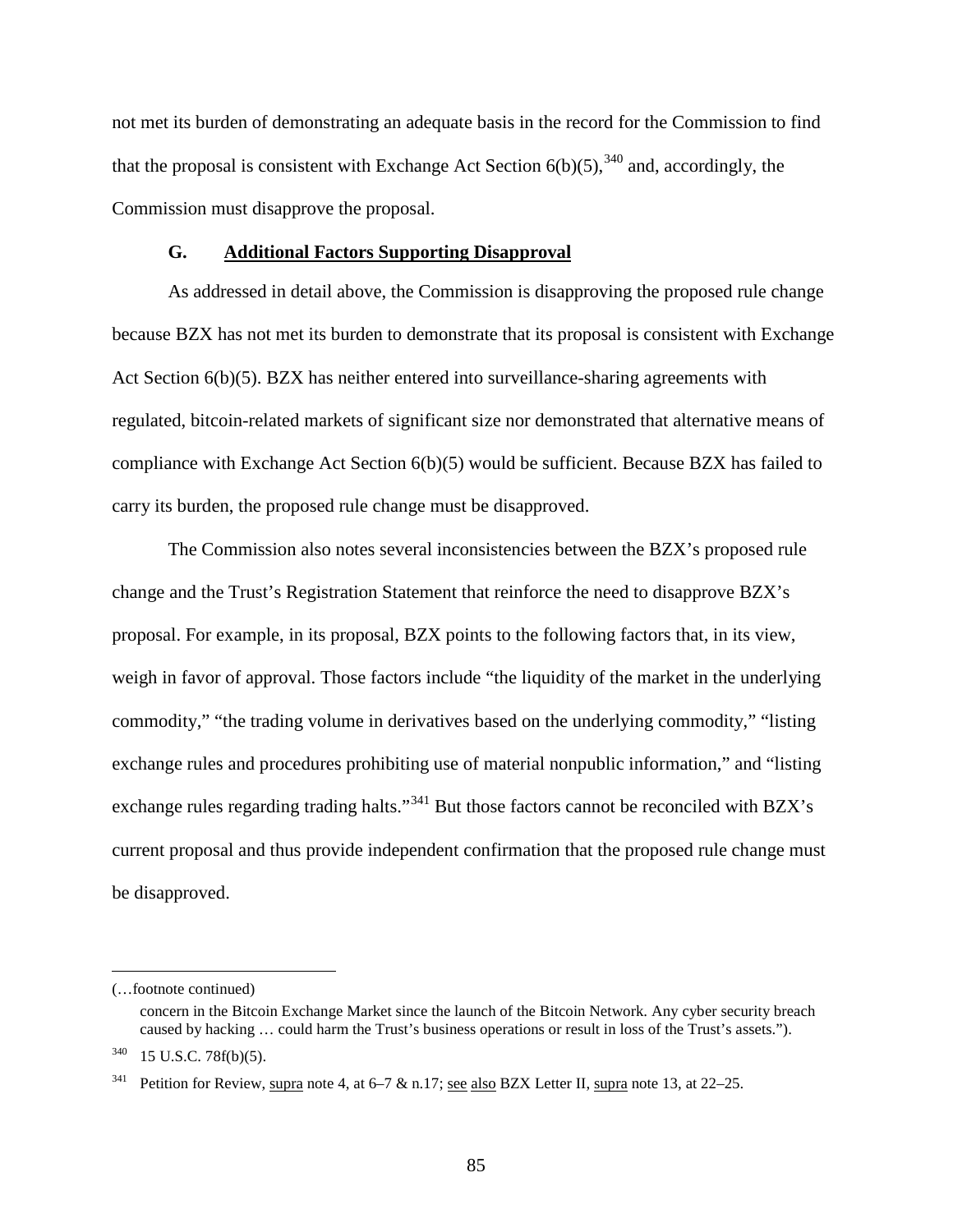Liquidity of bitcoin markets. The Trust's Registration Statement concedes that underlying bitcoin markets are insufficiently liquid to protect against credible threats to those markets' integrity. The Trust's Registration Statement, for example, acknowledges that "operational interruption" in large bitcoin exchanges "may limit the liquidity of bitcoin" and "result in volatile prices and a reduction in confidence" and that "[t]rading on a single Bitcoin Exchange may result in less favorable prices and decreased liquidity."[342](#page-85-0) The Trust's characterizations of the bitcoin markets contrast with, for example, the over-the-counter gold market, which the Commission noted had "unique liquidity and depth."<sup>[343](#page-85-1)</sup> This factor accordingly weighs against approval of the proposed rule change.

Trading volume in derivatives based on the underlying commodity. The Trust's Registration Statement recognizes that bitcoin derivatives markets are nascent and insufficiently developed in regulated marketplaces to serve meaningful purposes such as, for example, providing investors with credible information regarding bitcoin's future prospects.<sup>[344](#page-85-2)</sup> As the Trust's Registration Statement acknowledges, "[a] limited market currently exists for bitcoinbased derivatives."[345](#page-85-3) As explained above, the market for bitcoin-based derivatives is not yet well developed.<sup>[346](#page-85-4)</sup> That differs, for example, from platinum and palladium markets, where futures products on those metals had been trading for several decades before commodity-trust ETPs were launched, and where the Commission has noted that exchanges are able to adequately

<span id="page-85-0"></span><sup>&</sup>lt;sup>342</sup> Registration Statement, supra note [22,](#page-5-0) at 22.

<span id="page-85-1"></span> $343$  Gold Order, supra not[e 197,](#page-47-0) 69 FR at 64619.

<span id="page-85-2"></span> $344$  See Section [III.E.3\(a\),](#page-72-4) supra.

<span id="page-85-3"></span><sup>&</sup>lt;sup>345</sup> Registration Statement, supra note [22,](#page-5-0) at 59.

<span id="page-85-4"></span><sup>346</sup> See Section [III.E.3\(b\),](#page-75-2) supra.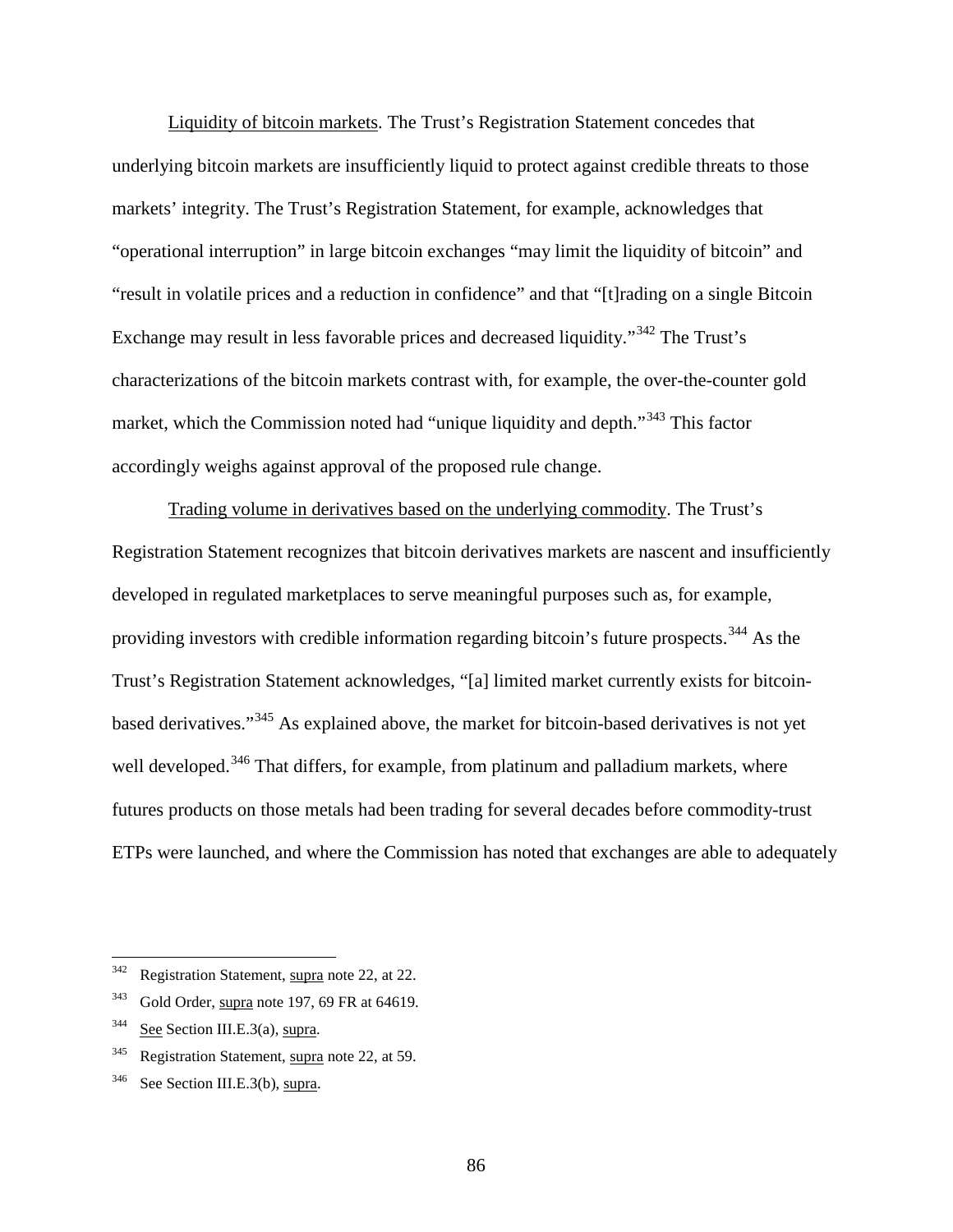"obtain information regarding trading" in regulated derivatives. This factor accordingly weighs against approval of the proposed rule change.

Listing exchange rules and procedures prohibiting use of material nonpublic information. Regardless of BZX's rules and procedures regarding insider trading, many underlying bitcoin markets are, at present, opaque.<sup>[347](#page-86-0)</sup> According to the Trust's Registration Statement, for example, "[m]any Bitcoin Exchanges do not provide the public with significant information regarding their ownership structure, management teams, corporate practices or regulatory compliance."<sup>[348](#page-86-1)</sup> The Trust itself thus recognizes that there is a significant risk that material nonpublic information may be used in a manner that could affect bitcoin prices and, in turn, any ETP using bitcoin as an underlying asset. This factor weighs against approval of the proposed rule change.

Listing exchange rules regarding trading halts. Regardless of BZX's rules regarding trading halts, BZX has not explained how it will respond to disruptions in trading in underlying bitcoin markets.<sup>[349](#page-86-2)</sup> The Trust's Registration Statement acknowledges the unusual and severe nature of such trading halts in bitcoin, noting that "[e]ven the largest Bitcoin Exchanges have been subject to operational interruption (e.g., the temporary shutdown of Mt. Gox due to distributed denial of service attacks ('DDoS') attacks by hackers and/or malware, and its permanent closure in February 2014)."[350](#page-86-3) Moreover, as one commenter noted, the Gemini Auction has failed on at least two occasions.<sup>[351](#page-86-4)</sup> Such trading halts could result in volatile prices

<span id="page-86-1"></span><sup>348</sup> Registration Statement, supra note [22,](#page-5-0) at 61.

<span id="page-86-3"></span><sup>350</sup> Registration Statement, supra note [22,](#page-5-0) at 22.

<span id="page-86-0"></span><sup>&</sup>lt;sup>347</sup> See Section [III.B.1,](#page-11-0) supra.

<span id="page-86-2"></span><sup>&</sup>lt;sup>349</sup> See Section [II,](#page-5-1) supra.

<span id="page-86-4"></span> $351$  See supra note [148](#page-34-0) and accompanying text.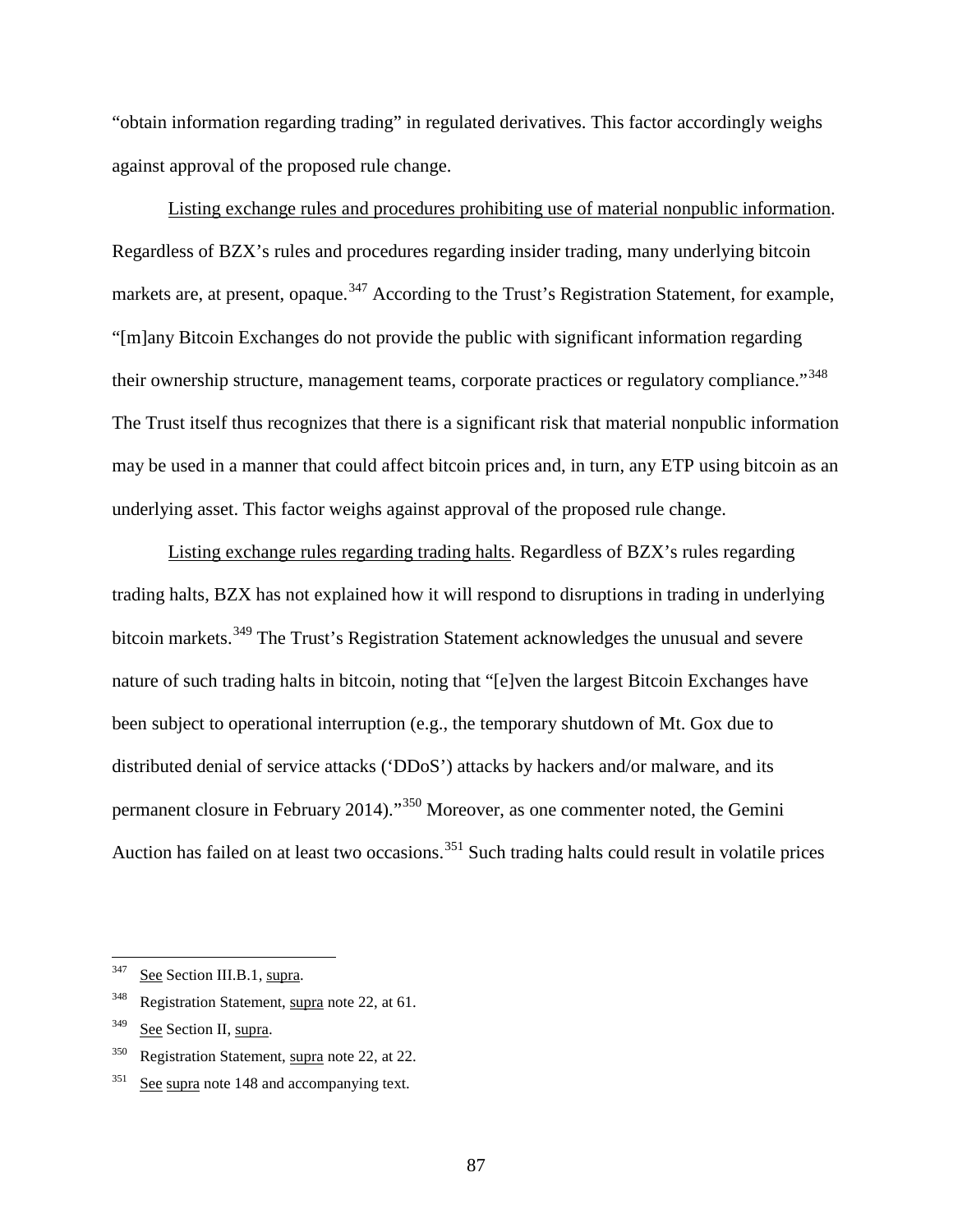and reduced confidence in any ETP that uses bitcoin as an underlying asset. Accordingly, this factor weighs against approval of the proposed rule change.

# **H. Other Comments**

Comment letters also addressed the following topics:  $352$ 

- the nature and uses of bitcoin:  $353$
- $\bullet$  the state of development of bitcoin as a digital asset;  $354$
- the use of bitcoin for illegal activities;  $355$
- the inherent value of, and risks of investing in, bitcoin;  $356$
- the cost of electricity required to maintain the Bitcoin network;  $357$
- the desire of investors to gain access to bitcoin through an  $ETP<sub>1</sub><sup>358</sup>$  $ETP<sub>1</sub><sup>358</sup>$  $ETP<sub>1</sub><sup>358</sup>$

<span id="page-87-5"></span>See Harris Letter, supra note [36,](#page-8-0) at 2.

<span id="page-87-0"></span><sup>&</sup>lt;sup>352</sup> The Commission also received comments expressing support for the proposal, without articulating any argument in favor of the proposal. See Barraza Letter, supra note [35;](#page-7-0) Shad Letter, supra note [35.](#page-7-0)

<span id="page-87-1"></span> $353$  See Stolfi Letter I, supra note [35;](#page-7-0) Stolfi Letter II, supra note 35; Chronakis Letter, supra note 35; Anonymous Letter VII, supra note [35.](#page-7-0)

<span id="page-87-2"></span>See Stolfi Letter II, supra note [35;](#page-7-0) Barish Letter IV, supra note 35; ARK Letter, supra note 35; Lee Letter, supra not[e 35;](#page-7-0) Chronakis Letter, supra note [35;](#page-7-0) Struna Letter, supra note [35;](#page-7-0) Johnson Letter, supra note [35;](#page-7-0) Anonymous Letter V, supra note [35;](#page-7-0) Whitman Letter, supra not[e 35;](#page-7-0) Anonymous Letter VI, supra note [35;](#page-7-0) Barish Letter II, supra note [35;](#page-7-0) Ackerman Letter, supra note [35;](#page-7-0) Medina Letter, supra note 35; Paslaqua Letter, supra note [35;](#page-7-0) BZX Letter II, supra note [13,](#page-2-0) at 7–8.

<span id="page-87-3"></span><sup>&</sup>lt;sup>355</sup> See Xin Lu Letter, supra note [35;](#page-7-0) Anonymous Letter VI, supra note 35; Harris Letter, supra note [36,](#page-8-0) at 2.

<span id="page-87-4"></span><sup>&</sup>lt;sup>356</sup> See Stolfi Letter I, supra note [35;](#page-7-0) Stolfi Letter II, supra note 35; Shatto Letter, supra note 35; Lethuillier Letter, supra note [35;](#page-7-0) Delehanty Letter, supra not[e 35;](#page-7-0) Xin Lu Letter, supra not[e 35;](#page-7-0) Neidhardt Letter, supra note [35;](#page-7-0) XBT Letter, supra note [35;](#page-7-0) Williams Letter, supra note [35;](#page-7-0) ARK Letter, supra note [35;](#page-7-0) Kim Letter, supra note [35;](#page-7-0) Dalla Val Letter, supra note [35;](#page-7-0) Paneque Letter, supra note [35;](#page-7-0) Lee Letter, supra note [35;](#page-7-0) Chronakis Letter, supra not[e 35;](#page-7-0) Struna Letter, supra note [35;](#page-7-0) Johnson Letter, supra not[e 35;](#page-7-0) Whitman Letter, supra note [35;](#page-7-0) Primm Letter; supra not[e 35;](#page-7-0) Anonymous Letter VI, supra note [35;](#page-7-0) Barish Letter III, supra note [35;](#page-7-0) Barish Letter V, supra note [35;](#page-7-0) Anonymous Letter VII, supra note [35;](#page-7-0) Ackerman Letter, supra note [35;](#page-7-0) Paslaqua Letter, supra note [35;](#page-7-0) Harris Letter, supra note [36,](#page-8-0) at 2.

<span id="page-87-6"></span> $\frac{358}{\text{See R.D.}}$  Miller Letter, supra not[e 35;](#page-7-0) R. Miller Letter, supra note [35;](#page-7-0) Hall Letter, supra note 35; Keeler Letter, supra note [35;](#page-7-0) Lethuillier Letter, supra not[e 35,](#page-7-0) at 2; Anonymous Letter I, supra not[e 35;](#page-7-0) Herbert Letter, supra not[e 35;](#page-7-0) Fernandez Letter, supra note [35;](#page-7-0) Tomaselli Letter, supra note [35;](#page-7-0) Circle Letter, supra note [35;](#page-7-0) Baird Letter, supra not[e 35;](#page-7-0) Stolfi Letter I, supra note [35;](#page-7-0) Anderson Letter, supra not[e 35;](#page-7-0) P. Miller Letter, supra note [35;](#page-7-0) Swiderski Letter, supra note [35;](#page-7-0) Situation Letter, supra note [35;](#page-7-0) Paneque Letter, supra note [35;](#page-7-0) Nootenboom Letter, supra note [35;](#page-7-0) Chronakis Letter, supra note [35;](#page-7-0) Turley Letter, supra note 35; Kemble Letter, supra note [35;](#page-7-0) BZX Letter II, supra note [13,](#page-2-0) at 3, 8.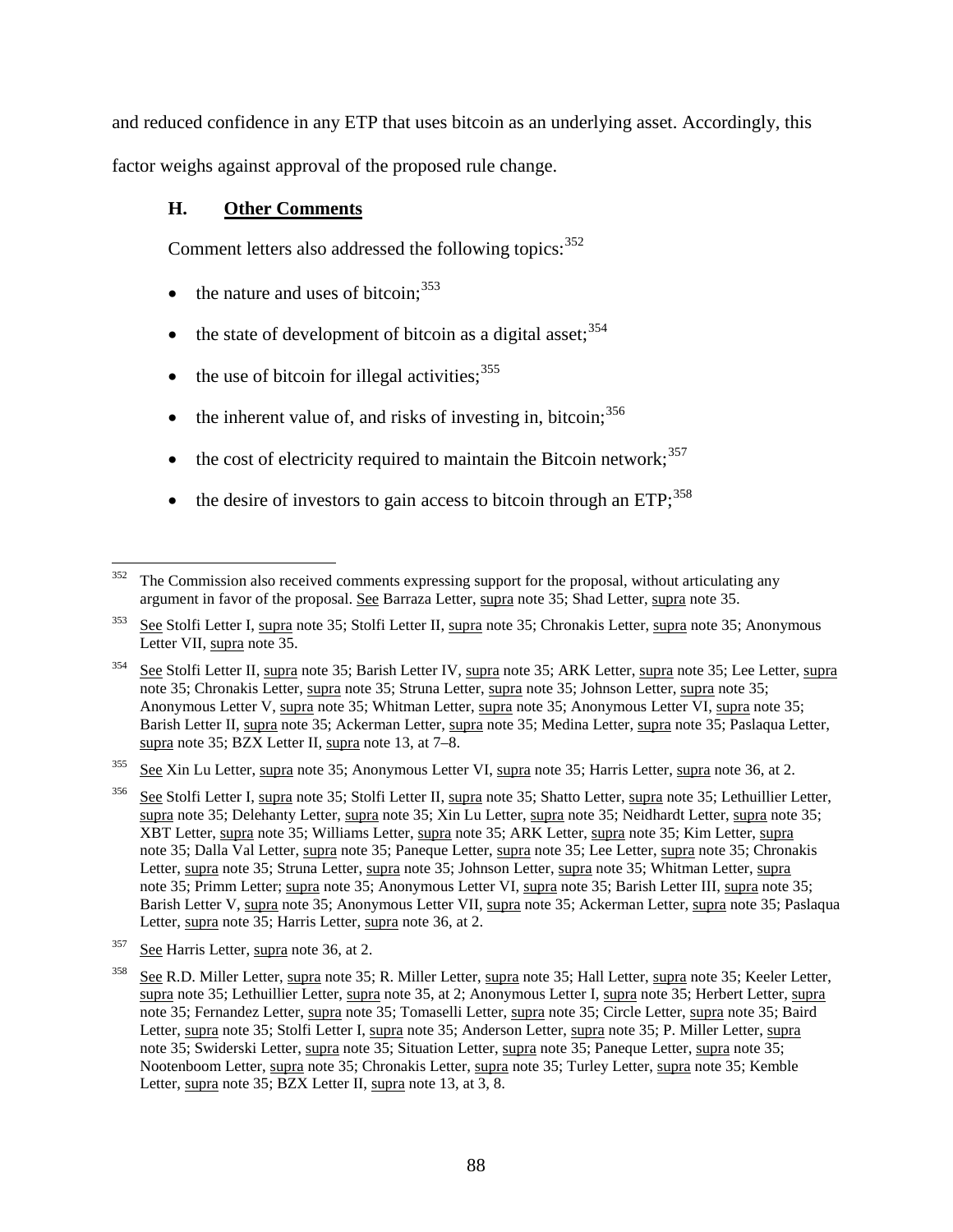- investor understanding about bitcoin;  $359$
- the appropriate measures for the Trust to secure its bitcoin holdings against theft or  $loss:$ <sup>[360](#page-88-1)</sup>
- whether the Trust should insure its bitcoin holdings against theft or  $loss$ ;<sup>[361](#page-88-2)</sup>
- the adequacy of the Trust's procedures for handling potential "forks" in the bitcoin blockchain: [362](#page-88-3)
- the blockchain treatment of positions in the Shares, including short positions or derivative positions;<sup>[363](#page-88-4)</sup>
- the potential conflicts of interest related to the affiliations among the Sponsor, the Custodian, and the Gemini Exchange;  $364$
- the legitimacy or enhanced regulatory protection that Commission approval of the proposed ETP might confer upon bitcoin as a digital asset;<sup>[365](#page-88-6)</sup> and
- the value to the Commission of enhanced oversight over bitcoin markets from approving the proposal.<sup>[366](#page-88-7)</sup>

<span id="page-88-3"></span><sup>362</sup> See Schulte Letter, supra note [35.](#page-7-0)

<span id="page-88-0"></span><sup>&</sup>lt;sup>359</sup> See Harris Letter, supra note [36,](#page-8-0) at 1.

<span id="page-88-1"></span>See Barish Letter I, supra note [35;](#page-7-0) Barish Letter IV, supra note 35; Neidhardt Letter, supra note 35; Dylan Letter, supra not[e 35;](#page-7-0) Keeler Letter, supra note [35;](#page-7-0) Casey Letter I, supra not[e 35;](#page-7-0) Aronesty Letter, supra note [35;](#page-7-0) ARK Letter, supra note [35,](#page-7-0) at 10–11; Tull Letter, supra note [35;](#page-7-0) Stolfi Letter I, supra note [35;](#page-7-0) Stolfi Letter II, supra note [35;](#page-7-0) Anonymous Letter I, supra note [35;](#page-7-0) Lethuillier Letter, supra note [35,](#page-7-0) at 2–3; Delehanty Letter, supra not[e 35;](#page-7-0) Casey Letter II, supra note [35;](#page-7-0) Anonymous Letter IV, supra note [35;](#page-7-0) BZX Letter I, supra not[e 35,](#page-7-0) at 3, 6–7; Struna Letter, supra note [35.](#page-7-0)

<span id="page-88-2"></span> $361$  See Lethuillier Letter, supra note [35,](#page-7-0) at 2–3; Aronesty Letter, supra note [35;](#page-7-0) Delehanty Letter, supra note 35; XBT Letter, supra note [35;](#page-7-0) ARK Letter, supra note [35,](#page-7-0) at 10–11; Anonymous Letter IV, supra note [35;](#page-7-0) BZX Letter I, supra note [35,](#page-7-0) at 6–7.

<span id="page-88-4"></span><sup>363</sup> See Anonymous Letter II, supra note [35,](#page-7-0) at 3; Tull Letter, supra note [35.](#page-7-0)

<span id="page-88-5"></span><sup>364</sup> See XBT Letter, supra note [35;](#page-7-0) Tull Letter, supra note [35;](#page-7-0) Stolfi Letter II, supra note [35;](#page-7-0) ARK Letter, supra not[e 35,](#page-7-0) at 9–10; Anonymous Letter III, supra note [35;](#page-7-0) BZX Letter I, supra not[e 35,](#page-7-0) at 5–6; Harris Letter, supra not[e 36.](#page-8-0)

<span id="page-88-6"></span><sup>&</sup>lt;sup>365</sup> See Stolfi Letter I, supra note [35;](#page-7-0) Circle Letter, supra note 35; Kim Letter, supra note 35; Delehanty Letter, supra note [35;](#page-7-0) Baird Letter, supra not[e 35;](#page-7-0) Anonymous Letter II, supra note [35,](#page-7-0) at 3; Keeler Letter, supra note [35;](#page-7-0) Dalla Val Letter, supra note [35;](#page-7-0) Elron Letter, supra note [35;](#page-7-0) P. Miller Letter, supra not[e 35;](#page-7-0) Marchionne Letter, supra note [35;](#page-7-0) Situation Letter, supra note [35;](#page-7-0) Paneque Letter, supra not[e 35;](#page-7-0) Nootenboom Letter, supra not[e 35;](#page-7-0) Chronakis Letter, supra note [35;](#page-7-0) Johnson Letter, supra not[e 35;](#page-7-0) Bang Letter, supra note [35;](#page-7-0) Primm Letter, supra note [35;](#page-7-0) Christensen Letter, supra note [35;](#page-7-0) Rigsby Letter, supra note [35.](#page-7-0)

<span id="page-88-7"></span><sup>366</sup> See Convergex Letter, supra note [36,](#page-8-0) at 2.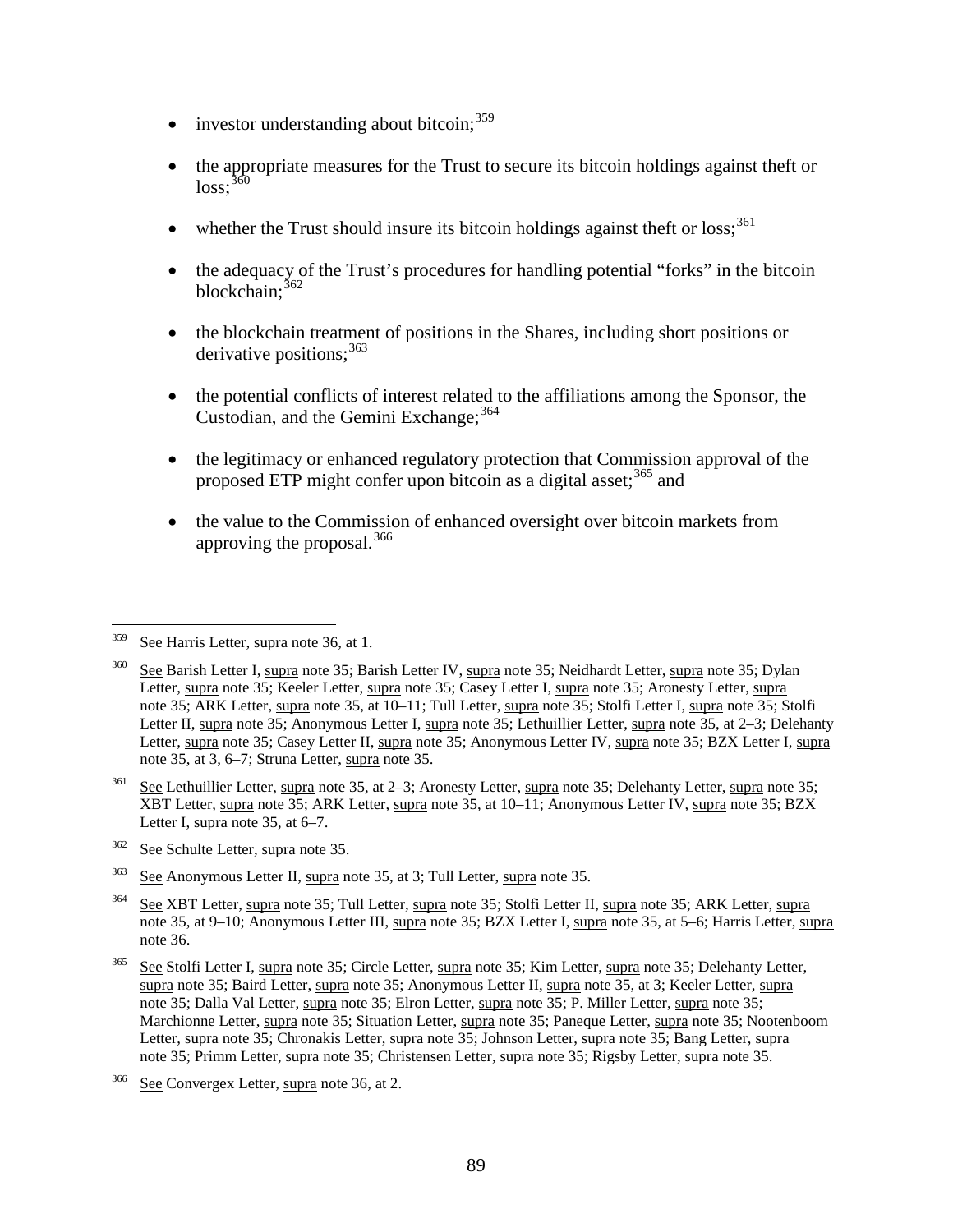Ultimately, however, additional discussion of these tangential topics is unnecessary, as they do not bear on the basis for the Commission's decision to disapprove BZX's proposal.<sup>[367](#page-89-0)</sup>

## **I. Basis for Disapproval**

As discussed above,<sup>[368](#page-89-1)</sup> the central factor for the Commission in its current consideration of the BZX proposal is whether it is consistent with Exchange Act Section 6(b)(5), which requires, among other things, that the rules of a national securities exchange be designed to prevent fraudulent and manipulative acts and practices and to protect investors and the public interest.<sup>[369](#page-89-2)</sup> Although BZX argues that its proposal can satisfy these requirements because bitcoin markets are inherently difficult to manipulate,  $370$  and because alternative means of identifying fraud and manipulation would be sufficient,  $371$  the Commission concludes that, as discussed above, BZX has not established that these proffered means of compliance—alone or in combination—are sufficient to meet the requirements of Exchange Act Section  $6(b)(5)$ .<sup>[372](#page-89-5)</sup>

Thus, the Commission believes that BZX must demonstrate with respect to this proposal that—like the listing exchanges for previously approved commodity-trust  $ETPs<sup>373</sup>$ —it can enter

<span id="page-89-0"></span><sup>&</sup>lt;sup>367</sup> The Commission also received a statement from SolidX Management LLC, asserting that "[t]o the extent the Commission is inclined to reverse, modify, set aside or remand for further proceedings the BatsBZX Proposed Rule Change, then in accordance with Rule 431 and the factors set forth in Rule 411(b)(2) of the Rules of Practice, the Commission should, as a matter of equity … reverse, modify, set aside or remand for further proceedings its March 28, 2017 Order Disapproving a Proposed Rule Change, as Modified by Amendment No. 1, Relating to the Listing and Trading of Shares of the SolidX Bitcoin Trust under NYSE Arca Equities Rule 8.201 (Release No. 34-80319; File No. SR-NYSEArca-2016-101)." SolidX Letter, supra note [36,](#page-8-0) at 1. No timely petition to review the March 28, 2017, disapproval order has been received from any party and, under the Rule 431(c) of Commission's Rules of Practice, the period for the Commission to order review of the issuance of that disapproval order by delegated authority ended on April 7, 2017.

<span id="page-89-1"></span><sup>&</sup>lt;sup>368</sup> See Section [I,](#page-0-2) supra.

<span id="page-89-2"></span><sup>369</sup> 15 U.S.C. 78f(b)(5).

<span id="page-89-3"></span> $370$  See Sections [III.B.1\(a\)](#page-11-1) and [III.B.2\(a\),](#page-29-0) supra.

<span id="page-89-4"></span><sup>371</sup> See Section [III.C.1,](#page-40-0) supra.

<span id="page-89-5"></span> $372$  See Sections [III.B.1\(b\),](#page-16-1) [III.B.2\(b\),](#page-36-0) and [III.C.2,](#page-42-0) supra.

<span id="page-89-6"></span><sup>&</sup>lt;sup>373</sup> See Section [III.D.2,](#page-48-1) supra.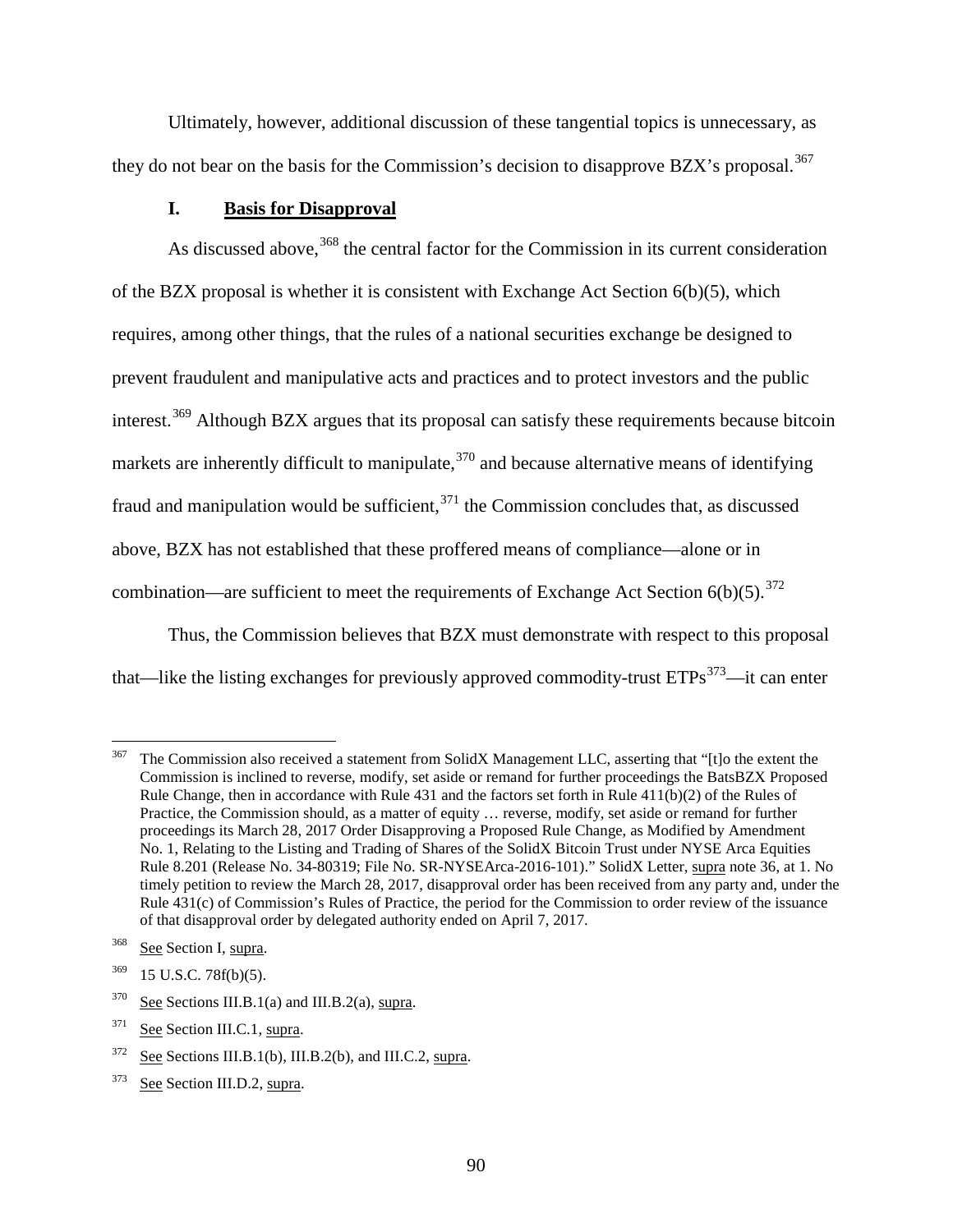into a surveillance-sharing agreement with a regulated, bitcoin-related market of significant size. As discussed above, however, BZX has not shown that it can enter into such an agreement, because the proposal does not support a conclusion that the markets for bitcoin or derivatives on bitcoin are regulated markets of significant size.<sup>[374](#page-90-0)</sup> Therefore, BZX has not met its burden to demonstrate that the proposed rule change is consistent with Exchange Act Section 6(b)(5), and, accordingly, the Commission is disapproving the proposed rule change.  $375$ 

While the Commission concludes that BZX must demonstrate the ability to enter into a surveillance-sharing agreement with a regulated market of significant size related to bitcoin, and while this factor strongly supports disapproval of BZX's proposed rule change, the other factors BZX asks the Commission to weigh<sup>[376](#page-90-2)</sup> also support the disapproval of the proposed rule change. Even considering these other factors, the Commission does not find BZX's proposed rule change to be consistent with Exchange Act Section 6(b)(5)'s requirement that the rules of a national

<span id="page-90-0"></span> $374$  See Sections [III.E.1\(b\),](#page-63-0) [III.E.2\(b\),](#page-70-1) and [III.E.3\(b\),](#page-75-2) supra.

<span id="page-90-1"></span><sup>&</sup>lt;sup>375</sup> In disapproving the proposed rule change, as modified by Amendments No. 1 and 2, the Commission has considered its impact on efficiency, competition, and capital formation. See 15 U.S.C. 78c(f); see also supra note[s 322](#page-80-6)[–326,](#page-81-6) [329](#page-82-7) and accompanying text. According to BZX, the Sponsor believes that the Shares will represent a cost-effective and convenient means of gaining investment exposure to bitcoin similar to a direct investment in bitcoin, allowing investors to more effectively implement strategic and tactical asset allocation strategies that use bitcoin, with lower cost than that associated with the direct purchase, storage, and safekeeping of bitcoin. See Amendment No. [1,](#page-0-0) supra note 1, 81 FR at 76662; see also Overdahl Letter, supra not[e 36,](#page-8-0) at 13 (asserting that approval of bitcoin ETP would improve the availability of investment and portfolio diversification opportunities for investors); Lewis Letter I, supra note [65,](#page-14-0) at 3, 11–16 (asserting that a bitcoinbased ETP would enable ordinary investors to construct more efficient portfolios). Regarding competition, BZX has asserted that approval of the proposed rule change "will enhance competition among market participants, to the benefit of investors and the marketplace." Amendment No. 1, supra note [1,](#page-0-0) 81 FR at 76669. BZX also asserts that the Shares "would facilitate capital formation in the bitcoin marketplace in a manner nearly identical to other commodity-trust exchange traded products." BZX Letter II, supra note [13,](#page-2-0) at 3, 30. Additionally, one commenter asserts that approval of the Proposal would allow the United States to continue its "historic technological leadership," Baird Letter, supra note [35,](#page-7-0) while another commenter asserts that, with the approval of the Proposal, "bitcoin might become a much larger part of the world economy at risk." Barish Letter III, supra note [35.](#page-7-0) The Commission recognizes that BZX and commenters assert the economic benefits described above, but, for the reasons discussed throughout, the Commission is disapproving the proposed rule change because it does not find that the proposed rule change is consistent with the Exchange Act.

<span id="page-90-2"></span><sup>&</sup>lt;sup>376</sup> See Section [III.G,](#page-84-2) supra.